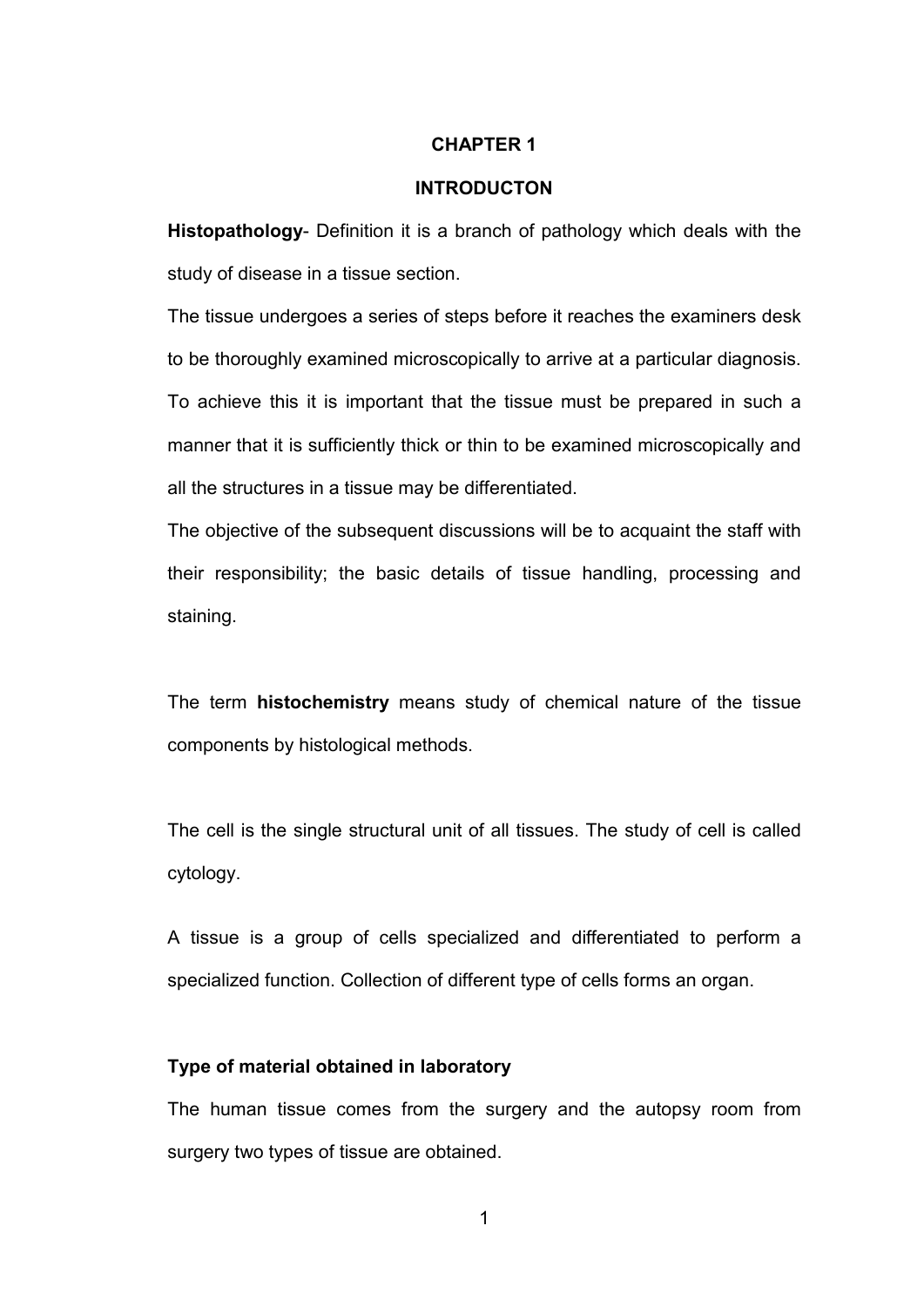- 1. As biopsy- A small piece of lesions or tumor which in sent for diagnosis before final removal of the lesion or the tumor (Incisional biopsy).
- 2. If the whole of the tumor or lesion is sent for examination and diagnosis by the pathologist, it is called excisional biopsy.
- 3. Tissues from the autopsy are sent for the study of disease and its course, for the advancement of medicine.

## **Types of Histological preparation**

The histological specimen can be prepared as

- 1. Whole mount 2. Sections
- 3. Smears.
- 1. Whole mounts- These are preparation entire animal eg. fungus, parasite. These preparations should be no more than 0.2-0.5 mm in thickness.
- 2. Sections- The majority of the preparations in histology are sections. The tissue is cut in about 3-5 mm thick pieces processed and 5 microns thick sections are cut on a microtome. These are then stained and permanently mounted.

 Microtomes are special instruments which have automatic mechanism for cutting very thin sections. To cut the sections on the microtome; the tissue must be made hard enough to not get crushed. There are 2 methods of hardening the tissues. One is by freezing them and the other is by embedding them in a hard material such at paraffin wax or gelatin.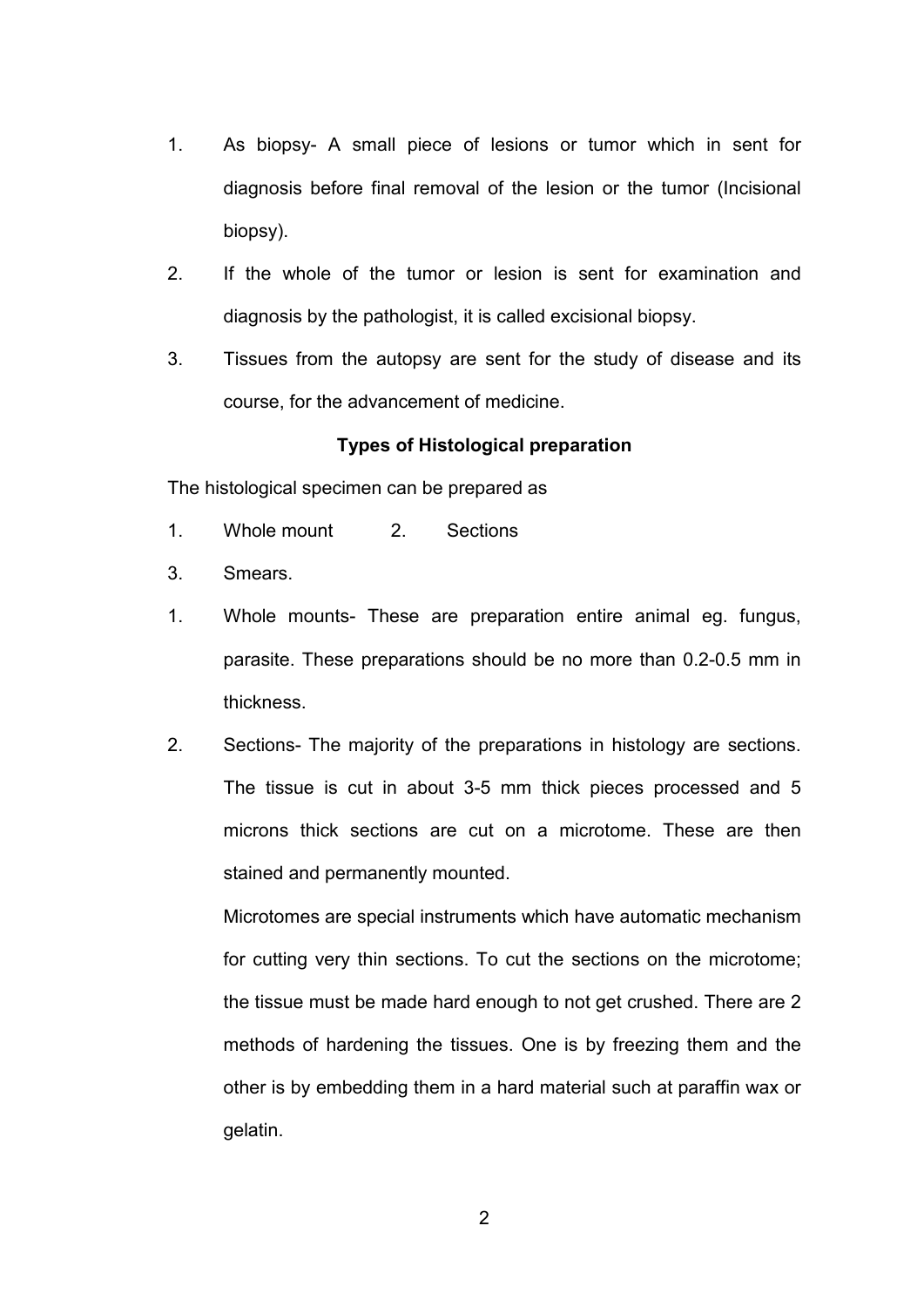3. Smears- Smears are made from blood, bone marrow or any fluid such as pleural or ascitic fluid. These are immediately fixed in alcohol to presence the cellular structures are then stained. Smears are also made by crushing soft tissue between two slides or an impression smear in made by pressing a clean slide in contact with the moist surface of a tissue. By doing this, the cells are imprinted on the slide and these may be stained for cytological examination.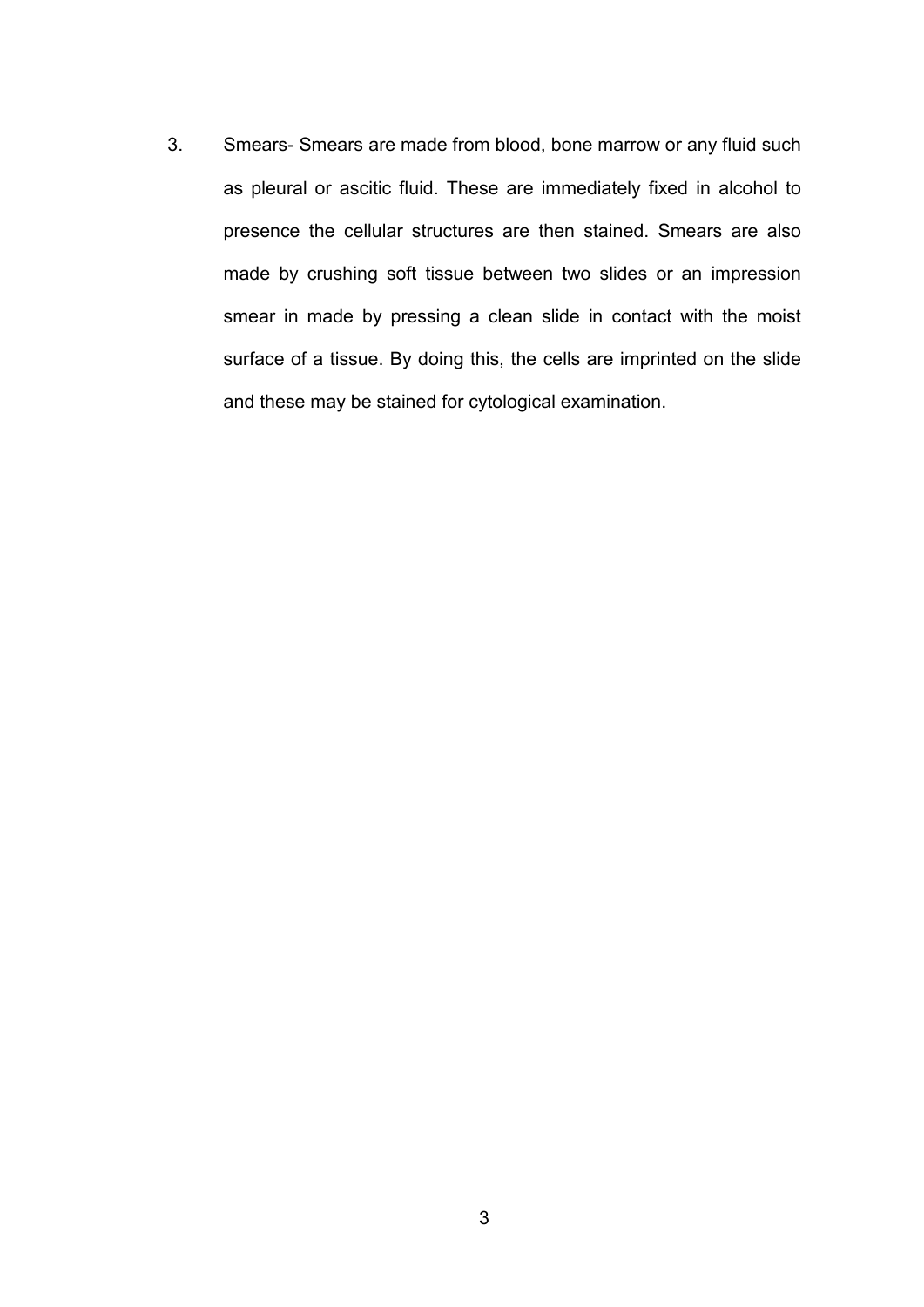## **Responsibility of a technician**

The technician is responsible for

- 1. Specimen preservation.
- 2. Specimen labeling, logging and identification.
- 3. Preparation of the specimen to facilitate their gross and microscopy.
- 4. Record keeping.

To obtain these aims the following point need consideration.

- 1. As soon as the specimen is received in the laboratory, check if the specimen is properly labeled with the name, age, Hospital Registration No. and the nature of tissue to be examined and the requisition form is also duly filled.
- 2. Also check if the specimen is in proper fixative. Fixative should be fifteen to twenty times the volume of the specimen add fixative if not present in sufficient amount.
- 3. Check if the financial matters have been taken care off.
- 4. Make the entries in biopsy register and give the specimen a pathology number called the accession number. Note this number carefully on the requisition form as well as the container. This number will accompany the specimen every where.
- 5. If the specimen is large inform the pathologist who will make cut in the specimen so that proper fixation is done. Container should be appropriate to hold the specimen without distorting it.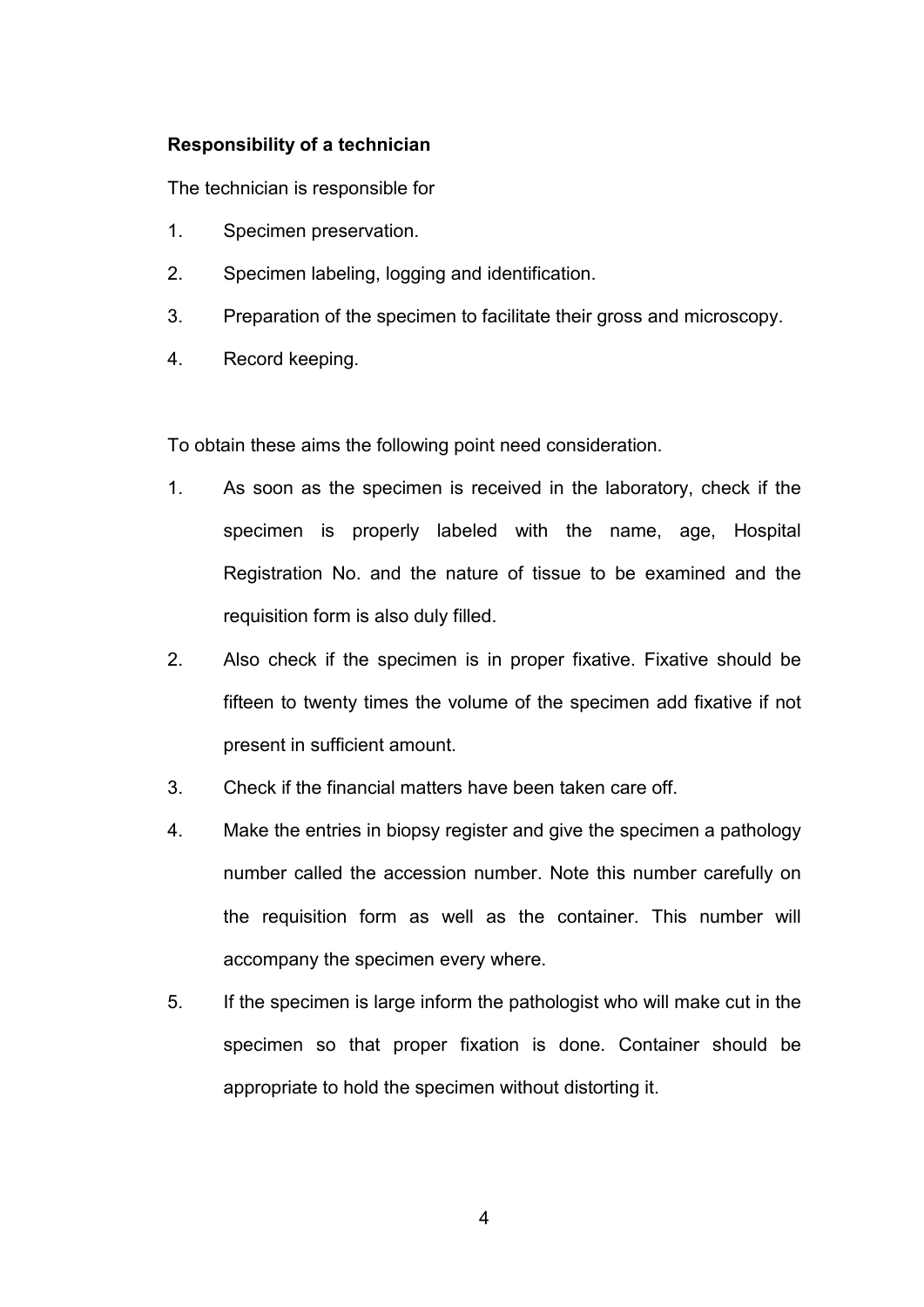- 6. Blocks of tissues taken for processing should be left in 10% formalin at 60°C till processing. These would be fixed in 2 hours.
- 7. Slides should be released for recording after consultation with the pathologist.
- 8. Specimens should be kept in their marked container and discarded after checking with pathologist.
- 9. Block must be stored at their proper number the same day. Note the blocks have to be kept preserved for life long. Slides should be stored in their proper number after 3 days. It gives time for the slides to be properly dried.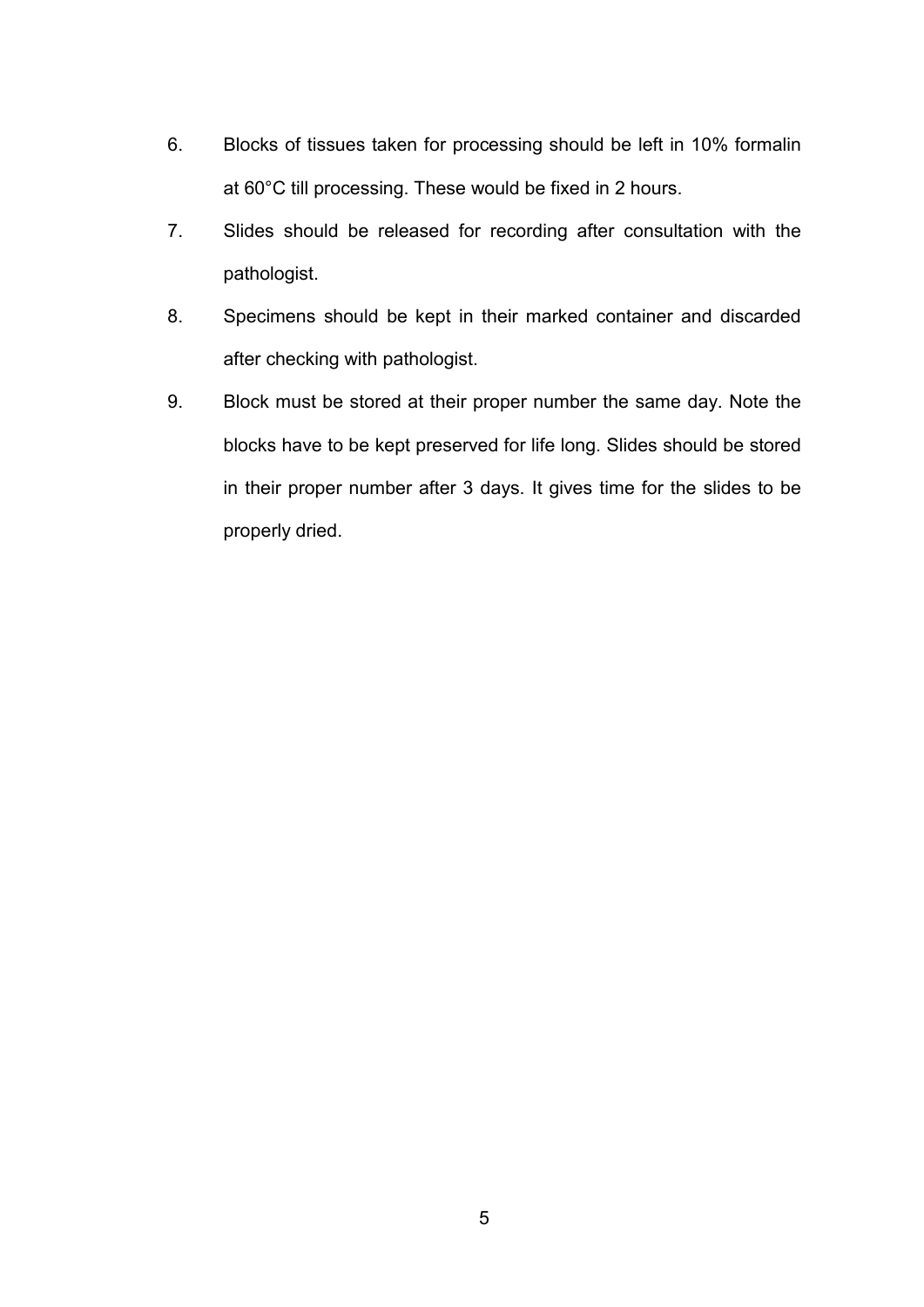#### **CHAPTER -2**

#### **FIXATION**

**Definition** It is a complex series of chemical events which brings about changes in the various chemical constituents of cell like hardening, however the cell morphology and structural detail is preserved.

Unless a tissue is fixed soon after the removal from the body it will undergo degenerative changes due to autolysis and putrefaction so that the morphology of the individual cell will be lost.

**Mode of teaching** - Overhead projector and practical demonstration.

**Principle of fixation**- The fixative brings about crosslinking of proteins which produces denaturation or coagulation of proteins so that the semifluid state is converted into semisolid state; so that it maintains everything in vivo in relation to each other. Thus semisolid state facilitate easy manipulation of tissue.

#### **Aims and Effects of fixation**

 If a fresh tissue in kept as such at room, temperature it will become liquefied with a foul odour mainly due to action of bacteria i.e. putrefaction and autolysis so the first and fore most aim of fixation is

- 1. To preserve the tissue in as lf like manner as possible.
- 2. To prevent postmortem changes like autolysis and putrefaction. *Autolysis* is the lysis or dissolution of cells by enzymatic action probably as a result of rupture of lysosomes.

*Putrefaction* The breakdown of tissue by bacterial action often with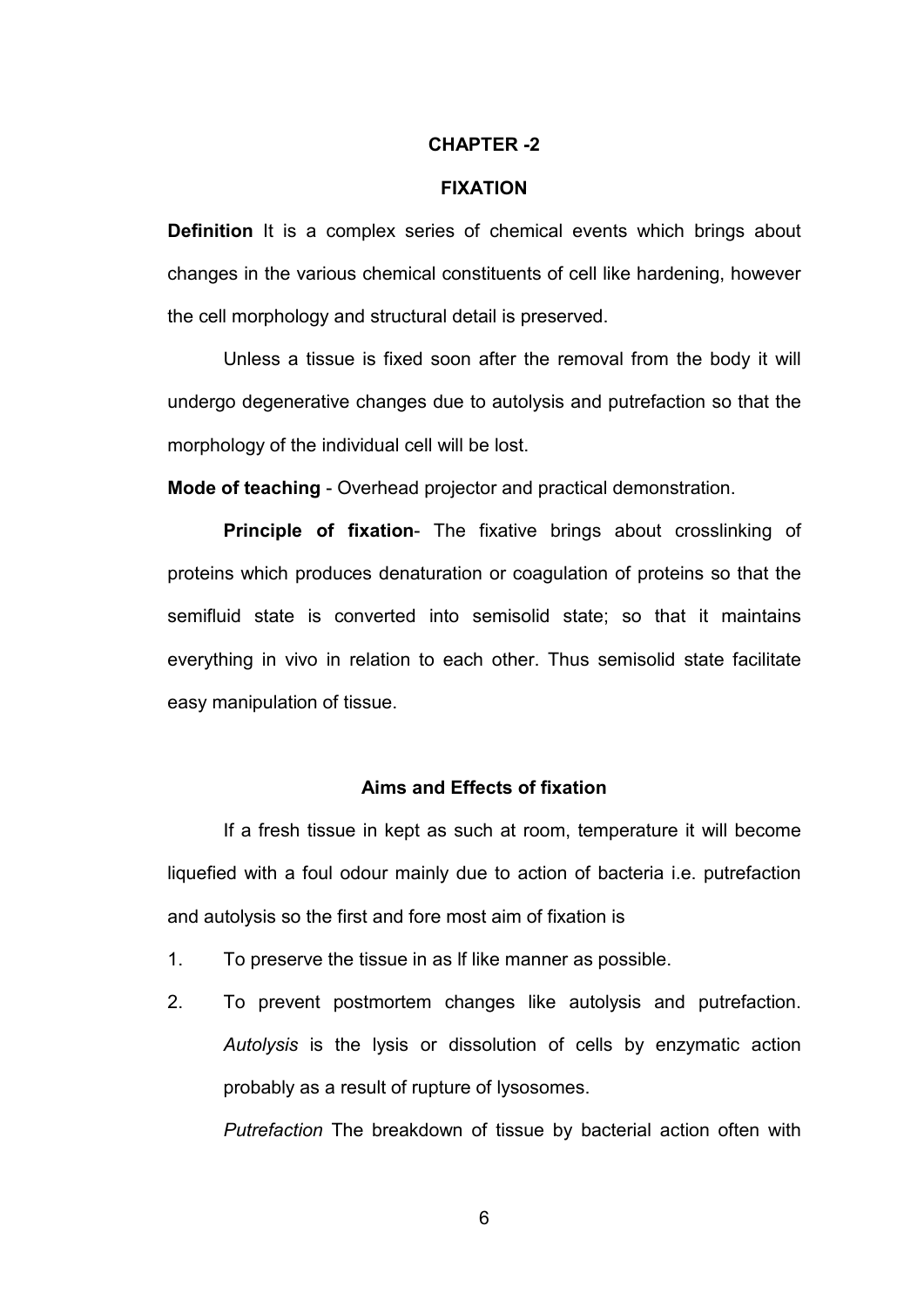formation of gas.

- 3. Preservation of chemical compounds and microanatomic constituents so that further histochemistry is possible.
- 4. *Hardening* : the hardening effect of fixatives allows easy manipulation of soft tissue like brain, intestines etc.
- 5. *Solidification*: Converts the normal semifluid consistency of cells (gel) to an irreversible semisolid consistency (solid).
- 6. *Optical differentiation*  it alters to varying degrees the refractive indices of the various components of cells and tissues so that unstained components are more easily visualized than when unfixed.
- 7. *Effects of staining*  certain fixatives like formaldehyde intensifies the staining character of tissue especially with haematoxylin.

## **Properties of fixatives**

- 1. Coagulation and precipitation as described above.
- 2. Penetration Fixation is done by immersing the tissue in fluid containing the fixative. Faster a fixative can penetrate the tissue better it is penetration power depends upon the molecular weight e.g. formalin fixes faster than osimic acid.
- 3. Solubility of fixatives All fixatives should be soluble in a suitable solvent, preferably in water so that adequate concentrations can be prepared.
- 4. Concentration It is important that the concentration of fixative is isotonic or hypotonic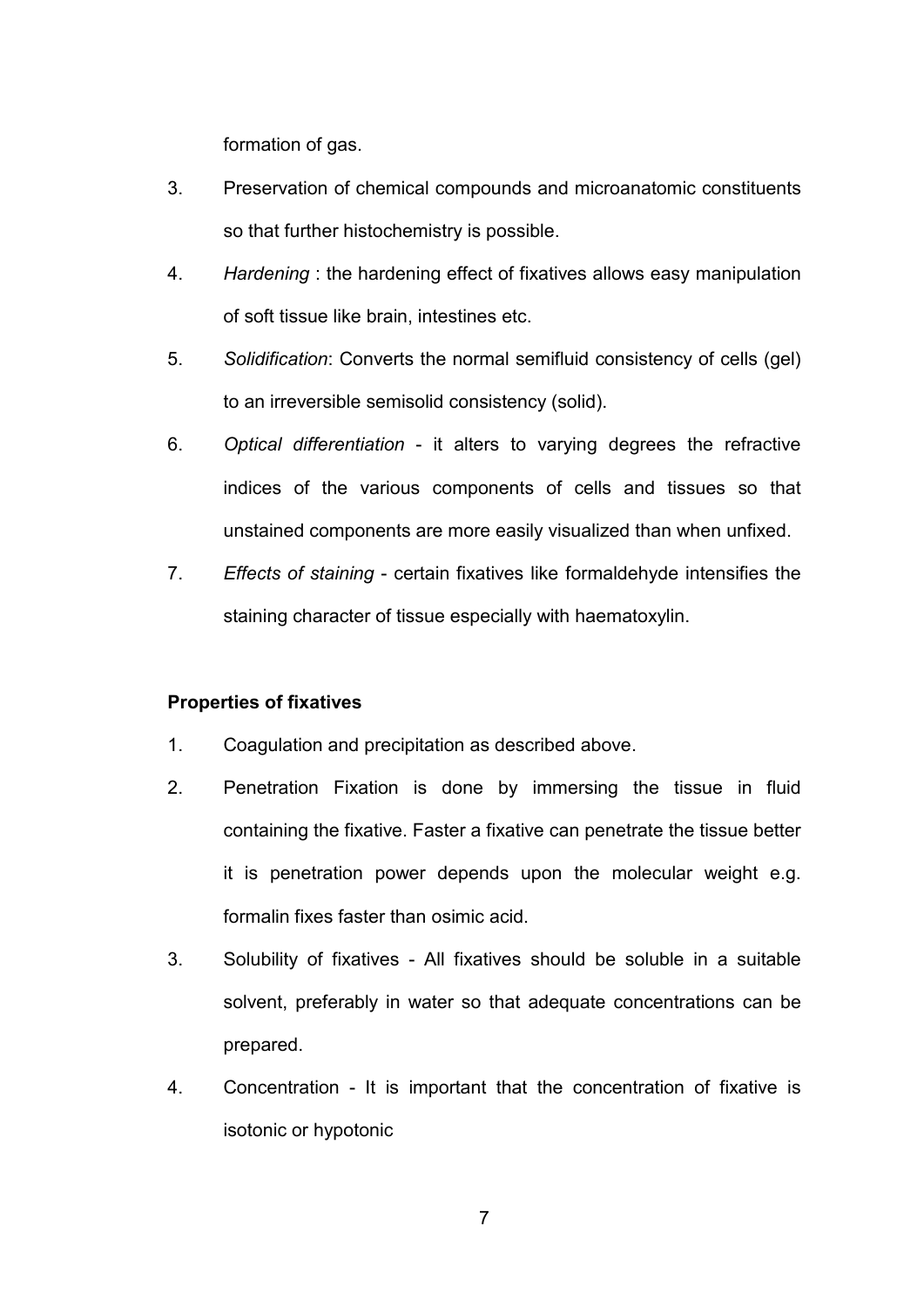5. Reaction - Most fixatives are acidic. It may help in fixation but can affect staining so has to be neutralized e.g. formalin is neutralized by adding of calcium carbonate.

## **Amount of fixative**

The fixative should be atleast 15-20 times the bulk of tissue. For museum specimens the volume of fixative is > 50 times.

Note : If the specimen is large then see that the sections are made to make slices which have a thickness of 1.5 cm so that fixative can penetrate the tissue easily

## **Reagents employed as fixatives (simple fixatives)**

- I. **Formaldehyde**  Formaldehyde is a gas but is soluble in water to the extent of 37-40% w/v. This solution of formaldehyde in water is called formalin or full strength formalin. Formalin is one of the commonly used fixative in all laboratories since it is cheap penetrates rapidly and does not over harden the tissues.
- It preserves the proteins by forming crosslinkage with them and the tissue component.
- It denatures the proteins.
- Glycogen is partially preserved hence formalin is not a fixative choice for carbohydrates.
- Some enzymes can be demonstrated in formalin fixed tissues.
- It neither preserves nor destroys fat. Complex lipids are fixed but has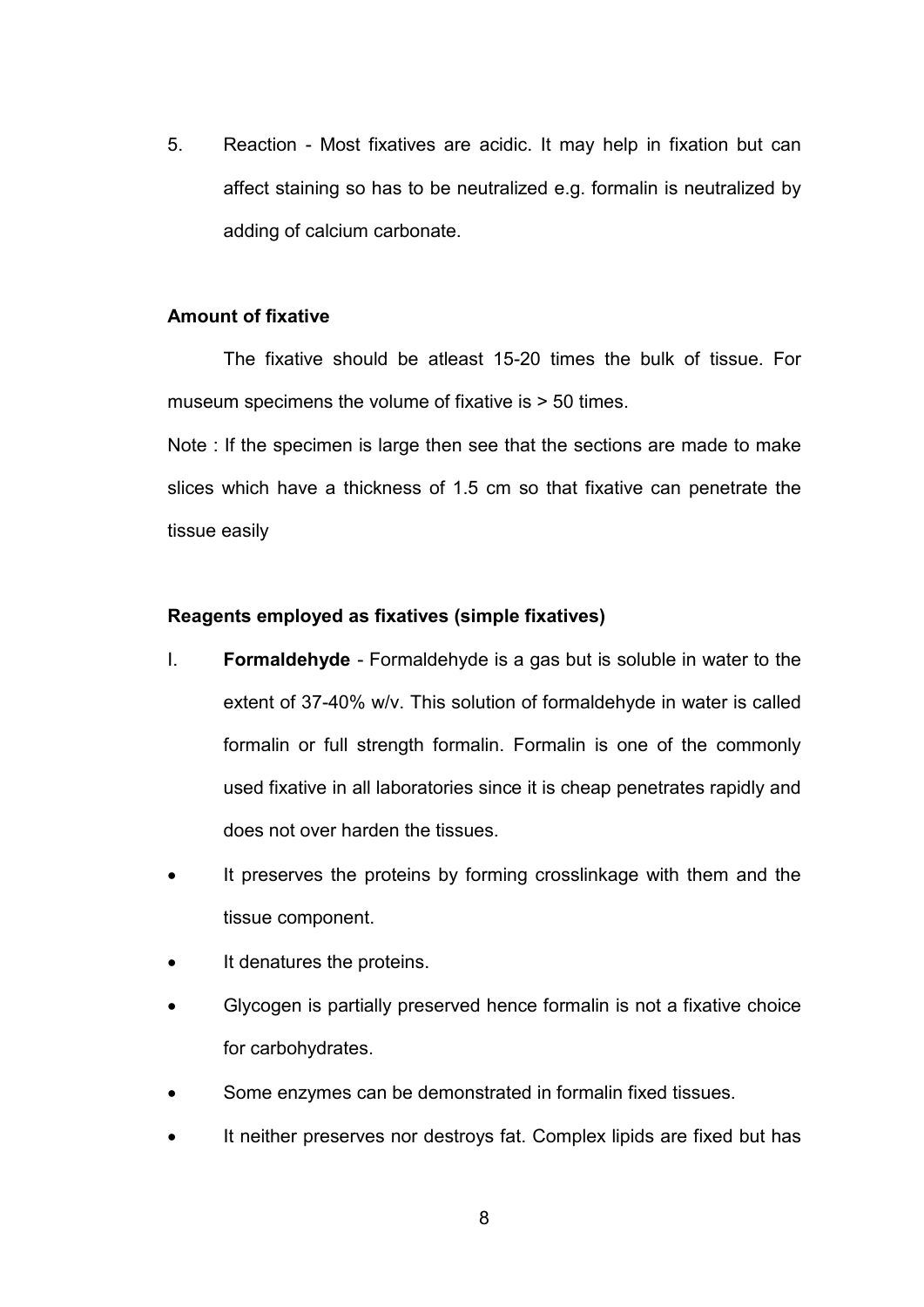no effect on neutral fat. After formalin fixation fat may be demonstrated in frozen section. Pure formalin is not a satisfactory fixative as it overhardens the tissue. A 10% dilution in water (tap or distilled) is satisfactory.

Since it oxidizes to formic acid if kept standing for long period so it should be neutralized by phosphates or calcium carbonate otherwise it tends to form artifact; a brown pigment in tissues. To remove this pigment picric alcohol or saturated alcoholic sodium hydroxide may be used. Concentrated formalin should never be neutralized as there is a great danger of explosion.

 The commercial formalin becomes cloudy on standing especially when stored in a cool place due to formation of precipitate of paraformaldehyde which can be filtered.

 Formalin on prolonged exposure can cause either dermatitis its vapour may damage the nasal mucosa and cause sinusitis.

Time required for fixation.

| At room temperature        | 12 hours  |
|----------------------------|-----------|
| For small biopsies         | 4-6 hours |
| At 65°C fixation occurs in | 2 hours   |

#### **II. Alcohol (Ethyl Alcohol)**

Absolute alcohol alone has very little place in routine fixation for histopathology.

It acts as a reducing agents, become oxidized to acetaldehyde and then to acetic acid.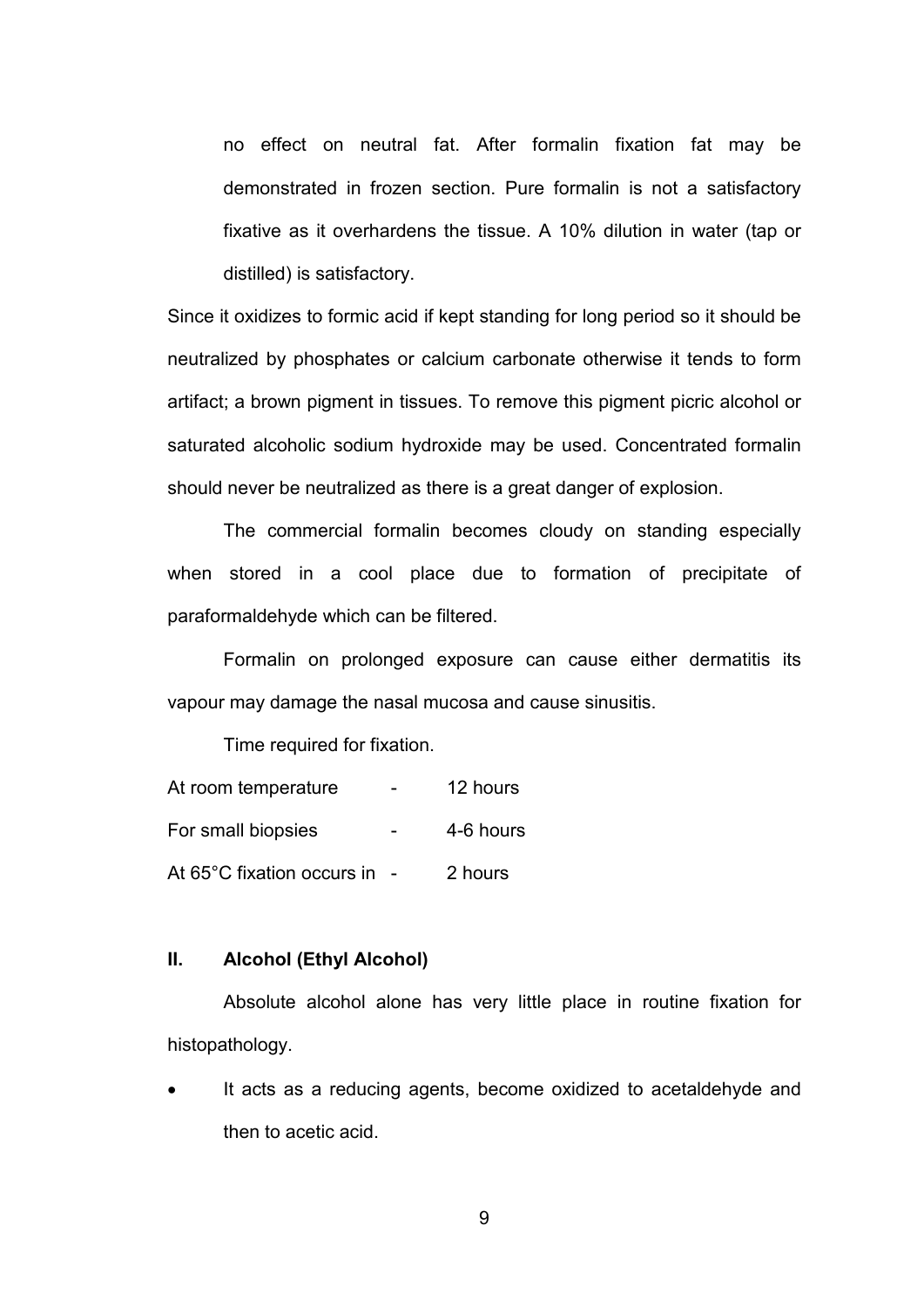- It is slow to penetrate, hardens and shrinks the tissue.
- Alcohol penetrates rapidly in presence of other fixative hence in combination e.g. Carnoy's fixative is used to increase the speed of tissue processing.
- Ethanol preserves some proteins in relatively undenatured state so that it can be used for immunofluorescence or some histochemical methods to detect certain enzymes.
- It is a fat solvent hence it dissolve fats and lipids
- Methyl alcohol is used for fixing blood and bone marrow smears.
- **III. Acetone** : Cold acetone is sometimes used as a fixative for the histochemical demonstration of some tissue enzymes like phosphatases and lipases.

Its mode of action as fixative is similar to that of alcohol

# **IV. Mercuric Chloride (HgCl2)**

Mercuric chloride is a very good salt employed in fixing but is rarely used alone because it causes shrinkage of the tissue.

- It brings about precipitation of the proteins which are required to be removed before staining by using potassium iodide in which they are soluble.
- The size (thickness) of the tissue to be fixed in mercuric chloride is important, since if the tissue is more than 4 mm, then it hardens the tissue at the periphery whereas the centre remains soft & under fixed.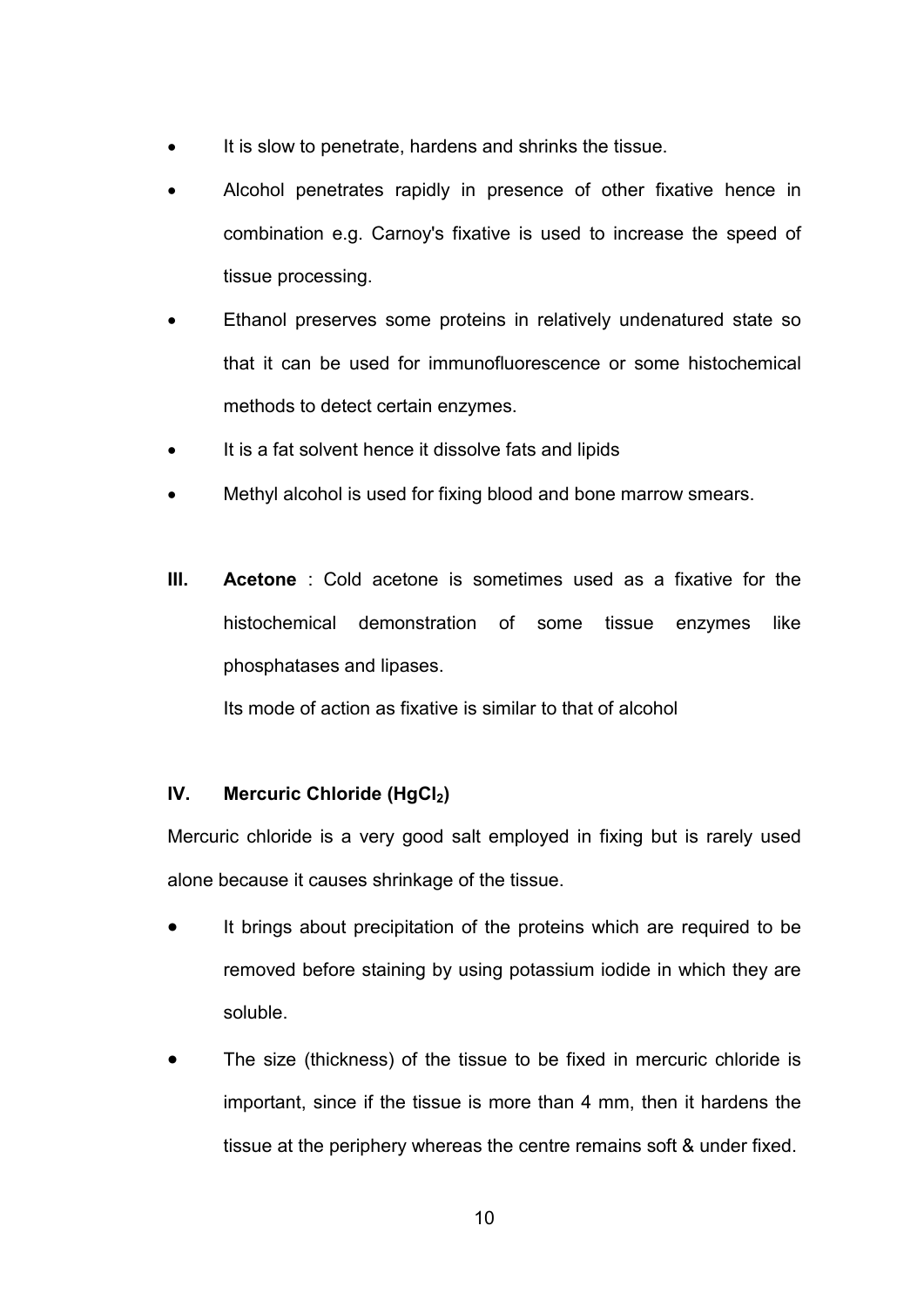- It penetrates rapidly without destroying lipids.
- It neither fixes nor destroys carbohydrates. Treatment of the tissue with mercuric chloride brings out more brilliant staining with most of the dyes.
- Tissues fixed with mercuric chloride containing fixatives contain black precipitates of mercury which are removed by treating with 0.5% iodide solution in 70% ethanol for 5-10 minutes, sections are rinsed in water, decolourized for 5 minutes in 5% sodium thiosulphate and washed in running water.
- **V. Picric acid**  It produces marked cells shrinkage hence it is not used alone.

It has to be stored in a damp place because of its explosive nature it is preferably stored under a layer of water.

*Advantage* It penetrates well and fixes rapidly.

It precipitates proteins and combines with them to form picrates some of the picrates are water-soluble so must be treated with alcohol before further processing where the tissue comes into contact with water.

Note : All the tissues fixed in picric acid containing fixatives should be thoroughly washed to remove the yellow discolouration to ensure proper staining of tissue sections.

 If the fixative is not removed by washing thoroughly with time even the embedded tissue looses its staining quality.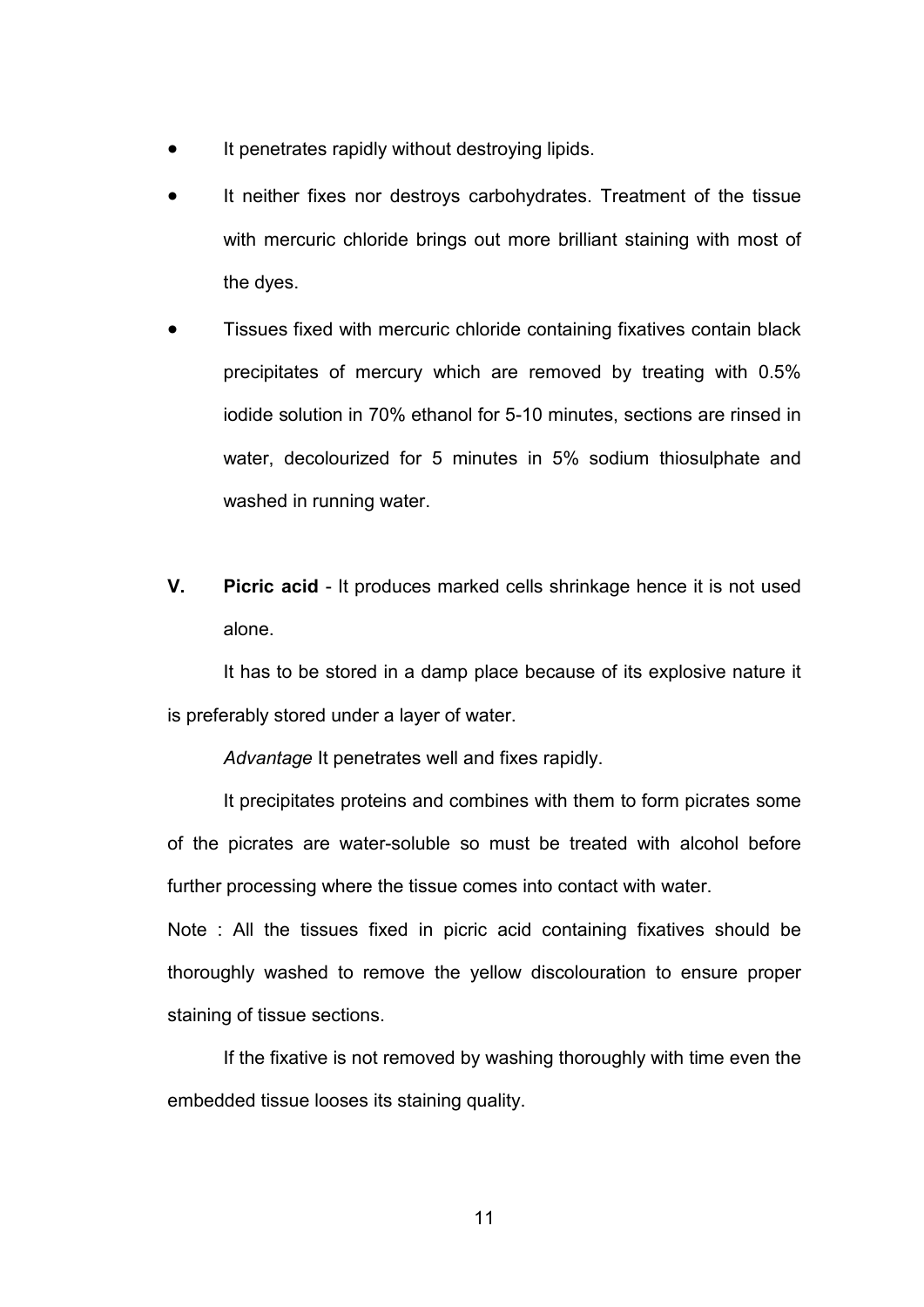## **VI. Potassium dichromate**

It fixes the cytoplasm without precipitation. Valuable in mixtures for the fixation of lipids especially phospholipids. Used for fixing phosphatides and mitochondria.

Note - Thorough washing of the tissue fixed in dichromate is required to avoid forming an oxide in alcohol which cannot be removed later.

- **VII.** Osimium tetraoxide It is a strong oxidizing agent and brings about fixation by forming cross links with proteins.
- It gives excellent preservation of details of a cell, therefore exclusively used for electron microscopy.
- It fixes fat e.g. myelin.
- It also demonstrates fat when 0.5-2% aqueous solution is used it gives a black colour to fat.
- **VIII. Acetic acid** It causes the cells to swell hence can never be used alone but should be used with fixatives causing cell shrinkage
- **IX. Glutaradehyde** It is used alone or in combination with osimium tetroxide for electron microscopy.

**Compound fixatives** - Some fixatives are made by combining one or more fixative so that the disadvantage of one are reduced by use of another fixative.

All these compound fixative have their own advantages and disadvantages. They should be used judiciously.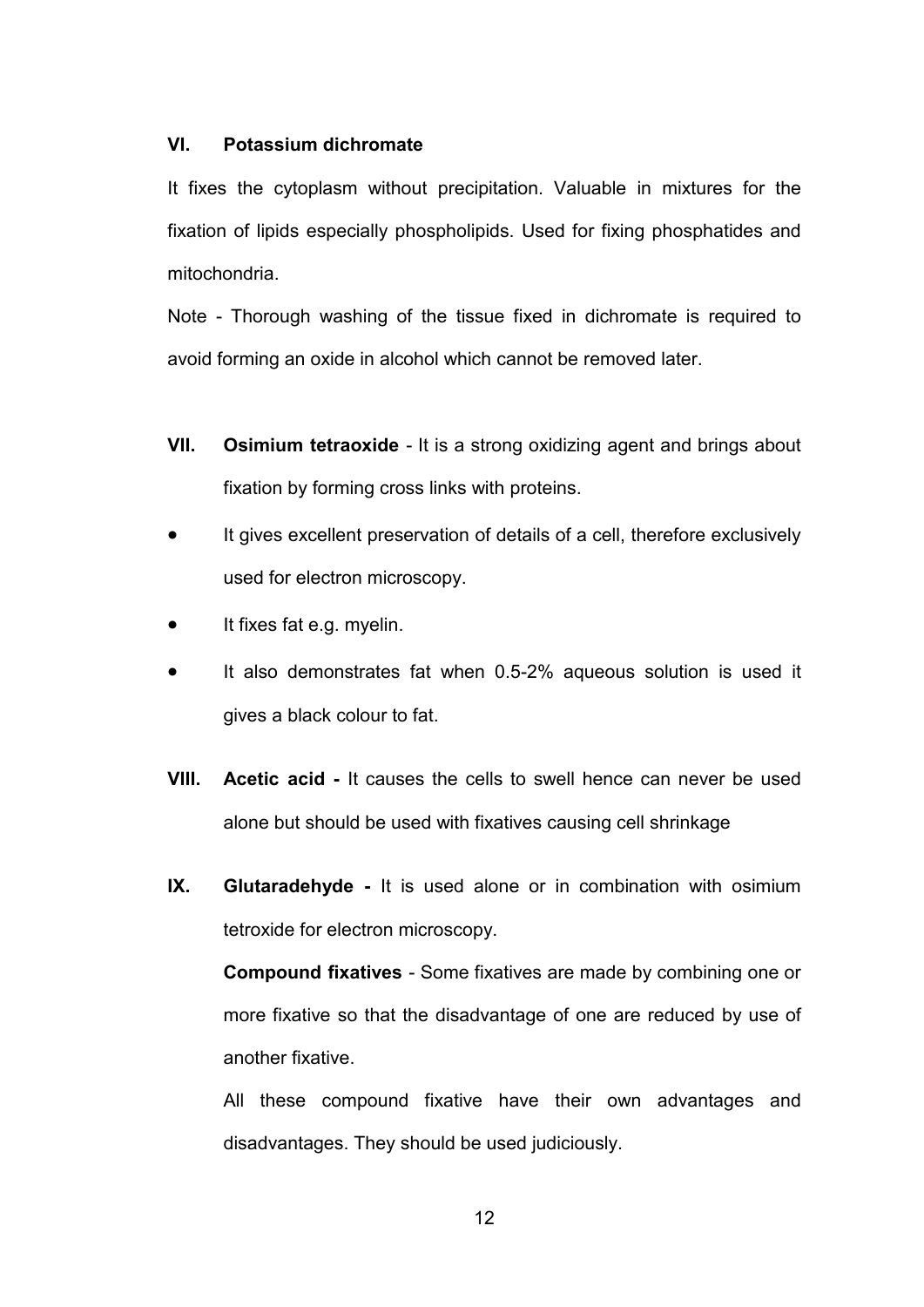Choice of fixative - The choice of fixative depends on the treatment a tissue is going to receive after fixation e.g. what is the chemical structure that needs to be stained ? If fat is to be demonstrated the formalin fixed tissue is better. For demonstration of glycogen formalin should never be used instead alcohol should be the choice of fixative

#### **Preparation of the specimen for fixation**

- 1. For achieving good fixation it is important that the fixative penetrates the tissue well hence the tissue section should be > 4mm thick, so that fixation fluid penetrates from the periphery to the centre of the tissue. For fixation of large organs perfusion method is used i.e. fixative is injected through the blood vessels into the organ. For hollow viscera fixative is injected into the cavity e.g. urinary bladder, eyeball etc.
- 2. Ratio of volume of fixative to the specimen should be 1:20.
- 3. Time necessary for fixation is important routinely 10% aqueous formalin at room temperature takes 12 hours to fix the tissue. At higher temperature i.e. 60-65°C the time for fixation is reduced to 2 hours.

#### **Fixatives are divided into three main groups**

A. Microanatomical fixatives - such fixatives preserves the anatomy of the tissue.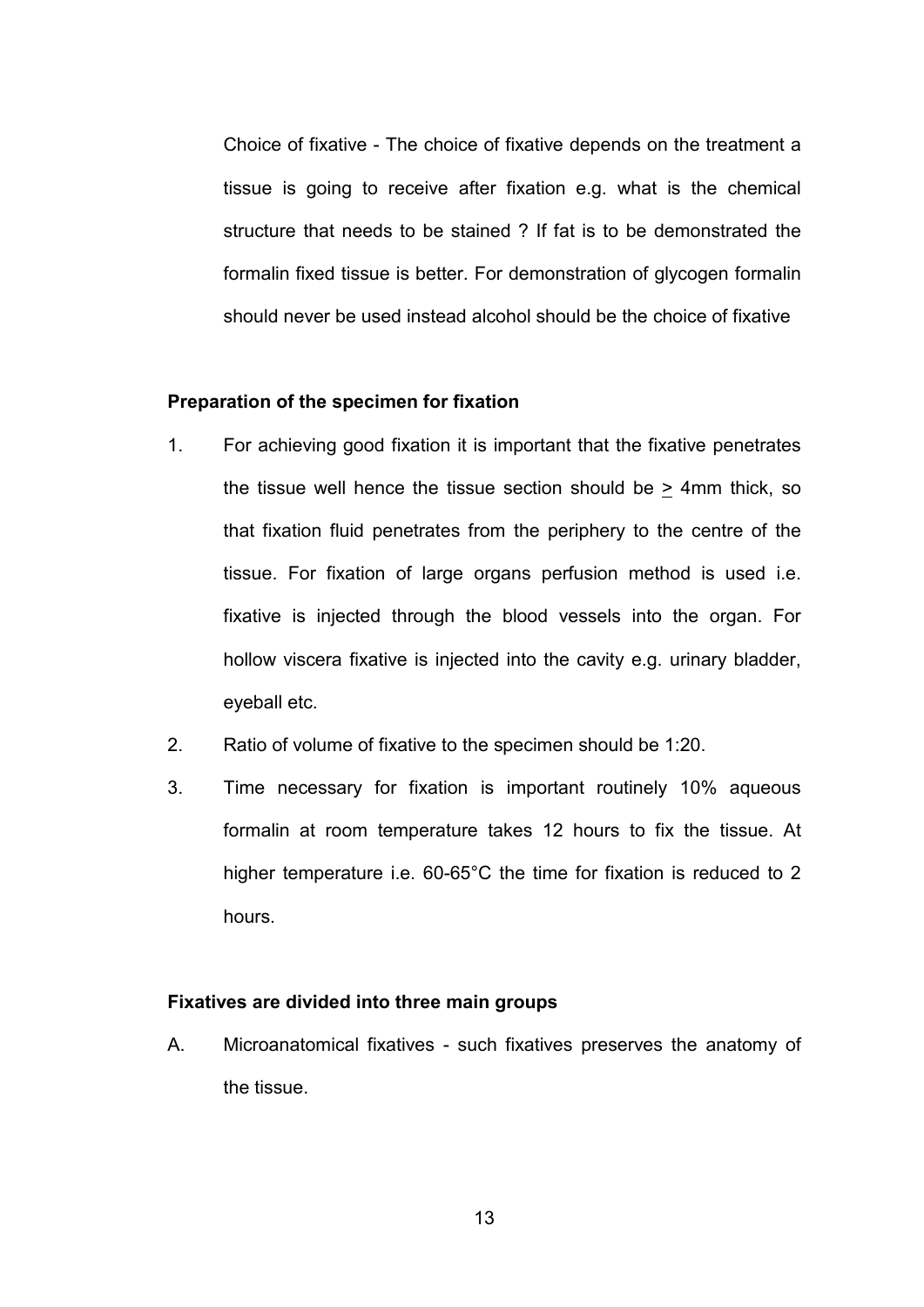- B. Cytological fixatives such fixation are used to preserve intracellular structures or inclusion.
- C. Histochemical fixatives : Fixative used to preserve he chemical nature of the tissue for it to be demonstrated further. Freeze drying technique is best suited for this purpose.

# **Microanatomical fixatives**

- 1. 10% (v/v) formalin in 0.9% sodium chloride (normal saline). This has been the routine fixative of choice for many years, but this has now been replaced by buffered formal or by formal calcium acetate
- 2. Buffered formation
	- (a) Formalin 10ml (b) Acid sodium phosphate - 0.4 gm (monohydrate)
	- (c) Anhydrous disodium 0.65 gm phosphate
	- (d) Water to 100 ml
	- Best overall fixative
- 3. Formal calcium (Lillie : 1965)
	- (a) Formalin : 10 ml
	- (b) Calcium acetate 2.0 gm
	- (c) Water to 100 ml
- Specific features
- They have a near neutral pH
- Formalin pigment (acid formaldehyde haematin) is not formed.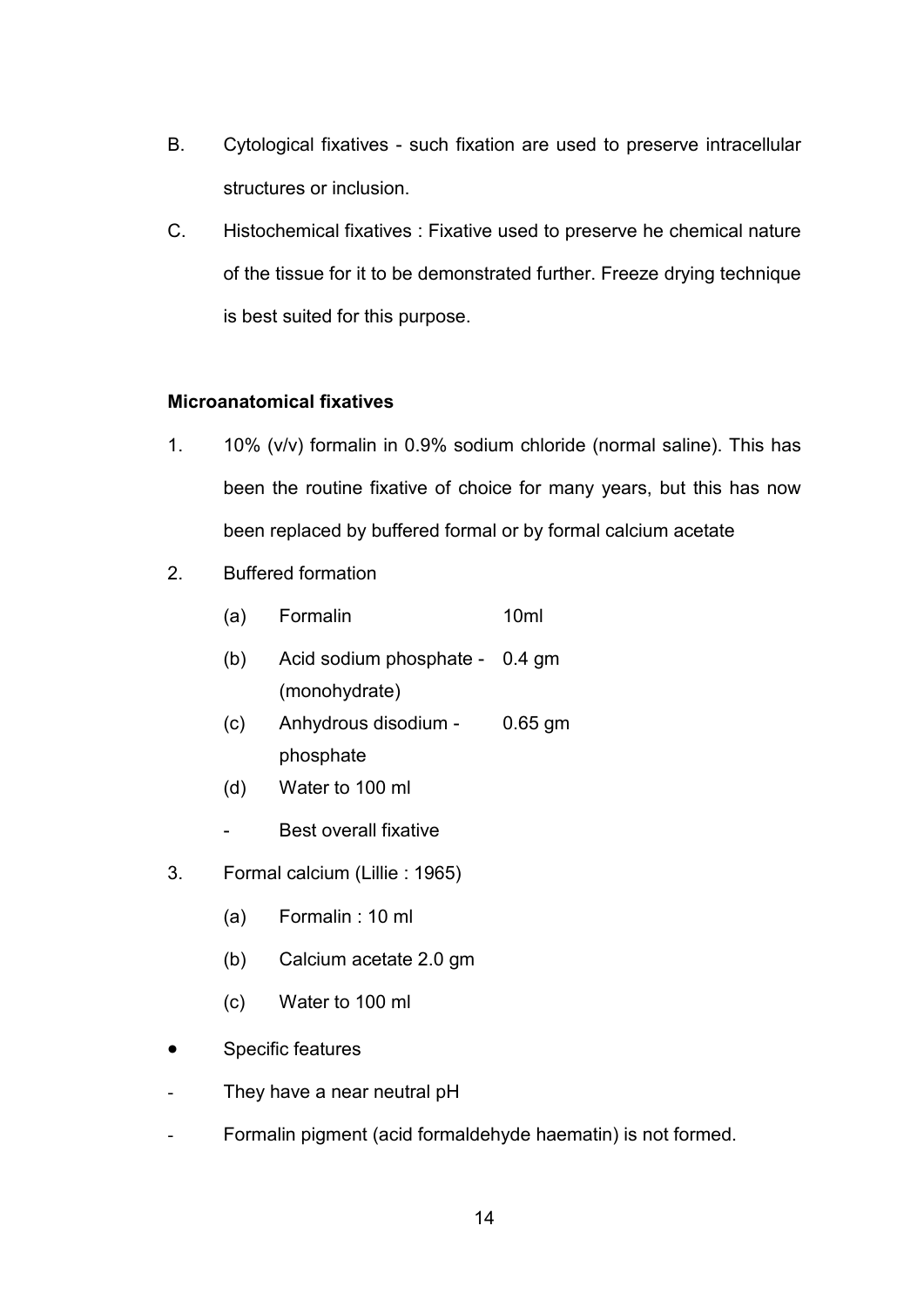- 4. Buffered formal sucrose (Holt and Hicks, 1961)
	- (a) Formalin : 10ml
	- (b) Sucrose : 7.5 gm
	- (c) M/15 phosphate to 100 ml buffer (pH 7.4)
- Specific features
- This is an excellent fixative for the preservation of fine structure phospholipids and some enzymes.
- It is recommended for combined cytochemistry and electron microscopic studies.
- It should be used cold (4°C) on fresh tissue.
- 5. Alcoholic formalin

| Formalin | $10 \mathrm{m}$ |
|----------|-----------------|
|          |                 |

- 70-95% alcohol 90 ml
- 6. Acetic alcoholic formalin

| Formalin            | 5.0ml            |
|---------------------|------------------|
| Glacial acetic acid | $5.0 \text{ ml}$ |
| Alcohol 70%         | 90.0 ml          |

7. Formalin ammonium bromide

| Formalin        | $15.0$ ml |
|-----------------|-----------|
| Distilled water | 85.0 ml   |

- Ammonia bromide 2.0 gm
- Specific features : Preservation of neurological tissues especially when gold and silver impregnation is employed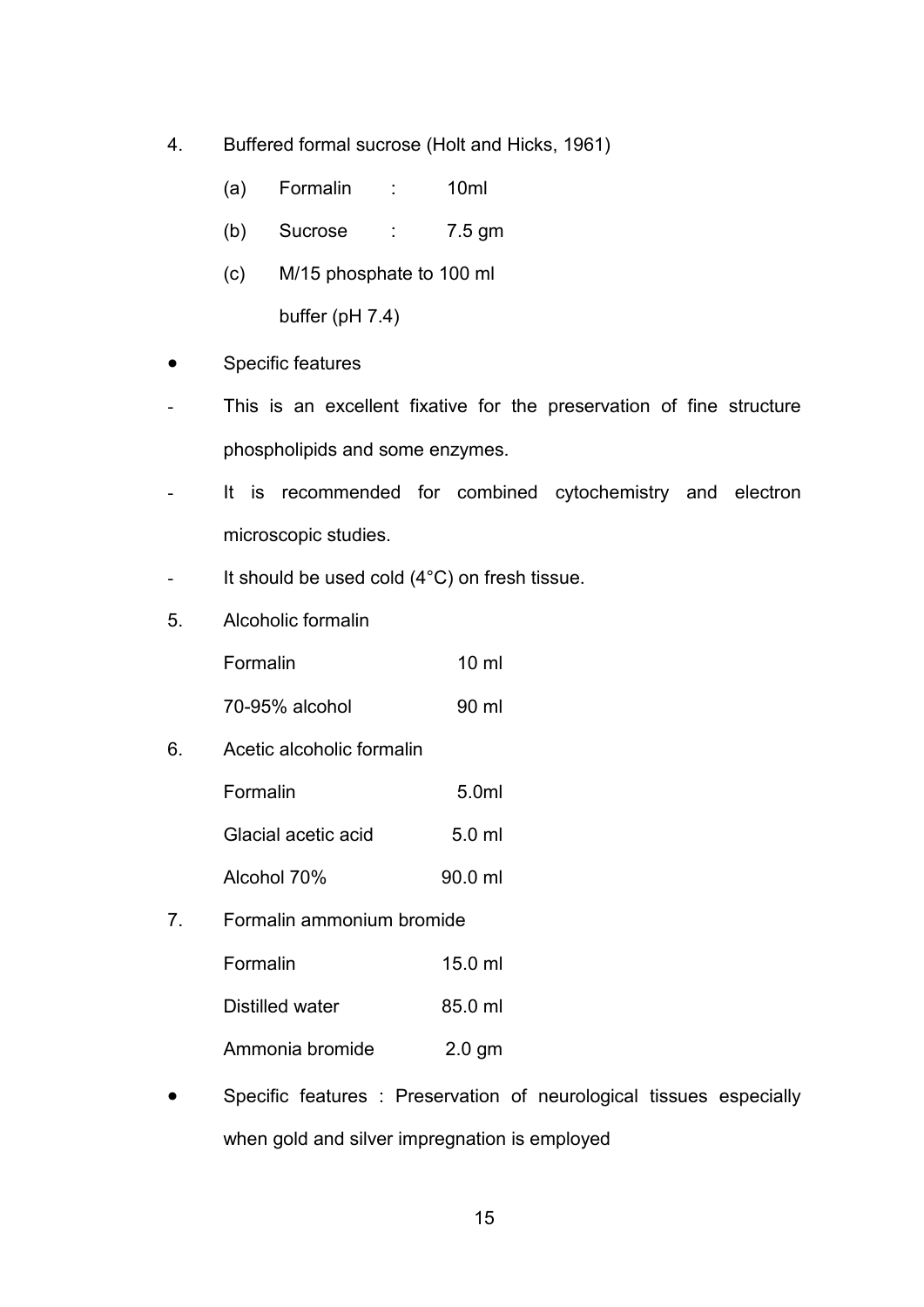- 8. Heidenhain Susa
	- (a) Mercuric chloride 4.5gm
	- (b) Sodium chloride 0.5 gm
	- (c) Trichloroacetic acid 2.0 gm
	- (d) Acetic acid 4.0 ml
	- (e) Distilled water to 100 ml
- Specific features
- Excellent fixative for routine biopsy work
- Allows brilliant staining with good cytological detail
- Gives rapid and even penetration with minimum shrinkage
- Tissue left in its for over 24 hours becomes bleached and excessively hardened.
- Tissue should be treated with iodine to remove mercury pigment
- 9. Zenker's fluid
	- (a) Mercuric chloride 5gm
	- (b) Potassium dichromate 2.5 gm
	- (c) Sodium sulphate 1.0 gm
	- (d) Distilled water to 100 ml
	- (e) Add immediately before use : Glacial acetic acid : 5 ml
- Specific features
- Good routine fixative
- Give fairly rapid and even penetration
- It is not stable after the addition of acetic acid hence acetic acid (or formalin) should be added just before use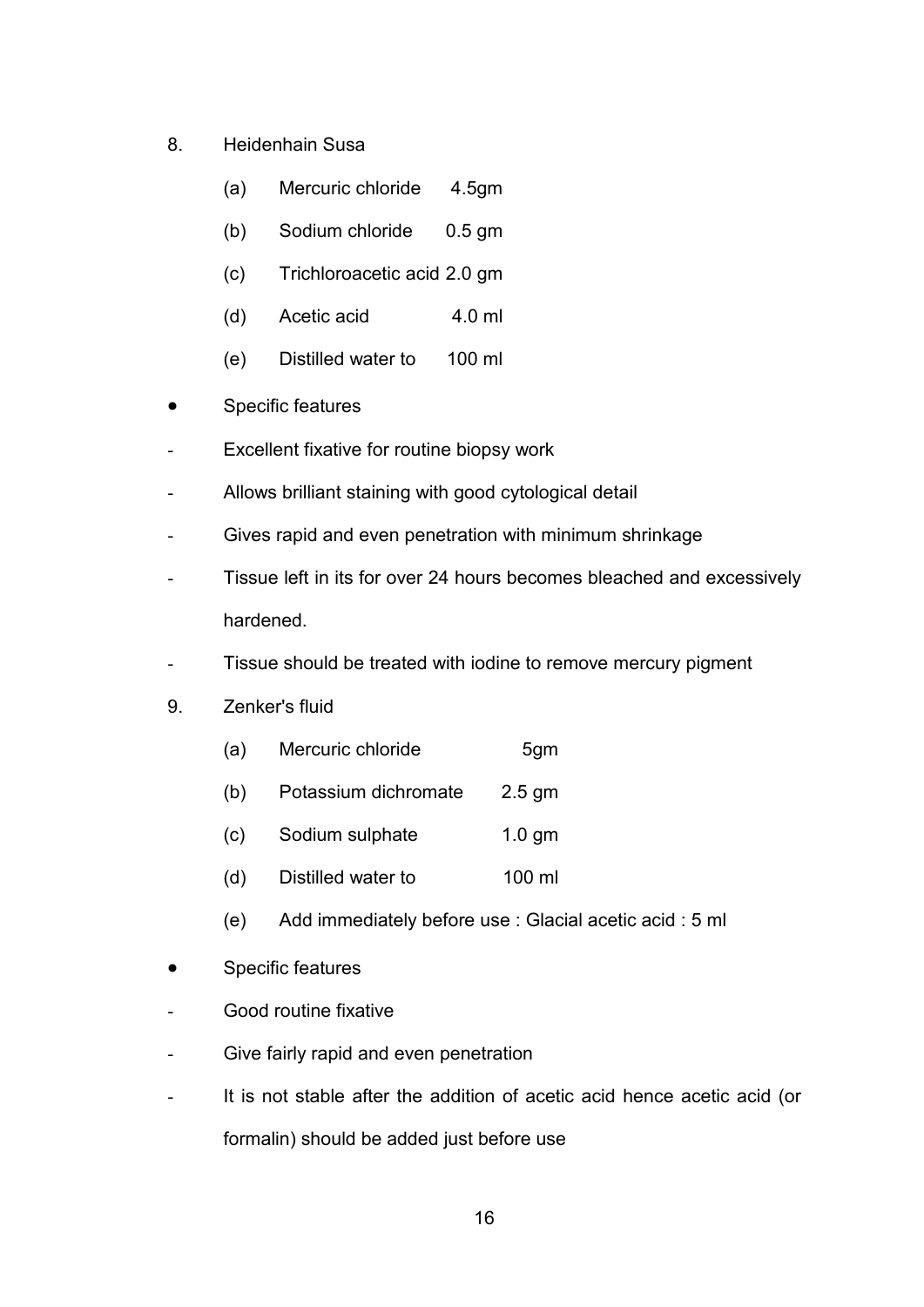- Washing of tissue in running water is necessary to remove excess dichromate
- 10. Zenker formal (Helly's fluid)
	- (a) Mercuric chloride 5 gm
	- (b) Potassium dichromate 2.5 gm
	- (c) Sodium sulphate 1.0 gm
	- (d) Distilled water to 100 ml
	- (e) Add formalin immediately before use 5 ml
- Specific features
- It is excellent microanatomical fixative
- Excellent fixative for bone marrow spleen and blood containing organs
- As with Zenker's fluid it is necessary to remove excess dichromate and mercuric pigment
- 11. B5 stock solution
	- Mercuric chloride 12 gm
	- Sodium acetate 2.5gm

Distilled water 200ml

B5 Working solution

B5 stock solution 20ml

Formalin (40% w/v formaldehyde) 2 ml

- Specific Features
- B5 is widely advocated for fixation of lymphnode biopsies both to improve the cytological details and to enhance immunoreactivity with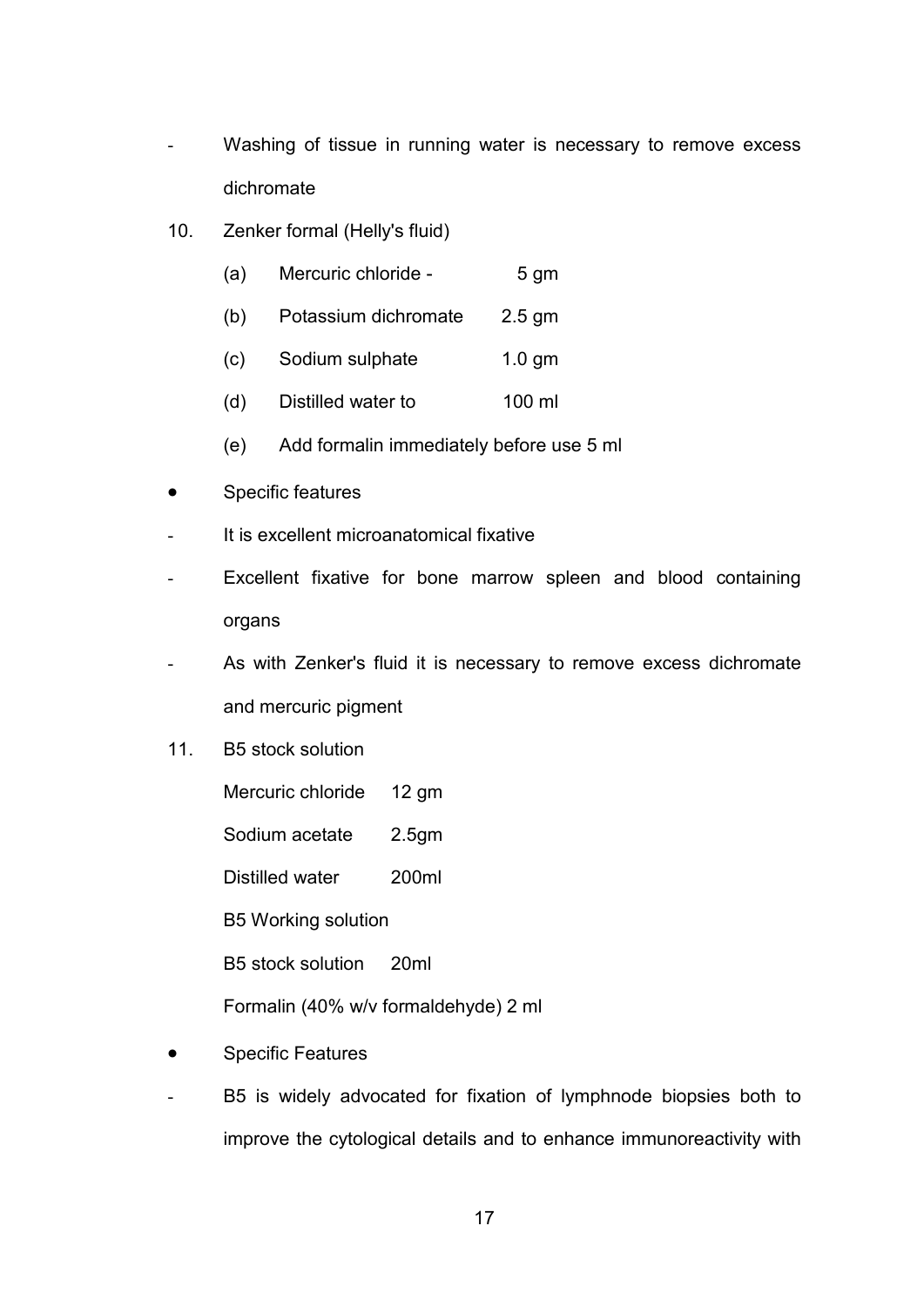antiimmunoglobulin antiserum used in phenotyping of B cell neoplasm.

## **Procedure**

- $\triangleright$  Prepare working solution just before use
- $\triangleright$  Fix small pieces of tissue (7x7x2.5mm) for 1-6 hours at room temperature
- $\triangleright$  Process routinely to paraffin.
- 12. Bouin's fluid

| (a) | Saturated aqueous picric acid | 75ml           |
|-----|-------------------------------|----------------|
|     | (b) Formalin                  | 25ml           |
| (C) | Glacial acetic acid           | 5 <sub>m</sub> |

- Specific features
- Penetrates rapidly and evenly and causes little shrinkage
- Excellent fixative for testicular and intestinal biopsies because it gives very good nuclear details, in testes is used for oligospermia and infertility studies
- Good fixative for glycogen
- It is necessary to remove excess picric acid by alcohol treatment
- 13. Gender's fluid better fixative for glycogen.
	- (a) Saturated picric acid in 95% v/v/ alcohol 80ml
	- (b) Formalin 15ml
	- (c) Glacial acetic acid 5ml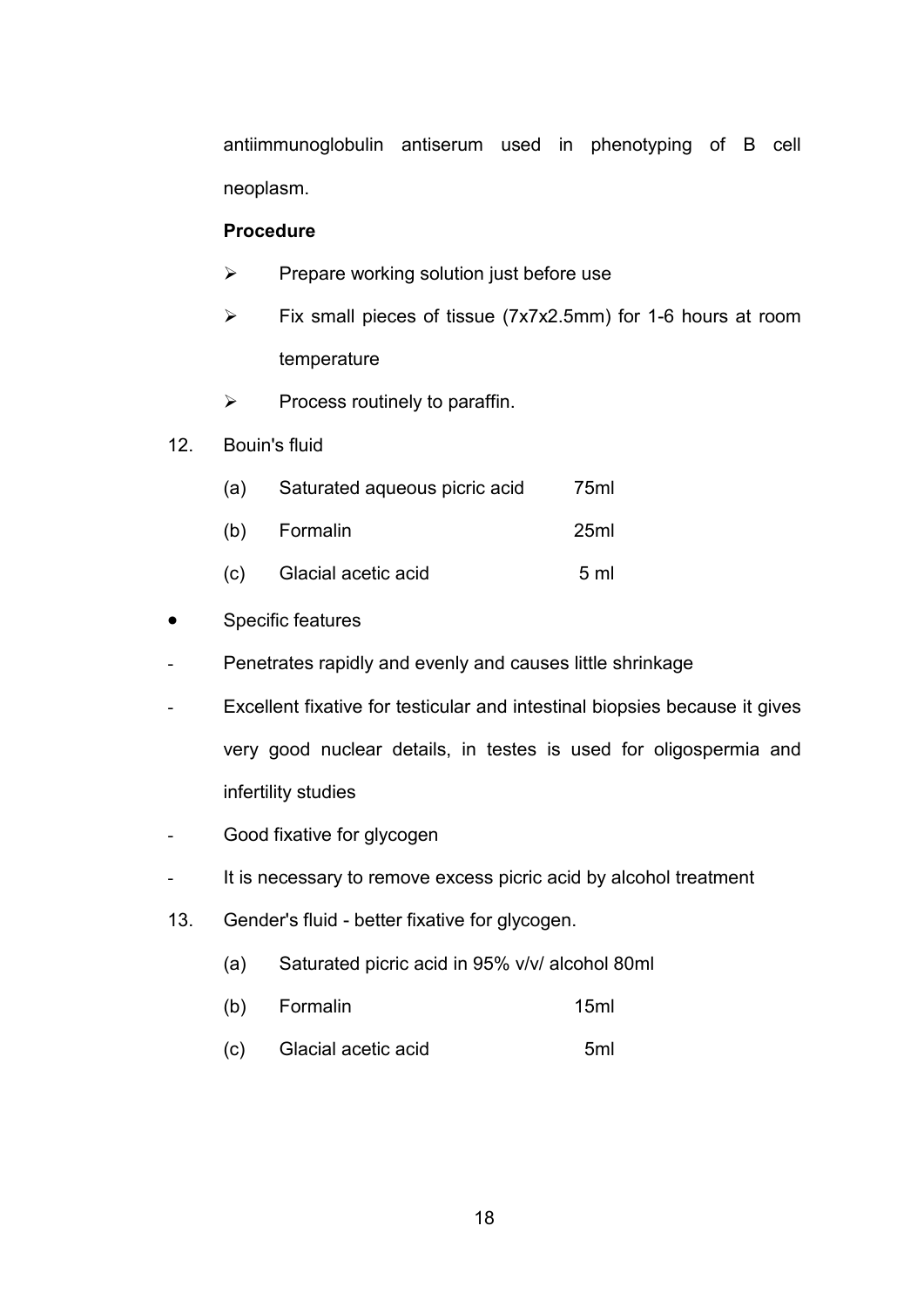# **Cytological fixatives**

Subdivided into

- (A) Nuclear fixatives
- (B) Cytoplasmic fixatives
- A. **Nuclear fixatives** : As the name suggests it gives good nuclear fixation. This group includes
- 1. Carnoy's fluid.
	- (a) Absolute alcohol 60ml
	- (b) Chloroform 30ml
	- (c) Glacial acetic acid 10 ml
- Specific features
- It penetrates very rapidly and gives excellent nuclear fixation.
- Good fixative for carbohydrates.
- Nissil substance and glycogen are preserved.
- It causes considerable shrinkage.
- It dissolves most of the cytoplasmic elements. Fixation is usually complete in 1-2 hours.

For small pieces 2-3 mm thick only 15 minutes in needed for fixation.

- 2. Clarke's fluid
	- (a) Absolute alcohol 75 ml
	- (b) Glacial acetic acid 25 ml.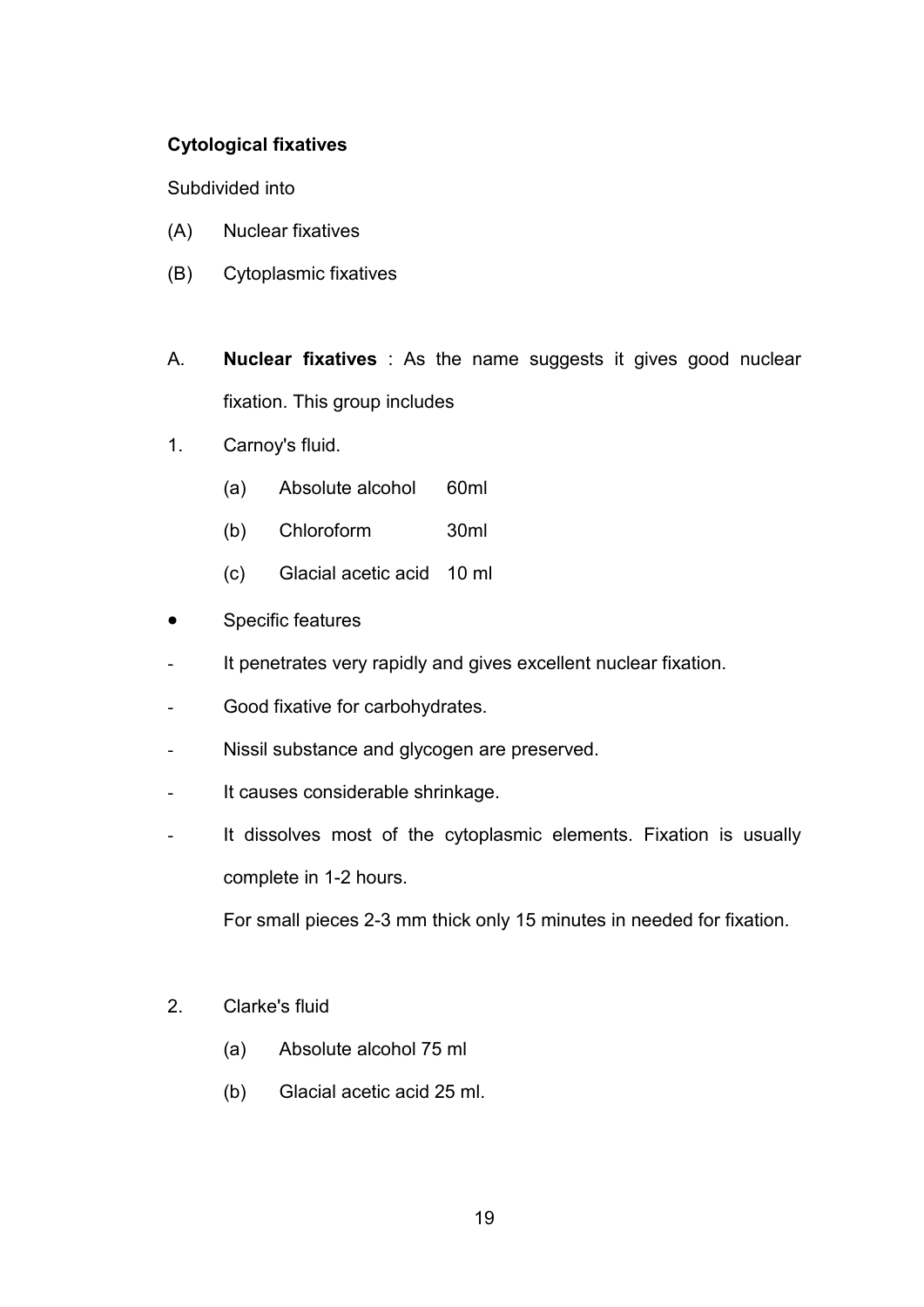- Specific features
- Rapid, good nuclear fixation and good preservation of cytoplasmic elements.
- It in excellent for smear or cover slip preparation of cell cultures or chromosomal analysis.
- 3. New Comer's fluid.
	- (a) Isopropranolol 60 ml
	- (b) Propionic acid 40ml
	- (c) Petroleum ether 10 ml.
	- (d) Acetone 10 ml.
	- (e) Dioxane 10 ml.
- Specific features
- Devised for fixation of chromosomes
- It fixes and preserves mucopolysacharides. Fixation in complete in 12-18 hours.

# **(b) Cytoplasmic Fixatives**

- (1) Champy's fluid
- (a) 3g/dl Potassium dichromate 7ml.
- (b)  $1\%$  (V/V) chromic acid  $7 \text{ ml}$ .
- (c) 2gm/dl osmium tetraoxide 4 ml.
- Specific features
- This fixative cannot be kept hence prepared fresh.
- It preserves the mitochondrial fat and lipids.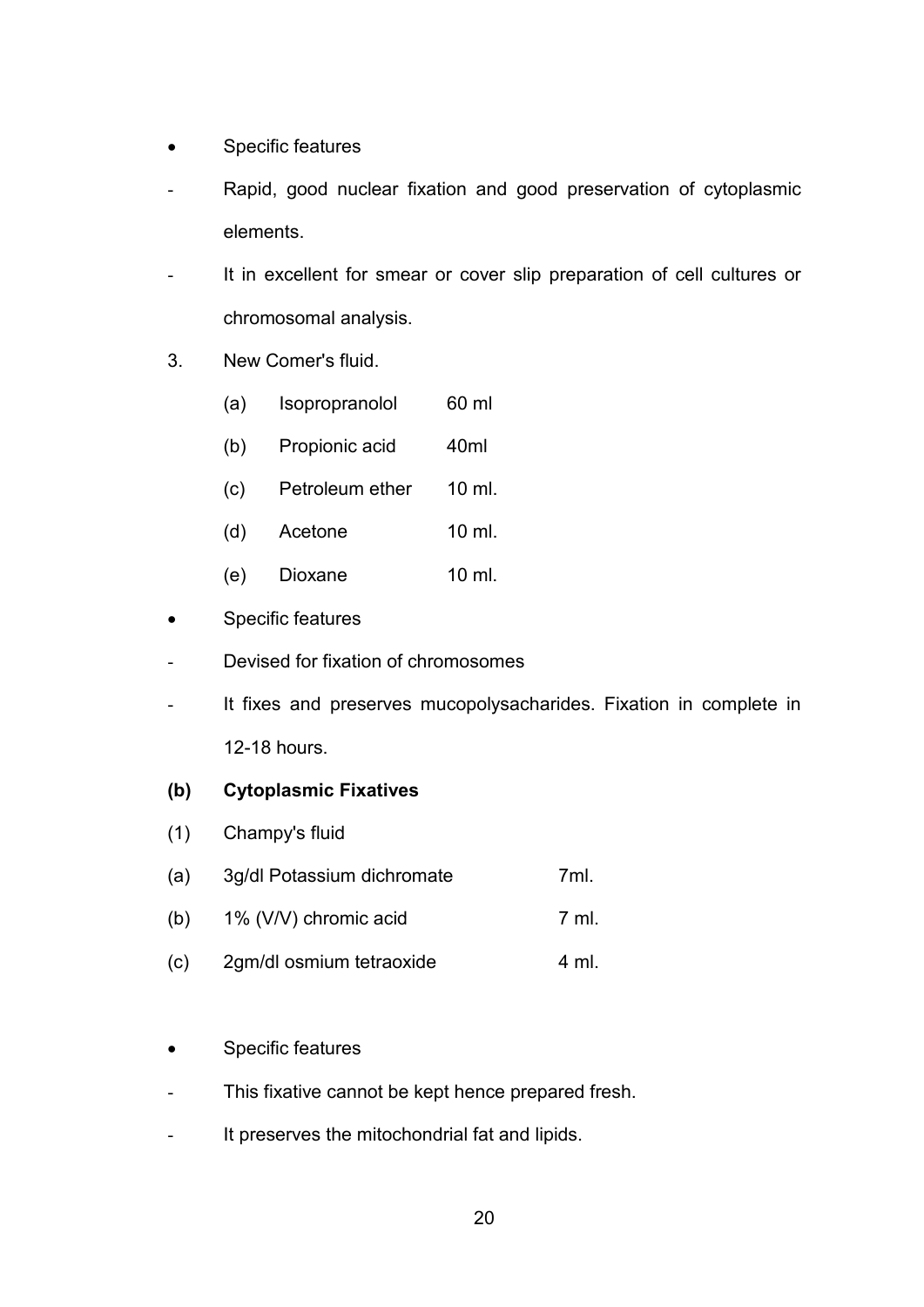- Penetration is poor and uneven.
- Tissue must be washed overnight after fixation.
- (2) Formal saline and formal Calcium

 Fixation in formal saline followed by postchromatization gives good cytoplasmic fixation.

#### **Histochemical fixatives**

 For a most of the histochemical methods. It is best to use cryostat. Sections are rapidly frozen or freeze dried. Usually such sections are used unfixed but if delay is inevitable then vapour fixatives are used.

#### **Vapour fixatives**

- 1. Formaldehyde- Vapour is obtained by heating paraformaldehyde at temperature between 50° and 80°C. Blocks of tissue require 3-5 hours whereas section require ½- 1 hours.
- 2. Acetaldehyde- Vapour at 80°C for 1-4 hours.
- 3. Glutaraldehyde- 50% aqueous solution at 80°C for 2 min to 4 hours.
- 4. Acrolein /chromyl chloride- used at 37°C for 1-2 hours

Other more commonly used fixatives are (1) formal saline (2) Cold acetone Immersing in acetone at 0-4°C is widely used for fixation of tissues intended to study enzymes esp. phosphates. (3) Absolute alcohol for 24 hours.

**Secondary fixation** - Following fixation in formalin it is sometimes useful to submit the tissue to second fixative eg. mercuric chloride for 4 hours. It provided firmer texture to the tissues and gives brilliance to the staining.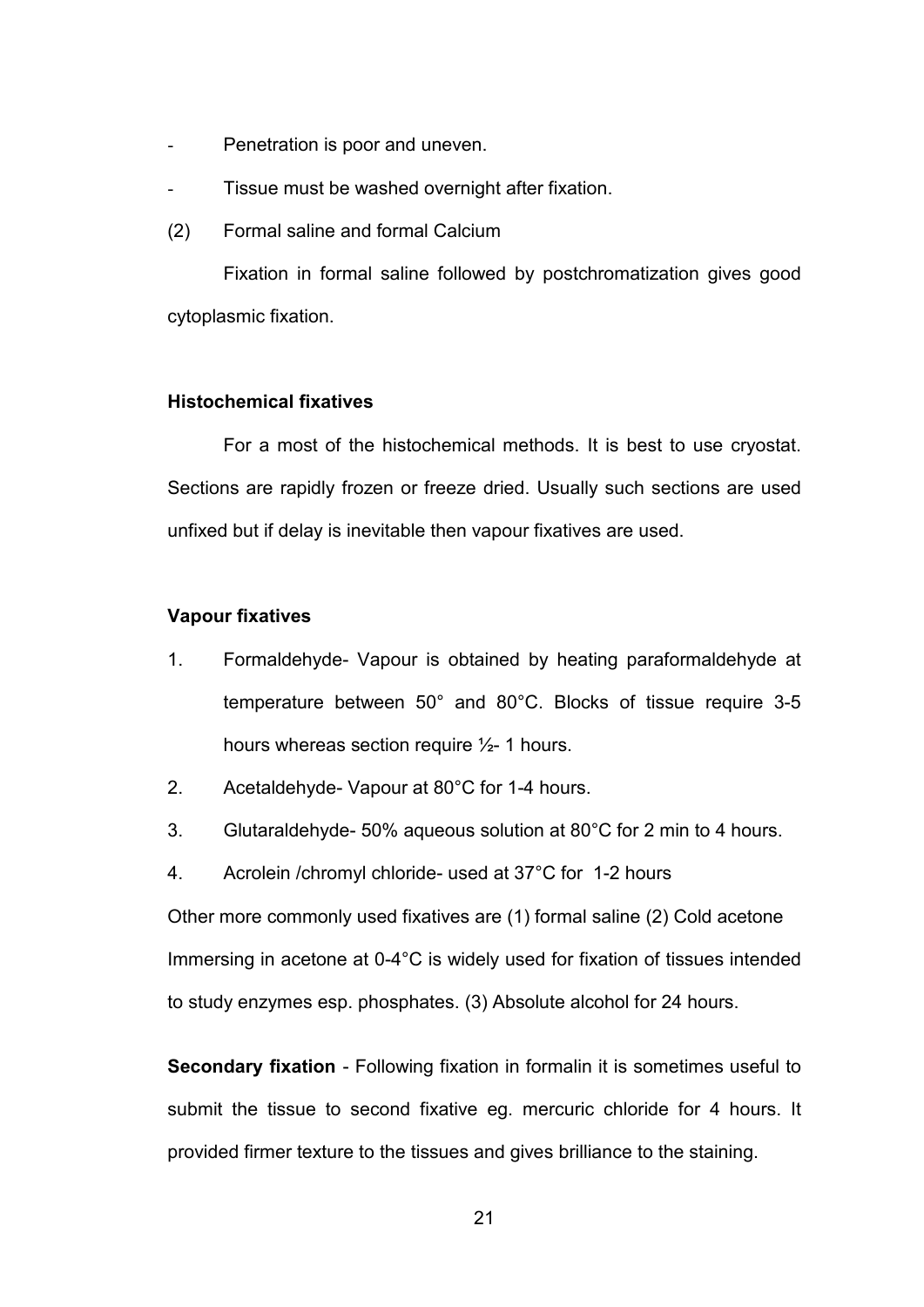**Post chromation**- It is the treatment and tissues with 3% potassium dichromate following normal fixation. Post chromatization is carried out either before processing, when tissue is for left for 6-8 days in dichromate solution or after processing when the sections are immersed in dichromate solution, In for 12-24 hours, in both the states washing well in running water is essential. This technique is used a mordant to tissues.

**Washing out**- After the use of certain fixative it in urgent that the tissues be thoroughly washed in running water to remove the fixative entirely. Washing should be carried out ideally for 24 hours.

 Tissues treated with potassium dichromate, osimium tetraoxide and picric acid particularly need to be washed thoroughly with water prior to treatment with alcohol (for dehydration).

| <b>Tissue</b>                                         | <b>Fixative of choice</b>            | <b>Time for fixative</b>                                                       |
|-------------------------------------------------------|--------------------------------------|--------------------------------------------------------------------------------|
| Routine                                               | Formalin                             | 10-12 hours.                                                                   |
| <b>GIT biopsies</b>                                   | buffered formaldehyde                | 4-6 hours                                                                      |
| <b>Testicular biopsy</b>                              | <b>Bouin's fixative</b>              | 4-6 Hours.                                                                     |
| Liver Biopsy                                          | <b>Buffered formaldehyde</b>         | 4-12 hours.                                                                    |
| Bone marrow biopsy                                    | in<br>fixative<br>Bouin's<br>running | 21/ <sub>2</sub> hours followed by<br>washing in<br>running<br>water overnight |
| Spleen and blood filled<br>cavities                   | Zenker's fluid                       | 1-6 hours                                                                      |
| Lymph node                                            | B <sub>5</sub>                       | 12-18 hours                                                                    |
| Mictocondria,<br>phosphatides and Nissil<br>substance | Carnoy's fluid                       | 1-2 hours                                                                      |
| Chromosome<br>cell<br>culture                         | Clarke's fluid                       | 1-2 hours                                                                      |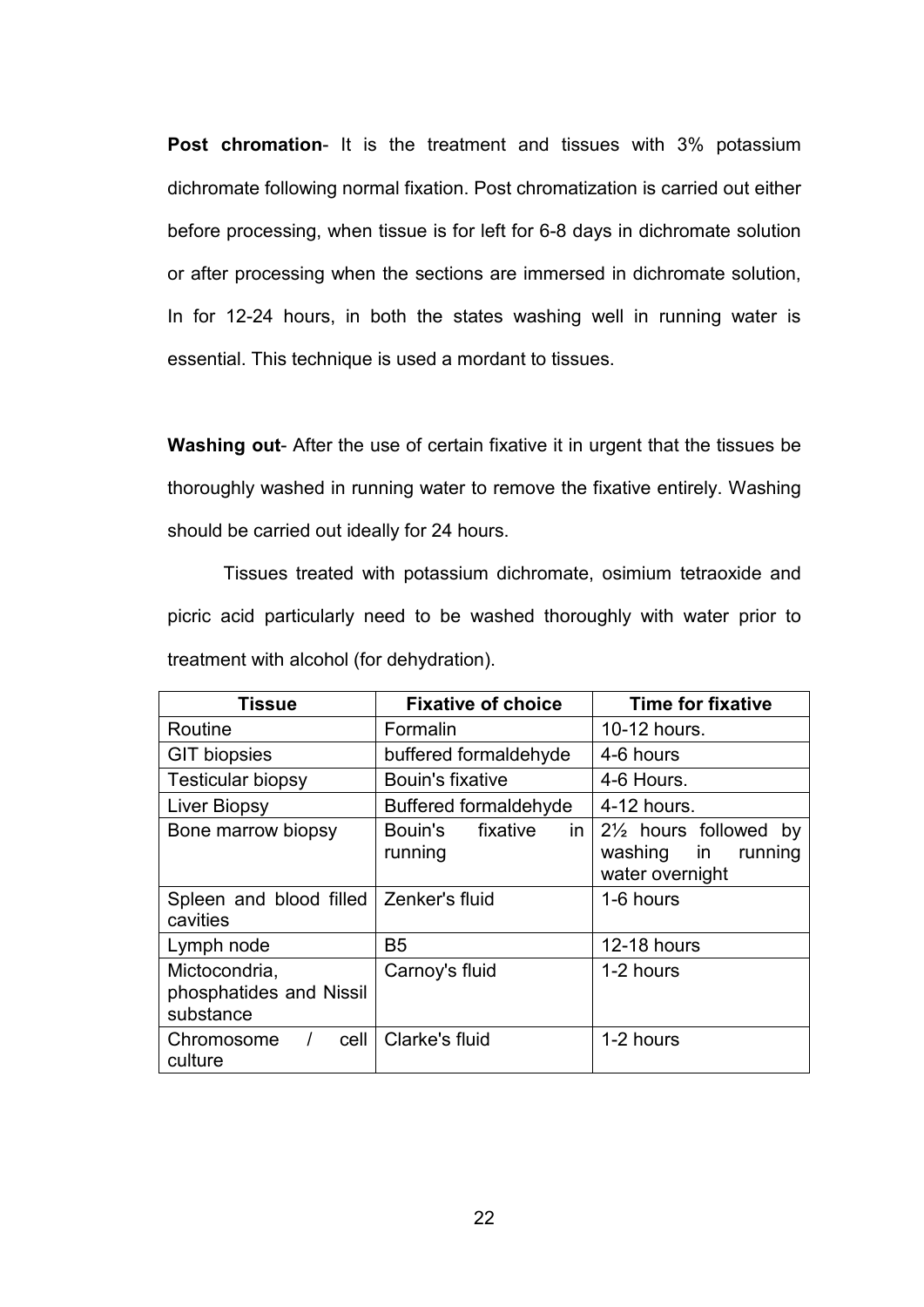#### **CHAPTER 3**

## **DECALCIFICATION**

**Specific Objective** - The aim of the study is to ensure staining of hard bony lesions so that the study of pathological lesions is possible.

**Mode of teaching** - Overhead projector and practical demonstration.

**Definition** Decalcification is a process of complete removal of calcium salt from the tissues like bone and teeth and other calcified tissues following fixation.

Decalcification is done to assure that the specimen is soft enough to allow cutting with the microtome knife. Unless the tissues in completely decalcified the sections will be torn and ragged and may damage the cutting edge of microtome knife.

The steps of decalcification

- 1. To ensure adequate fixation and complete removal of the calcium it is important that the slices are 4-5 mm thick. Calcified tissue needs 2-3 hours only, for complete decalcification to be achieved so it in necessary to check the decalcification after 2-3 hours.
- 2. Fixative of choice for bone or bone marrow is Zenker formal or Bouin's fluid. Unfixed tissue tends be damaged 4 times greater during decalcification than a properly fixed tissue.

## **Decalcification**

Decalcification is effected by one of the following methods.

(a) Dissolution of calcium by a dilute mineral acid.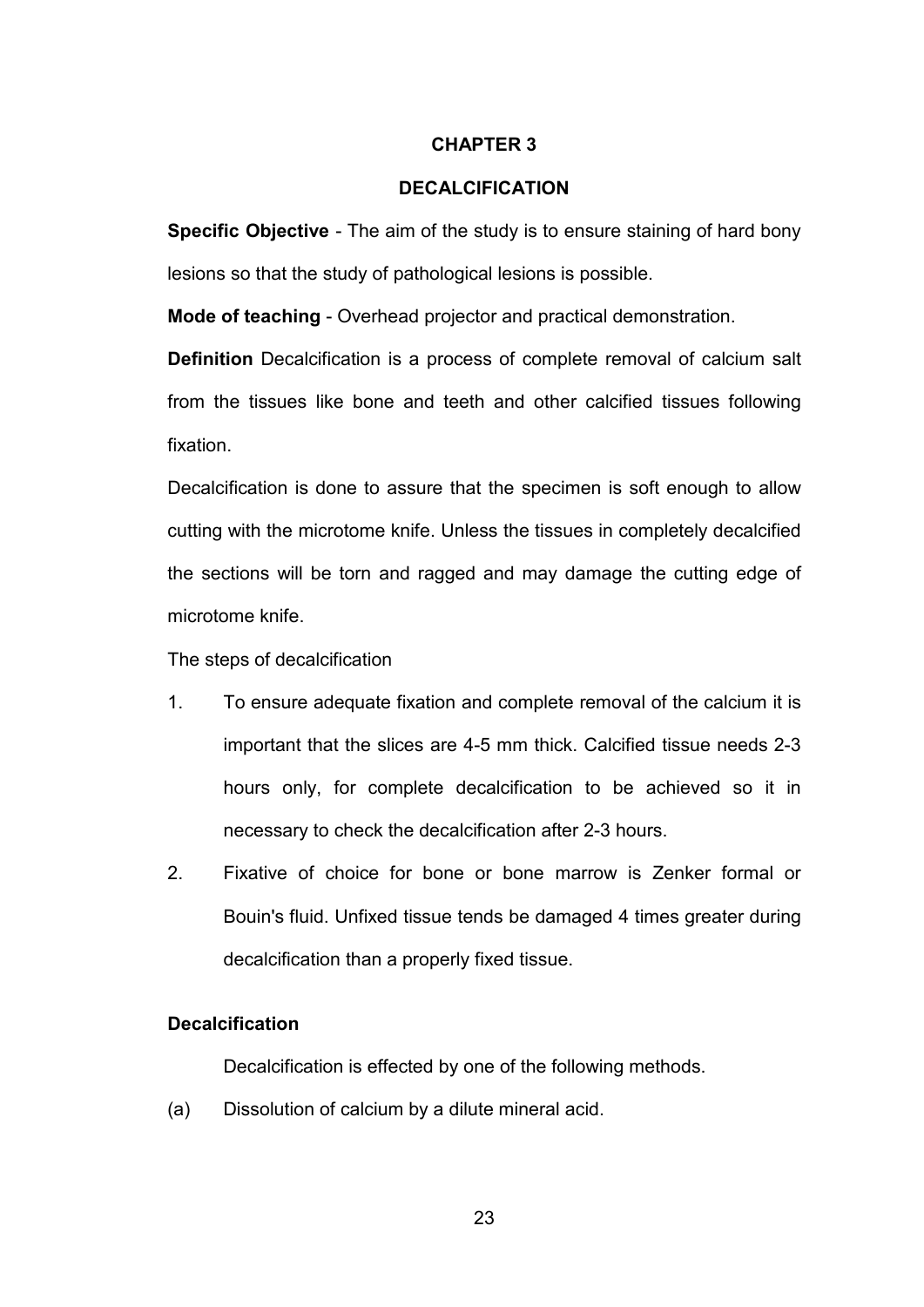- (b) Removal of calcium by used of dilute mineral and along with ion exchange resin to keep the decalcifying fluid free of calcium.
- (c) Using Chelating agents EDTA.
- (d) Electrolytic removal of calcium ions from tissue by use of electric current.

The Criteria of a good decalcifying agents area.

- 1. Complete removal of calcium.
- 2. Absence of damage to tissue cells or fibres.
- 3. Subsequent staining not altered.
- 4. Short time required for decalcification.

**Removal of calcium by mineral acids** - Acid decalcifies subdivided into-Strong acid, weak acid.

Strong acid - eg. Nitric and hydrochloric acid.

**Nitric acid**- 5-10% aqueous solution used.

 They decalcify vary rapidly but if used for longer than 24-48 hrs. cause deterioration of stainability specially of the nucleus

**Hydrochloric acid** - 5-10% aqueous solution decalcification slower than nitric acid but still rapid. Fairly good nuclear staining.

Weak acid e.g. formic, acetic and picric acid of these formic acids is extensively used as acid decalcifier. 5-10% aqueous solution or with additives like formalin or buffer are used.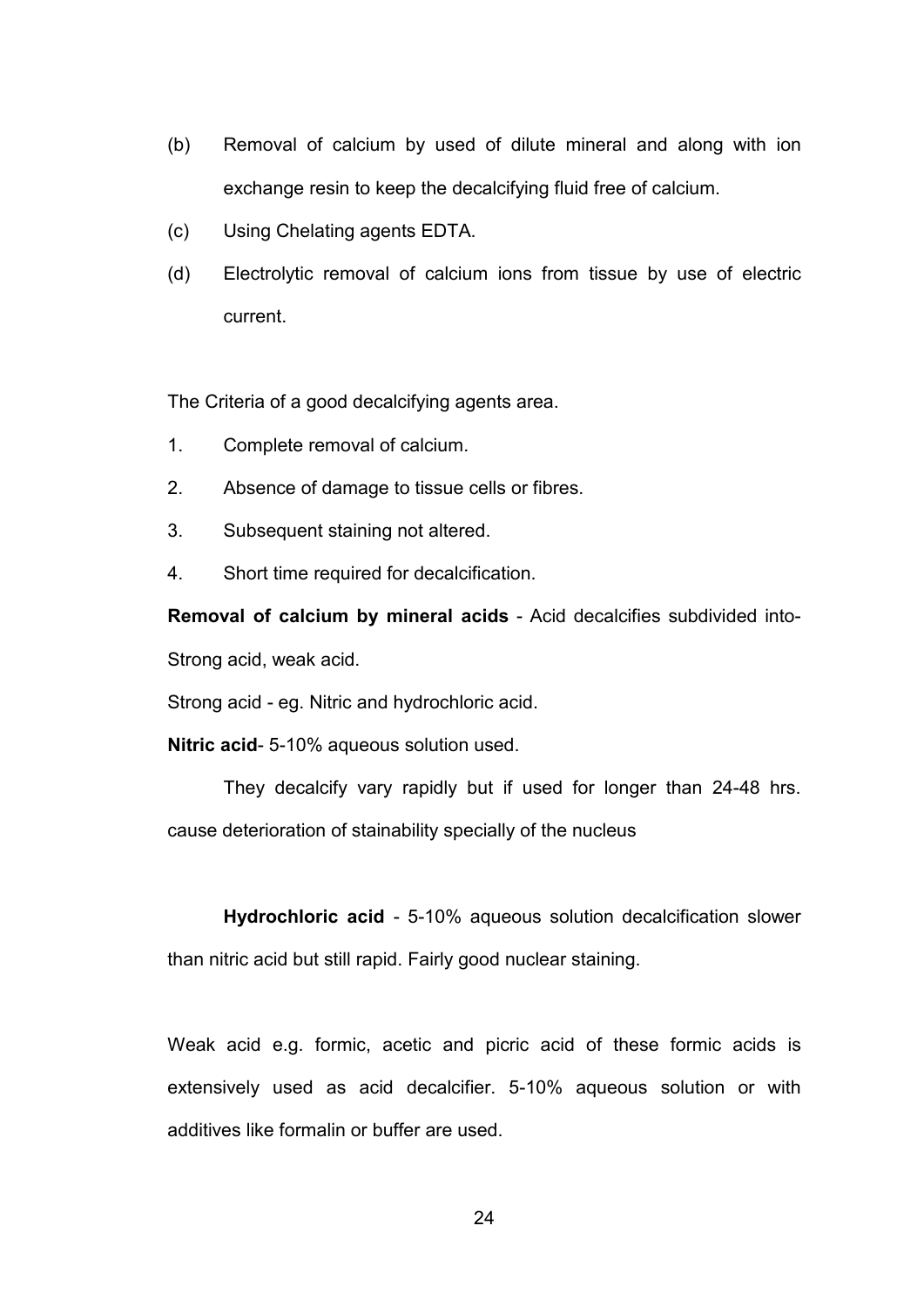# **Formic acid**

- 1. Brings out fairly rapid decalcification.
- 2. Nuclear staining in better.
- 3. But requires neutralization and thorough washing prior to dehydration.

## **Aqueous nitric acid**

| Nitric acid     | $5-10$ ml  |
|-----------------|------------|
| Distilled water | to 100 ml. |

#### **Procedure**

- 1. Place calcified specimen in large quantities of nitric acid solution until decalcification is complete (change solution daily for best results).
- 2. Washing running water for 30 minutes
- 3. Neutralize for a period of at least 5 hours in 10% formalin to which excess of calcium or magnesium carbonate has been added.
- 4. Wash in running water over night
- 5. Dehydrate, clear and impregnate in paraffin or process as desired.

Note: Overexposure to nitric acid impairs nuclear staining. Nitric acid is the solution of choice for decalcifying temporal bones.

## **Perenyi's fluid**

| 10% nitric acid | 40.0ml |
|-----------------|--------|
|-----------------|--------|

| Absolute alcohol | $30.0$ ml. |
|------------------|------------|
|                  |            |

0.5% chromic acid. 30.0 ml.

Note all these ingredients may be kept in stock and should be mixed immediately before use. This solution may acquire of blue violet tinge after a short while but this will have no effect in the decalcifying property.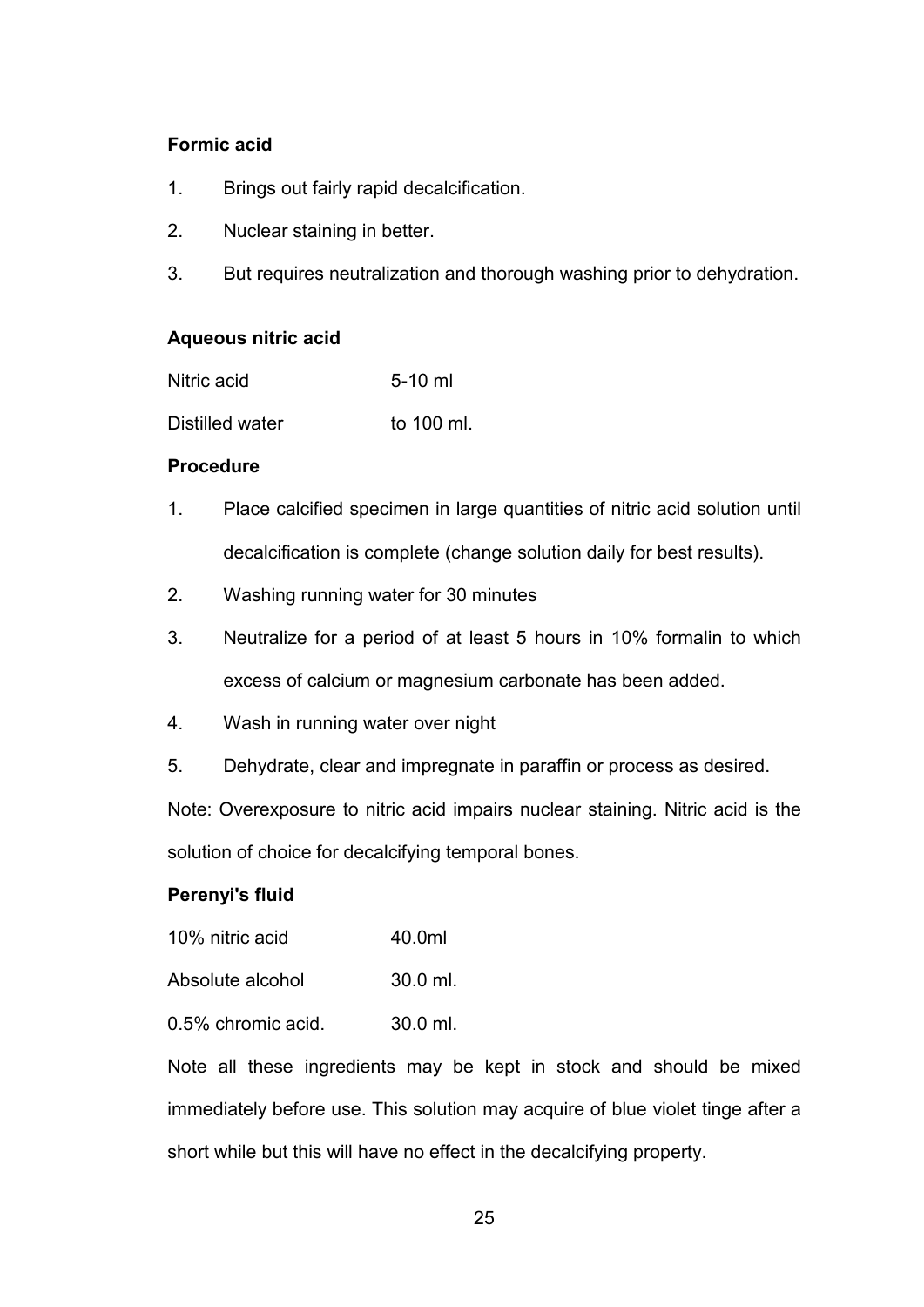It is slow for decalcifying hard bone but excellent fluid for small deposits of calcium eg. calcified arteries, coin lesions and calcified glands. Also good for human globe which contains calcium due to pathological conditions. There is little hardening of tissue but excellent morphologic detail is preserved.

## **Formalin Nitric acid**

| Formalin        | 10 ml |
|-----------------|-------|
| Distilled water | 80 ml |
| Nitric acid     | 10ml  |

Nitric acid causes serious deterioration of nuclear stainability which partially inhibited by formaldehyde. Old nitric acid also tends to develop yellow discolouration which may be prevented by stabilization with 1% urea.

## **Aqueous formic acid**

| 90% formic acid | $5-10$ ml |
|-----------------|-----------|
|                 |           |

Distilled water to 100 ml.

# **Gooding and Stelwart's fluid.**

| 90% formic acid | $5-10ml.$       |
|-----------------|-----------------|
| Formalin        | 5 <sub>ml</sub> |
| Distilled water | to 100 ml.      |

# **Evans and Krajian fluid**

| 20% aqueous trisodium citrate   | 65 ml |
|---------------------------------|-------|
| 90% formic acid                 | 35 ml |
| This solution has a pH of - 2-3 |       |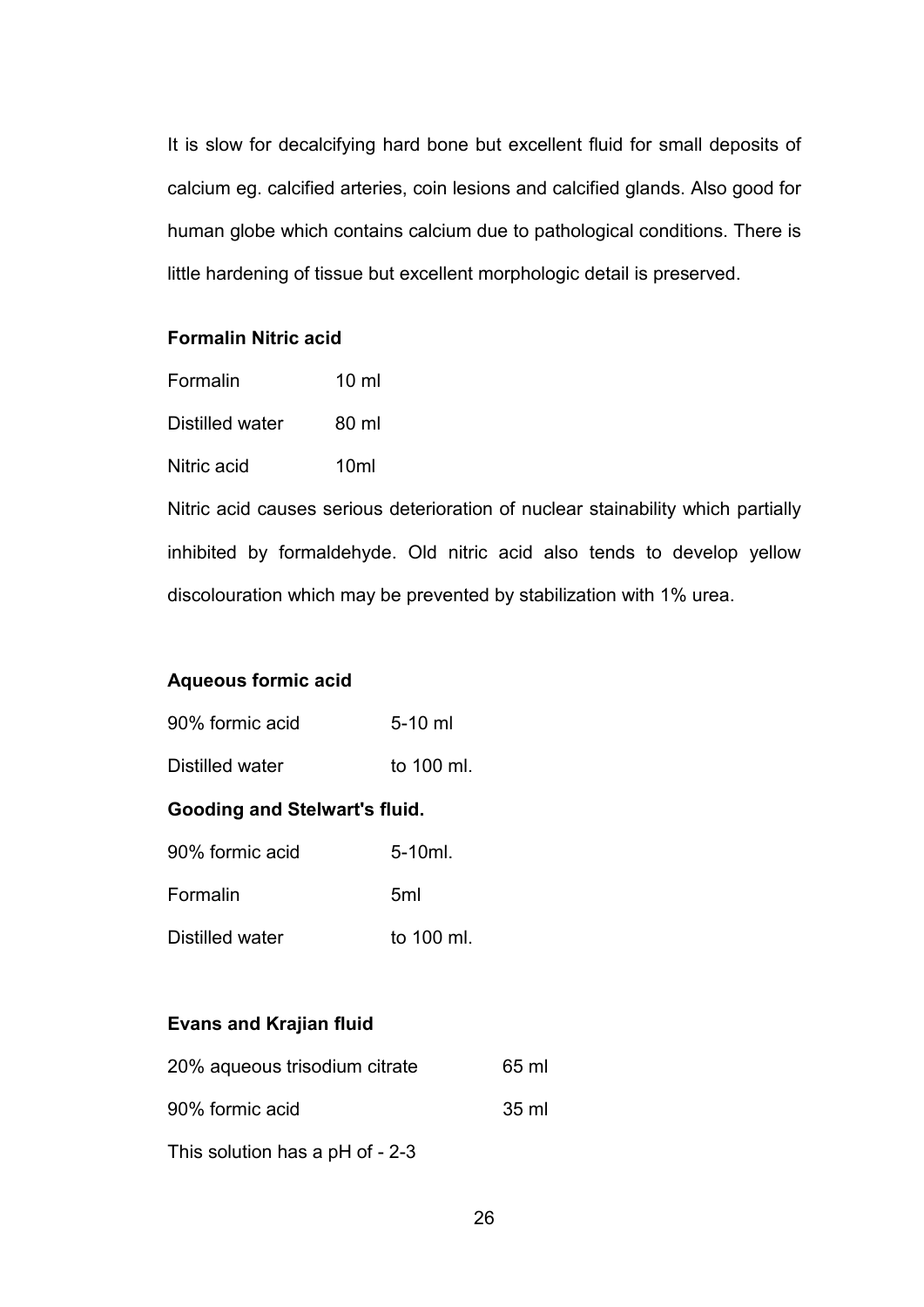#### **Formic acid sodium citrate method**

#### **Procedure**

- 1. Place calcified specimen in large quantities of formic acid-sodium citrate solution until decalcification is complete (change solution daily for best results).
- 2. Wash in running water for 4-8 hours
- 3. Dehydrate, clear and impregnate with paraffin or process as desired.

This technique gives better staining results then nitric acid method, since formic acid and sodium citrate are less harsh on the cellular properties. Therefore even with over exposure of tissue in this solution after decalcification has been complete, causes little loss of staining qualities. This method of choice for all orbital decalcification including the globe.

**Surface decalcification**- The surface of the block to be decalcified is trimmed with scalpel. The block is then placed in acid solution at 1% hydrochloric acid face downwards so that acid bathes the cut surface for 15- 60 min. As penetration and decalcification is only sufficient for a few sections be cut the block shall be carefully oriented in microtome to avoid wastage of decalcified tissue.

## **Decalcification of Bone marrow biopsy.**

 Tissue after fixation in Bouin's or Zenker's fixative is decalcified for 2½ hours followed by an hour of washing. The tissue in then dehydrated beginning with alcohol.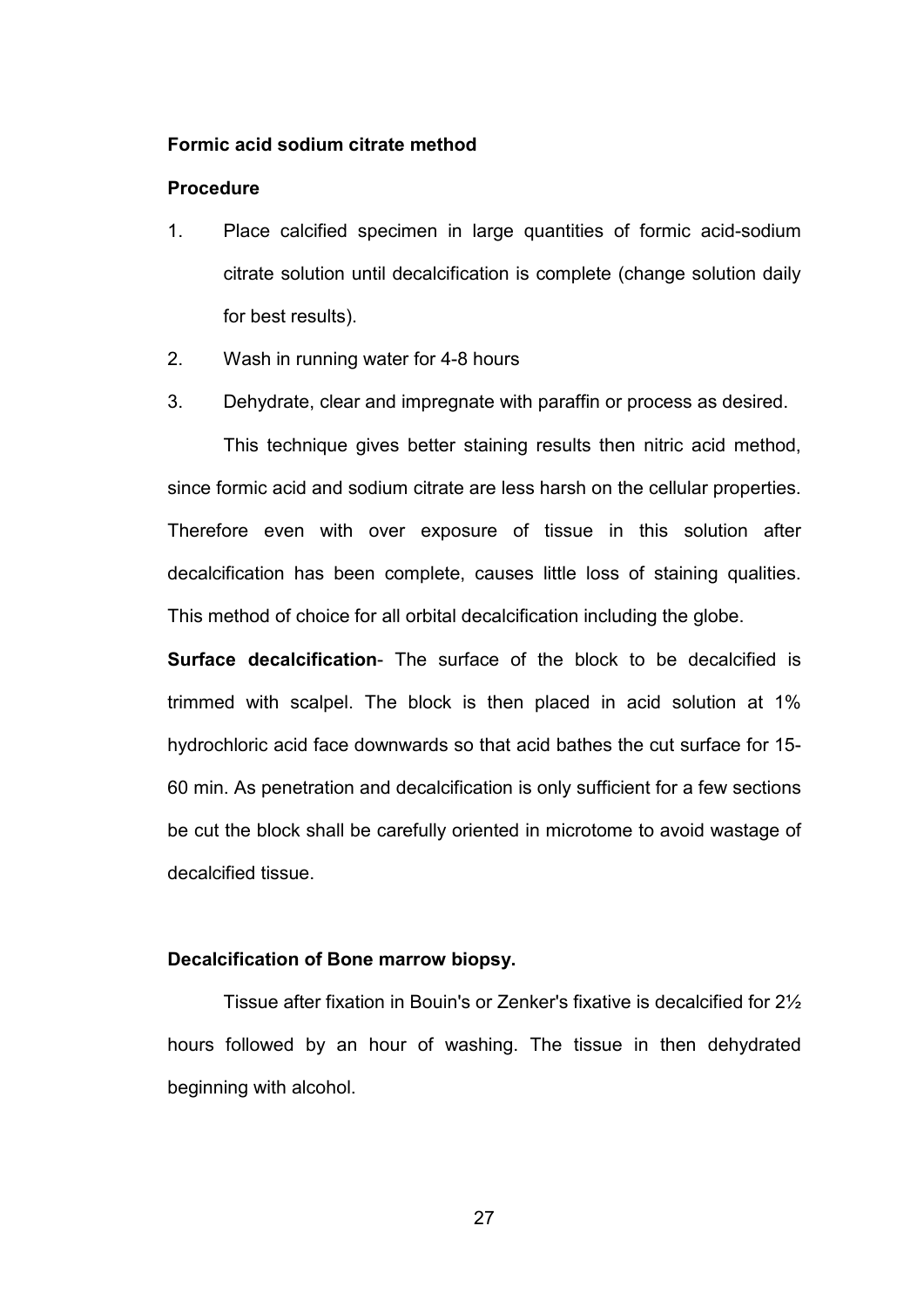#### **Use of Ion exchange resins**

Ion exchange resins in decalcifying fluids are used to remove calcium ion from the fluid. Therefore ensuring a rapid rate of solubility of calcium from tissue and reduction in time of decalcification. The resins an ammoniated salt of sulfonated resin along with various concentrations of formic acid are used.

The resin in layered on the bottom of a container to a depth of  $=$   $\frac{1}{2}$  inch, the specimen is allowed to rest in it.

After use, the resin may be regenerated by washing twice with dilute N/10 HCL followed by three washes in distilled water. Use of Ion exchange resin has advantage of (ii) faster decalcification (ii) tissue preservation and (iii) cellular details better preserved.

#### **Chelating agents**

Chelating agents are organic compounds which have the power of binding certain metals. Ethylene-diamene-tetra-aceticacid, disodium salt called Versenate has the power of capturing metallic ions. This is a slow process but has little or no effect on other tissue elements. Some enzymes are still active after EDTA decalcification.

| Versenate       | $10$ gm.           |
|-----------------|--------------------|
| Distilled water | 100 ml             |
|                 | ( $pH$ 5.5 to 6.5) |
| Time            | 7-21 days.         |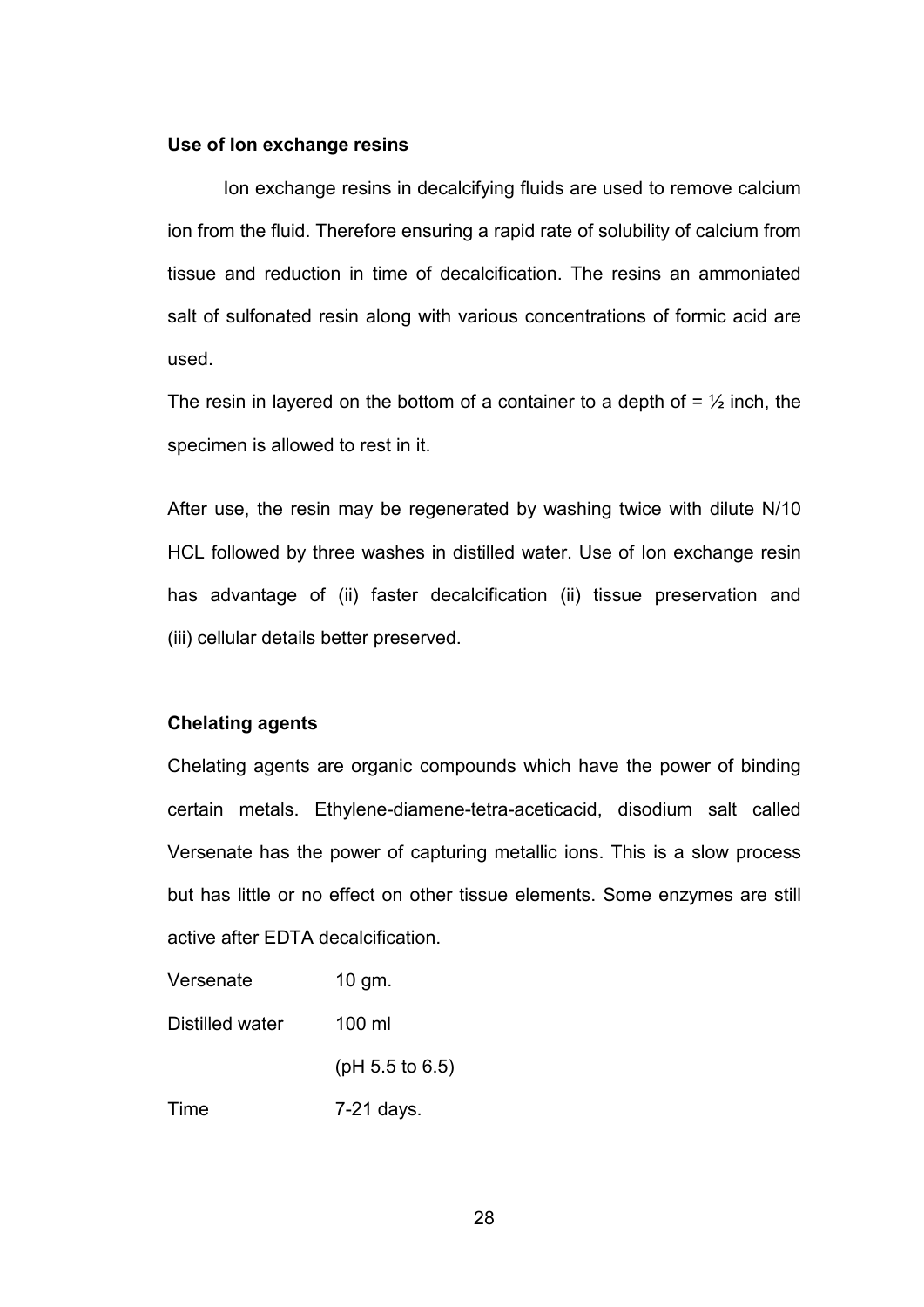#### **Electrolytic method**

 This is based on the principle of attracting calcium ions to a negative electrode in to addition to the solution.

#### **Decalcifying solution**

| HCL (Conc.)            |  | 80ml     |  |
|------------------------|--|----------|--|
| Formic acid 90% 100 ml |  |          |  |
| Distilled water        |  | 1000 ml. |  |

Decalcify with electrolyte apparatus with the above mentioned decalcifying fluid. This method has no added advantage over any other method.

**Neutralization** : It has been said that following immersion in mineral acids, tissues should be deacidified or neutralized, before washing by treatment with alkali. This may be effected by treatment over night in 5% lithium or sodium sulphate.

**Washing** : Through washing of the tissue before processing is essential to remove acid (or alkali if neutralized has been carried out) which would otherwise interfere with staining)

## **Determination of end point of decalcification**

#### **1. Flexibility method**

Bending, needling or by use of scalpel if it bends easily that means decalcification is complete.

Unreliable, causes damage and distortion of tissue.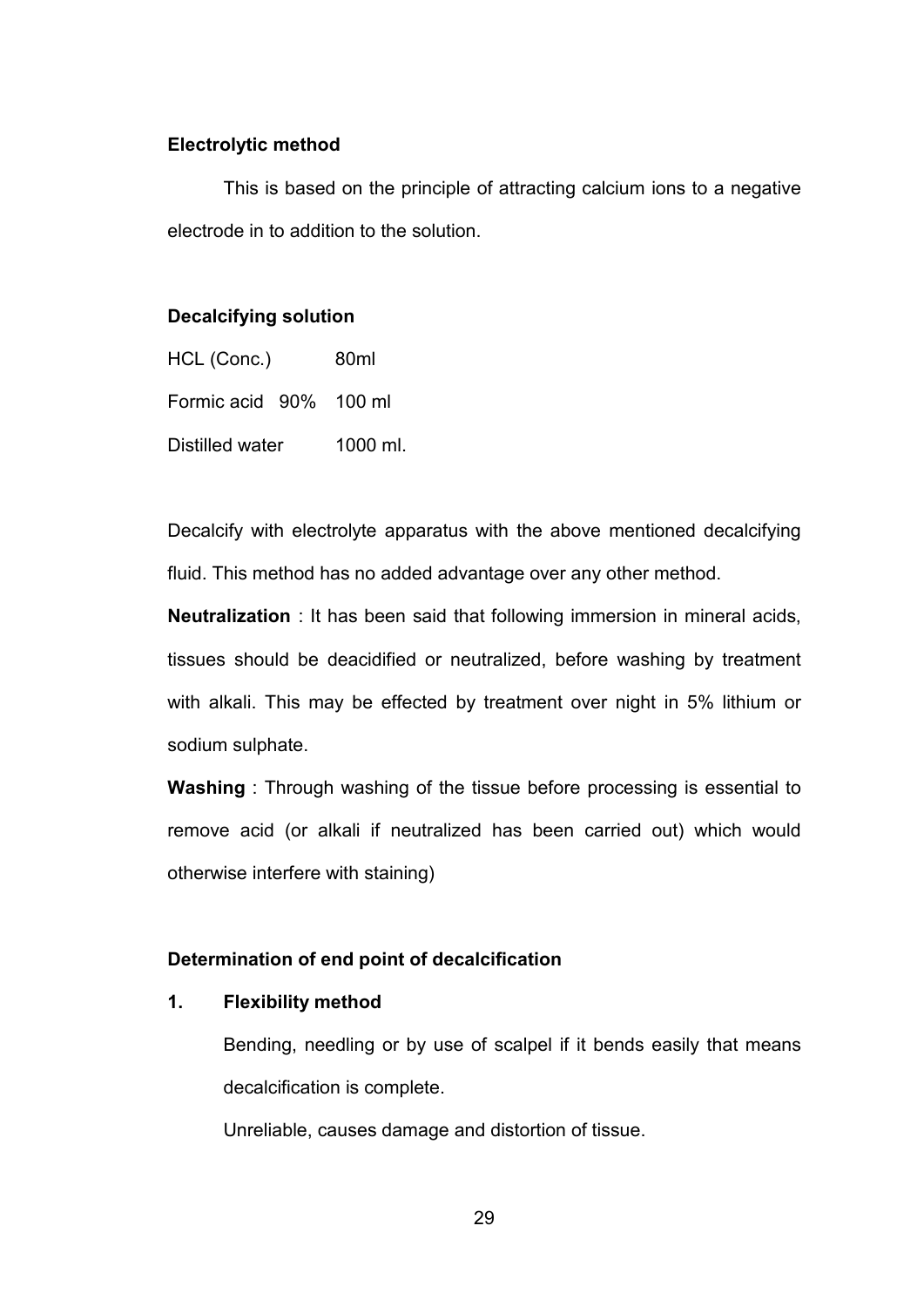#### 2. **X-ray method**

Best method for determining complete decalcification but very costly. Tissue fixed in mercuric chloride containing fixatives cannot be tested as they will be radio opaque.

#### **3. Chemical Method**

 It is done to detect calcium in the decalcifying fluid when no further calcium is detected, decalcification in considered complete.

#### **Procedure**

Take 5 ml of decalcifying fluid from the bottom of container which has been in contact with the tissue for 6-12 hrs. Add 5 ml each of 5% ammonium oxalate and 5% ammonium hydroxide. Mix and let it stand for 15-30 min. A cloudy solution caused by calcium oxalate indicates that specimen is not thoroughly decalcified. Absence of turbidity indicates completeness of decalcification.

#### **Treatment of hard tissues**

Keratin and chitin are softened by use of concentrated sulphuric and with that aid of heat keratin is completely dissolved from the tissue sections. But much tissue distortion will also occur.

For softening of chitin foll procedure gives a satisfactory result.

- 1. Fix the specimen in fixative of choice.
- 2. Place the specimen in following solution until complete dechitinized. Change the solution every two days for best results.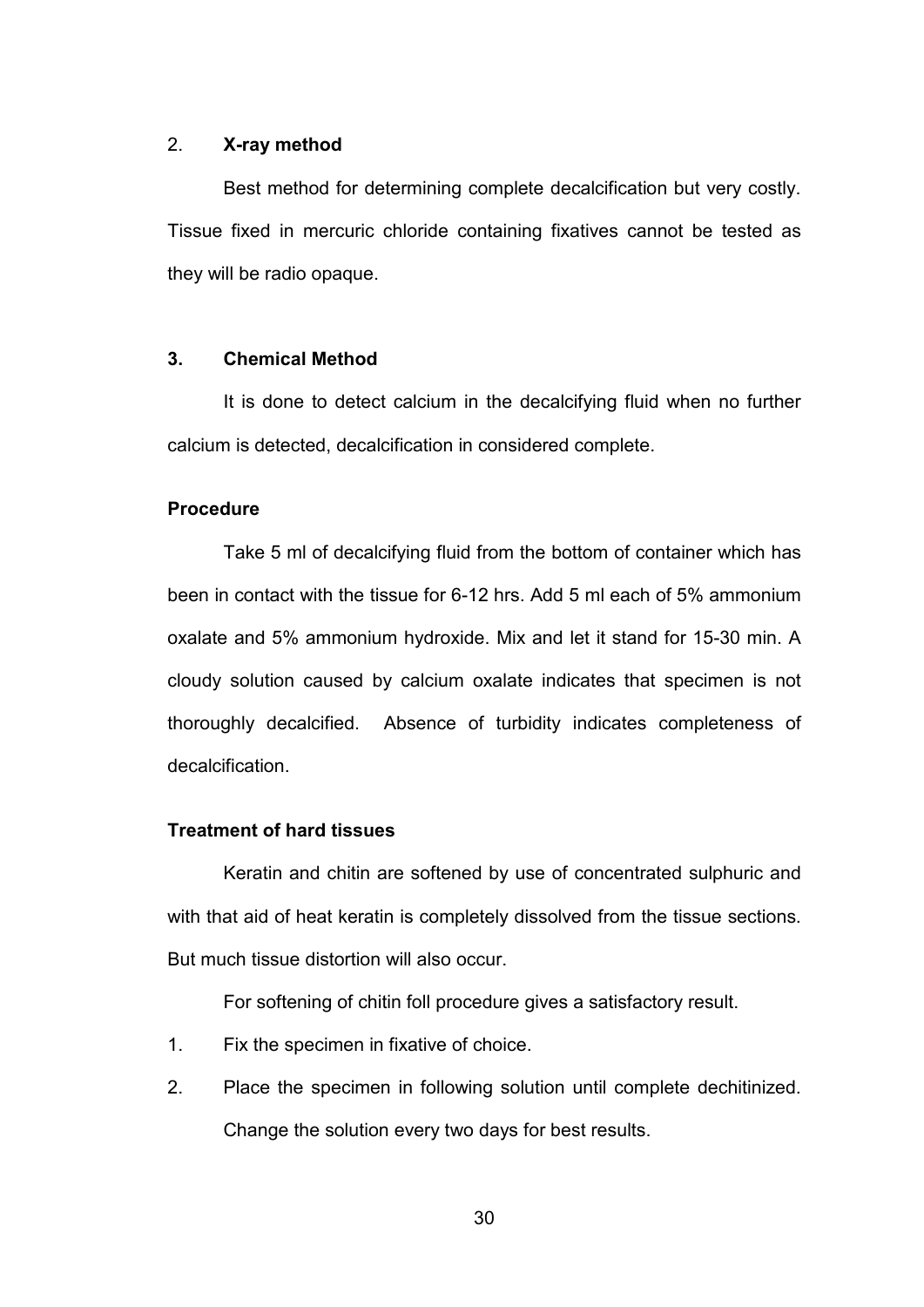| Mercuric chloride   | 4 gm              |
|---------------------|-------------------|
| Chromic acid        | 0.5 <sub>gm</sub> |
| Nitric acid (Conc.) | 10.0ml            |
| Ethyl alcohol 95%   | 50 0 ml           |
| Distilled water     | 200.0ml           |

- 3. Washing running water for 3 hours
- 4. Dehydrate, clear and impregnate with paraffin.

## **Prenyi's fluid**

 Immersing hard tissues in this solutions for 12-24 hours will make sectioning easier and excellent preparation of calcified arteries, thyroid and calcified glands is possible.

#### **Lendrum's technique**

 It is very useful for tissues which became hard at the time of fixation. Following washing out of the fixative, tissue is immersed in a 4% aqueous solution of phenol for 1-3 days.

**Wax blocks** - The treatment of wax embedded block of hard tissue may be done by soaking in soap water overnight.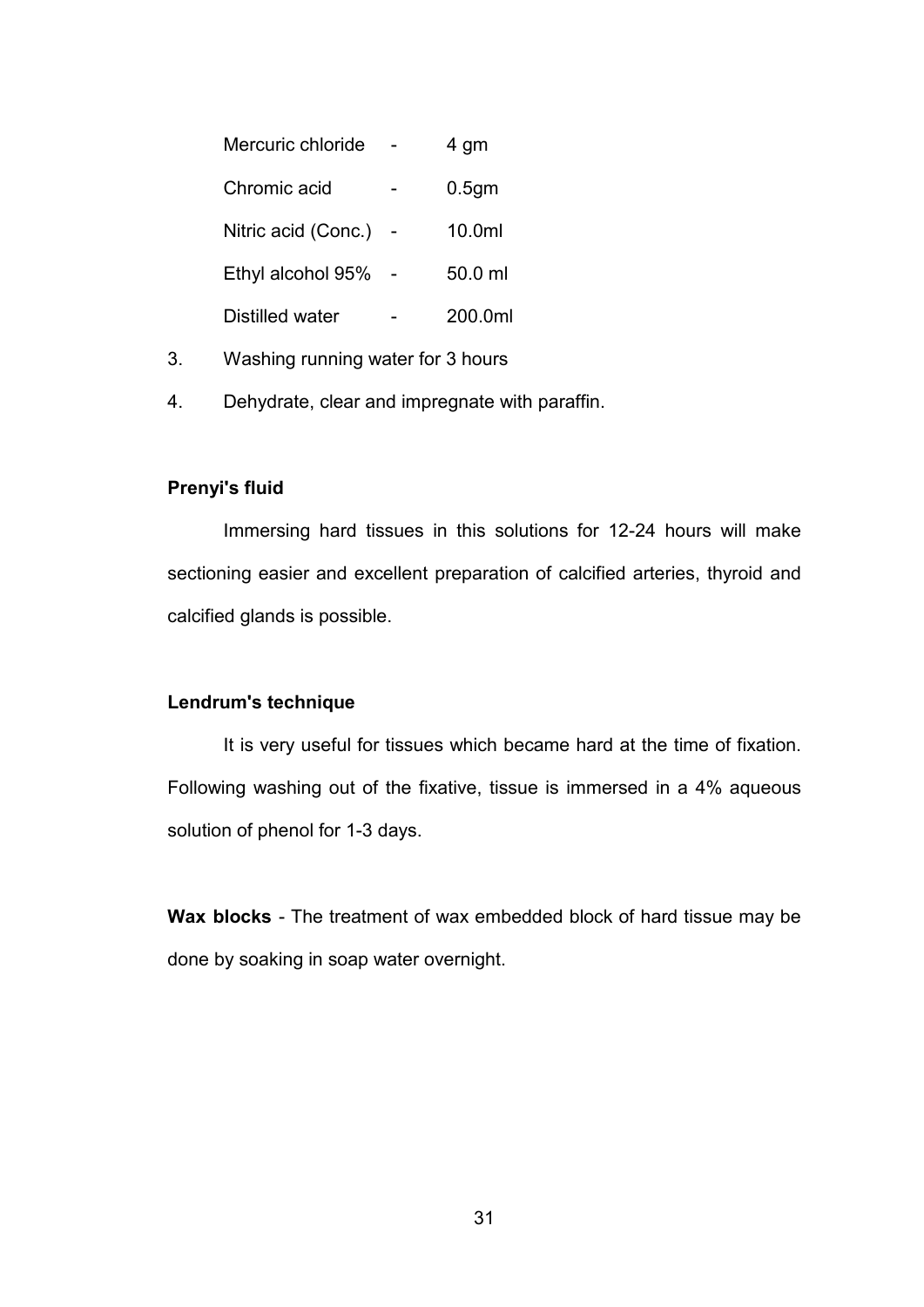#### **CHAPTER 4**

#### **TISSUE PROCESSING**

**Specific objective** - The tissue processing is the heart of any tissue section which will be cut adequately only if the tissue is properly preserved and processed. The study of this topic is to understand the coarse and fine details of tissue processing so that excellent sections are obtained.

**Mode of teaching** - Overhead projector, slide projector and practical demonstration.

**Definition** - The term tissue processing refers to treatment of the tissue necessary to impregnate it into a solid medium so that the tissue is rendered sufficiently firm yet elastic for the tissue sections of desirable thickness to be cut on microtome.

 This is not the only technique employed for tissue sections. Sections can also be produced by means of crytostat or freezing microtome on frozen tissues.

 The fixed impregnated tissues have an advantage that they can be more easily stored and reproducibility of sections at a later date is easier.

 Before proceeding on tissue processing as soon as the tissue is received it in very important that the tissue be properly labeled so as to avoid any confusion regarding duplication of same name or giving a wrong diagnosis to the patient.

The *labeling* has to be a full proof system.

The label should remain throughout the entire processing and later as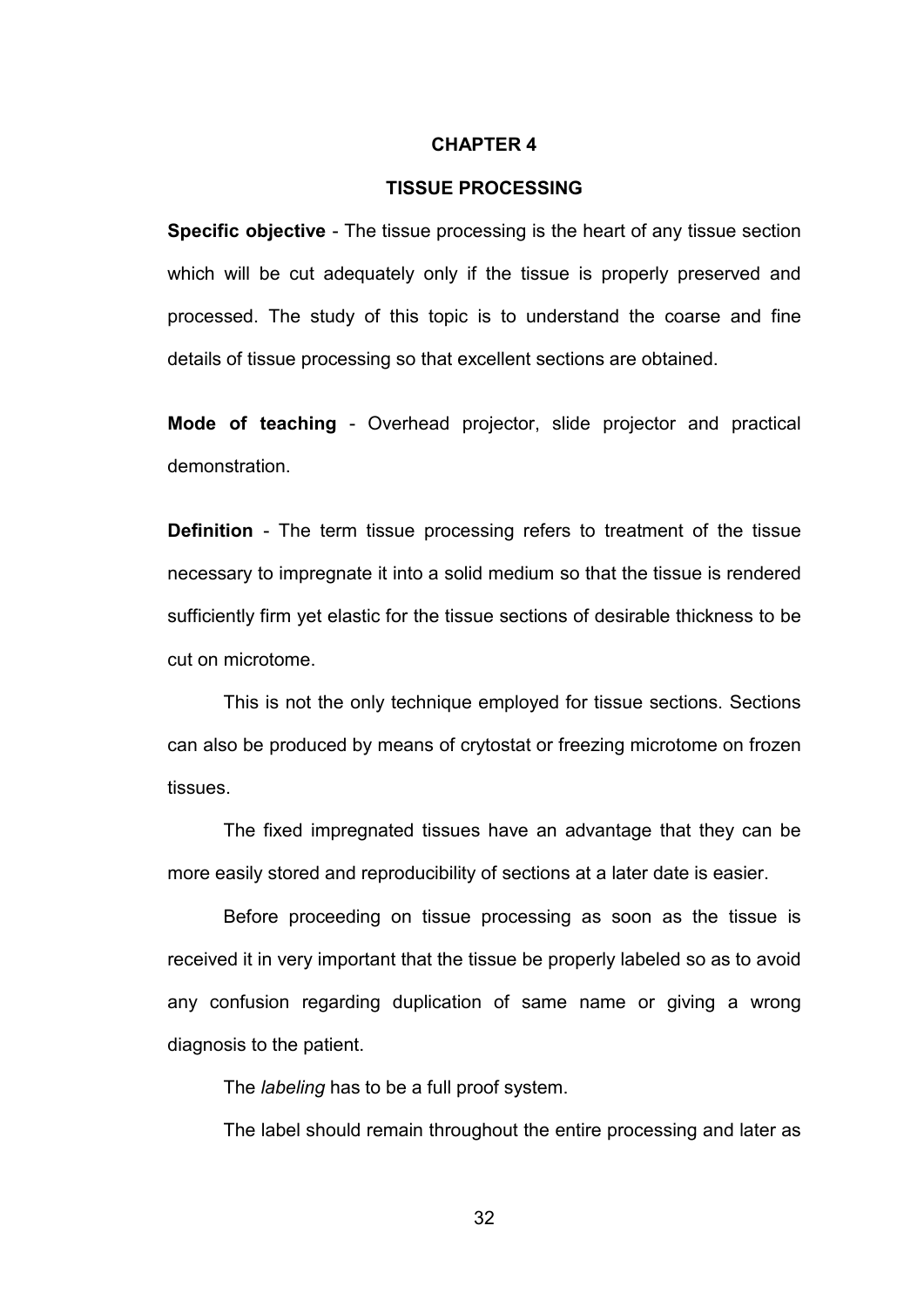permanent record keeping. To ensure this most laboratories have a numbering system for each specimen. As soon as the specimen is received it is given a specific individual number, which is also recorded in the register with the details like patient's name, name of the doctor referring it, nature of tissue is noted.

- $\triangleright$  Labeling should not be done using ordinary ink as it gets dissolved in the reagent used during processing.
- $\triangleright$  Thin white card with a soft lead pencil, typed or printed labels are satisfactory. To ensure that the label remains with their correct specimens tissues processing baskets can be used. These are small perforated metal containers in which the tissue and labels are placed. these containers can be transferred as such from reagent to reagent.

Alternatively use of tissue tek system in which the tissue identity is written on the cassette and retained as permanent record during sectioning and storage of tissue blocks.

**Principle of tissue processing** - The tissue is embedded in a solid medium by the help of first removing the tissue water which is then replaced by any solid medium such as paraffin wax so that the tissue is rendered firm enough to enable thin sections to be cut, at the same time, the tissue is soft (not so hard) to enable microtome knife to cut the sections.

 The embedding medium has to thoroughly permeate the tissue in fluid form so that it solidifies without any damage to the tissue. The most satisfactory embedding medium used in routine histology is paraffin wax. Most of the tissue fixatives are aqueous fixatives so before the tissue can be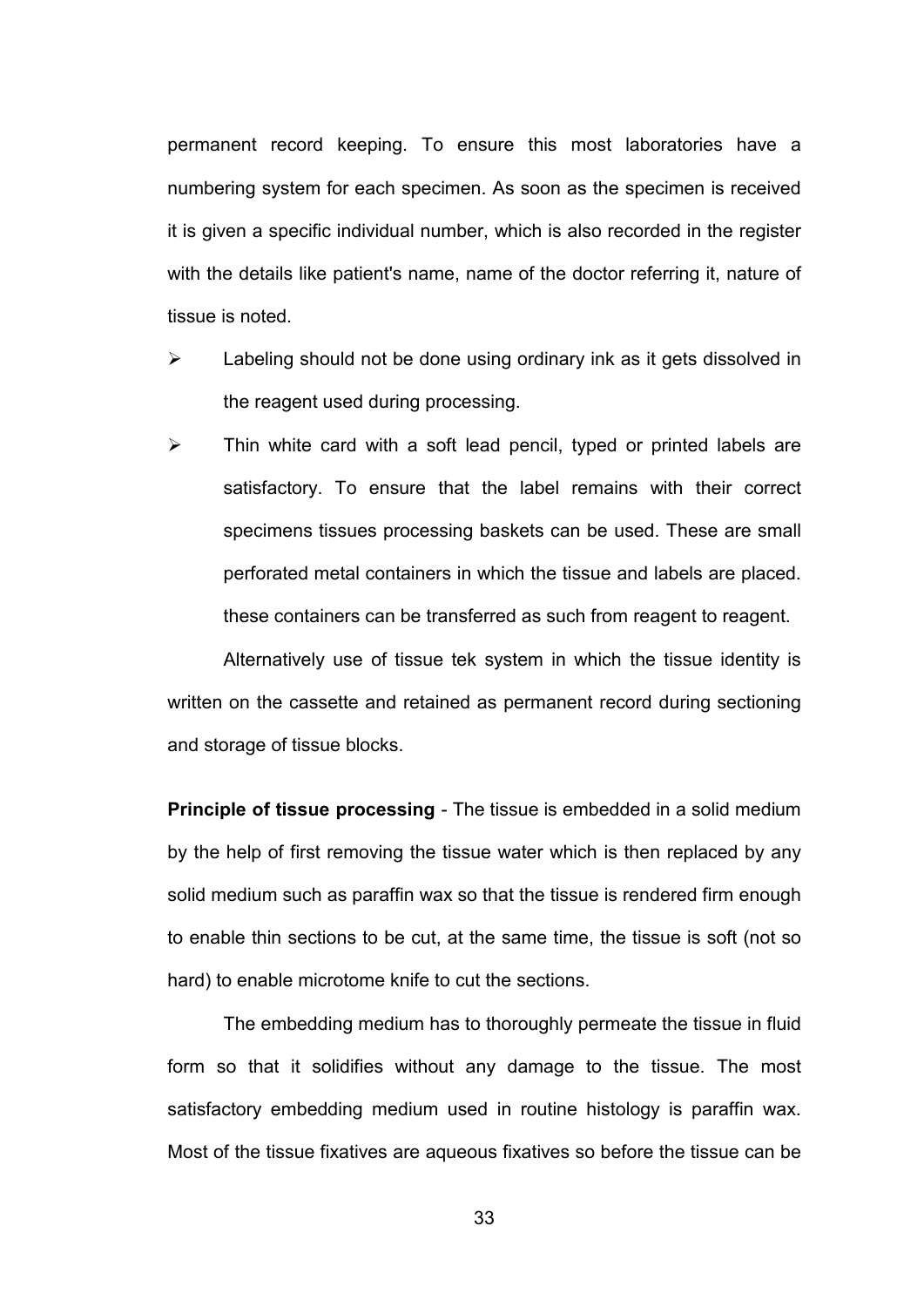embedded in paraffin wax it is necessary that the water and some of the lipid tissue fluids be removed completely by a variety of compounds through a process called **dehydration**.

 Prior to paraffin wax embedding and impregnation the tissue must be subjected to the following steps:

- 1. Fixation
- 2. Dehydration -
- 3. Clearing with a substance which is totally miscible with both the dehydrating agent which precedes it, and embedding agent which follows it.
- 4. Embedding

All these 4 processes depend upon complete impregnation of the tissue by the agent like paraffin wax being used.

Before going into the details of these 4 stages it is important to understand the factors which influence the rate and efficiency of tissue impregnation

## **Factors influencing the rate of impregnation**

 A tissue immersed in fluid interchange occurs between tissue fluid and surrounding fluid. The process continues through all stages of processing from fixation to final impregnation.

**Agitation** - Tissue placed in liquid is agitated so that the fluid immediately in contact with the surface of tissue which is mixed by tissue fluid is replaced by the fresh immersing liquid.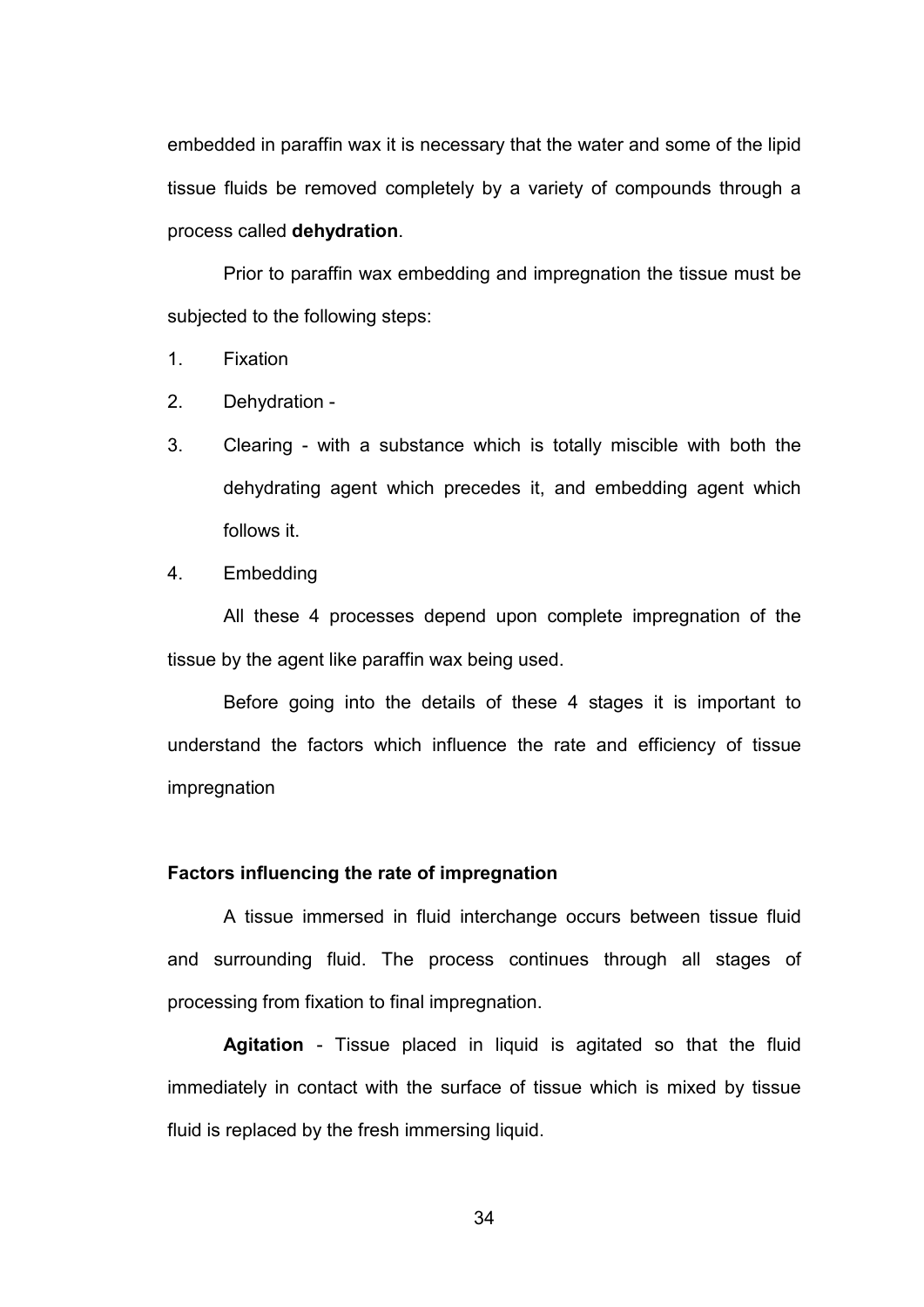This can be achieved by a pumping system which removes and replaces fluid at selected intervals or by rotation and vertical oscillation method. Efficient agitation reduces the processing time by 25-30% with improved impregnation of the tissue.

**Heat** - Heat increases the rate of penetration.

**Viscosity** - Larger the molecule the higher is the viscosity slower is the rate of penetration.

**Ultrasonic** : Use of ultrasonics increases the penetration rate.

**Vacuum** : Use of reduced pressure in well known in the impregnation of tissue by molten paraffin wax. It hastens the process. Use of vacuum during dehydration and clearing has little advantage except removal of air bubble trapped within the tissue.

## **STEPS OF PARAFFIN WAX EMBEDDING**

**Fixation** - Usually tissue that is received at the laboratory is already fixed but before proceeding further check if the fixation is complete.

**Dehydration** - After fixation in aqueous solvent the delicate tissue needs to be dehydrated slowly starting in 50% ethyl alcohol. The other routine tissue specimen may be put in 70% alcohol. A higher concentration of alcohol initially is in inadvisable because this may cause very rapid removal of water may produce cell shrinkage. An exception to this is in case of Heidenhain's Susa fixed tissue where it may be placed directly in 95% alcohol. Tissue transferred from alcoholic based fixative like Carnoy's fixative may be placed in higher grades of alcohol or even in absolute alcohol.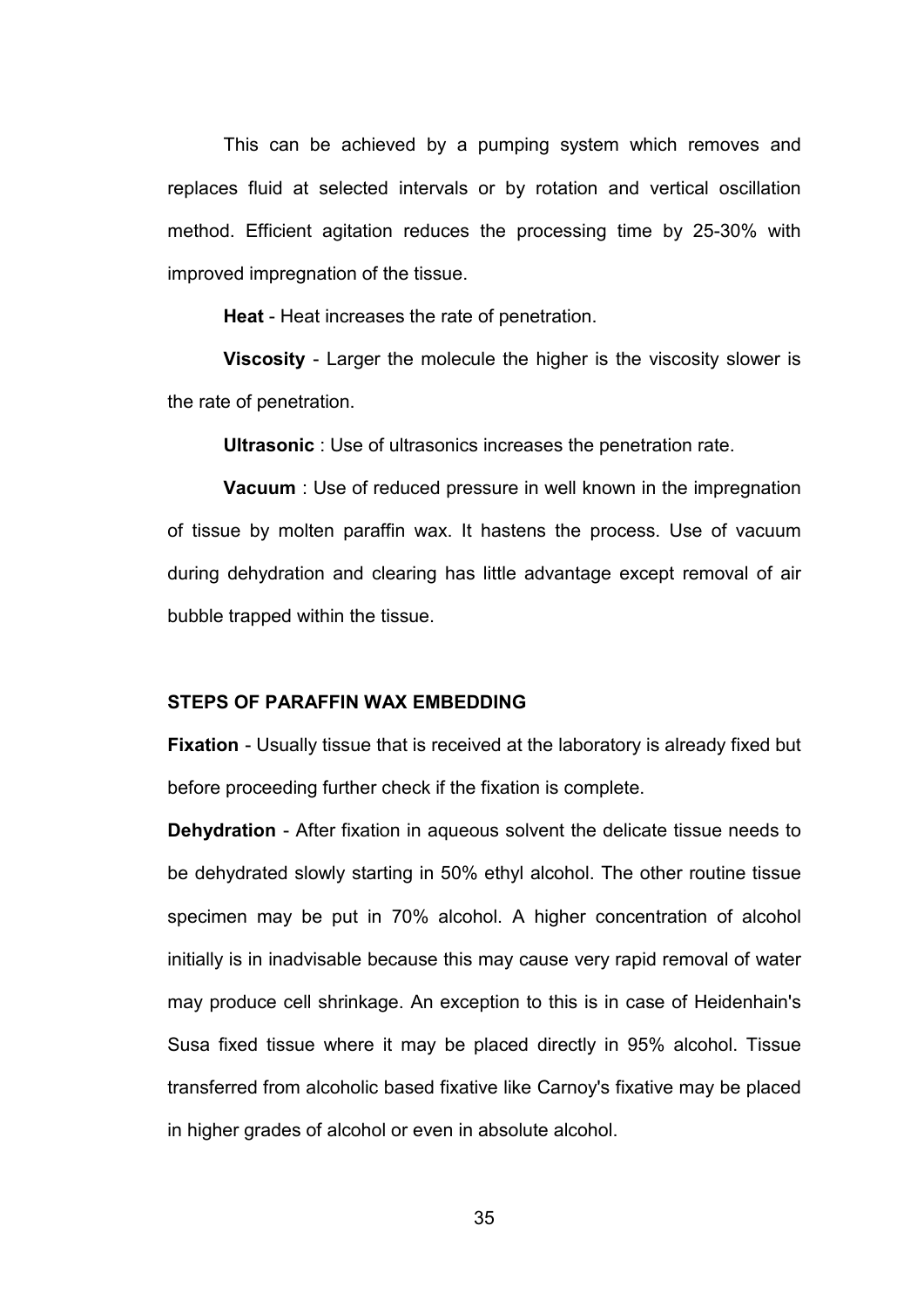For routine biopsy and postmortem tissue of 4-7 mm thickness 70%, 90% and absolute alcohol (2-3 changes for 2-4 hours each) are sufficient to give reasonably satisfactory result.

#### **Use of solid dehydrants**

 Anhydrous copper sulphate is used in higher grade of dehydrating alcohols. A layer 1-2.5 cm thick is placed at the bottom of a dehydrating vessel or beaker and is covered with 2 or 3 filter papers to prevent contamination of the tissues. Anhydrous copper sulphate is white, it removes water from alcohol which in turn has been diluted upon absorption of water from the tissues. The change of colour of copper sulphate from white to blue indicates that both alcohol and water should be changed. Use of copper sulphate enhances the process of dehydration and also prolongs the life of alcohol.

#### **Other dehydrating agents**

- 1. Acetone It is clear, colourless volatile inflammable fluid.
	- It has a rapid action in dehydrating the tissue but produces shrinkage and distortion and subsequent brittleness to the tissue.
	- Low cost is also an advantage.

Acetone usually dehydrates within 20-30 minutes but four changes of acetone should be used, it is preferable to use acetone after low strength of alcohol so that distortion of the tissue is less.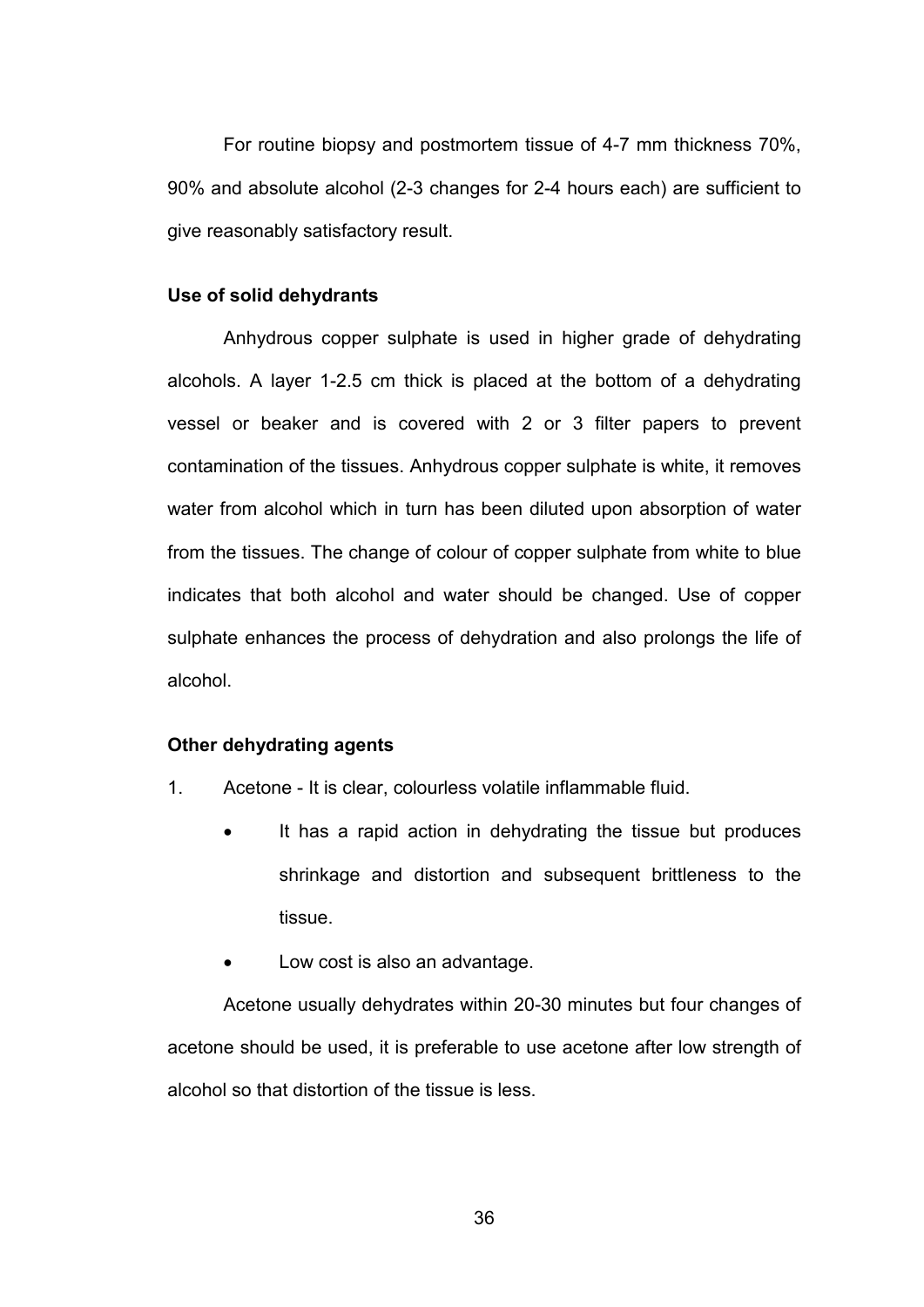- 2. Dioxane It dehydrates and clears at the same time. It is miscible with paraffin and with water and alcohol, tissue from dioxane can be transferred straight to paraffin.
	- There is less shrinkage of tissues
	- Tissues can be left in dioxane without danger of hardening for longer period of time.

Disadvantage: It is more expensive than alcohol.

- It is toxic to man
- 3. Isopropyl alcohol
	- It is miscible with water and other organic solvents
	- It does not harden the tissue like alcohol
	- It is expensive

### **Clearing**

**Definition** - Clearing means appearance of tissue after it has been treated by the fluid chosen to remove the dehydrating agent.

 Most of these tissues have similar refractive index to that of protein therefore the tissue is left translucent.

 Clearing agent is required when the dehydrating agent is not miscible with the impregnating medium. It is essential for a clearing agent to be miscible both in dehydrating agent as well as embedding agent.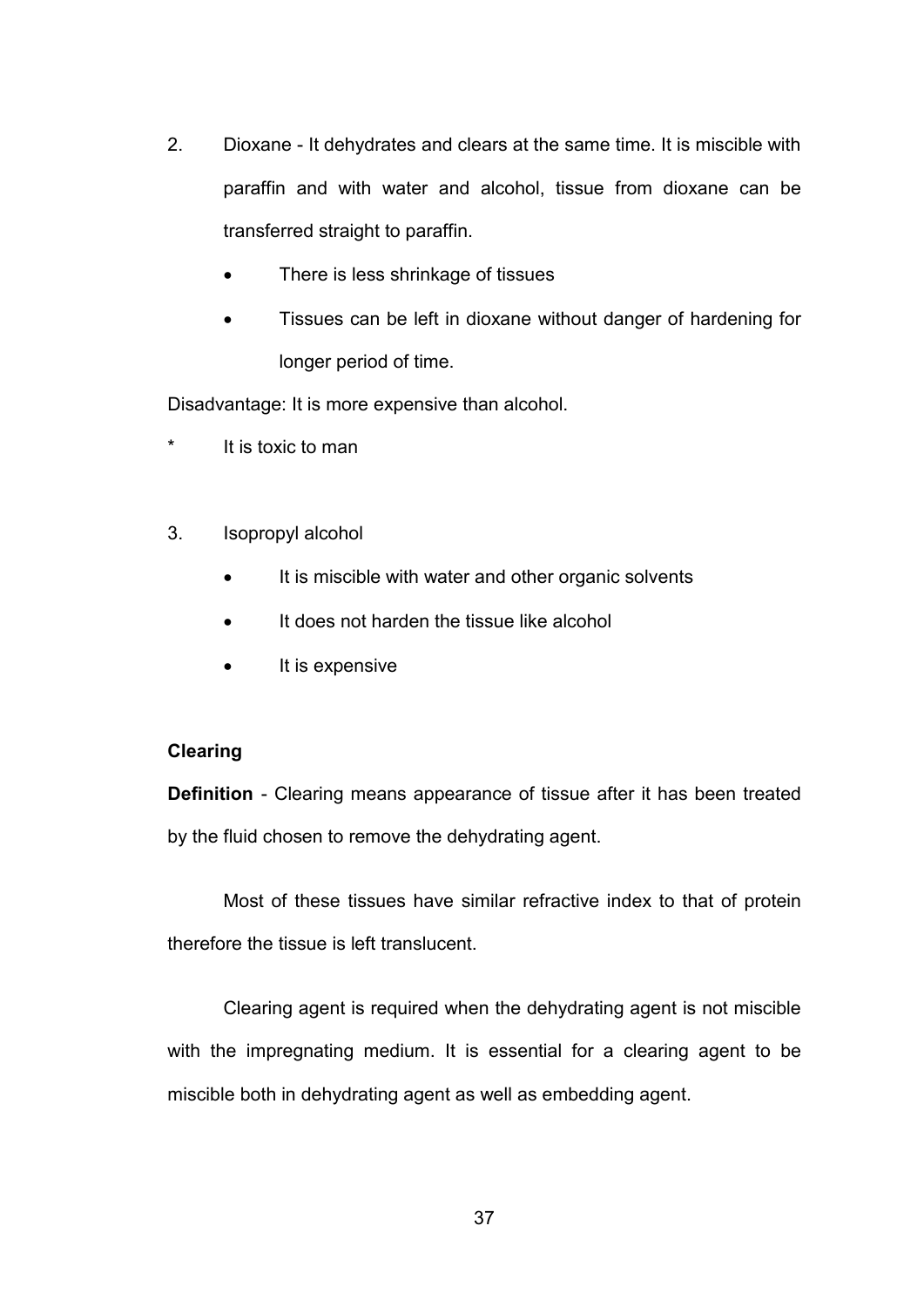Commonly used clearing agents are as follows :

1. *Xylene* - It has a rapid action. Biopsy specimens of 3-4 mm thickness are cleared in 2-4 hours.

 Immersion time must not be prolonged otherwise the tissue become brittle.

- 2. *Toluene and Benzene* are similar in properties to xylene but are less damaging to the tissues on prolonged exposure.
- 3. *Chloroform*  It is slower in action but it causes less brittleness therefore tissue can be left in it overnight.
	- It does not affect the refractive index of the tissue is not rendered translucent.
	- It is expensive.
	- It is inflammable.
- 4. *Carbon tetrachloride*  It has similar properties to chloroform but is cheaper.
- 5. *Cedar wood oil* (Histological): It is good for treatment of delicate tissues as it has the least hardening effect.
	- It is very slow in action.
	- It is very expensive.

Care should be taken not to confuse it with cedar wood oil (microscopic) used with oil immersion lens.

**Techniques of clearing** : If the tissue is being cleared in chloroform or carbon tetrachloride it may be left overnight. In automatic tissue processor three changes of one hour each are usually satisfactory.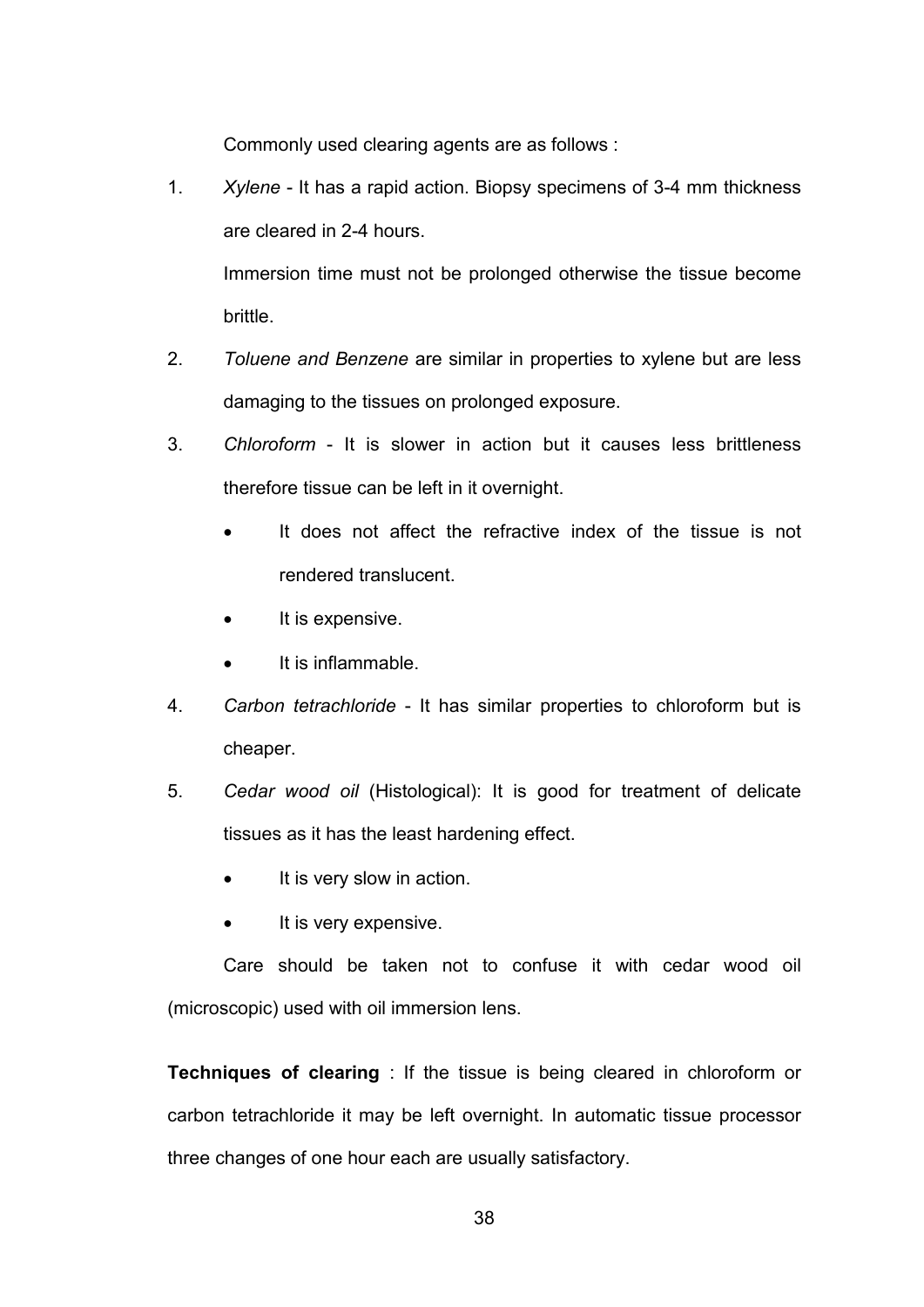In Xylene, benzene or toluene one change after 30-60 minutes is satisfactory to give a clear translucent appearance to the tissue.

### **Impregnation**

**Definition** - It is the complete removal of clearing reagents by substitution of paraffin or any such similar media.

### **Impregnation with wax**

Impregnation with paraffin wax takes place in an oven heated to 56-60°C depending upon the melting point of the wax in use.

Frequent check of the temperature of paraffin baths is required since temperature 5°C above the melting point of the paraffin will cause tissue shrinkage and hardening.

### **Properties of paraffin wax**

- 1. Easy to prepare large number of tissue blocks in comparatively short time.
- 2. Minimum supervision is required
- 3. It is cheaper than other impregnating media
- 4. During staining there is very little difficulty than other media.

### **Points to be remembered during use of paraffin wax**

- 1. It should be free from dust, grit and other foreign matter.
- 2. It should not contain water, which causes it to crystallize and turn it white.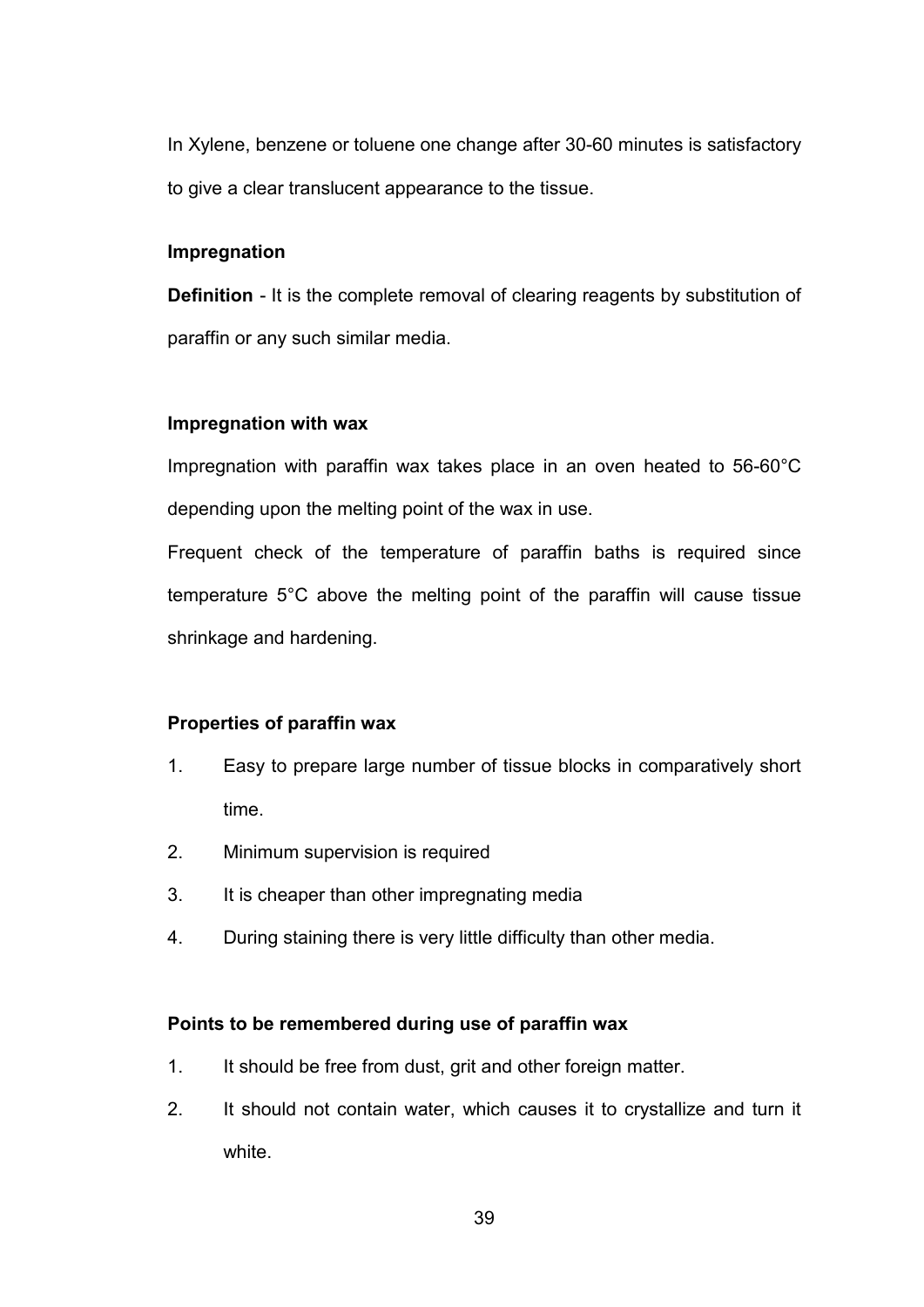- 3. The wax has to be filtered before use by use of ordinary filter paper.
- 4. Higher melting point waxes are hard to ribbon.

For impregnation the wax oven has to be kept at high temperature, making the tissue hard, too low melting point wax may not be hard enough to support the tissue during cutting. If the wax is overheated and remains in that state for a long time, it tends to crystallize and become useless.

**Paraplast** - This is mixture of highly purified paraffin and several plastic polymers.

It has greater elasticity than normal paraffin wax, therefore, the results are superior.

It ribbons well allowing almost wrinkle free serial sections to be cut with ease at 4 micron thickness.

It should not be used for thin walled structures as it prevents complete expansion of the specimen.

**Bioloid** - Good embedding medium in which thin walled structures can be sectioned satisfactorily.

**Technique of impregnation** : The tissue is transferred from clearing agent to molten paraffin wax. The amount of wax should be 25-50 times the volume of tissue. The tissue must be submitted to 3 changes in wax. The temperature of the wax bath should be 2-3°C above the melting point of wax.

40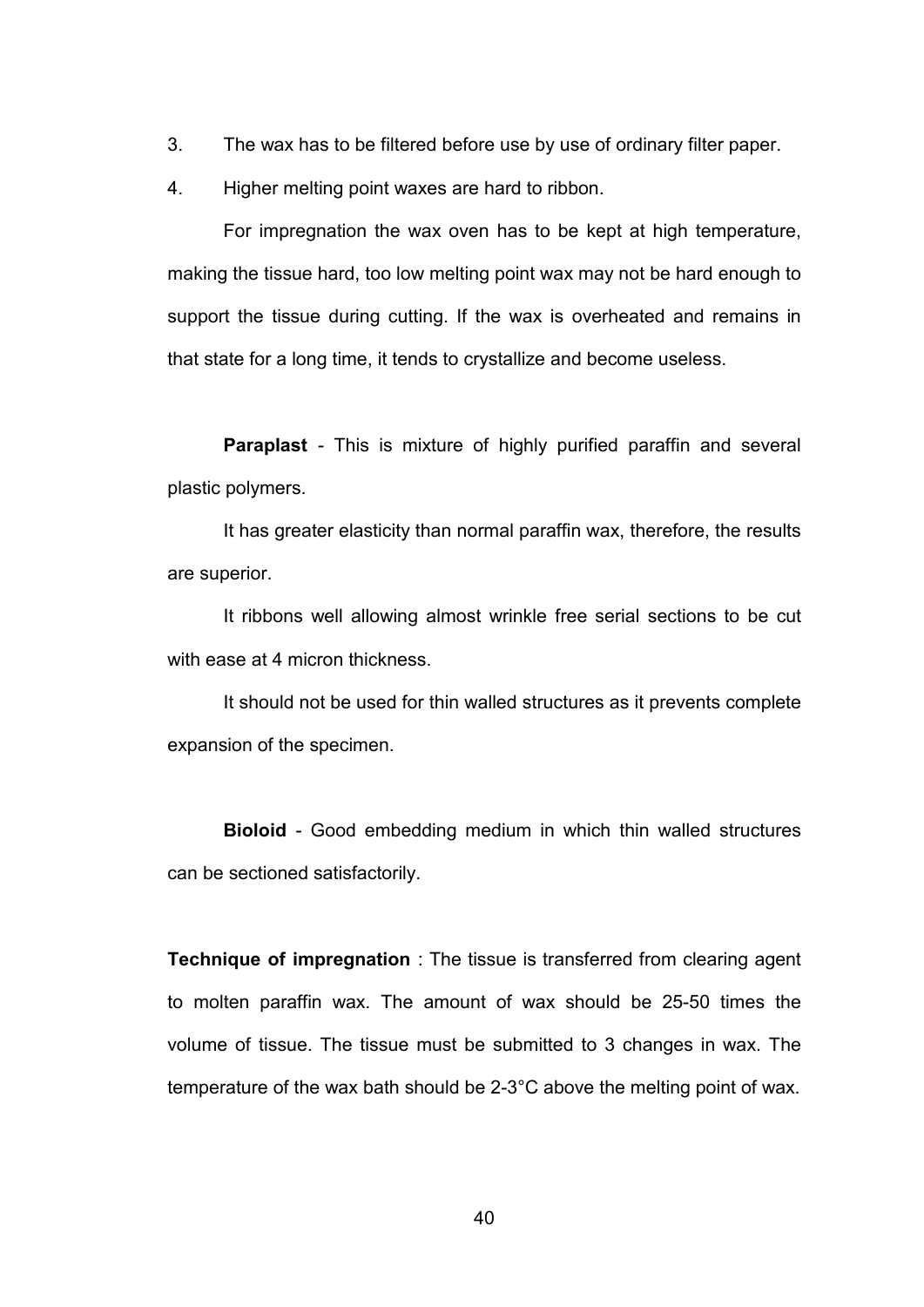#### **Time of impregnation**

Depends on the following 3 factors

- 1. The size and type of tissue
- 2. The clearing agent employed
- 3. The use of vacuum embedding oven.

#### 1. Size and type of tissue:

 The thicker the tissue the longer will be the time required for wax to penetrate to the centre in addition a thick tissue has more of clearing agent so more changes of wax are necessary to remove it. If even small amounts of clearing agents remains with the wax this will cause crystallization and produce crumbling of the sections during cutting.

 The type of tissue is also important since bone, skin, CNS needs twice as long as soft tissue like liver or kindly.

 Tissue like muscle and fibrous tissue tends to overharden and become brittle in wax bath so the time for impregnation must be kept to a minimum. The reduction of time can be achieved by using vacuum embedding medium.

### 2. Clearing agent employed

Some clearing agents are more rapidly and easily cleared than other e.g. Xylene, benzene and toluene are easiest to remove, and one change of wax is normally sufficient; whereas for chloroform and carbon tetrachloride 2-3 changes are needed.

41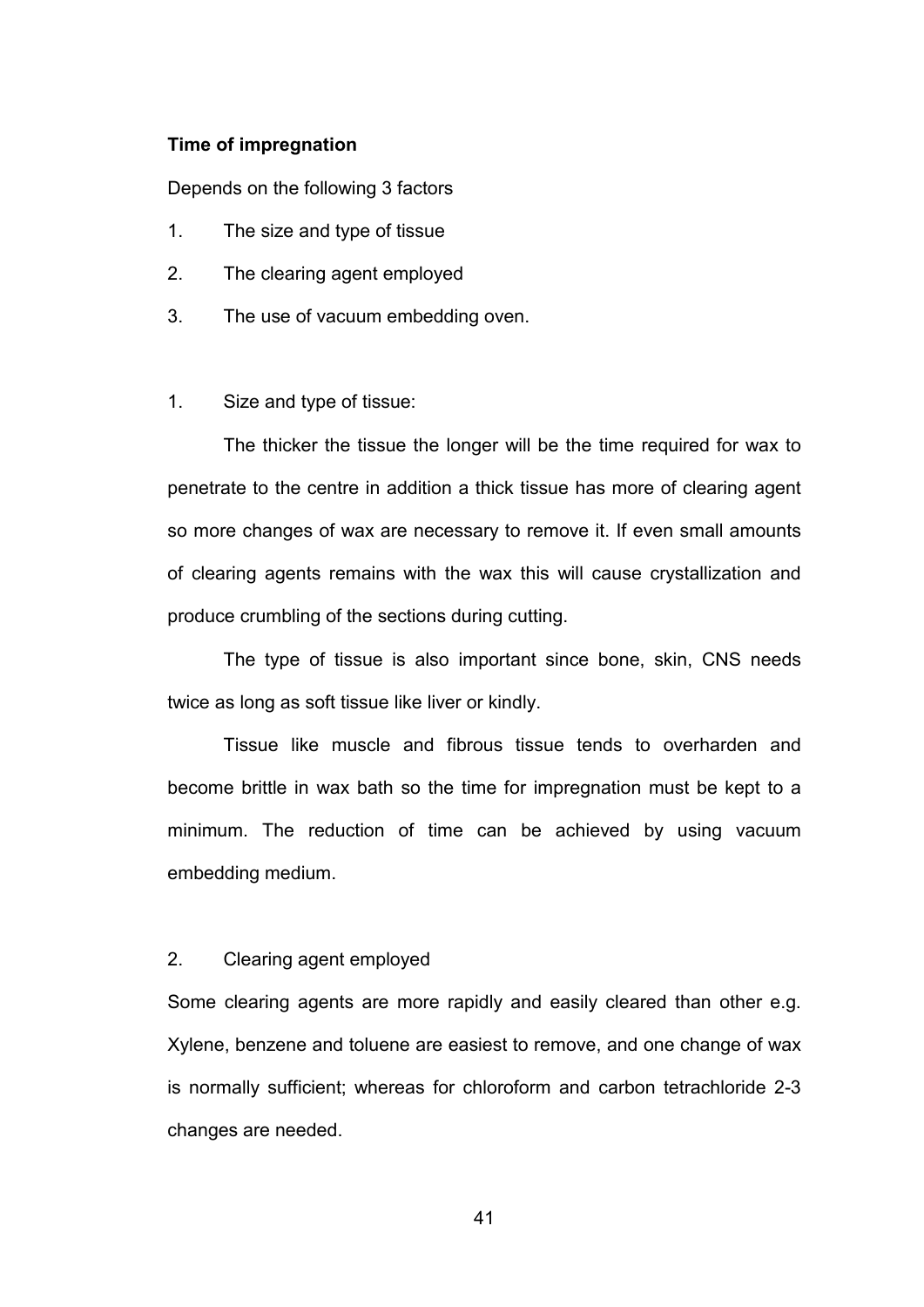3. Use of vacuum embedding oven

With the use of normal paraffin oven, 2 changes of paraffin wax for a period of 4 hours are needed but by using vacuum embedding oven this time may be halved

**Embedding** - It is the orientation of tissue in melted paraffin which when solidified provides a firm medium for keeping intact all parts of the tissue when sections are cut.

Types of moulds

a) Leuckhart's L pieces - These are two 'L' which are resting metal usually brass, which are resting on a flat metal or glass plate.

Embedding box Plate L-mould

1. L-moulds or embedding box

- b) Compound embedding units consists of square shaped brass or metal plates in a series of interlocking plates.
- c) Others like plastic embedding blocks (tissue Tek system)

## **Techniques of casting**

1. Molten paraffin wax which is heated at a temperature 2-3° above the melting point is poured into the mould to an adequate depth so as to cover the thickest tissue block.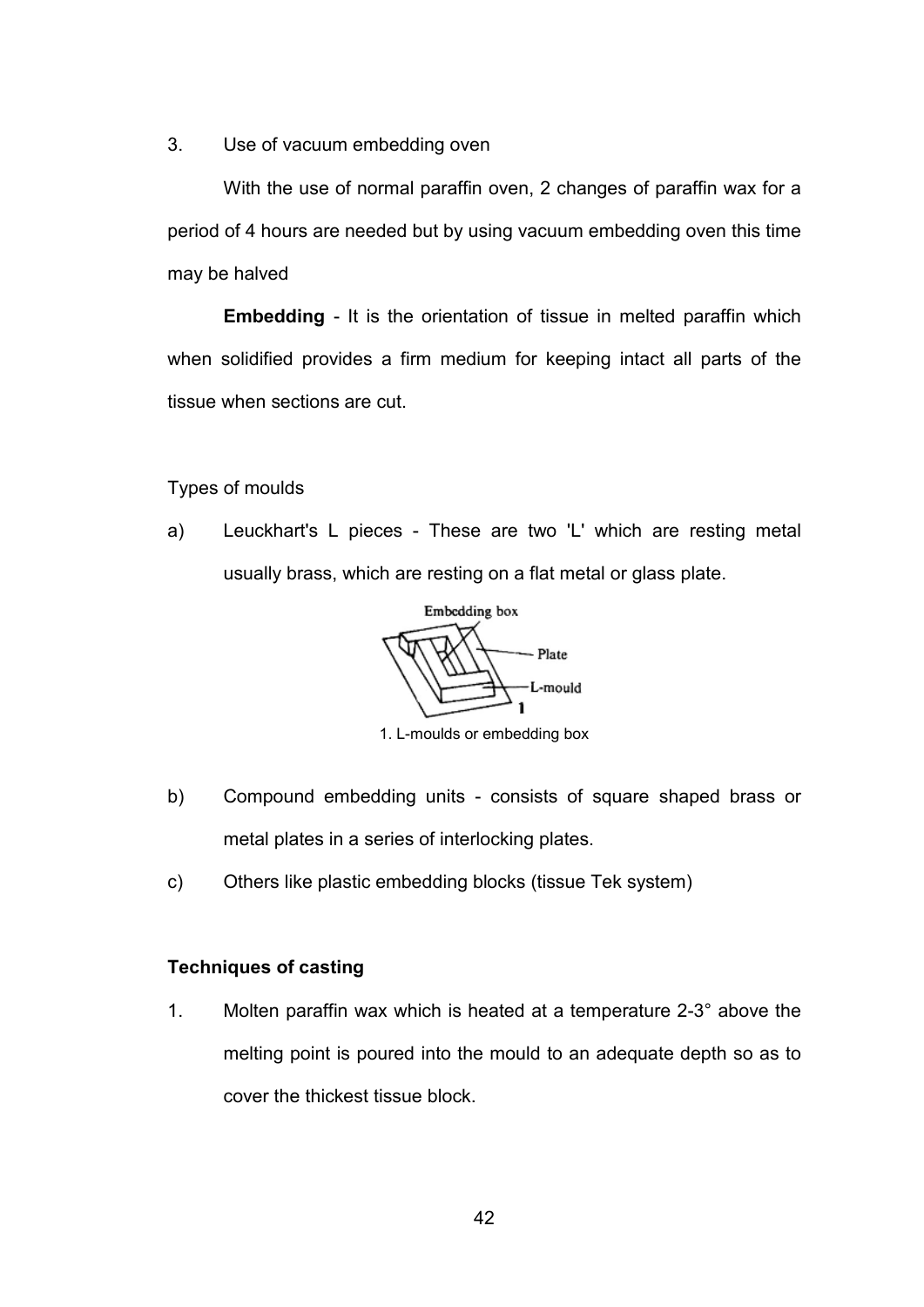- 2. The wax touching the mould will quickly form a thin semi solid layers, Now introduce the tissue with a prewarmed forceps to prevent the wax to stick to it. The tissue is pressed in this semisolid wax to orient it at the bottom of mould in a correct plane.
- 3. Fix the label in position by pressing one edge against solidifying wax usually sides of the mould are preferred.
- 4. As soon as a film of solid wax is formed on the surface, the whole block with mould are submerged in cold water at 20°C. If this is not done there will be crystallization of wax, using ice water to do initial cooling will also cause the block to crack.
- 5. When blocks are set hard they are removed from mould.

The tissue surface towards the mould base is from where the sections are to be cut this surface should be trimmed lightly with a scalpel so as to expose the tissue.

Following points must be taken care off during casting.

- 1. Paraffin should not be allowed to cool around the tissue to be blocked for this before introducing the tissue in the mould it should be kept in heated wax or in cassette placed over thermostatic hot plate.
- 2. To prevent excess of wax solidifying on the bottom of the block during winter prewarmed moulds may be used.
- 3. The cutting surface of the tissue should be facing at the bottom of the mould.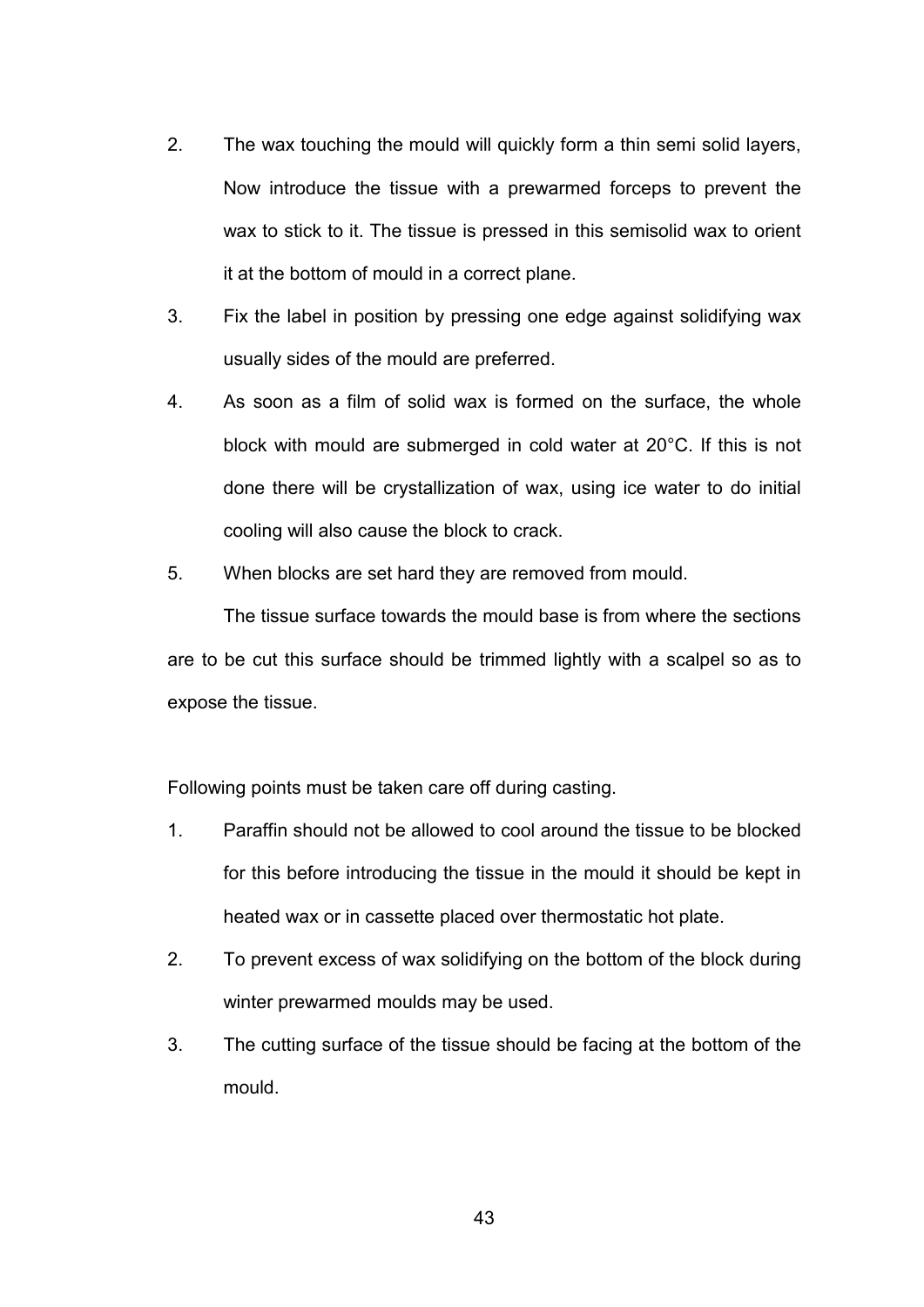- 4. If 2 or more tissues have to be casted remember to keep them both at the same depth.
- 5. If small biopsy fragments have to be casted, the largest piece should be first blocked and other pieces should be as near it as possible.
- 6. All four corners of the block should be in one horizontal plane.
- 7. The tissue should have atleast 2 mm wax around its edges.
- 8. Smear mineral or machine oil on the inner surface of the mould for facilitating easy removal of block.
- 9. Whitish areas around tissue in block denotes crystalization which may be due to moisture or due to incomplete removal of clearing agent.

Most tissue sections are cut from the largest area but some tissue needs special mention.

- 1. Tissue of tubular nature are cut transversely so should be embedded vertically.
- 2. Skin is cut in a plane at right angles to the surface so should be embedded at right angles to the bottom.
- 3. Muscle biopsy should be sectioned in both transverse and longitudinal planes.

## **Automatic tissue processor**

It has 2 advantages

1. Transferring the tissue mechanically from one reagent to another can be done both by day and night.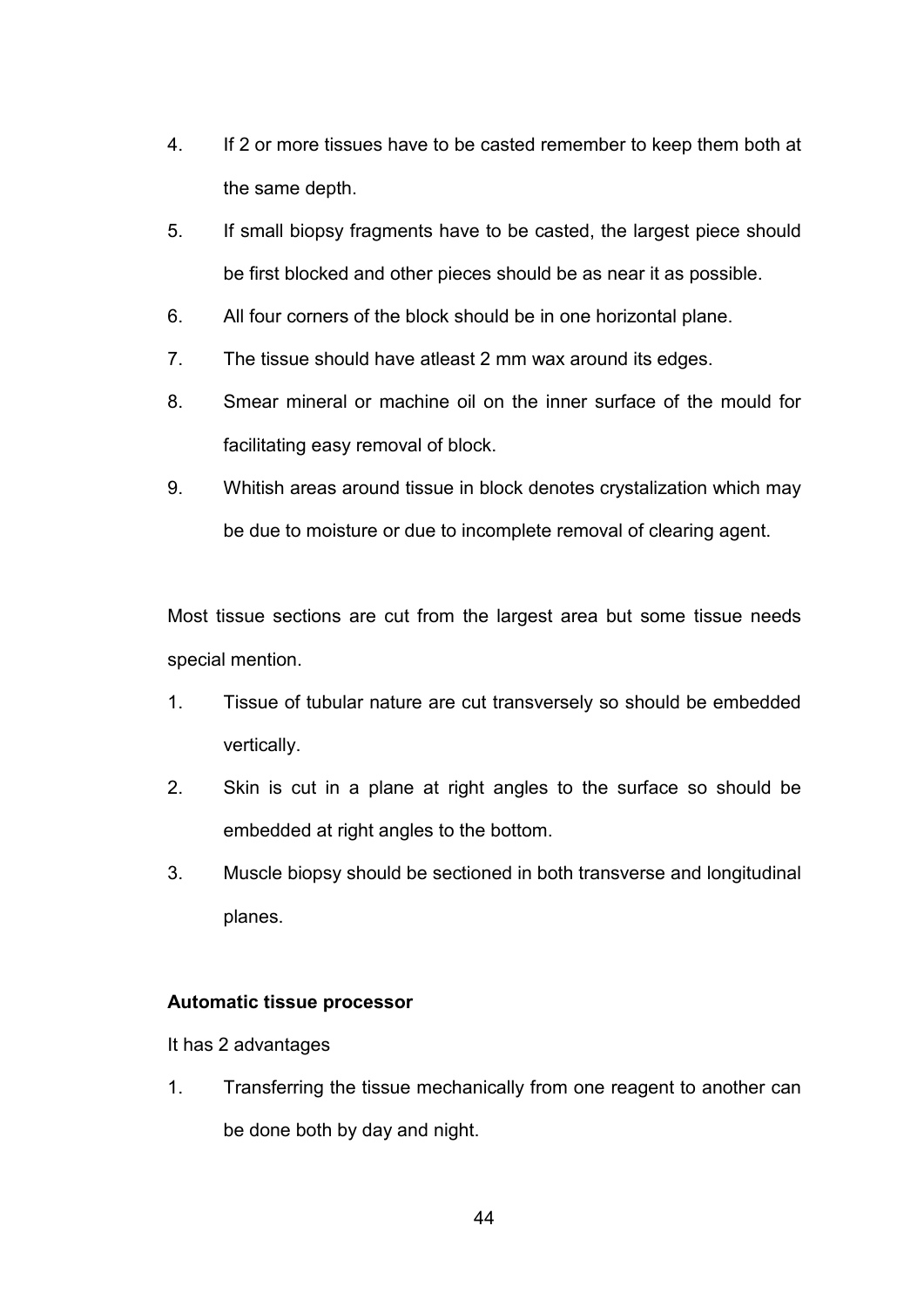- 2. Reduces processing time by the action of continuous agitation.
- 3. This eliminates the possibility of human errors of leaving the tissue for long time in one solution due to forgetfulness.







Components of agendin custoddies over

Components of vacuum paraffit-caledding hath



**Paraffin embedding** (2-4) The process of tissue embedding in L-mould (5) Plastic mould and (6) Paraffin block

(2) block rectangular wooden block with grooved then and plane (3) Metal object conter-

## **VARIOUS PARTS OF THE MACHINE ARE AS FOLLOWS**

- (a) Tissue containers These are also the cassettes. The tissue to be processed is placed in an appropriate container, together with a label and the lid snapped on. These containers are placed in the tissue basket in which they remain throughout the whole process.
- (b) Beakers and wax baths Most machines are equipped with ten beakers and 2 wax baths thermostatically controlled at 56°C + 4°C. The beakers are filled with appropriate fluids and wax is placed in the wax baths after ensuring that main switch is on, so as to keep the wax in molten state.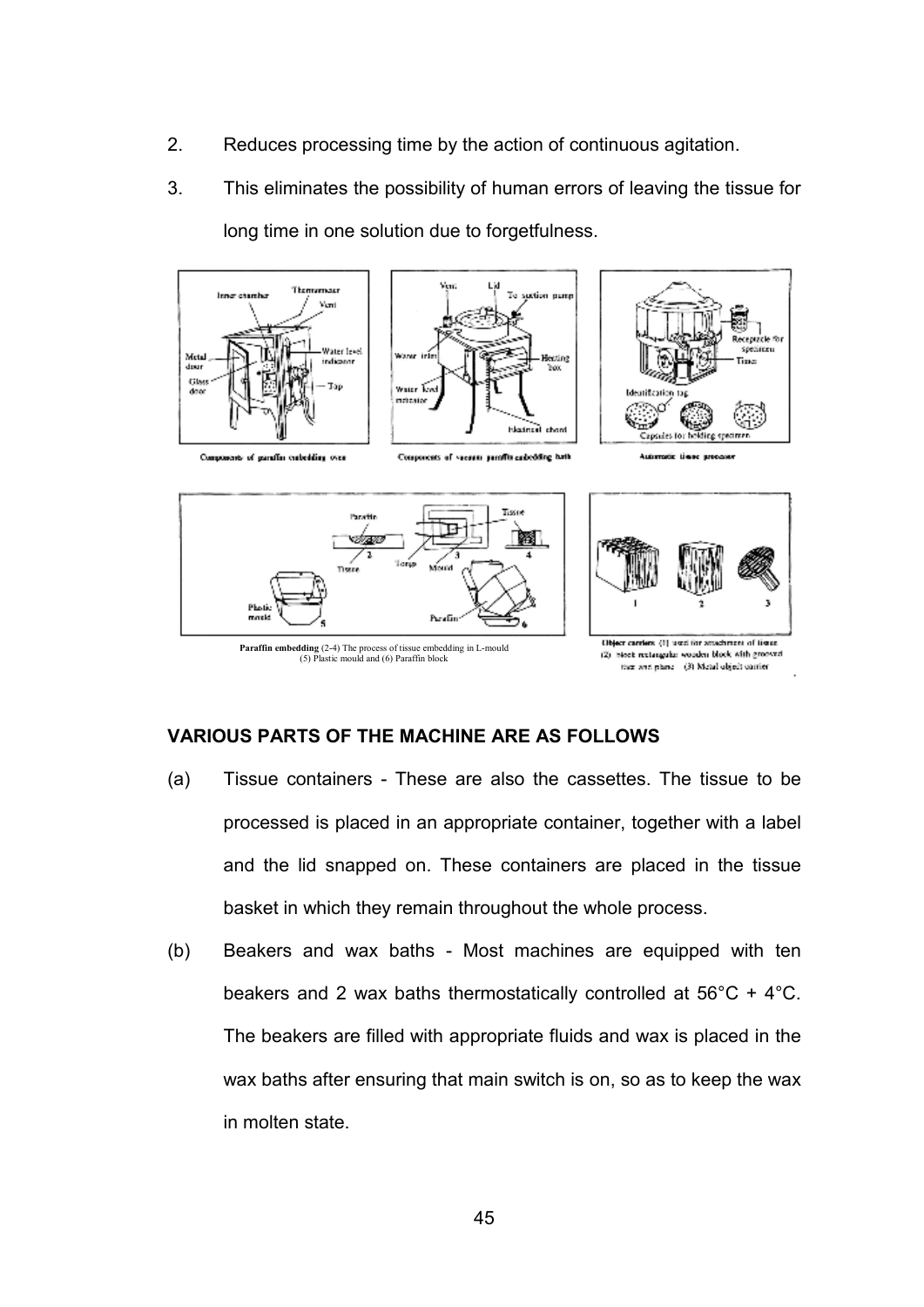- (c) Stirring mechanism The basket is attached to the arms of the machine on which one arm is designed in such a manner so as to bring about the rotation of the basket nearly at the rate of one revolution per minute.
- (d) Timing mechanism Timer is meant to keep the tissue in different reagents and wax for an optimum time. If kept for longer or shorter period than necessary, tissue will not be adequately processed.

### **Points to noted**

- 1. Fluid and wax beakers must be filled upto appropriate mark and located in their correct position in the machine.
- 2. Any spillage of the fluid should be wiped away.
- 3. Accumulations of wax must be removed from beaker, covers, lids and surrounding areas.
- 4. Wax bath thermostats should be set at satisfactory levels usually 2- 3°C above the melting point of wax.
- 5. Particular attention should be paid to fastening the processing baskets on the crousel type of machines, if the baskets are shed they will remain in one particular regent for a long period till it gets noticed.
- 6. Timing should be set with utmost care when loading the machine.
- 7. Paraffin wax baths should be checked to ensure that the wax is molten.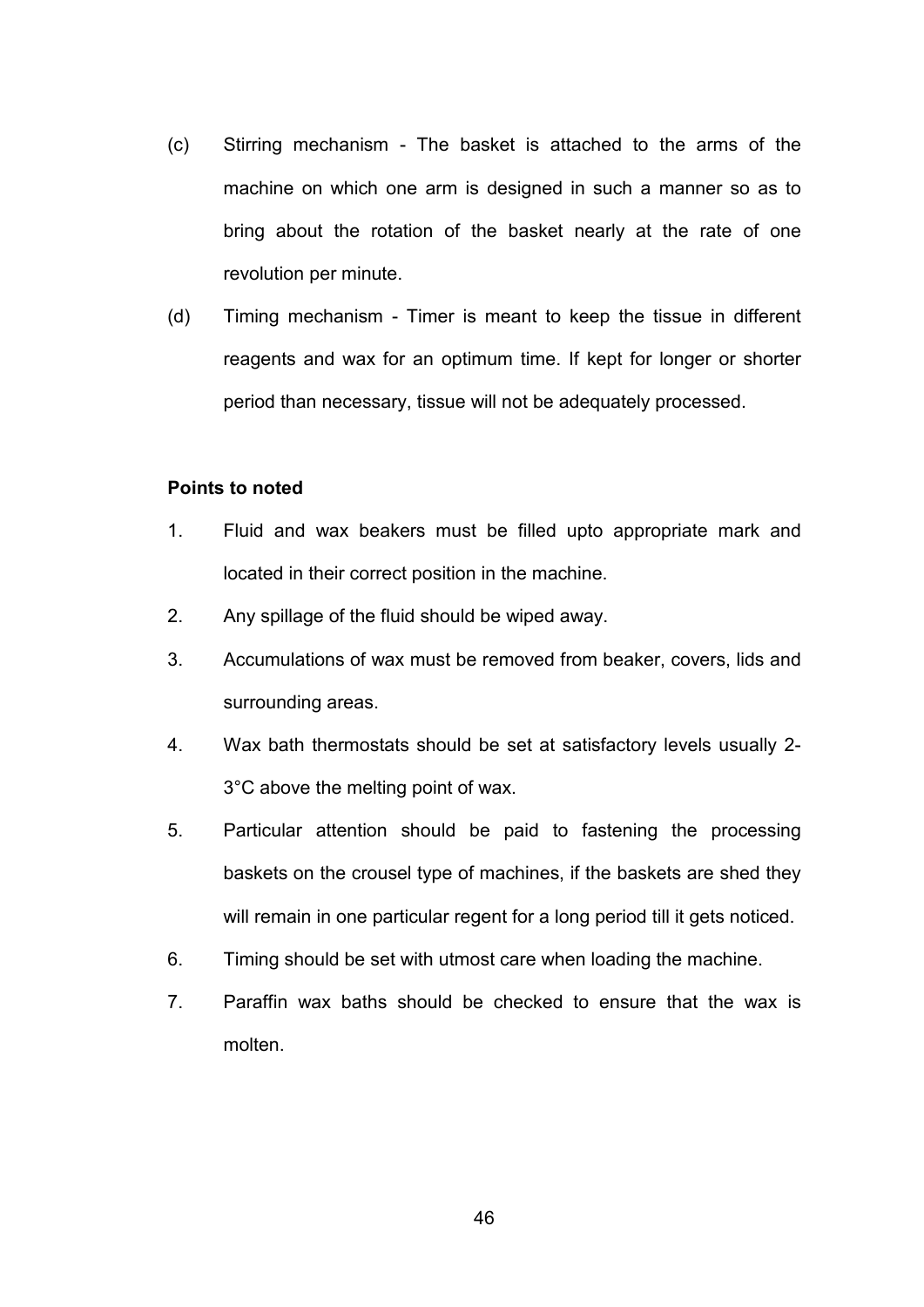# **Automated processing schedule**

| 1.  | 80% alcohol (holding point) | 1 hours |
|-----|-----------------------------|---------|
| 2.  | 95% alcohol                 | 2 hours |
| 3.  | 95% alcohol                 | 1 hour  |
| 4.  | 100% alcohol                | 1 hour  |
| 5.  | 100% alcohol                | 1 hour  |
| 6.  | 100% alcohol                | 1 hour  |
| 7.  | Chloroform                  | 1 hour  |
| 8.  | Chloroform                  | 1 hour  |
| 9.  | Chloroform                  | 1 hour  |
| 10. | Paraffin wax                | 2 hours |
| 11. | Paraffin wax                | 2 hours |
| 12. | Paraffin wax                | 2 hours |

Note : Keep watch on paraffin temperature

- Tissue should not be left in any solution for a longtime
- Frequent filtration and changes of solution are needed

# **Schedule for hard & delicate tissues**

| $\mathbf 1$ .  | 80% alcohol two changes                 | 1 hour each  |
|----------------|-----------------------------------------|--------------|
| 2.             | 95% alcohol two changes                 | 1 hour each  |
| 3.             | Absolute alcohol three changes          | 1 hour each  |
| 4.             | Absolute alcohol and xylene equal parts | 1 hour       |
| 5.             | Cedar wood oil 2 changes                | 2 hours each |
| 6.             | Cedar wood oil 1 change                 | 1 hour       |
| 7 <sub>1</sub> | Paraffin wax one change                 | 2 hours      |
| 8.             | Paraffin wax four changes               | 1 hour each  |

Vacuum the last paraffin change. Embed and cool quickly. Cut as desired.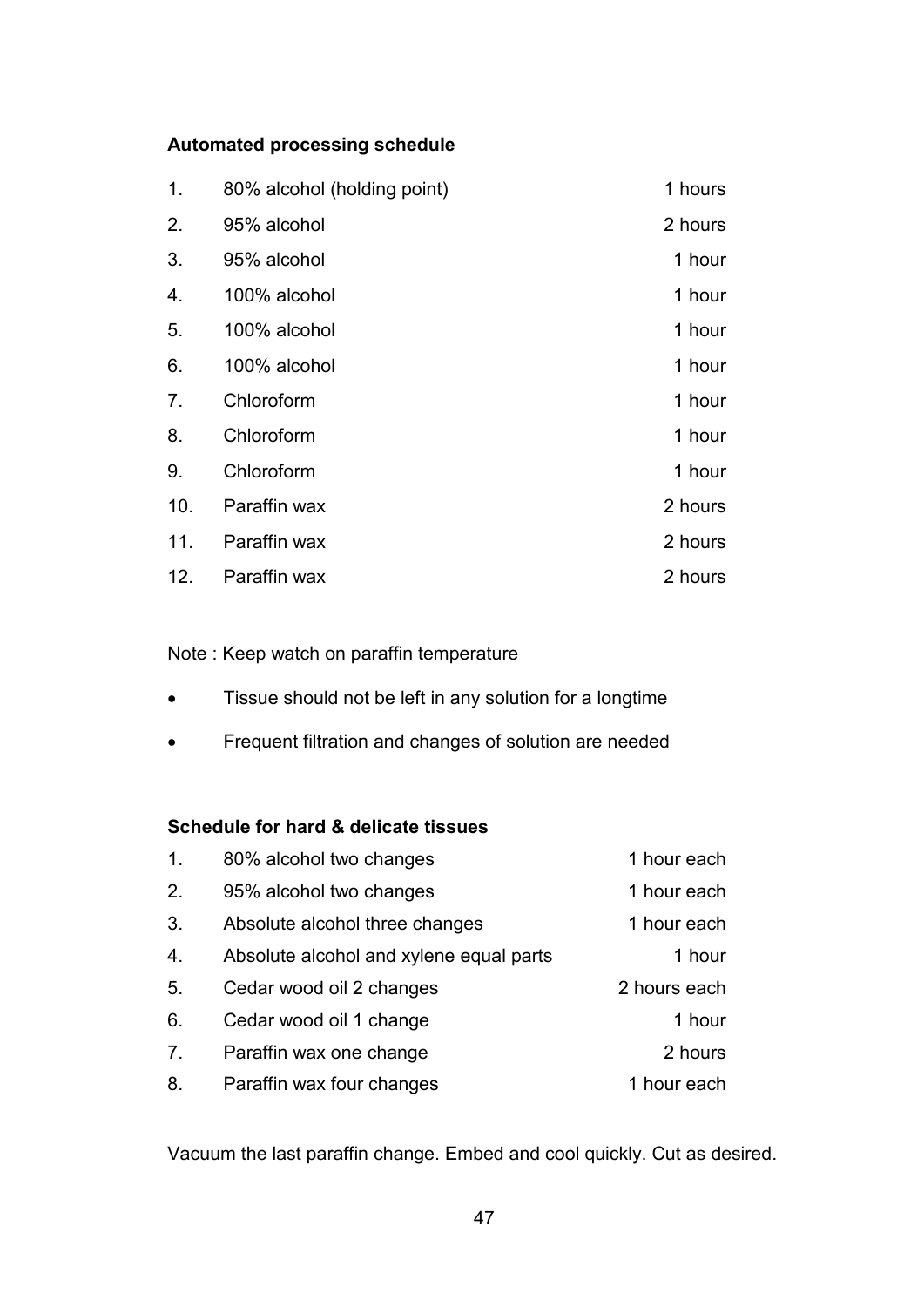# **Processing schedule for skin**

| 1.             | 70% alcohol      | 1 hour     |
|----------------|------------------|------------|
| 2.             | 95% alcohol      | 2 hours    |
| 3.             | Absolute alcohol | 2 hours    |
| 4.             | Absolute alcohol | 3 hours    |
| 5.             | Cedar wood oil   | over night |
| 6.             | Xylene           | 20 minutes |
| 7 <sub>1</sub> | Wax I            | 3 hours    |
| 8.             | Wax II           | over night |
|                |                  |            |

Embedding wax local preparation in laboratory.

Method (A)

1. Paraffin wax (Candle) 1 Kg.

2. Bees Wax 25gm

Melt and filter

Method (B)

- 1. Paraffin wax 1kg
- 2. Liquid paraffin 5-10 ml

Melt and filter. Find the ratio by experiment according to the melting point desired.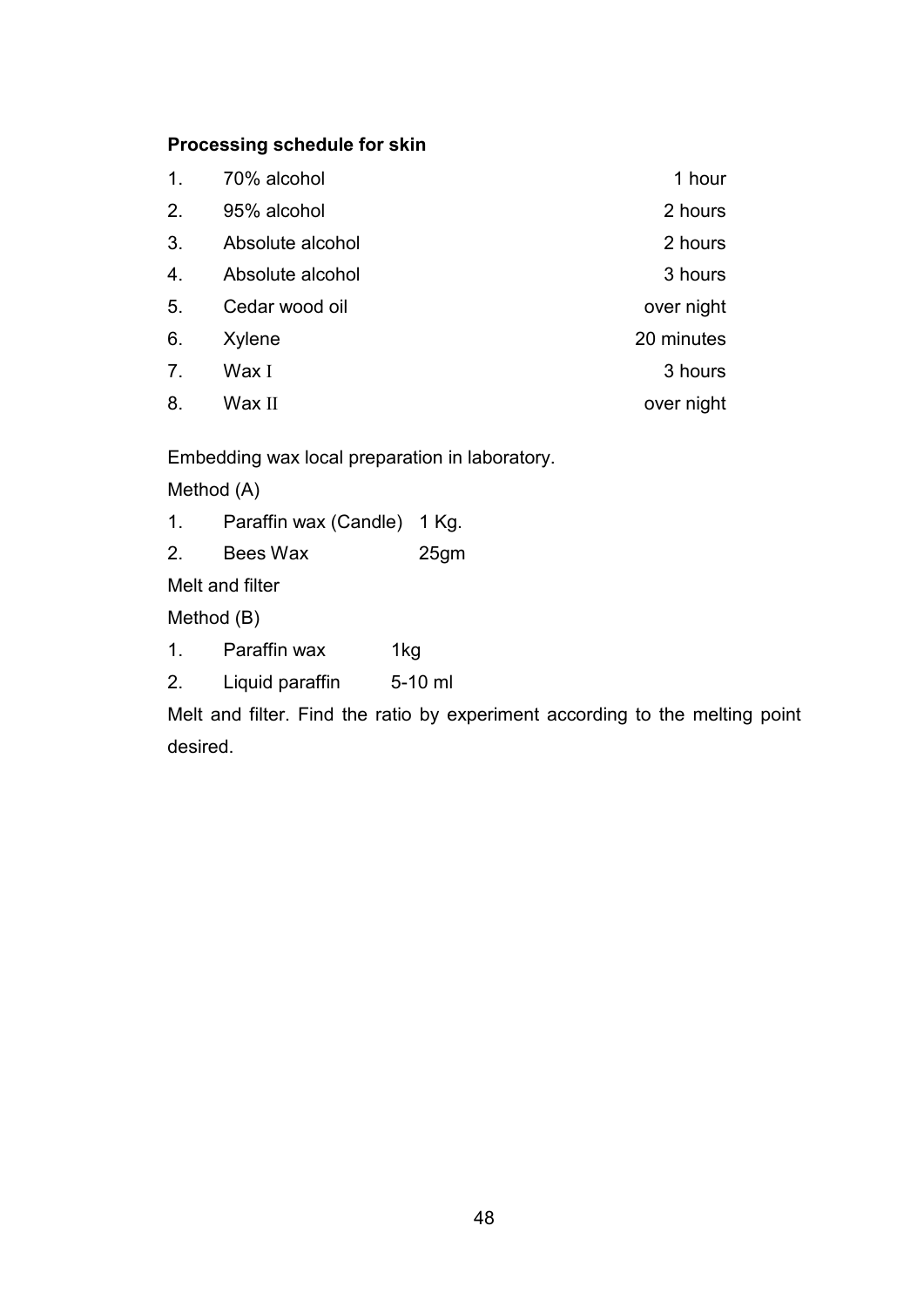# **CHAPTER 5 SECTION CUTTING**

# **Specific objective**

- 1. To ensure good section cutting
- 2. To overcome troubleshooters during section cutting.
- 3. To familiarise the staff with the equipment used for section cutting.

**Mode of teaching** - Overhead projector and practical demonstration.

# **Introduction**

To master in the art of good section cutting it is required

- 1. To have a thorough knowledge of the equipment used.
- 2. Quality of equipment
- 3. Quality of processing the tissue.

**Microtome Knives :** The knife is probably the greatest single factor in producing good sections.

**Types of microtome knives :** Microtome knives are classified by the manner in which they are ground and seen in their cross section.

- 1. Plane wedge
- 2. Plano concave
- 3. Biconcave
- 4. Tool edge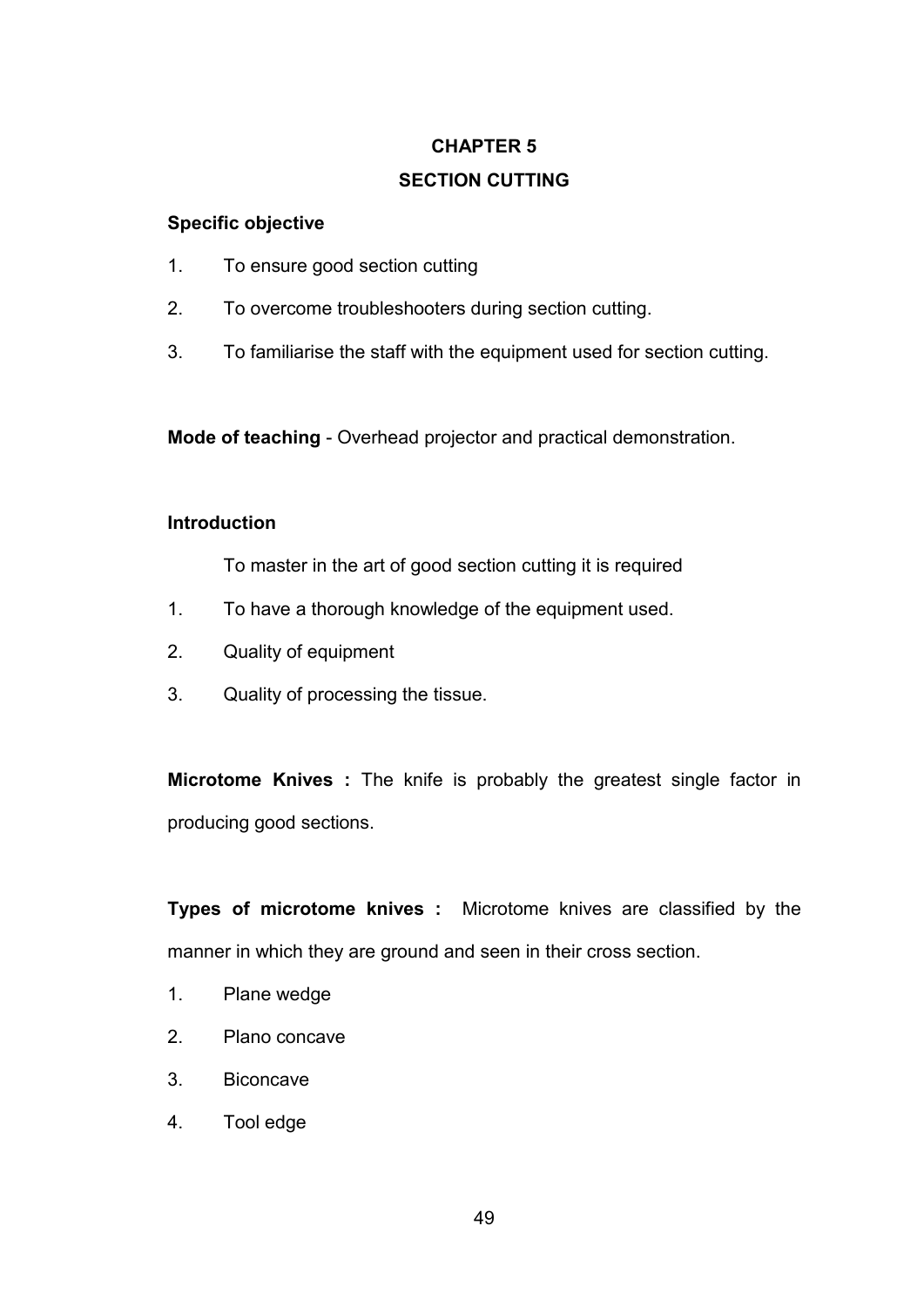

**Plane wedge :** It is used for paraffin and frozen sections.

**Planoconcave** : used for celloidin section since the blade is thin it will vibrate when for used for other harder materials.

**Biconcave**: It is recommended for paraffin section cutting on rocking and sledge type of microtome.

**Tool edge :** This is used with a heavy microtome for cutting very hard tissues like undecalcified bone.

### **General description**

 In the description of knives the expressions "Heel" and "Toe" are used to indicate to indicate which end of the cutting edge is referred to. The heel of the knife is the angle formed by the cutting edge and the end of the knife nearest to handle. The "toe" of knife is the angle formed by the cutting edge and the end of the knife farthest from the handle.



50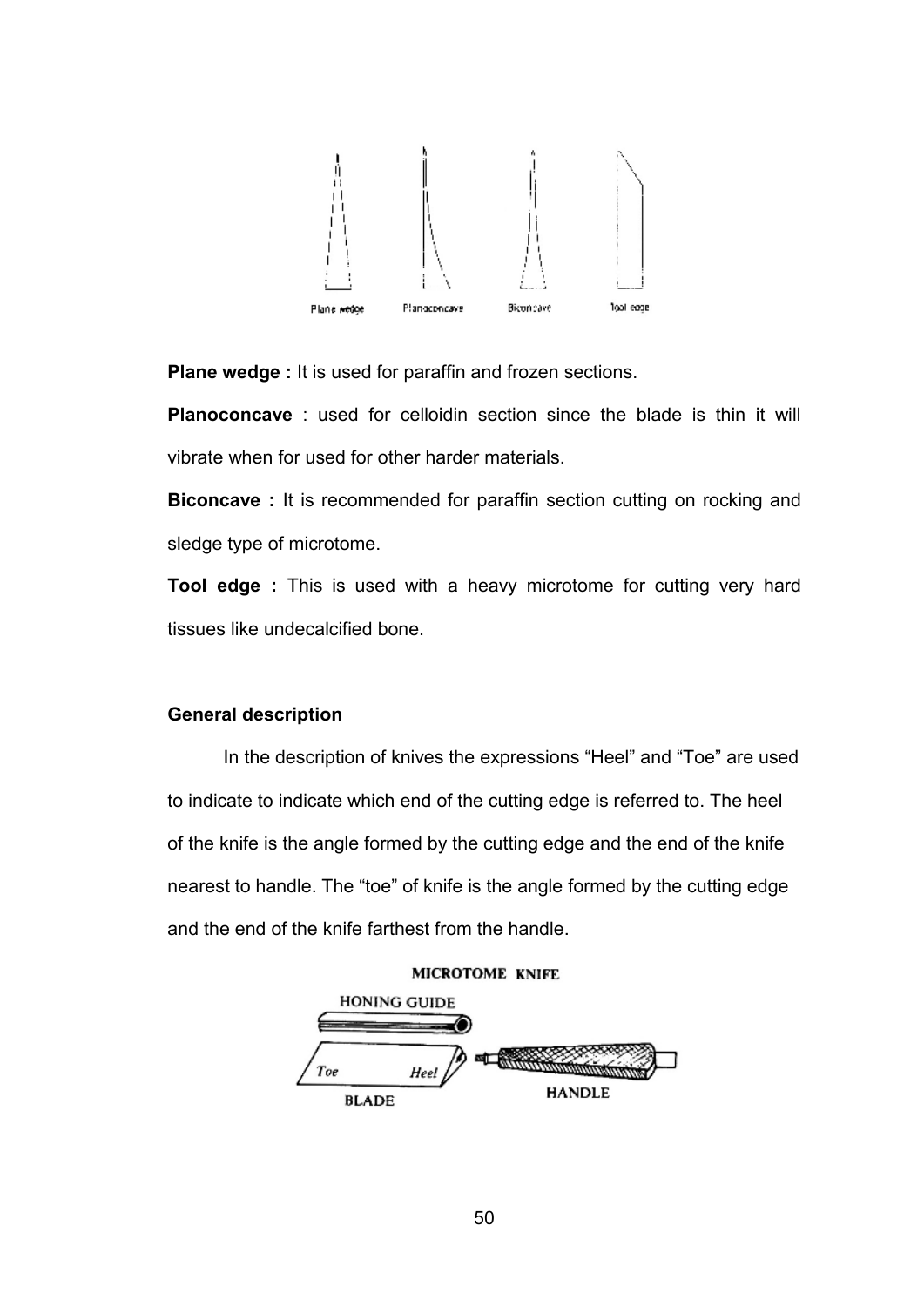#### **Sharpening of microtome knives**

 The cutting edge of an ideal microtome knife is a straight line formed by intersection of 2 planes, the cutting facets. The angle between the planes is called the bevel angle and is greater than the wedge angle between the sides of knife. The standard microtome knife has a wedge angle of approximately 15º and bevel angel varying between 27 and 32º.

#### **Honing**

 **Definition** - Grinding of knife on a hone to restore straight cutting edge and correct bevel.

#### **There are various types of hones**

1. Belgian black vein or Belgian yellow

It is a yellow stone ½ inch thick and is backed with a black stone of same thickness. Only yellow side should be used for honing. It is the best hone. It is quite a fast hone and may be used for coarse grinding and finishing.

- 2. Arkansas Not very fast.
- 3. Aloxide Fairly fast but coarse and not good for finishing a knife.
- 4. Carborundum These hones can be obtained in a variety of grades only the finest of which should be used that too for coarse work.
- 5. Plate glass May be used as a hone by applying an abrasive such as aluminium oxide to the surface and then using in the same way as ordinary hone.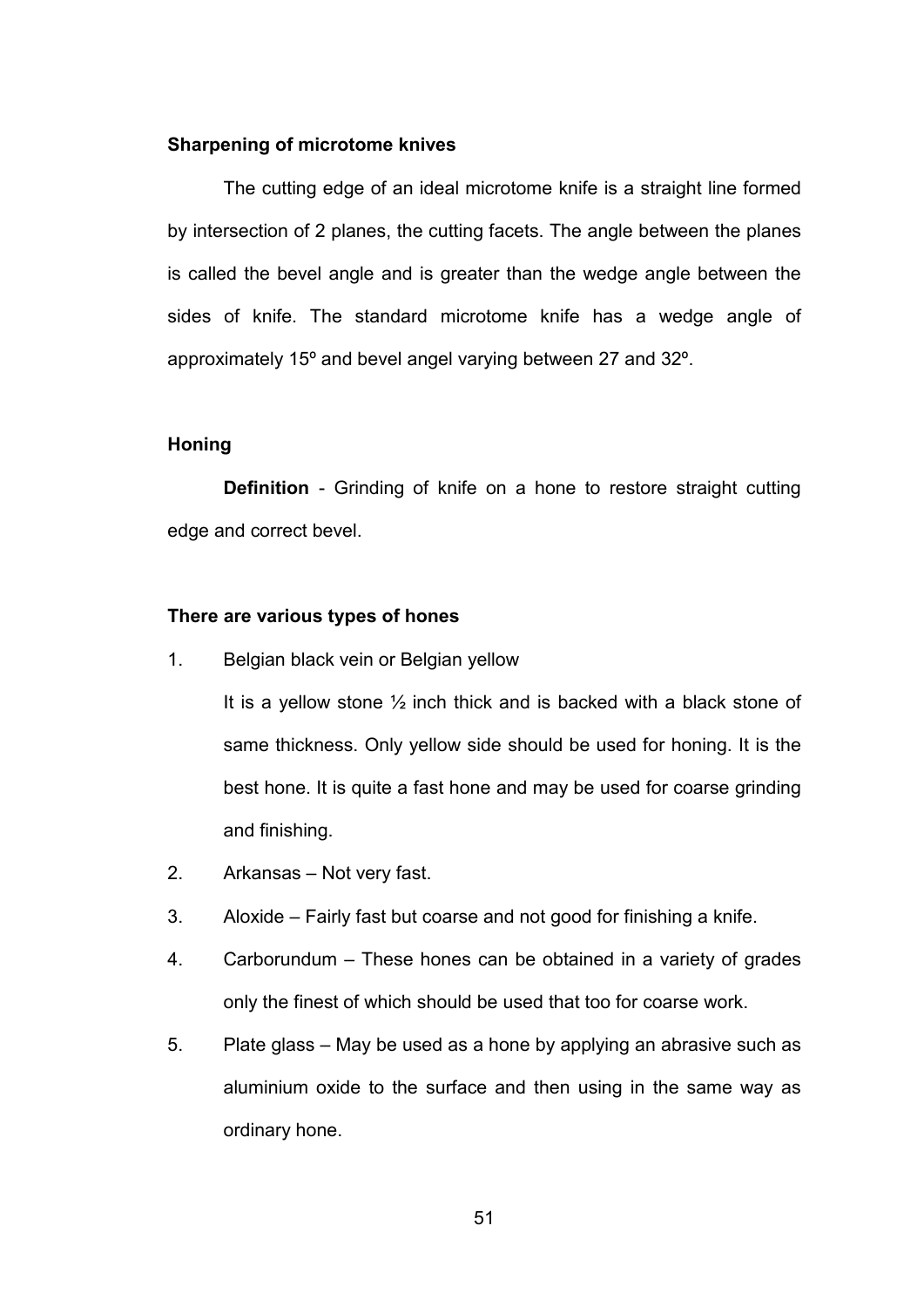The advantage of such a hone is that it can be used for all types of honing by changing the abrasive powder.

### **Lubricants for hone**

- 1. Soap water
- 2. Liquid paraffin
- 3. Castor oil
- 4. Clove oil

### **Method of honing**

- 1. The hone is placed on a bench on a nonskid surface.
- 2. A small quantity of light lubricant oil is poured on the centre of the hone and lightly smeared over the surface.
- 3. The knife complete with handle and backing sheath is laid on the hone with the cutting edge facing away from the operator, and the heel in the centre of the nearest end of hone. Correct positioning of the fingers is achieved by holding the handle of the knife between the thumb and forefinger with the cutting edge facing away from the operator (so that the thumb in on the back). When the knife is on the hone the tips of finger and thumb of other hand rest on the other end of knife ensuring even pressure along the whole edge of knife during honing.
- 4. The knife is pushed forward diagonally from heel to toe, turned over on its back and moved across the hone until the heel is in the centre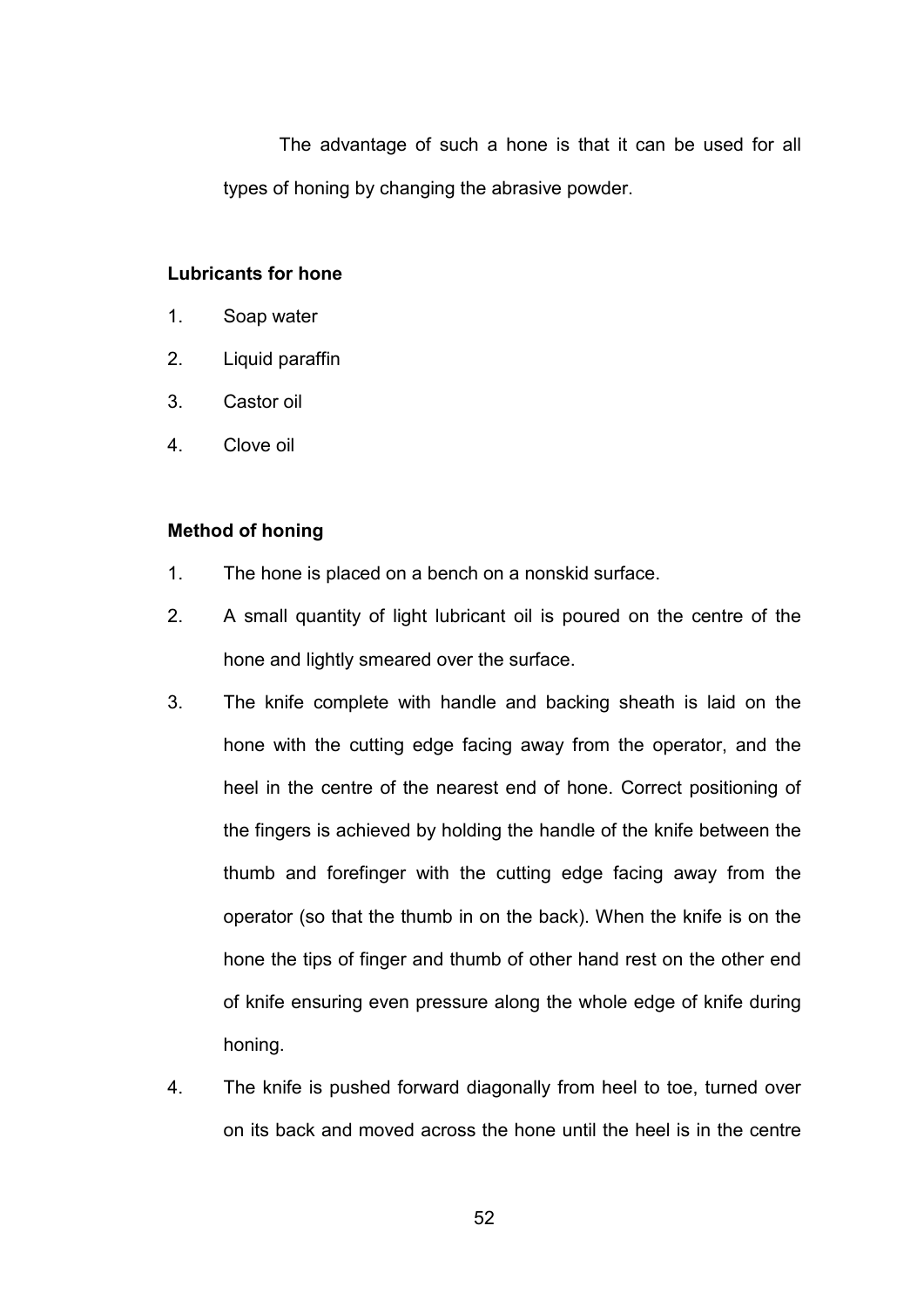with the cutting edge leading, and then brought back diagonally. It is turned to its original position, thus completing figure of 8 movement.

5. The process is continued until all jagged edges have been removed. The knife is ready for stropping.



### **Stropping**

**Definition** : It is the process of polishing an already fairly sharp edge. It removes burrs formed during honing.

Fine quality leather is used leather strops may be either flexible / hanging or rigid. In stropping usually firm surface is preferred. Action is reverse of honing toe to heel direction of stropping is also opposite.

*Assessment of the sharpened knife edge.*

Examine the edge the knife by reflected light and under microscope to assess the honing and stropping.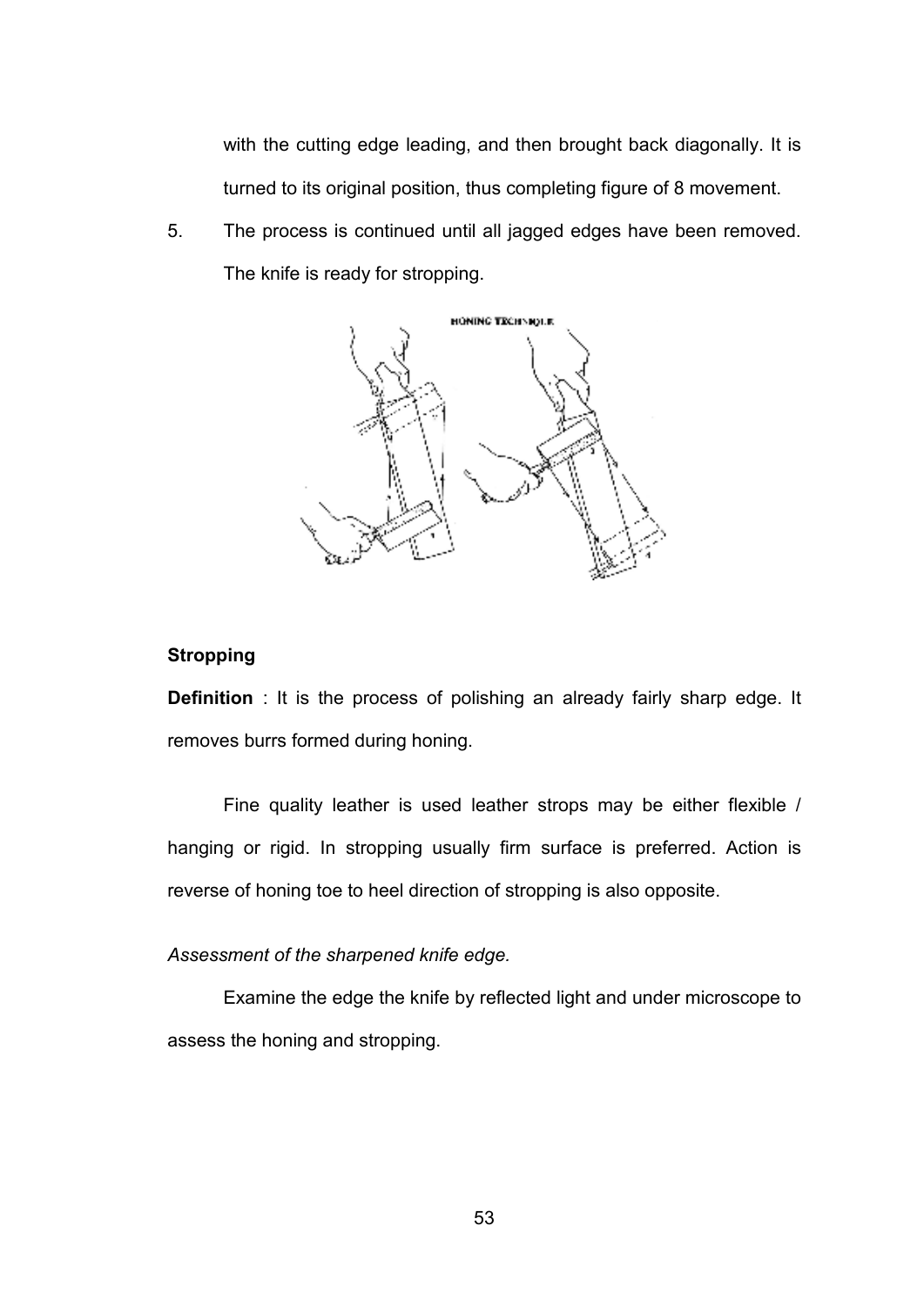

### **Care of the knife**

- 1. Keep the knife covered in the box when not in use.
- 2. Oil the knife to prevent corrosion.
- 3. Always clean knife with xylol ragg before and after use.
- 4. It should always be stropped before use.
- 5. Knife should be sharpened as and when required.

### **Automatic microtome knife sharpeners**

 There are many automatic knife sharpeners available Shandon type is most commonly used which consists of a glass plate on which fairly coarse abrasive powder like alumina powder is applied. First matting is done followed by lapping to remove all finer scratches.

 In all stages of use of abrasive powder care must be taken to remove by thorough washing any traces of abrasive powder from both knife and plate.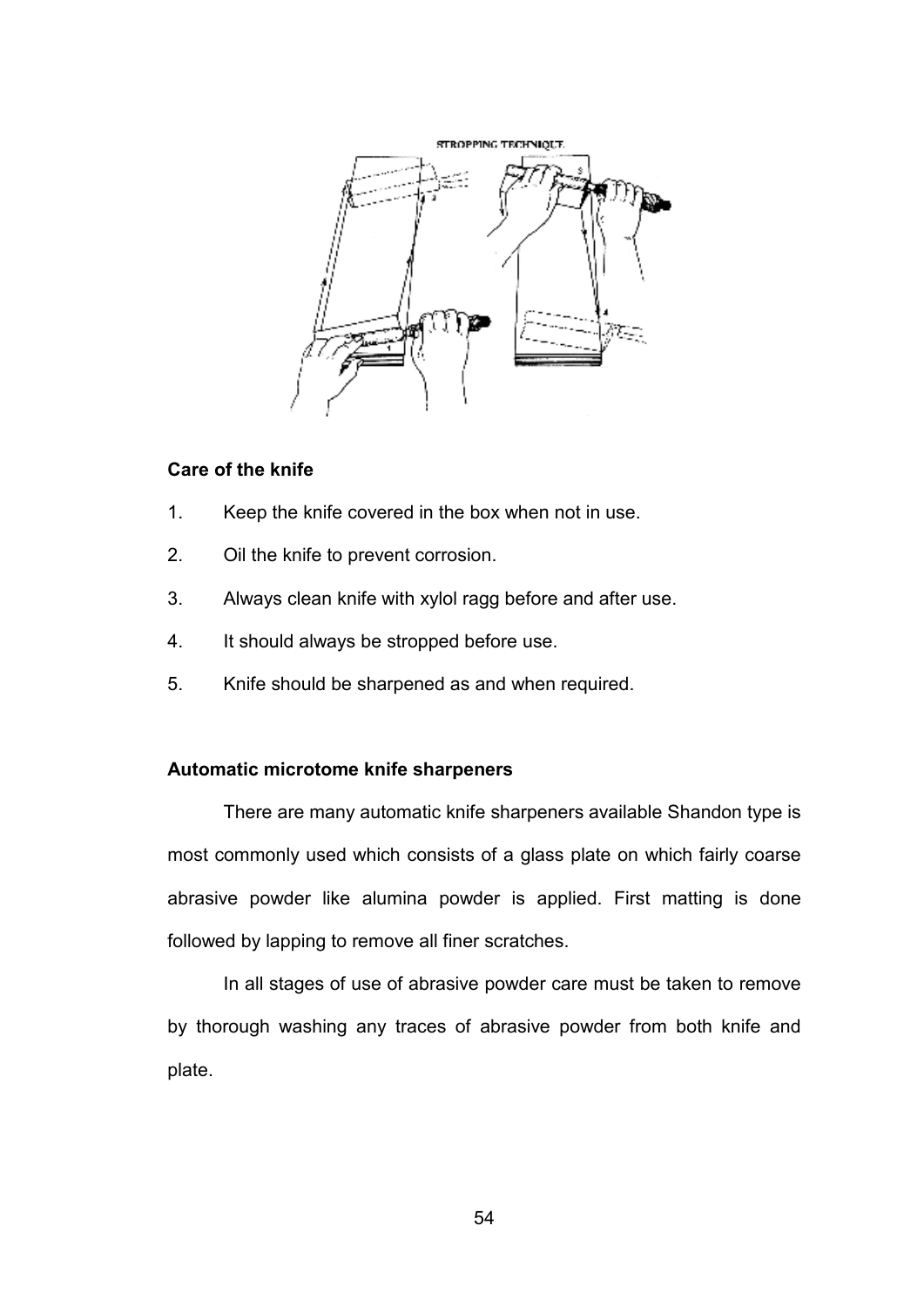### **Microtomes**

 These are mechanical devices for cutting uniform sections of tissue of appropriate thickness. All microtomes other than those used for producing ultra thin sections for election microscopy depend upon the motion of a screw thread in order to advance the tissue block on knife at a regulated number of microns.

 Motion of screws can be direct or through system of gears or levers to magnify the movement.

### **Types of microtome**

- 1. Hand microtomes limited for use in botanical sections
- 2. Rocking microtome
- 3. Rotary microtome
- 4. Freezing microtome
- 5. Base sledge microtome
- 6. Vibrating knife microtome

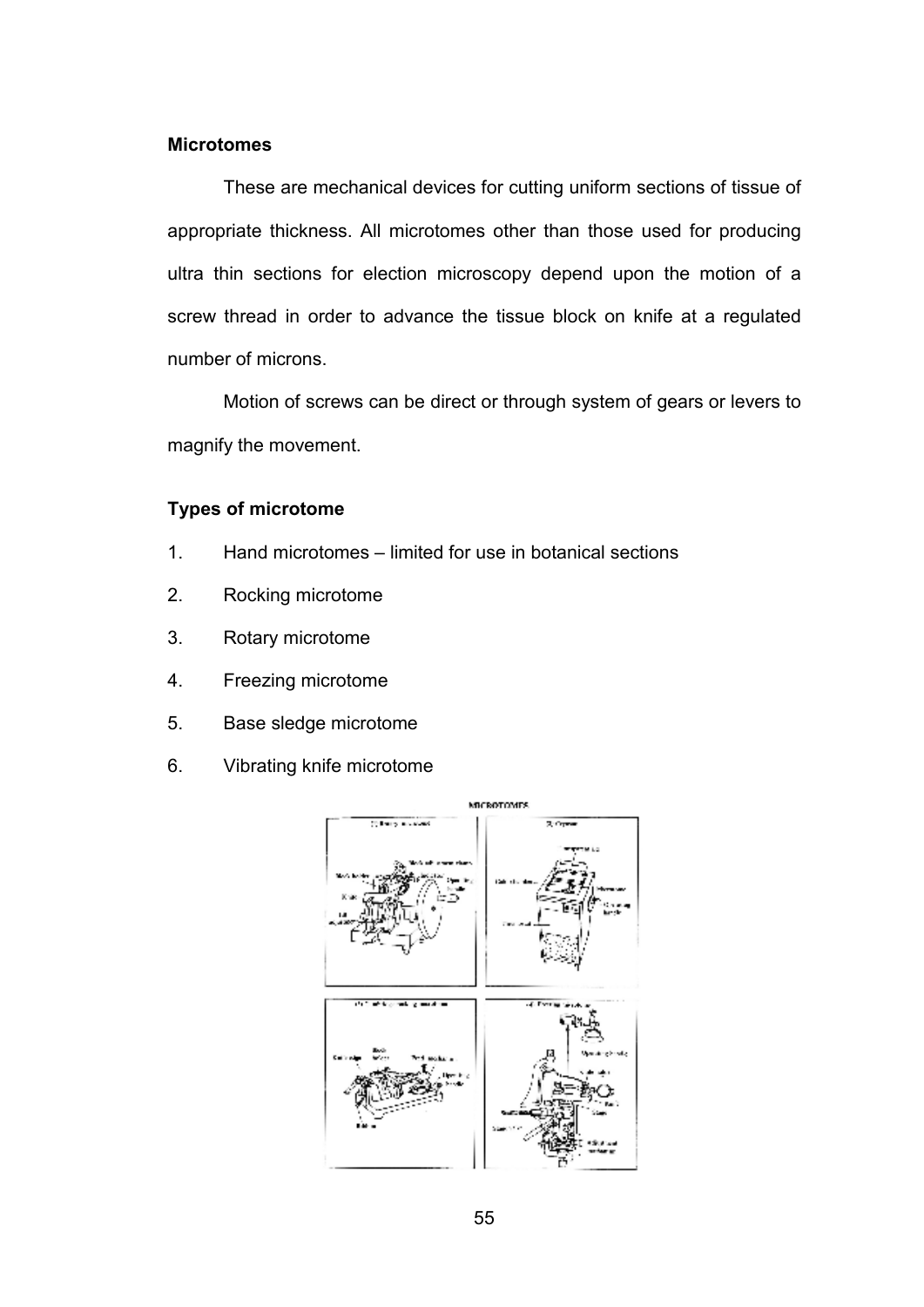# **Size of Knives**

| 110 mm Knife | $\overline{\phantom{0}}$ | <b>Frozen sections</b> |
|--------------|--------------------------|------------------------|
| 120 & 185 mm | $\overline{\phantom{0}}$ | Routine paraffin block |

# **Paraffin section cutting**

## Equipment required

- 1. Microtome
- 2. Water bath preferably thermostatically controlled.
- 3. Hot plate or drying oven thermostatically controlled.
- 4. Fine pointed forceps.
- 5. Small hair brush.
- 6. Seeker
- 7. Scalpel
- 8. Clear cloth or paper towel.
- 9. Slide rack
- 10. Clean glass slides
- 11. Section adhesive
- 12. Fluff less blotting paper
- 13. Ice cubes
- 14. Diamond marker pencil

**Water bath**. Thermostatically controlled for paraffin wax of melting point 56ºC, a water temperature of 45ºC is sufficient ordinary distilled water is satisfactory; addition of a trace of detergent to water is beneficial in flattening of sections.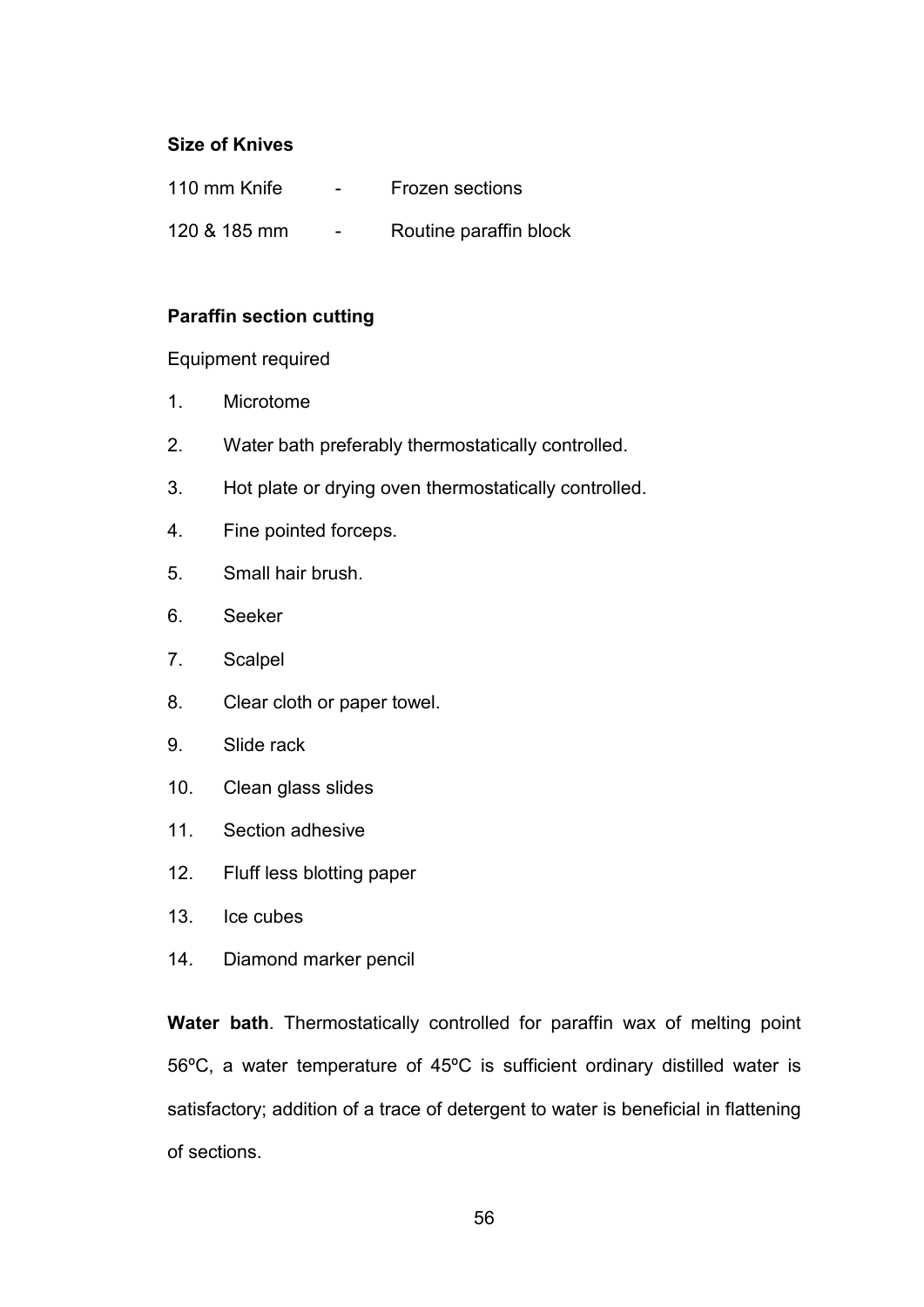#### **Hot plate or drying oven**

 Drying of sections at around the melting point of wax is satisfactory **Brush, seeker, forceps** – needed to remove folds and creases in sections after floating out.

**Slides -** Majority of sections fit comfortably on a 76 x 25 x 1.2 mm slide.

**Diamond pencil** – needed to write the identification details like name or specific number.

#### **Section adhesives**

 An adhesive is a substance which can be smeared on to the slides so that the sections stick well to the slides.

 Most of the tissue sections which are adequately thin and thoroughly dried without any air bubble trapped under them do not require an adhesive, as in case of routine H and E staining, but for histochemical methods requiring alkaline solutions eg ammonia tend to remove sections from slide for such cases adhesive is required. Also adhesive is required for tissues like brain, spinal cord, blood clot, decalcified tissues which have a tendency to detach themselves from the slide. Tissue impregnated with ester wax also require section adhesive.

*Types of adhesive* 

Albumin

Gelatin

**Starch** 

**Cellulose** 

57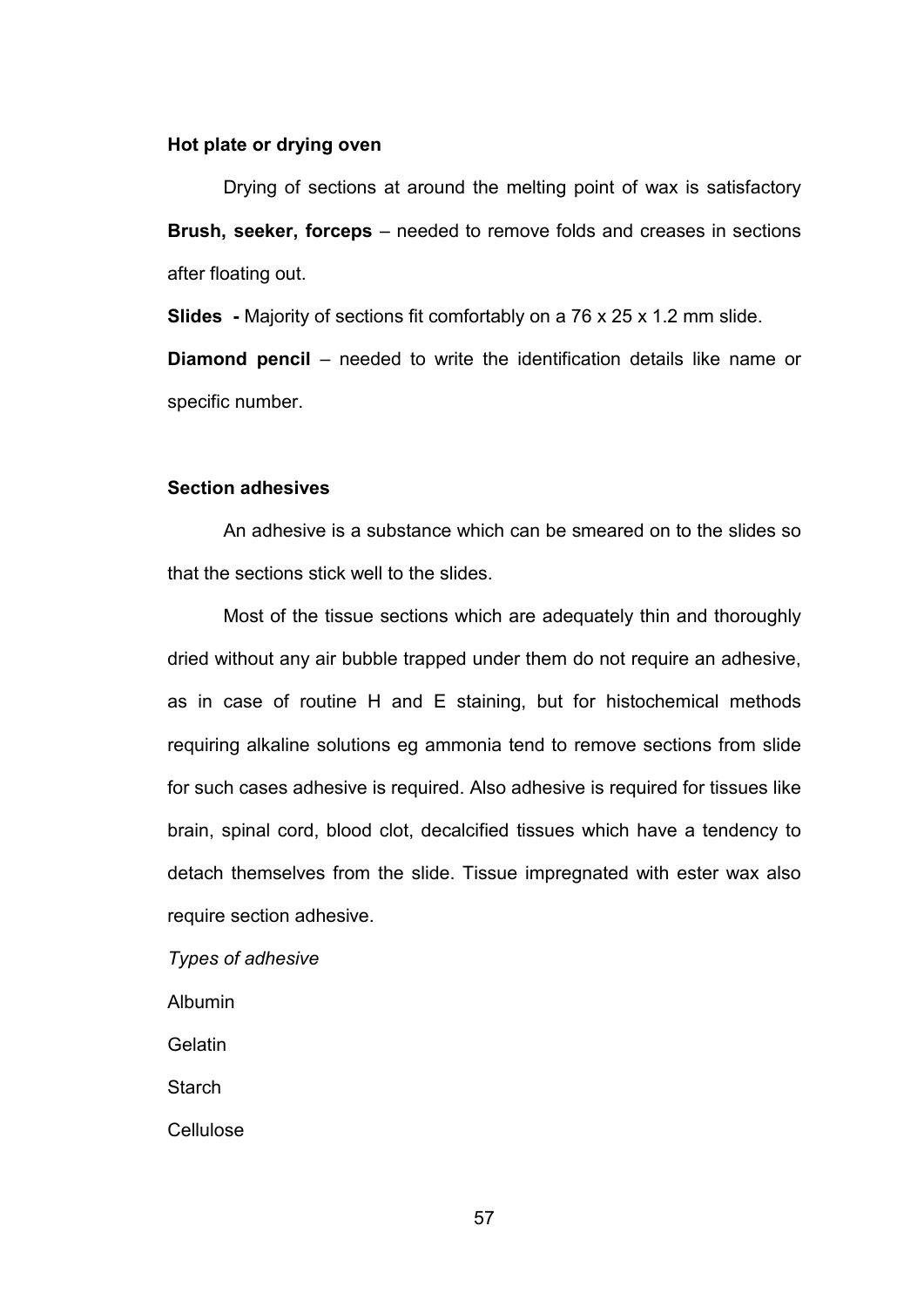Sodium silicate

Resin

Poly L Lysine

Adhesive are either added to water bath or smeared thinly on slide.

- 1. Agar add 50 ml of melted agar to water bath
- 2. Gelatin Add 30 ml of melted gelatin to water bath
- 3. Mayer's glycerol albumin This is the most popular adhesive for routine use :

| $\mathbf{1}$ . | Fresh egg white   | 50 ml |
|----------------|-------------------|-------|
|                | 2. Glycerol       | 50 ml |
| 3.             | Sodium salicylate | 1 ml  |

 Mix and agitate the ingredients filter through coarse filter paper smear fluid over the slide. This fluid may be diluted 1:20 with distilled water and section floated on the fluid, while manipulating the albuminized slide under water in the floatation bath to pick up the section, avoid dipping the entire slide as the albumin may wash off.

### **Section cutting of paraffin embedded tissue**

### **Fixing of block**

1. Fix the block in the block holder on the microtome knife in such as position that it will be clear of the knife when it is in position, block may be fixed directly or it may be fixed to a metal carrier which in turn is fixed to the microtome.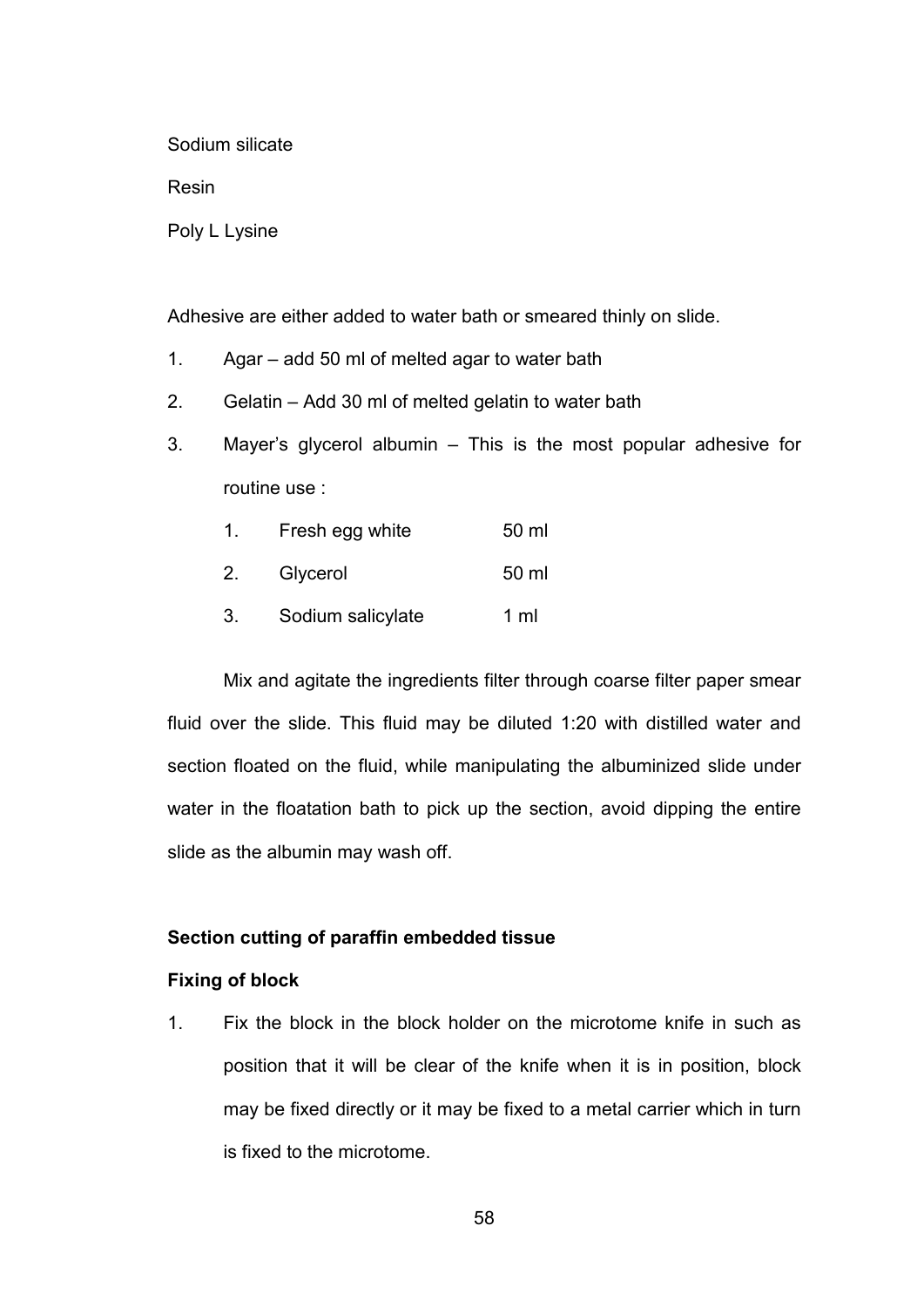2. Insert the appropriate knife in the knife holder and screw it tightly in position. Adjust if required. The clearance angle should be set at 3-4 degree and angle of slope should be set permanently at 90 degree. It is important to tighten the knife clamp screw securely and block clamp screws most also be firm.

The exposed ends of the knife must all the times be protected by magnetic or clip on knife guards to avoid any accidents.

- 3. *Trimming of tissue block :* Move the block forward so that he wax block is almost touching the knife. To trim away any surplus wax and to expose a suitable area of tissue for sectioning, the section thickness adjusters are set at 15 microns.
- 4. On exposing a suitable area of tissue the section thickness is set to the appropriate level for routine purposes to 4-6 microns.
- 5. Apply ice to the surface of the block for a few seconds and wipe the surface of block free of water. This step is optional but makes sections cut easily.
- 6. Note that the whole surface of the block will move parallel to the edge of the knife in order to ensure a straight ribbon of sections.
- 7. The microtome is now moved in an easy rhythm with right hand operating the microtome and left hand holding the sections away from the knife. The ribbon is formed due to the slight heat generated during cutting, which causes the edges of the sections to adhere. If difficulty is experienced in forming the ribbon it is sometimes overcome by rubbing one of the edges of the block with finger.

59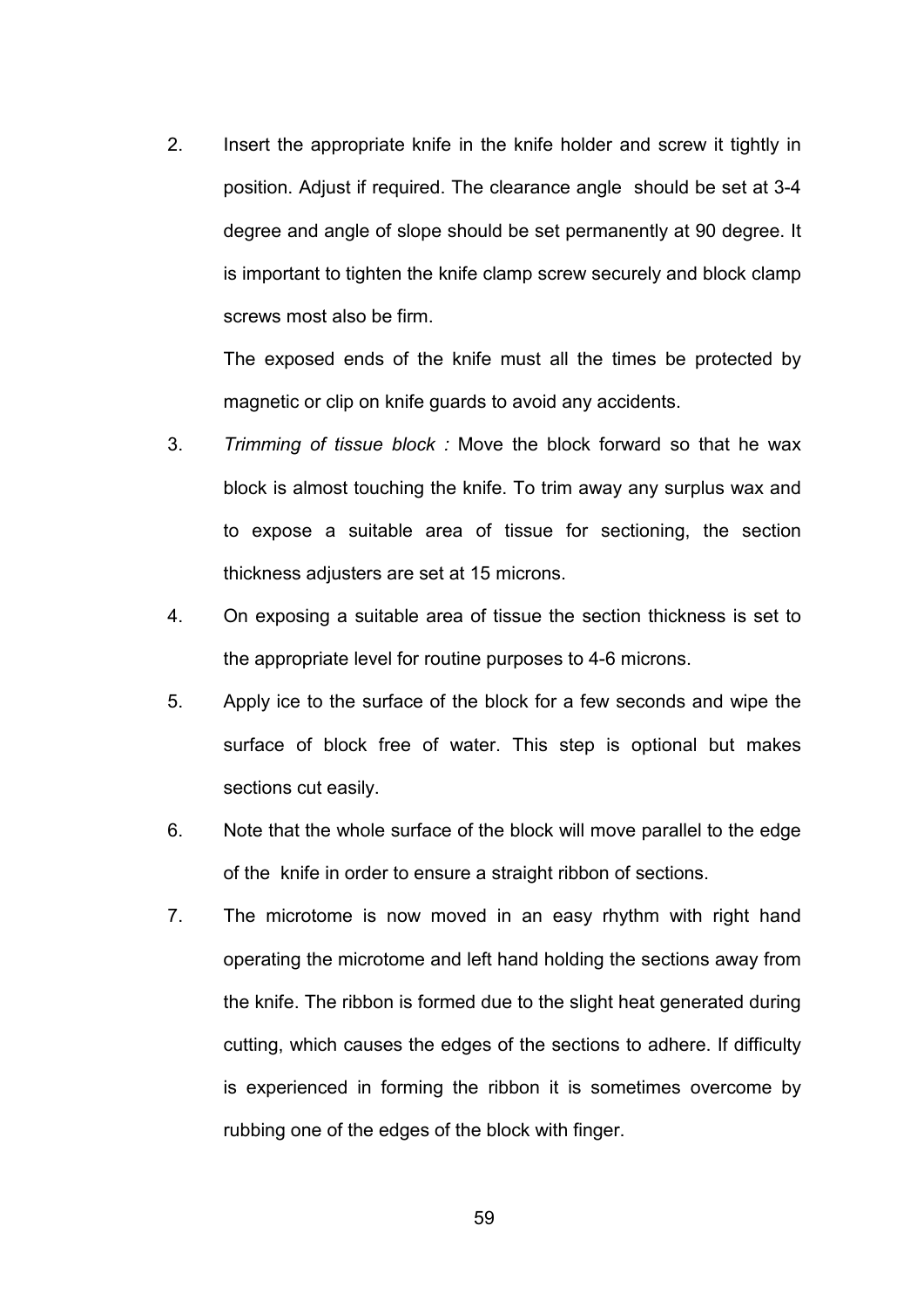- 8. During cutting the paraffin wax embedded sections become slightly compressed and creased. Before being attached to slides the creases must be removed and the section flattened. This is achieved by floating them on warm water. Thermostatically controlled water baths are now available with the inside coated black. These baths are controlled at a temperature 4-6ºC below the melting point of paraffin wax. It is easy to see creases if the inside of water bath is black.
- 9. The action in floating out must be smooth with the trailing end of ribbon making contact with water first to obtain flat sections with correct orientation, floating out with the shiny surface towards the water is essential. When the ribbon has come to rest on water the remaining wrinkles and folds are removed by teasing apart by using forceps or seeker.
- 10. *Picking up sections*  The ribbon of sections floating on water is split into individual or groups of sections by use of forceps or seekers. Picking up a section on slide is achieved by immersing the slide lightly smeared with adhesive vertically to three fourths of its length bringing the section in contact with the slide. On lifting the slide vertically from the water, the section will flatten on to the slide. The sections are then blotted lightly with moistened blotting paper to remove excess water and to increase contact between section and slide. For delicate tissues or when several ribbons of sections are placed on the slide, omit the blotting instead keep the slide in upright position for several minutes to drain.

60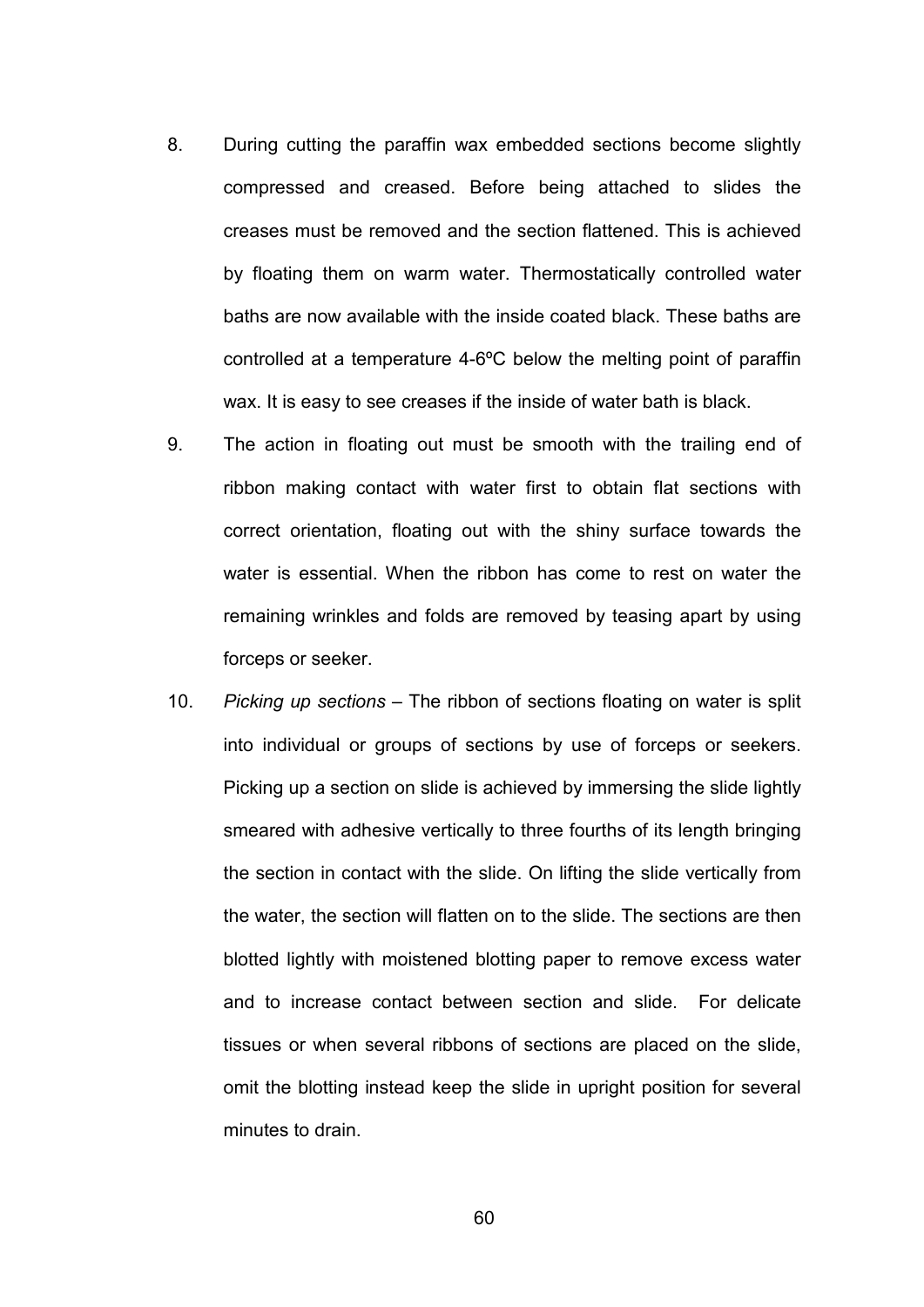11. *Drying of section :* Sections are then kept in incubator with a temperature 5-6ºC above the melting point of wax i.e. at 60ºC for 20- 60 minutes. It is better to overheat than underheat. If the sections are not well dried they may come off during staining.

The sections should not be allowed to dry without a good contact with the slide ,such sections will come off during staining.

### **SOME USEFUL HINTS IN SECTION CUTTING**

#### **Methods of removing bubbles trapped beneath the sections**

Bubbles may get trapped under a section while in the tissue flotation bath. These need to removed before the section are picked on the slides this may be done by:

- 1. With the edge of slide.
- 2. Can be teased out with bent dissecting needle.
- 3. Place the sections on slide and run 2% alcohol under them. Any fold or bubbles are removed.

To cut a tissue which has a tendency to crumble or fragment while cutting.

With the mouth open and sounding a soft long drawn 'H' thus 'h h h h h ' exhale gently on to the section as it leaves the knife and cut very slowly. This also helps to reduce the effect of static electricity.

 If sections fragment due to large amount of blood in tissue, the block should be coated with celloidin between sections. The surface of the block should be wiped dry, and painted with a camel hairbrush which has been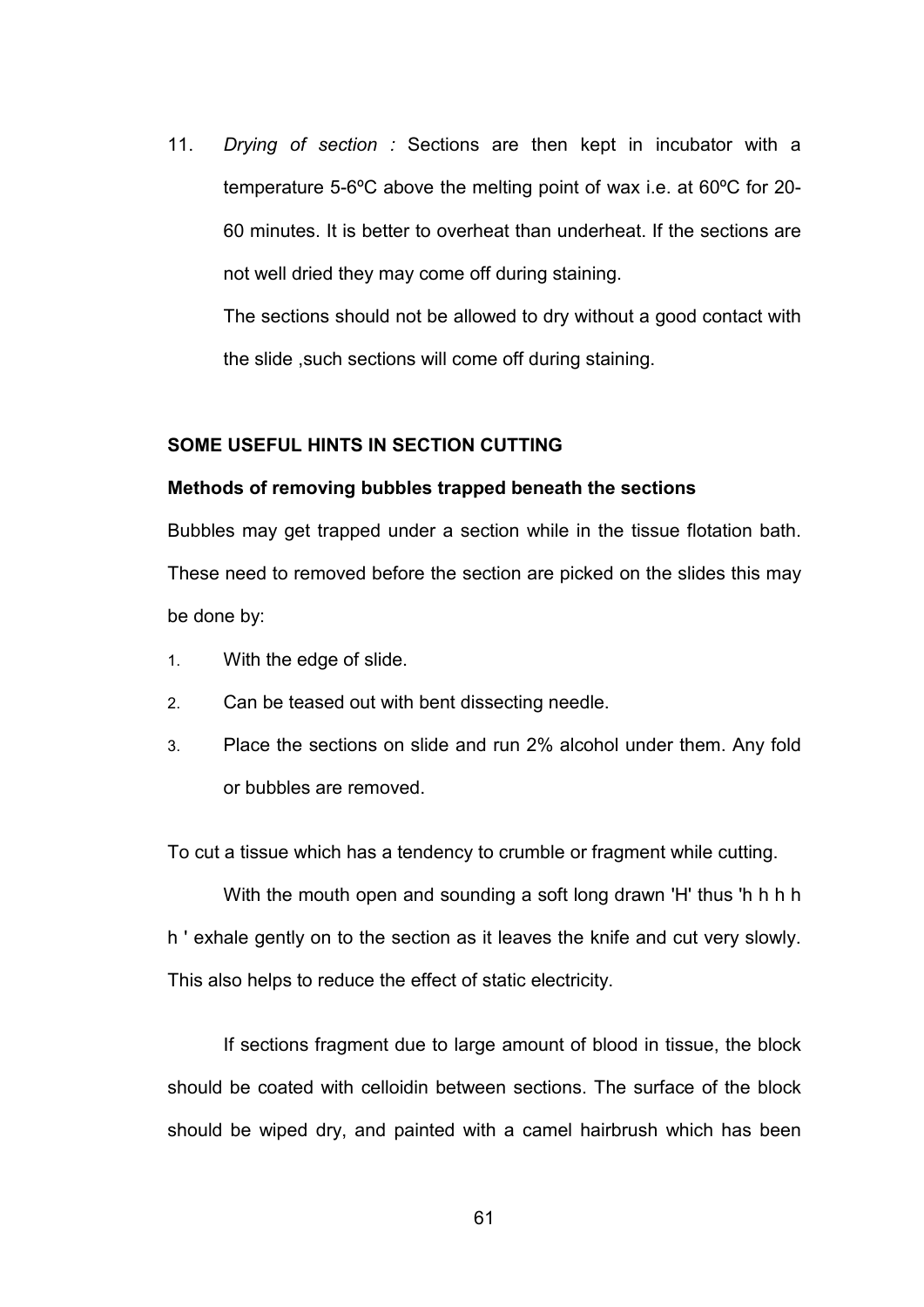dipped in 1% Celloidin. After allowing few seconds for the Celloidin to dry a section is cut in usual way.

 It must be remembered that when floating the sections to remove the creases, the celloidin layer must be uppermost, and the water should be a little hotter than usual to counteract the effect of celloidin. Following drying in usual way, the cellodin is removed with equal parts of ether and alcohol before removing wax with xylol.

### **Serial sectioning**

Serial sectioning may be needed to study the track of some structures or to find the extent of a lesions.

 Sections are collected from the very first cut that includes any tissue. Ribbons of ten - 1-10, 11-20, 11-20, 21-30 so on are picked up and mounted on the slides.

#### **Step sections**

This is an alternative for serial sections and for the same reason.

Sections are taken at periodic level through the block. The request is made for every  $n^{th}$  section for a total of 'n' sections.

Intermittent sections or sections on either side of each step sections for a total of 'n' sections.

*Cooling block and knife*. In general keep ice cubes ready at hand and cool the surface of block and knife before cutting, always dry and block and knife and block after the application of knife.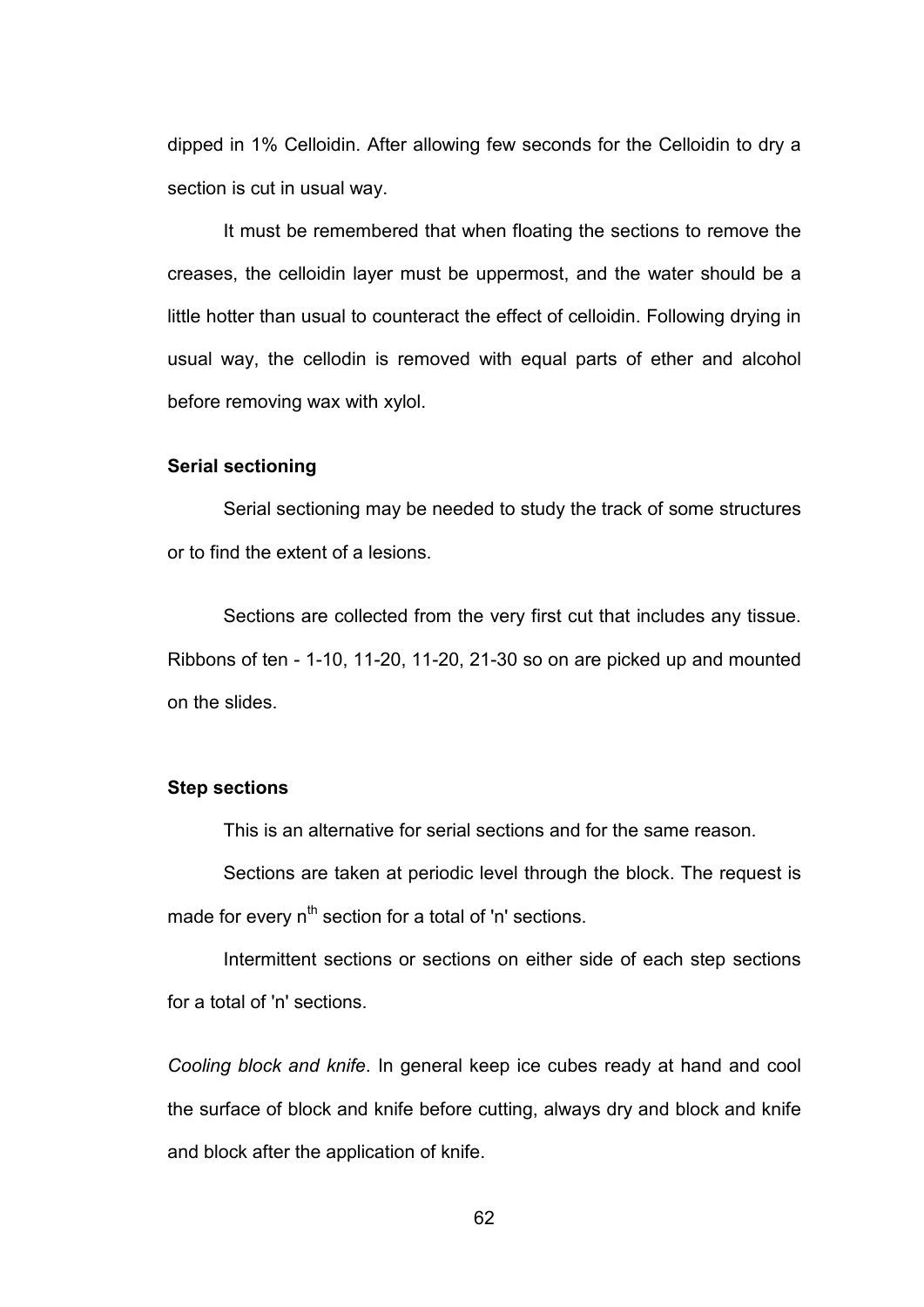# **Trouble shooting for poor sections**

There are times when proper section cannot be cut. Main reasons are either:

- 4. Faults occurring during section cutting or
- 5. Faults due to poor processing.

Below are given the various defects, reasons for the defect and the remedy for the same.

# **Faults in cutting**

1. Fault - Tear or scratch across the section or splitting of ribbon.

| Cause - | Jagged knife edge           |
|---------|-----------------------------|
|         | Dirt or hair on knife edge. |
| Remedy- | Sharpen the knife           |
|         | Clean the knife             |

- 2. Fault Tear or scratch across part of section,
	- Cause Calcium, Carbon, or Suture etc., in the tissue or wax
	- Remedy- Examine block under magnifying glass. If calcium is present, decalcify block. Remove suture from the tissue with scalpel point. If dust is in wax - Re-embed
- 3. Fault Holes in the section.
	- Cause Air bubbles in the tissue or wax A piece of hard material in tissue A soft piece of tissue in block
	- Remedy- Re-embed

Remove hard material if possible

Reprocess specimen

4. Fault - Cracks across the section parallel to knife

Cause - A blunt knife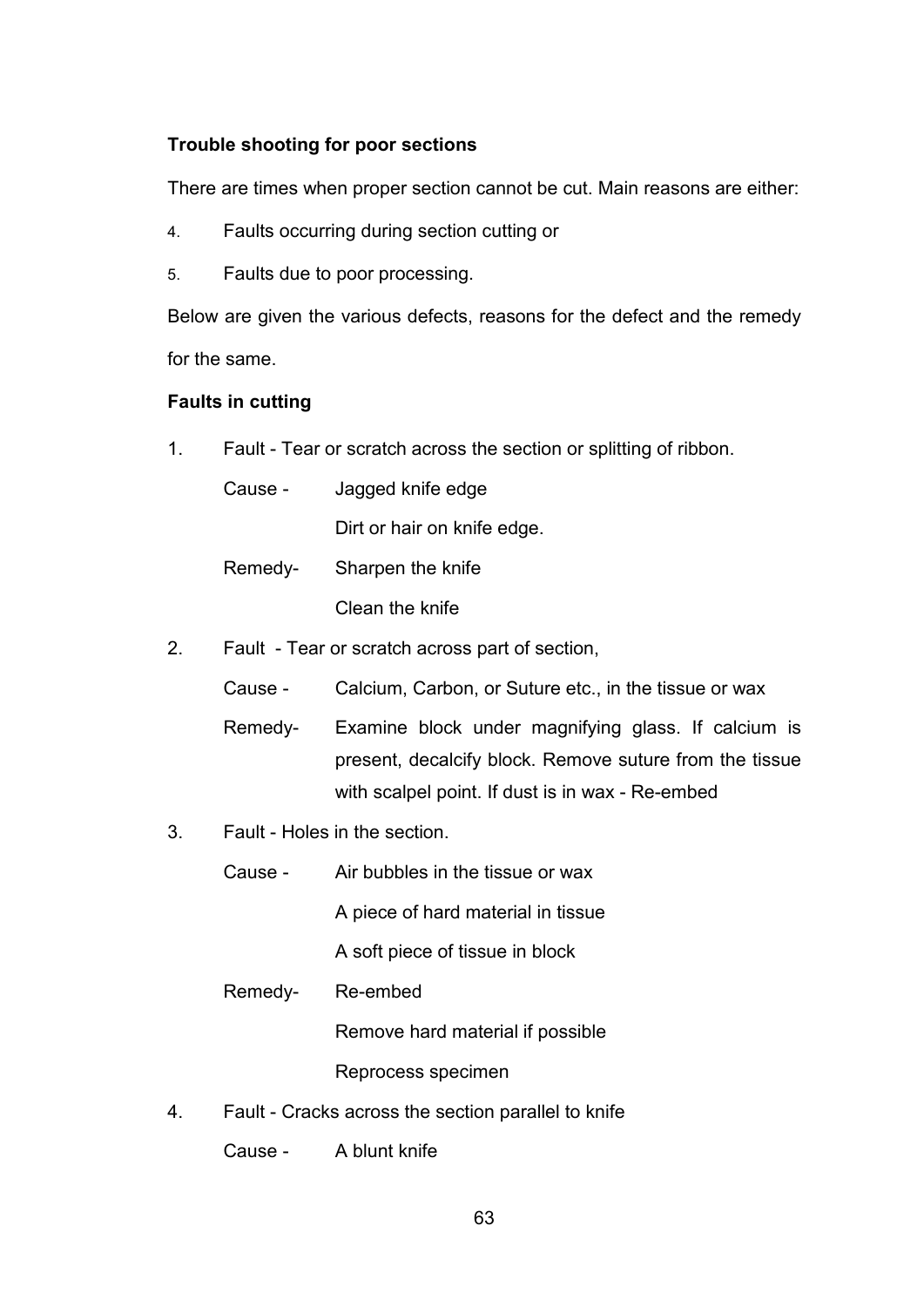Knife tilt too small.

Block too hard for thickness of specimen

Remedy- Sharpen knife

Adjust tilt

Warm block slightly or re-embed in soft wax.

- 5. Fault Section shows thin and thick horizontal lines (chatters)
	- Cause A loose knife

A loose block

A blunt knife

Extremely hard tissue

 Remedy- Tighten knife and/or block Sharpen the knife

Soften the tissue if possible or embed in harden wax.

- 6. Fault section cut thick and thin alternative
	- Cause Knife tilt is too great and is compressing the block

Remedy Adjust tilt.

- 7. Fault Section compress at one end.
	- Cause Blunt spot on the knife

A soft spot in the wax, due to presence of clearing agent

- Remedy- Move block along the knife or sharp knife. Re infiltrate tissue and re-embed
- 8. Fault Section curves to one end.
	- Cause Edge of block is not parallel to knife.

A dull spot on knife.

Remedy- Trim edges

Move block along knife or sharpen knife.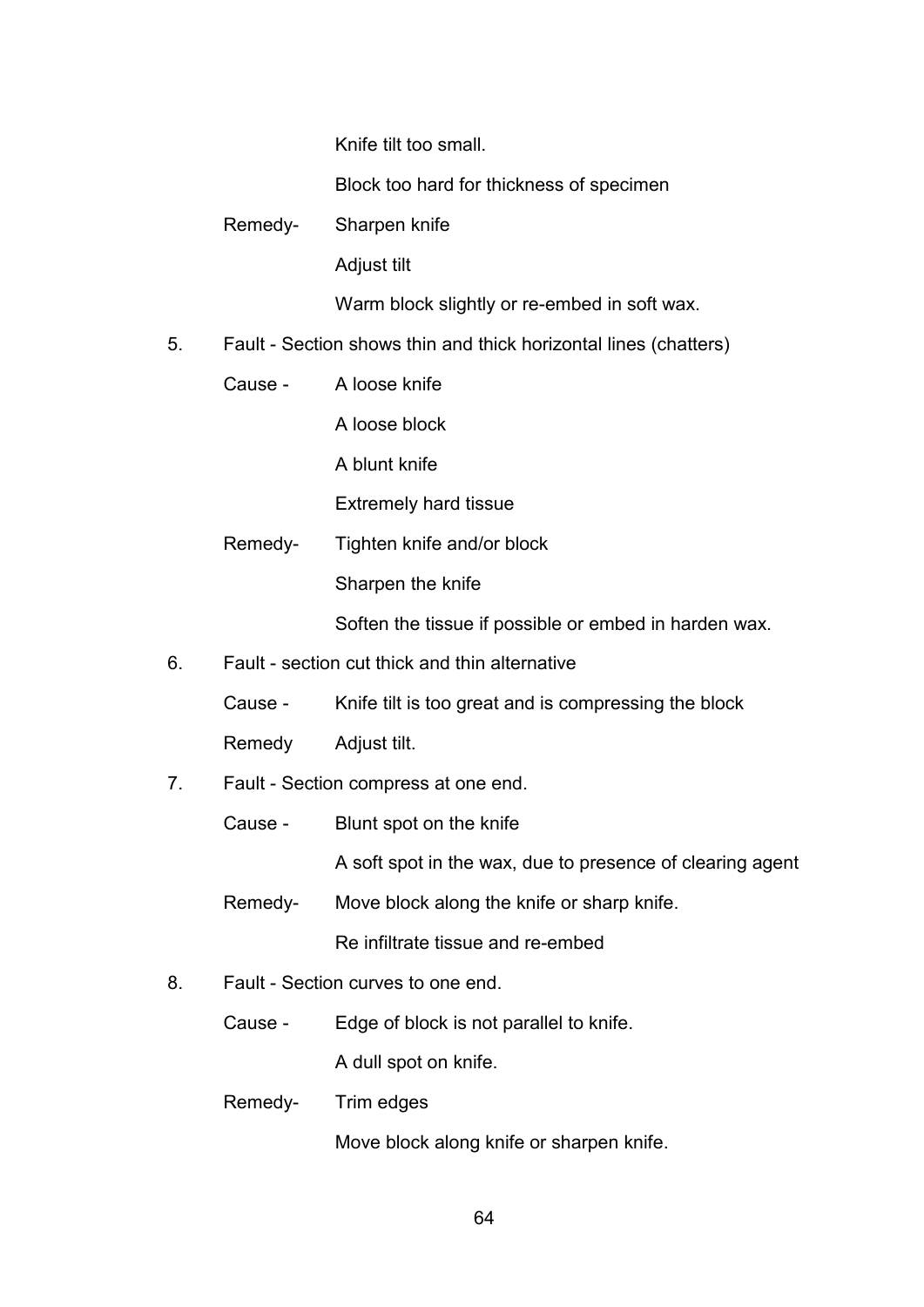9. Fault - Section curl as the they are cut

| <b>Blunt knife</b> |
|--------------------|
|                    |

Sections too thick

Too much tilt to knife

Remedy- Sharpen knife

Adjust microtome

Correct the tilt

- 10. Fault Sections lift from knife on upward travel of block
	- Cause Blunt knife

Too much tilt to knife

A build up of wax debris behind knife

A greasy knife.

Remedy- Sharpen knife

Correct the tilt

Clean the knife

- 11. Fault Knife bites deeply into block
	- Cause A loose knife

A loose block

Remedy- Tighten the knife and block

- 12. Fault The block no longer feeds towards knife
	- Cause Forward feed mechanism had expired
	- Remedy- Release the safety locking catch, man back off feed mechanism and readjust knife holder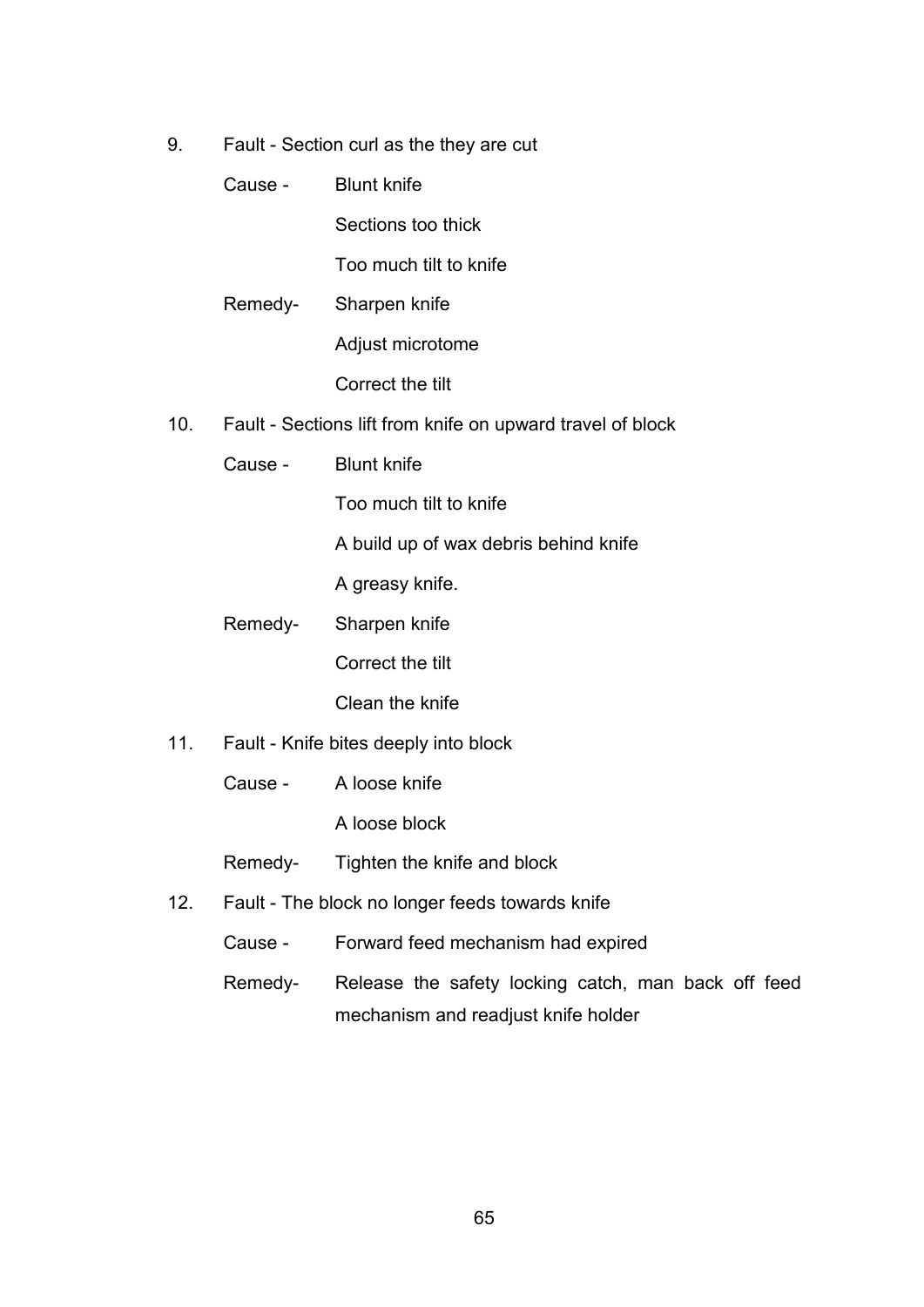13. Fault - Sections crumble on cutting

|     |         | Cause - Knife is blunt                                                                                  |  |  |
|-----|---------|---------------------------------------------------------------------------------------------------------|--|--|
|     |         | Wax is too soft; has crystallized due to slow cooling or<br>contamination with water or clearing agent. |  |  |
|     |         | <b>Defective</b><br>fixation,<br>processing e.g. incomplete<br>dehydration, clearing or embedding.      |  |  |
|     | Remedy- | Sharpen knife.                                                                                          |  |  |
|     |         | Re-embed and block with fresh wax                                                                       |  |  |
|     |         | Reprocess                                                                                               |  |  |
| 14. |         | Fault - Failure of block to ribbon                                                                      |  |  |
|     | Cause - | Block not parallel to ribbon                                                                            |  |  |

Paraffin too hard.

Knife tilted too much

Sections too thick

Remedy- Correct the alignment

Re-embed

Correct the tilt

Adjust the section thickness

# **Fault due to poor processing**

- 1. Fault The tissue is shrunken away from wax
	- Cause Insufficient dehydration

Remedy- Reprocess

2. Fault - The tissue is too soft when block is trimmed

Cause - Insufficient fixation

Remedy- Reprocess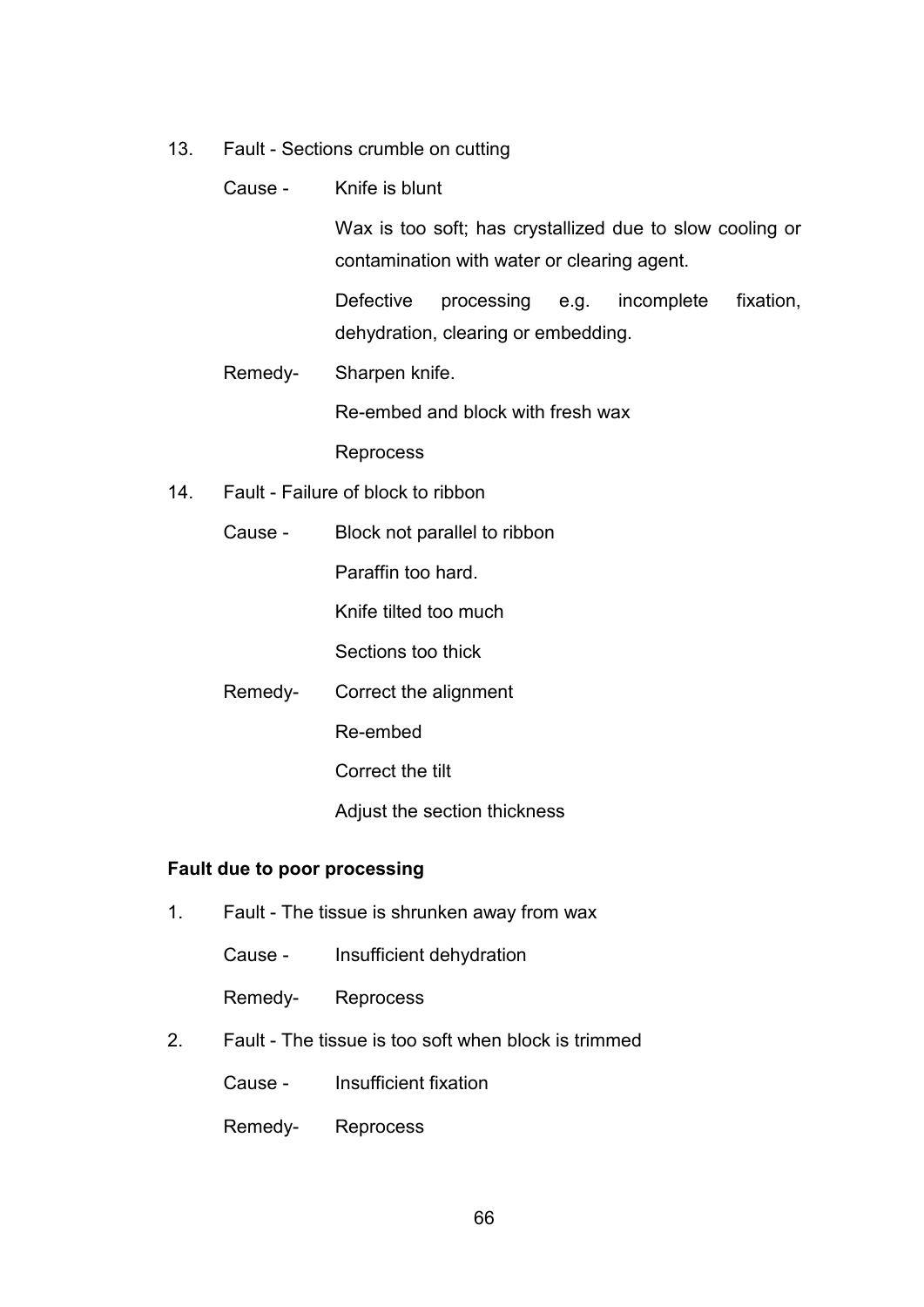3. Fault - Specimen crumbles and drops out of the wax leaving a rim of wax as a section

| Cause - | Insufficient infiltration                              |
|---------|--------------------------------------------------------|
|         | Overheated paraffin bath causing tissue to become hard |
|         | and brittle                                            |
|         | Remedy- Re infiltrate and re-embed                     |
|         |                                                        |

Service the paraffin bath

- 4. Fault Tissue is dried out or mummified
	- Cause Mechanical failure of tissue processing machine or a basket was out of balance and hung up.
	- Remedy- Place the specimen in the following rehydration solution for 18-24 hrs.

Sodium Carbonate - 1.0 gm Dist. Water - 70.0 ml Absolute ethyl alcohol - 30.0 ml Re hydrate the reprocess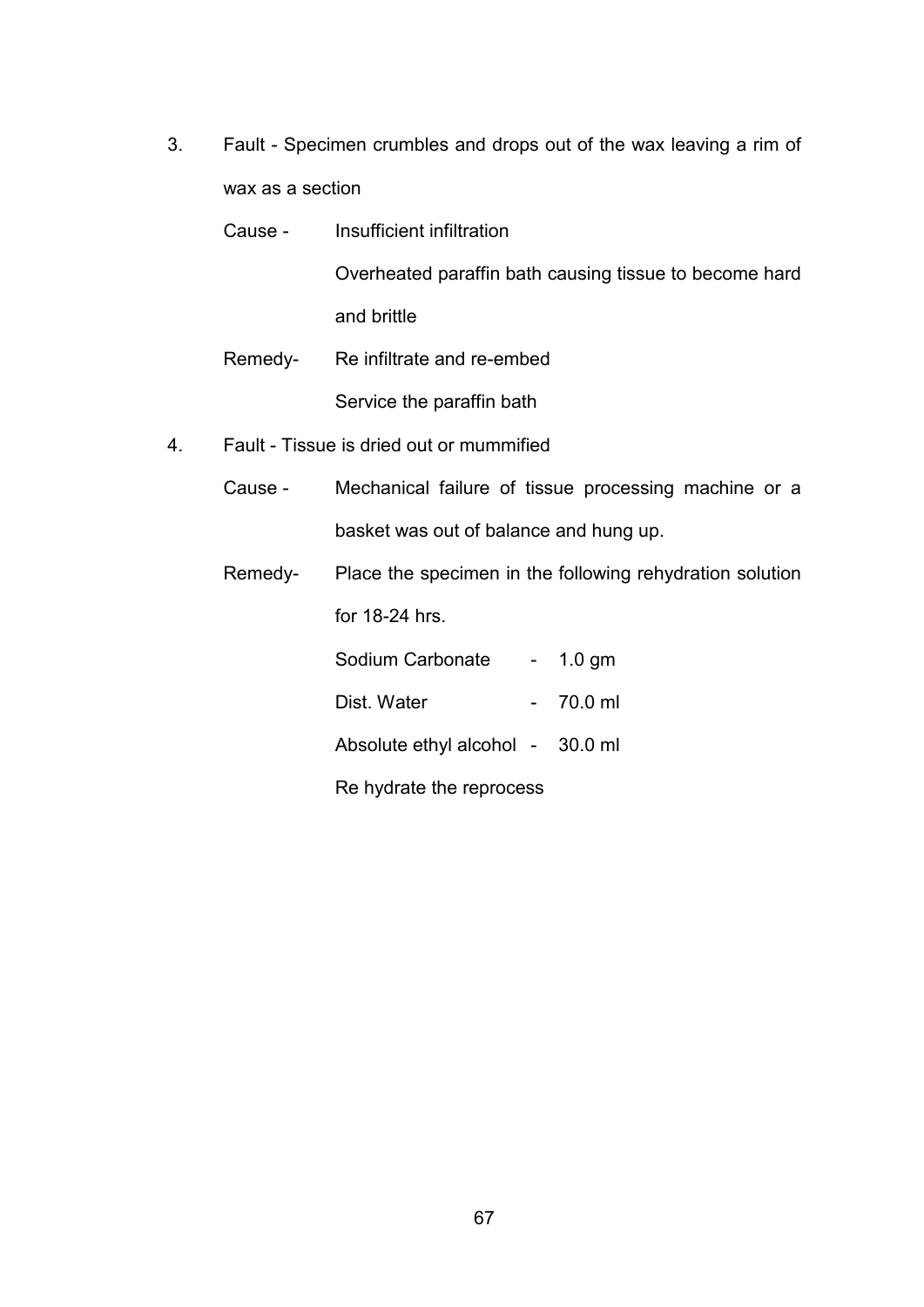#### **CHAPTER 6**

#### **STAINING**

The sections, as they are prepared, are colourless and different components cannot be appreciated. Staining them by different coloured dyes, having affinities of specific components of tissues, makes identification and study of their morphology possible.

Certain terminologies used in the following account are given below.

#### **Basophilic**

Substances stained with basic dyes

#### **Acidophilic**

Substances stained by acid dyes

#### **Vital staining**

Staining of structures in living cells, either in the body (in vivo) or in a laboratory preparation (in vitro). e.g. Janus green is taken up by living cells and stains the mitochondria.

### **Metachromatic staining**

 There are certain basic dyes belonging to aniline group that will differentiate particular tissue components by staining them a different color to that of original dye. The phenomenon is known as metachromasia. The tissue elements reacting in this manner are said to be exhibiting metachromasia.

68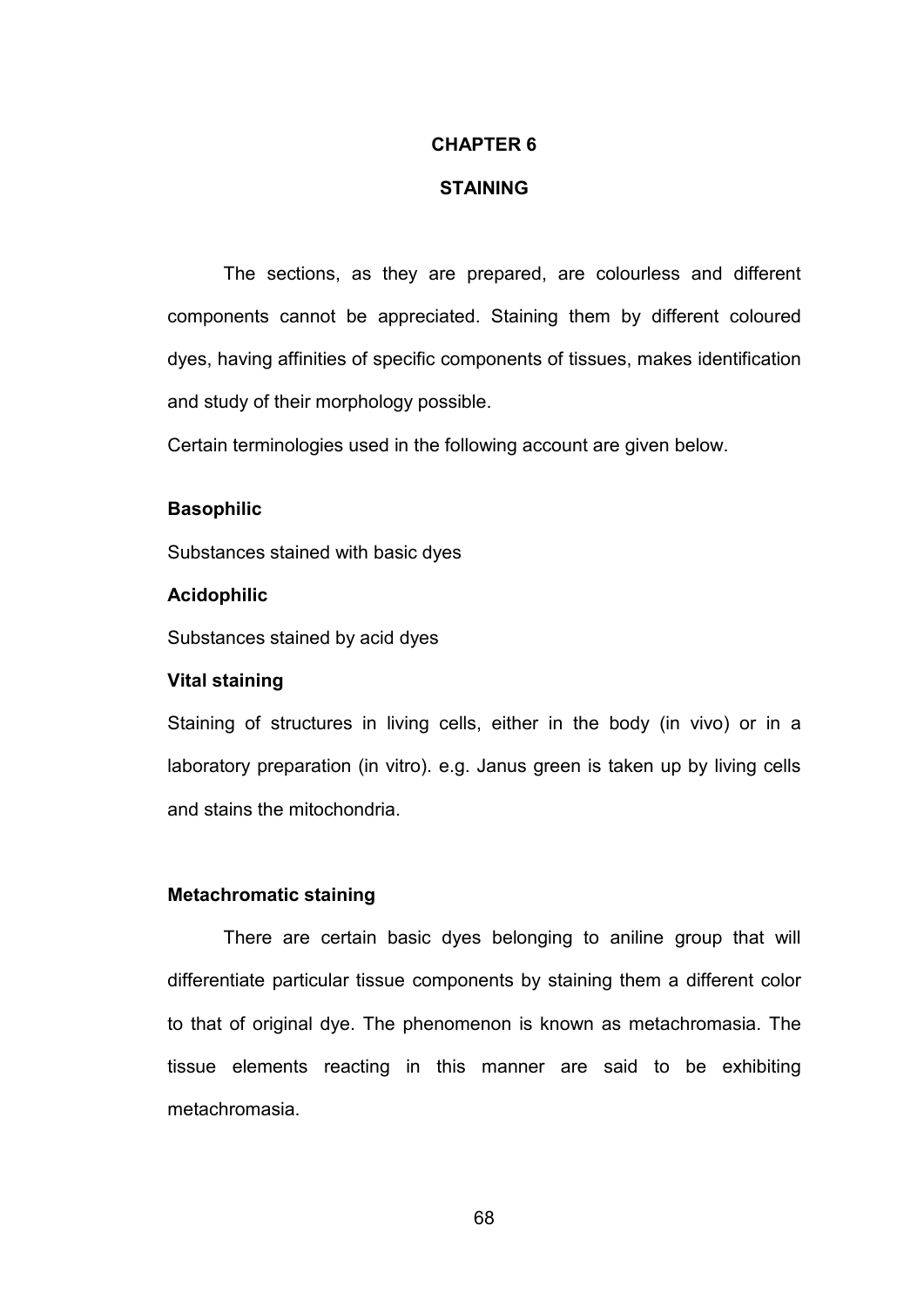The generally accepted explanation of this phenomenon is that change in color is due to polymerization.

Sulfated substances are highly metachromatic e.g. Mast cell granules. These contain Heparin which is highly sulfated.

Some of the common metachromatic dyes are :

| Methyl violent |
|----------------|
|                |

Thionin Crystal violent

Toluidine blue

Thionin and toluidine blue dyes are commonly used for quick staining of frozen selection using their metachromatic property to stain nucleus and cytoplasm differently.

Tissue components often demonstrated by metachromatic stains :

Amyloid material, Mast cell granules

Mucin Cartilage

## **Direct staining**

Application of simple dye to stain the tissue in varying shades of colours.

## **Indirect staining**

It means use of mordant of facilitate a particular staining method or the use of accentuator to improve either the selectivity or the intensity of stain.

## **Progressive staining**

Stain applied to the tissue in strict sequence and for specific times. The stain is not washed out or decolorised because there is no overstaining of tissue constituents. Staining is controlled by frequent observation under microscope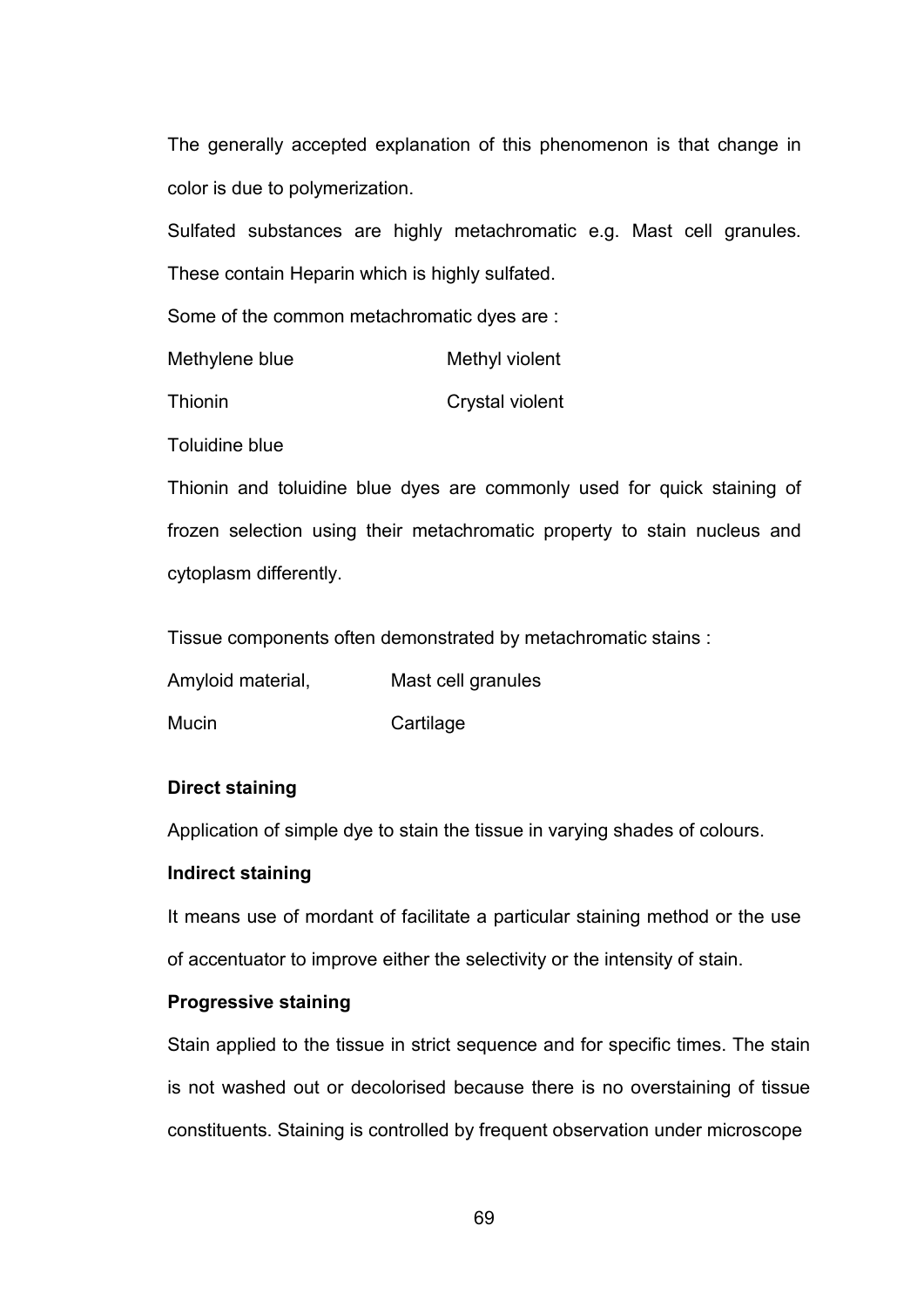### **Regressive staining**

Tissue is first overstained and then the excess stain is removed from all but the structures to be demonstrated. This process is called differentiation and should always be controlled under microscope.

### **Decolourization**

Partial or complete removal of stain from tissue sections. When the colour is removed selectively (usually with microscopic control) it is called differentiation. In case decolourization is to restain the selection with some other stain, acid alcohol treatment is the method of choice.

### **Differentiation**

In regressive staining differentiation is the removal of washing out of the excess stain until the colour is retained only in the tissue components to be studies.

#### **Impregnation**

It is the deposition of salts of heavy metals on or around cells, tissue constituents etc. It has followed characteristics

- 1. Structures demonstrated are opaque and black
- 2. The colouring matter is particulate
- 3. The deposit is on or around but not in the element so demonstrated.

### **Histochemical staining**

Staining which is used to indicate the chemical composition of the tissue or cellular elements.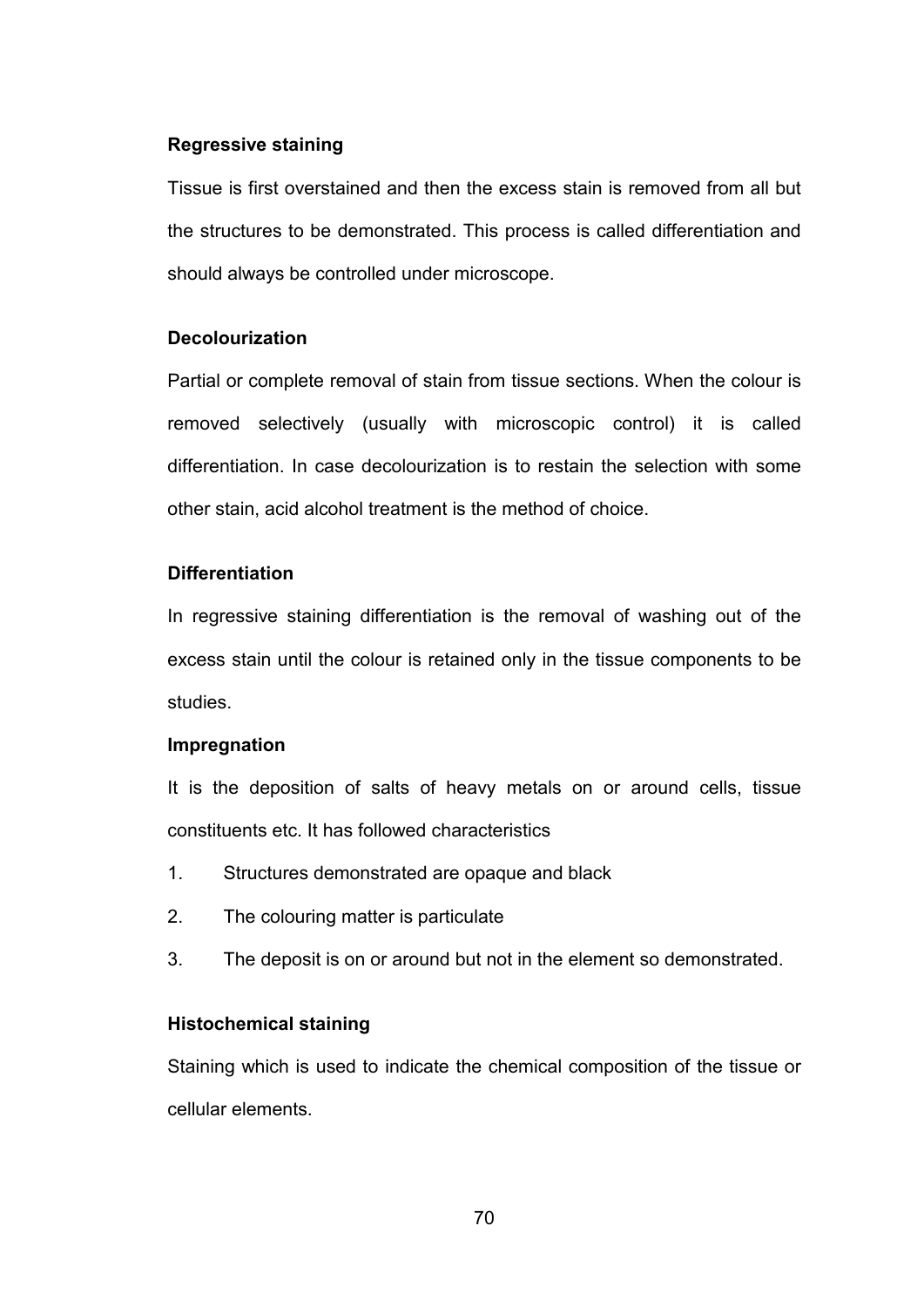#### **Counter stains**

A counter stain is the application to the original stain, usually nuclear, of one or more dyes that by contrast will bring out difference between the various cells and tissues. A heavy counterstain is to be avoided lest it mask the nuclear stain. It can be done either by using dilute stain or cutting down the staining time. Some counterstains which are acidic may lighten or remove the nuclear stains.

#### **Mordants**

Substance that causes certain staining reactions to take place by forming a link between the tissue and the stain. The link is referred as lake. Without it, dye is not capable of binding to and staining the tissue.

e.g. Ammonium and Potassium alum for haematoxylin.

### **Accentuators**

These are substances that causes an increase in the selectively or in the staining power of dye. Thus they lead to more intense staining. e.g. Phenol in Carbol fuchsin, KOH in Mehtylene blue.

### **Leuco compounds**

Conversion of a dye into a colourless compound by the destruction of its chromophore. Prefix leuco is applied to it, e.g. leucofuchsin used in PAS stain.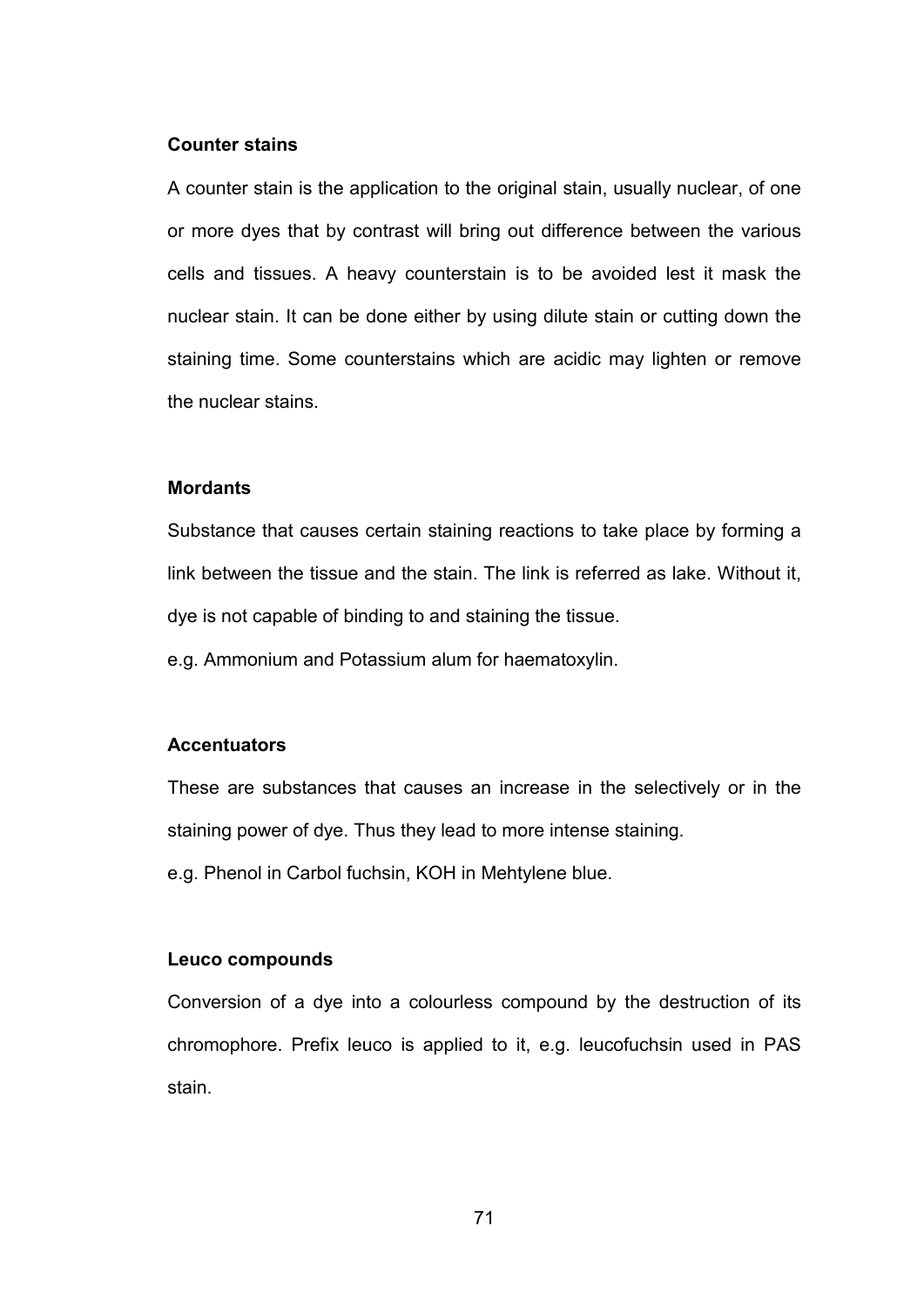## **Dyes used in staining**

Dyes are classified in various ways :

- 1. According to source 2. Affinity to tissues 3. Chemical composition
	- a. Natural a. Acidophilic a. Thiazines
- - b. Synthetic b. Basophilic b. Azo-dyes
- 
- 
- c. Rosailins Synthetic dyes have greater staining capacity, much greater spectrum of colours.

# **Natural dyes**

These are very few in numbers. They are mainly two in common use.

- 1. **Haematoxylin** : This is the most popular dye used as a nuclear stain. It is derived from the log tree mainly found in Mexico. It develops staining property after oxidation. It is a weak dye and to make it give sharp stain a mordant is needed
- 2. **Carmine** : It is a scarlet dye made from the ground bodies of cochineal beetles.

# **Synthetic dyes**

Most of these are in Aniline base and derived from coal tar. These aniline dyes offer wide range of colour and action. These aniline dyes offer wide range of colour and action. Chemical composition may be basic, acidic, amphoteric (neutral). According to these characters stain different components of tissue.

# **Basic dyes**

These are cationic dyes and stain nuclei, basophilic granules or bacteria.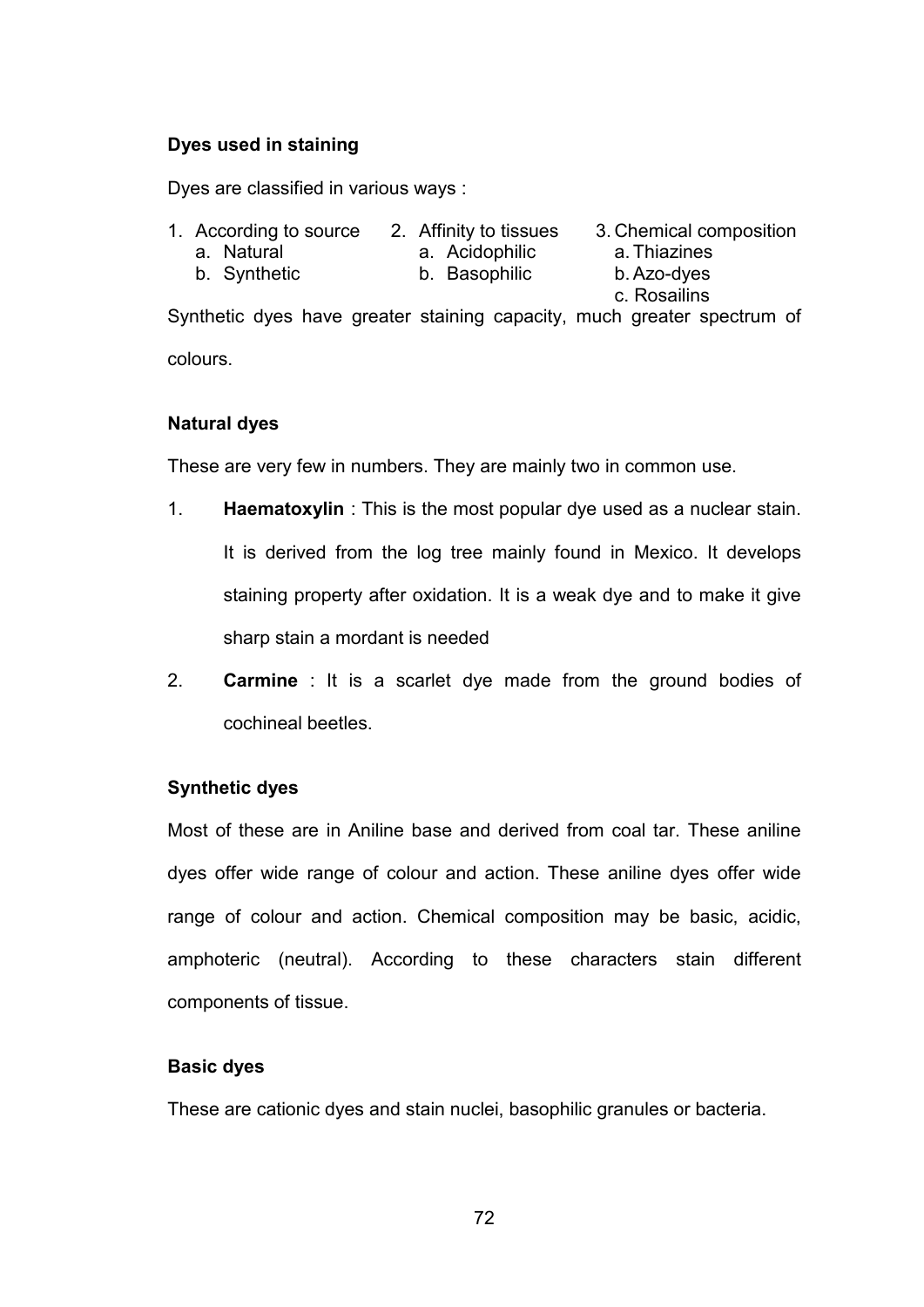#### **Acidic dyes**

These are anionic dyes and stain mainly cytoplasm, eosinophilic granules.

#### **Theories of staining**

#### *Physical theories :*

- 1. Simple solubility e.g. Fat stains are effective because the stain is more soluble in fat than in 70% alcohol.
- 2. Adsorption: This is a property by which a large body attracts to itself minute particles from a surrounding medium.

#### *Chemical theories*

It is generally true that acid dyes stain basic elements (Cytoplasm) and basic dyes stain acidophilic material (nucleus) however this far from being complete truth, Indeed hematoxylin, which is an acid dye, does not stain the cytoplasm, but (in the presence of mordant) is one of the most widely used nuclear stains.

#### **Staining of paraffin section**

The most common method of histological study is to prepare thin sections (3-5 micron) from paraffin embedded tissues. These are then suitably stained and mounted in a medium of proper refractive index for study and storage. Commonest mountants used are resinous substances of refractive index close to that of glass. These are soluble in xylol. Hence sections are dehydrated and cleared in xylol and mounted. Mounting in aqueous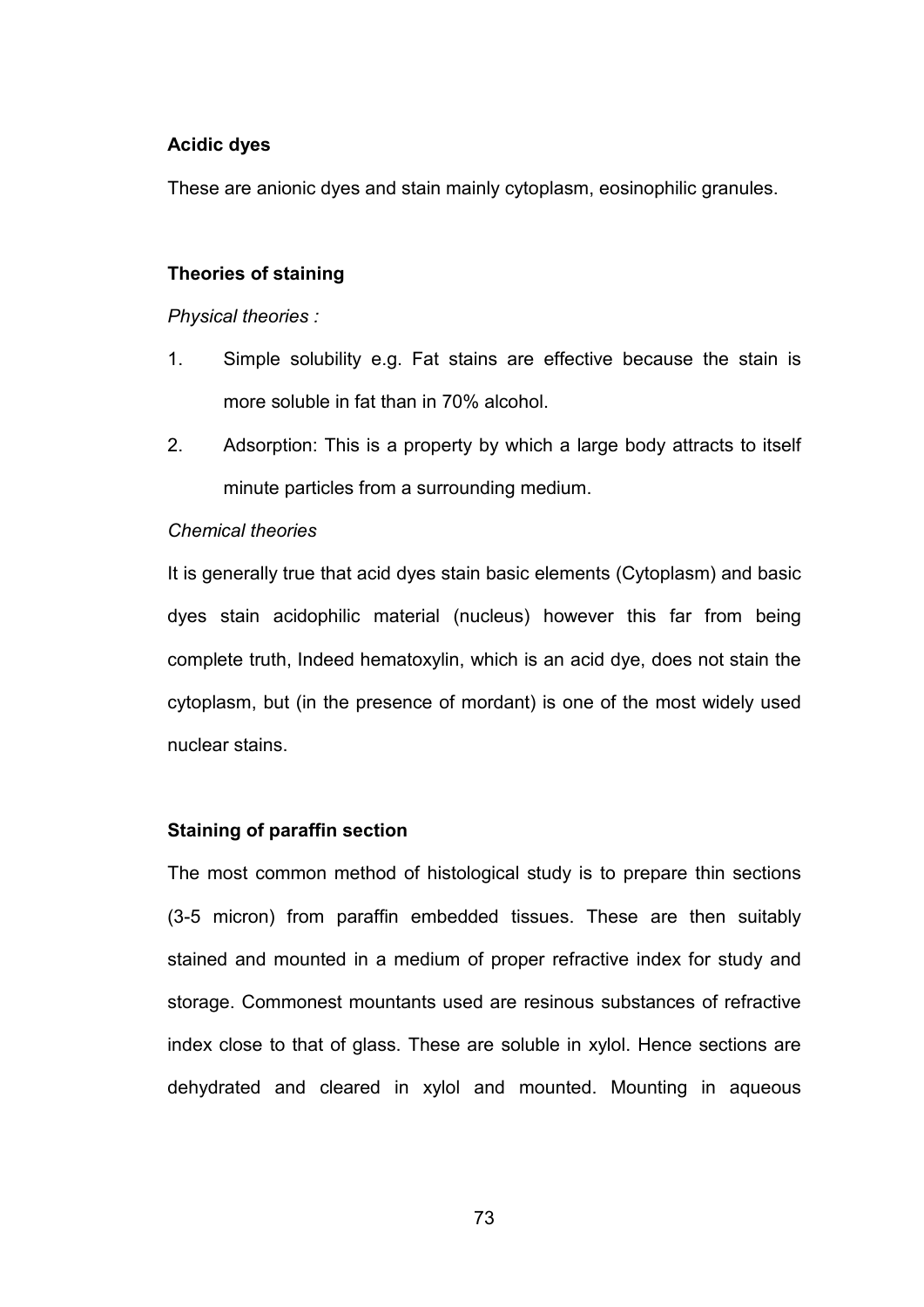mounting media is done directly after staining for sections which cannot be subjected to dehydrating and clearing agents.

The basic steps in staining and mounting paraffin sections are as follows:

- 1. Deparaffinization
- 2. Hydration
- 3. Removal of mercury pigments wherever needed
- 4. Staining
- 5. Dehydration and clearing
- 6. Mounting

## **1. Deparaffinization**

Removal of wax is done with xylol. It is essential to remove the wax completely, otherwise subsequent stages will not be possible. At least 2 to 3 changes in xylol are given for suitable length of time. Sections of this stage should appear clear and transparent. Presence of any patches indicates the presence of wax and sections should be kept longer in the xylol.

## **2. Hydration**

Most of the stains used are aqueous or dilute alcoholic solutions. Hence it is essential to bring the section to water before the stains are applied. The hydration is done with graded alcohols from higher concentration to lower concentration. Alcohol and acetone are miscible with xylol. First change is made to absolute alcohol or acetone followed by 90%, 70% alcohol and finally distilled water.

74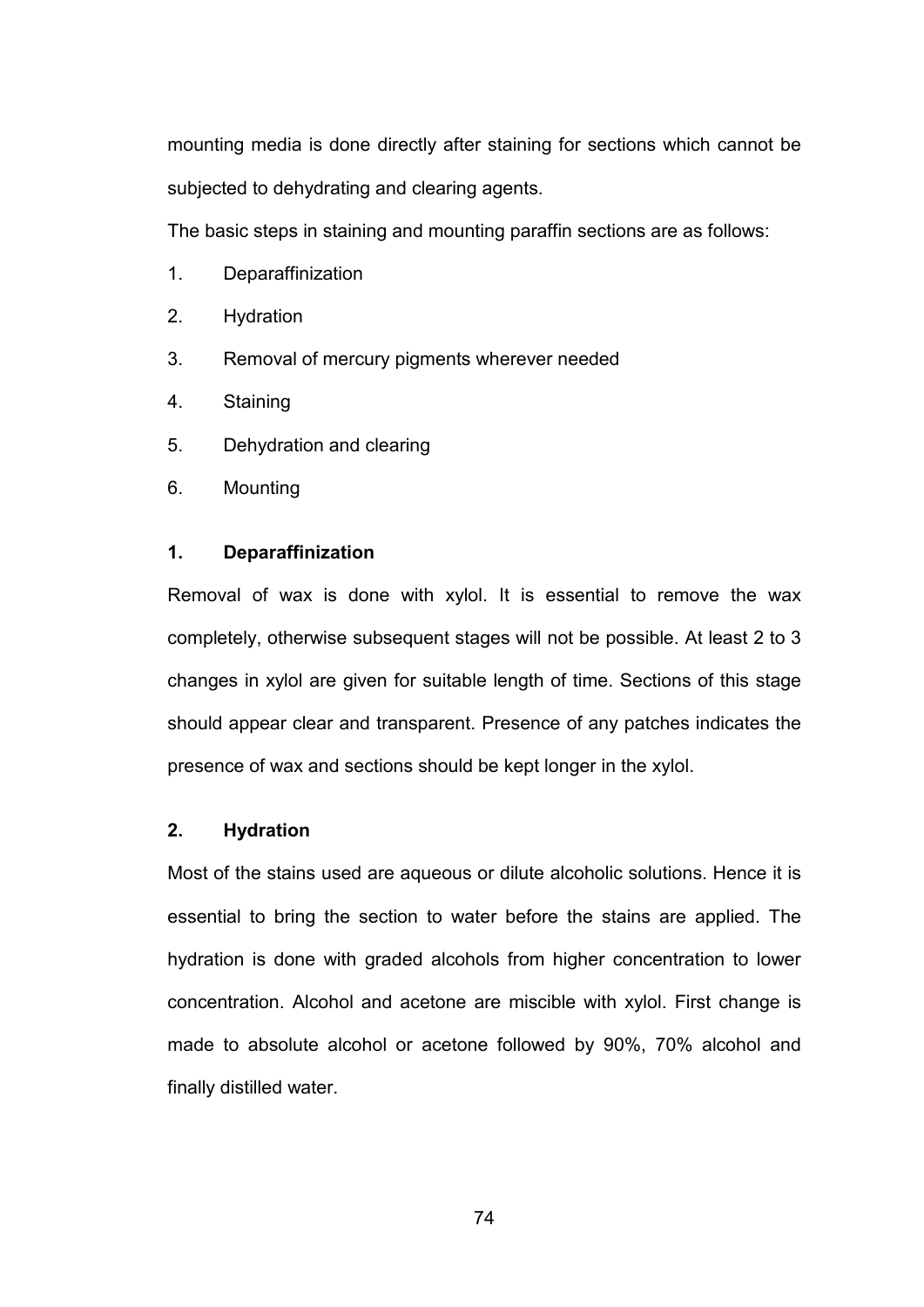Sections now should appear opaque. Presence of any clear areas are indicative of the presence of xylol. To remove this xylol, sections should be returned to absolute alcohol and rehydrated.

#### **3. Removal of mercury pigments wherever needed**

In case mercury containing fixatives e.g. Zenker, Susa etc are used, mercury pigments are precipitated on the sections. It has to be removed before staining is done. This is brought about by treatment with iodine solutions which changes mercury to an iodine compound. This in turn is converted to tetrathionate by thiosulphate, which is readily soluble in water. The slides are placed in running water to wash out all extraneous chemicals.

#### **4. Staining**

Various staining procedures are applied from this hydrated stage. The most common stain applied for histological study is Haemotoxylin and Eosin. Various types of haemotoxylin formulations are used.

Certain of the stains use strong chemicals e.g. ammonia. Sections tend to float off the slides in such stains. This can be prevented by coating the sections by a thin layers of celloidin. For this sections are returned to absolute alcohol and then dipped in a dilute solution of celloidin and finally hardened in 70% alcohol.

Washing and rinsing of tissue sections is a necessary part of most staining techniques. It eliminates carrying over of one dye solution to the next. Excess dye, mordants, or other reagents might react unfavourably or precipitate when placed in the fluid employed in the next step.

75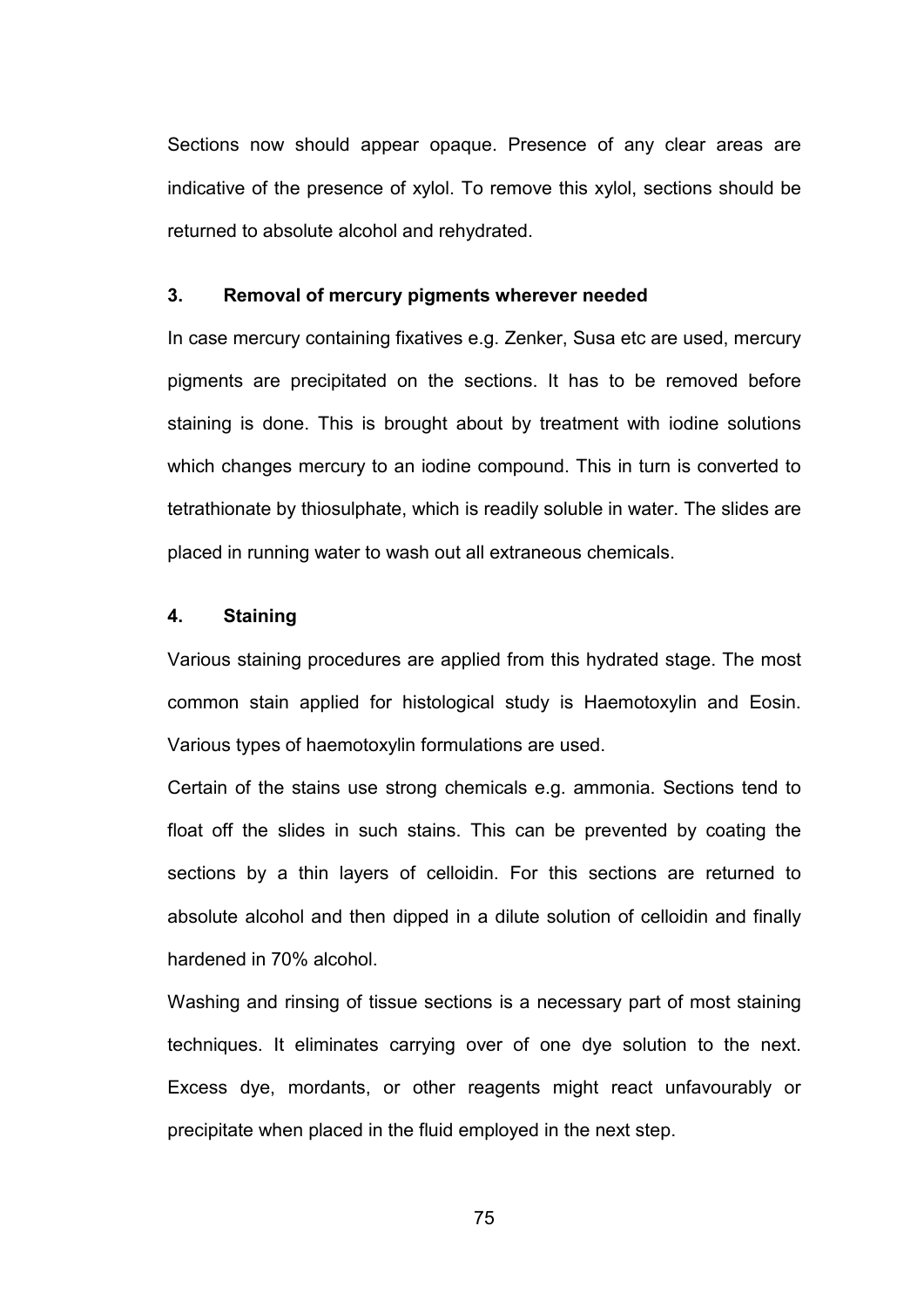#### **5. Dehydration and clearing**

Dehydration is done is graded alcohols or acetones from 70% to absolute alcohol or acetone. Dehydrating alcohol and acetones can remove some of the stains. Time has to be suitably modified to minimize fading of stains.

Since alcohol and acetone are miscible in xylol, it is used for clearing the sections. Any sections from which water has not been completely removed would give a milky appearance after the first xylol. Such sections should be returned to absolute alcohol and the process repeated. Mounting is done after 2nd or 3rd xylol.

## **6. Cover slipping and mounting**

Make quite sure that the sections are quite clear. Do not let the section go dry before mounting

- 1. Hold the slide between the thumb and the forefinger of one hand and wipe with a clean cloth both ends of the slides. Look for the engraved number to make sure the side the sections is present.
- 2. Clean carefully around the section and lay on a clean blotting paper with section uppermost along with appropriate coverslip which has already been polished.
- 3. Place a drop of mountant on the slide over coverslip. Amount of mountant should be just enough. Invert the slide over the coverslip and lower it so that it just adheres to the cover slip quickly turn the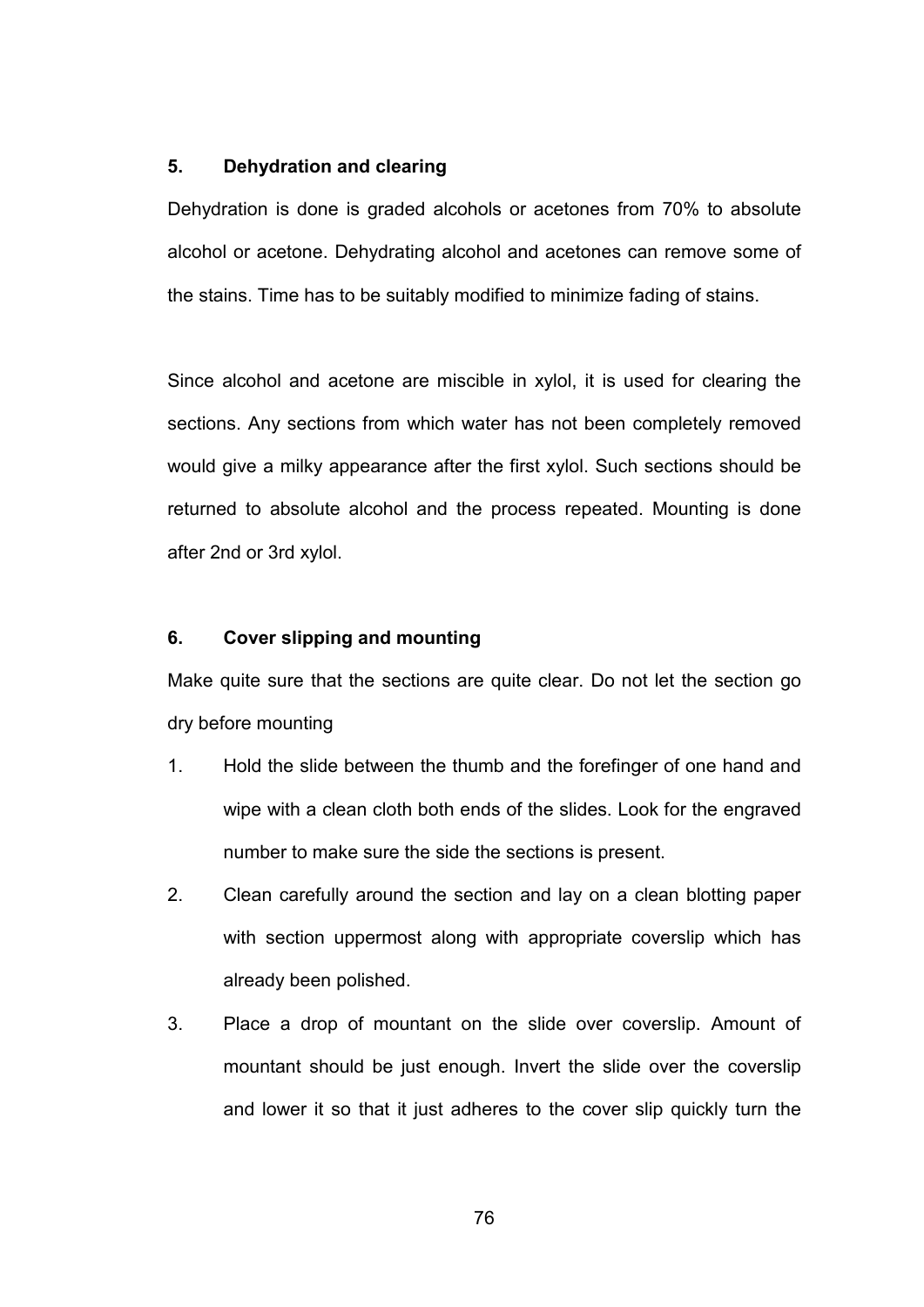slide over, then lay it on a flat surface to allow the mountant to spread. Do not press or push the slide at all. It can damage the section.

- 4. After the mountant has spread to the edge of the coverslip wipe around it for neatness. If proper care has been taken there should be no air bubbles. If many are present, slide should be returned to the xylol to remove the coverslip. It will slip off and remounting is done. No attempt should be made to pull the coverslip. Slight warming of the slide from below will make the small air bubbles to escape from the slide of the coverslip.
- 5. Coverslip should be in the center of the slide with neatly written label on one slide.

A good knowledge of various mountants and the coverslips is necessary for proper selection of the procedure.

#### **Mountants**

Histological sections which need to be examined for any length of time or to be stored, must be mounted under a cover-slip.

There are two types of mounting media :

- 1. Aqueous media Used for material which is unstained, stained for fat, or metachroamtically stained.
- 2. Resinous media For routine staining.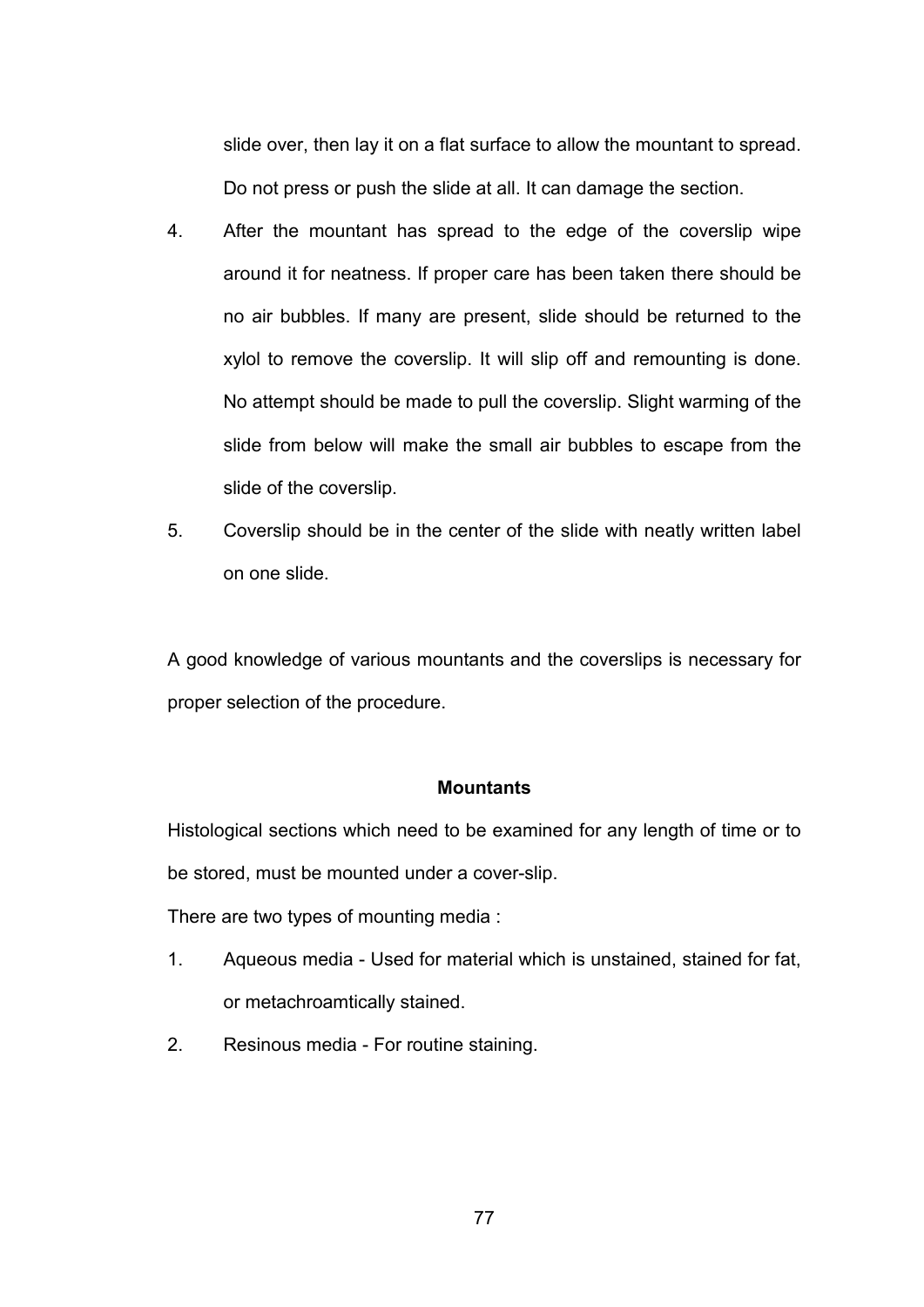#### **Aqueous media**

There are used for mounting sections from distilled water when the stains would be decolorised or removed by alcohol and xylene, as would be the case with most of fat stains (Sudan methods). Some stains, e.g. methyl violent, tend to diffuse into medium after mounting. This can be avoided by using Highman's medium. Aqueous mountants require addition of bacteriostatic agents such as phenol, crystal of thymol or sodium merthiolate to prevent the growth of fungi.

**Permanent seal** - After mounting the cover slip can be ringed by clear nail polish for storage.

Following are some of the commonly used aqueous mounting media: For formulation see the appendix.

- 1. Apathy's medium (R.I- 1.52) A very useful medium for mounting sections for fluorescent microscopy.
- 2. Farrant's medium (R.I. 1.43) Recommended for fat stains.
- 3. Glycerine jelly (R.I. 1.47) An excellent routine mountant for fat stains.
- 4. Highman's medium (R.I. 1.52) Recommended with the metachroamtic dyes especially methyl violent.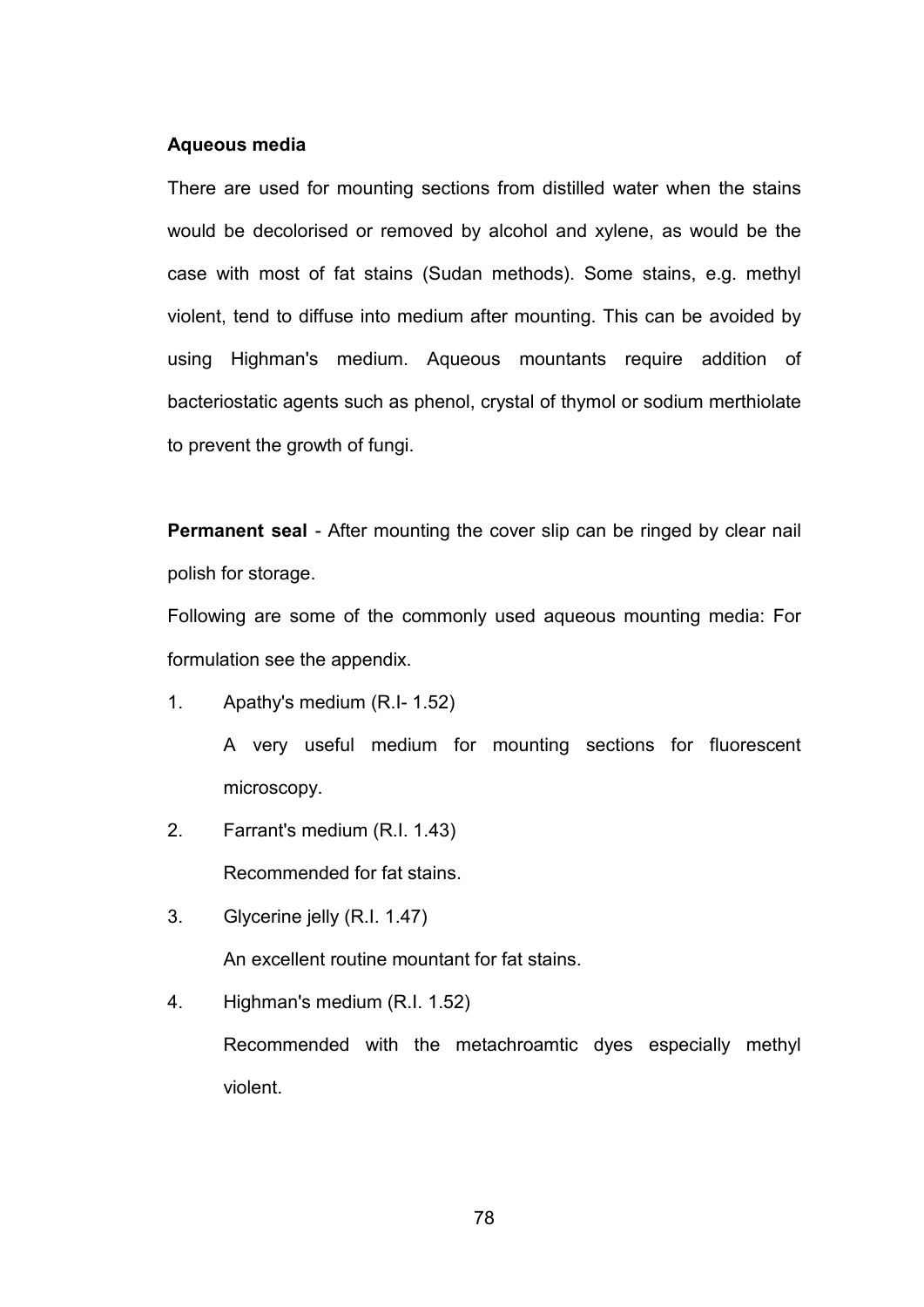#### **Resinous mounting media**

Natural or synthetic resins dissolved in benzene, toluene or xylene. These are purchased readymade. In case they become too viscous they may have to be diluted with xylene. Following are some of these media.

1. Canada balsam - Natural resin (R.I. - 1.52)

It is used as 60% resin by weight in xylene. H.&E stained slides are fairly well preserved but basic aniline dyes tend to fade and Prussian blue is slowly bleached. Slides take few months to dry.

2. D.P.X. (R.I. 1.52)

Polystyrene resin dissolved in xylene as a 20% solution. It is most commonly used.

3. There are many other synthetic resins sold under various trade names e.g. Coverbond (R.I. 1.53), H.S.R. (Harlew synthetic Resin), Histoclad (R.I. - 1.54), Permount (R.I. 1.54), Pro-Texx (R.I. 1.495).

Criteria of acceptable mounting media

- 1. Refractive index should be as close as possible to that of glass i.e. 1.5.
- 2. It should not cause stain to diffuse or fade.
- 3. It should not crack or appear granular on setting.
- 4. It should be dry to a nonsticky consistency and harden relatively quickly.
- 5. It should not shrink back from edge of cover-glass.
- 6. It should be free flowing and free from air bubbles.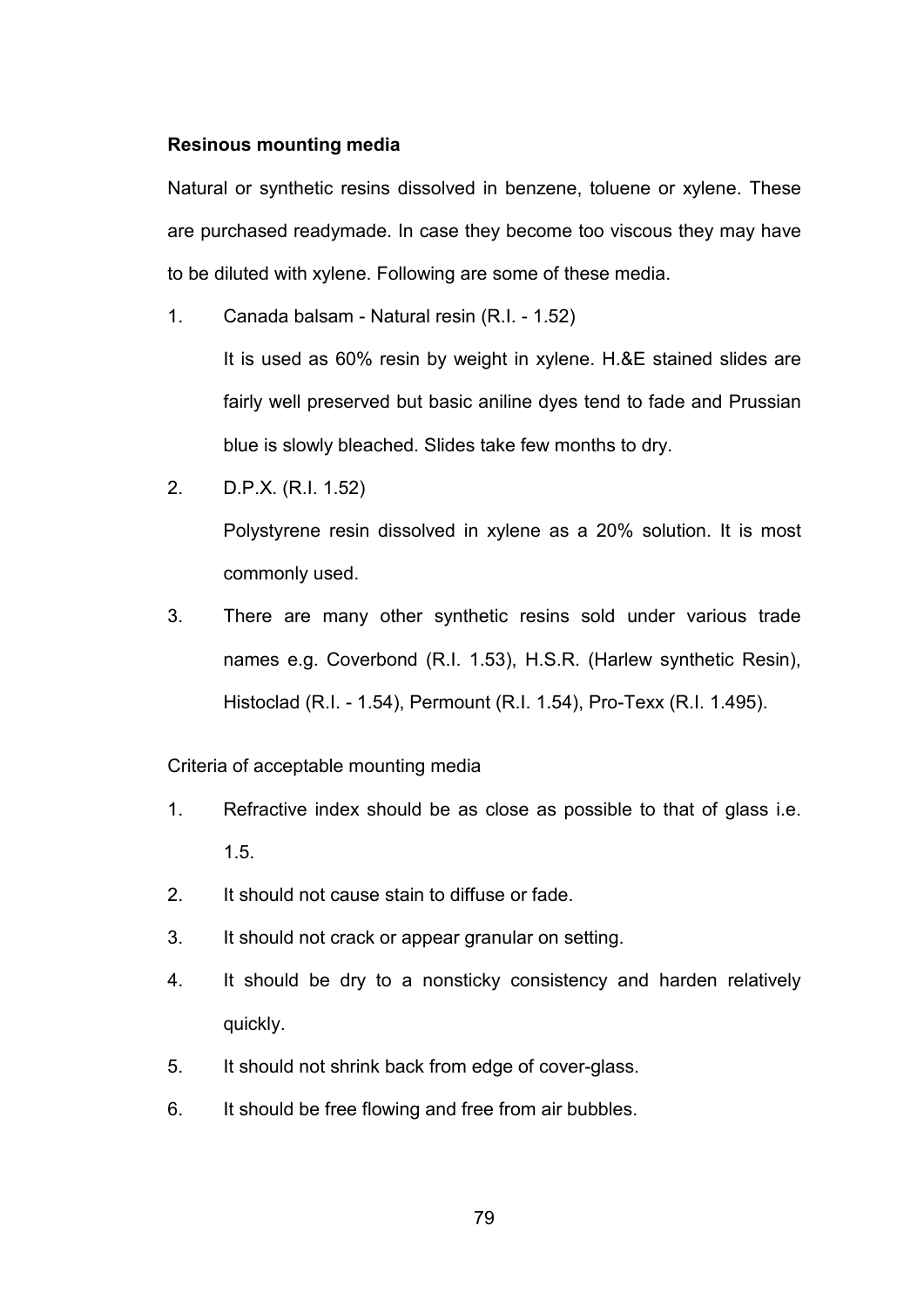## **Cover glasses used in histopathology**

Care has to be exercised in selecting cover glasses for mounting, these are available in variable sizes and thickness and are supplied usually in 10 gm packings.

Following sizes are commonly available

22 x 22 mm 25 x 50mm

22 x 30 mm Circular

22 x 40 mm

Cover glass should preferably be the No. 1 thickness (0.13 - 0.16 mm), but never more than No. 1  $\frac{1}{2}$  thickness (0.16 - 0.19 mm).

## **Haematoxylin**

Haematoxylin as supplied has no staining properties until it has been ripened by oxidation into haematin. This ripening is achieved by two methods:

1. Exposure of prepared solutions to the air for periods upto 6-8 weeks, preferably in sunlight

or

2. Addition of an oxidizing agent such as sodium iodate, potassium permaganate or mercuric oxide.

In this ripening process Haemtoxylin (C16 HI & O6) loses two hydrogen atoms to become Haematin (C16 H12).

Sufficient Haematoxylin should be left unoxidized in solution, so that natural oxidation can continue. It prolongs shelf life of the stain.

## **Blueing**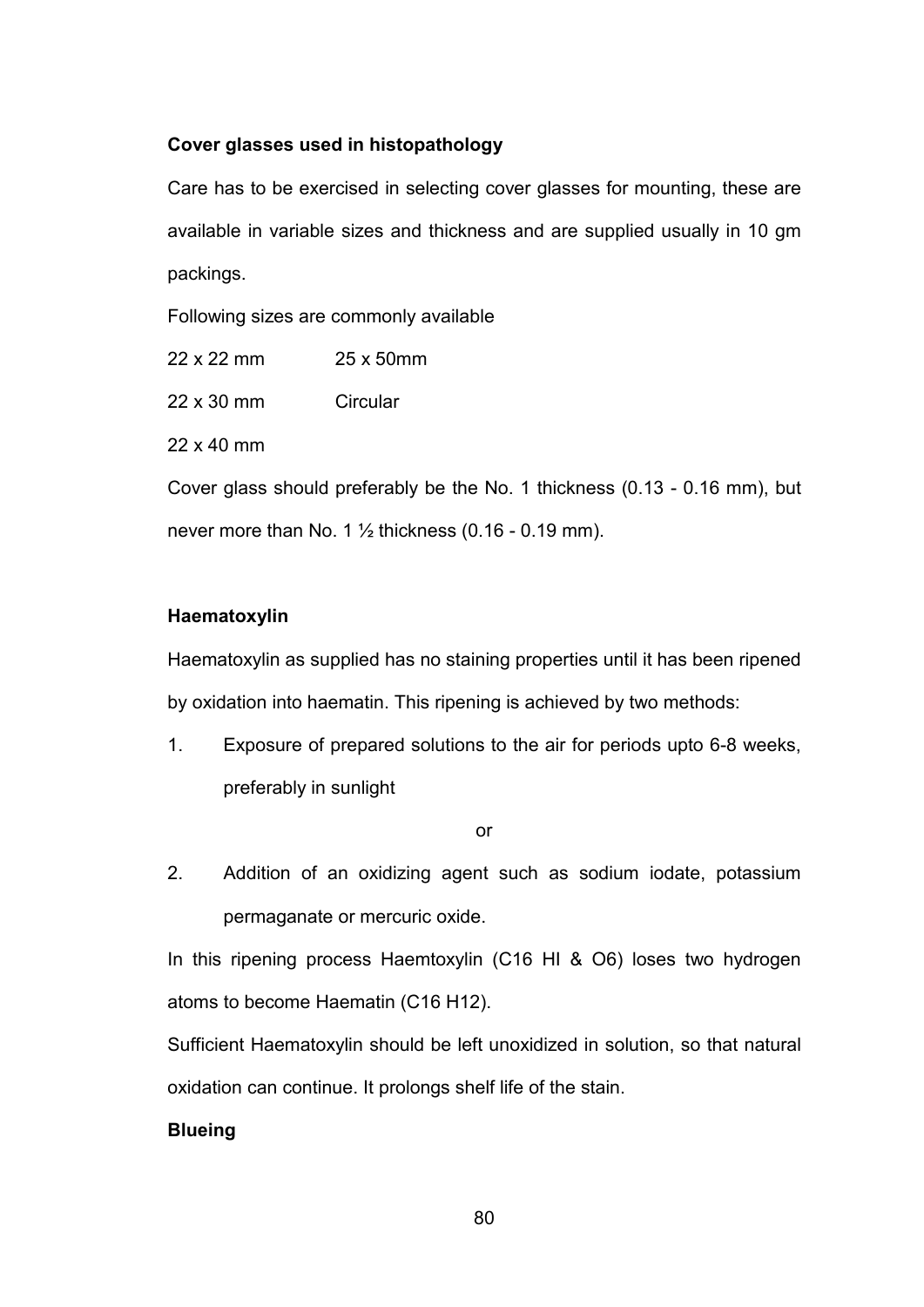Alum Haematoxylin stains nuclei and red color, which is converted to blue black color, when the section is washed in weak alkali. Tap water is usually alkaline enough to produce this color change.

Following may be used for rapid blueing of the sections.

- 1. 1% Lithium carbonate.
- 2. 2% Ammonia (Ammonia Water).
- 3. Scott's water

| Sod. or Pot. Carbonate | 2 to 3 gm |
|------------------------|-----------|
| Magnesium sulphate     | $20$ gm   |
| Dist. water            | 1000 ml   |

There are many formulations for preparing haematoxylin stains. Use of many is a matter of personal preference of whether progressive or regressive staining is being used. In situations where haemotoxylin staining is followed by acidic stains, Iron haemotoxylin is preferred as it resists decolourisation by these counter stains. Various formulations differ mainly in regards to mordant and the shorter oxidiser used.

#### **Cytoplasmic stains**

• EOSIN (AFIP)

Eosin 1% stock

Dissolve 1gm of eosin Y water soluble in 20ml of distilled water and 80ml of 95% alcohol.

Eosin working

Stock Eosin - 1 Part

Alcohol 80% - 3 Parts

Add 0.5ml of acetic acid just before use per 100 ml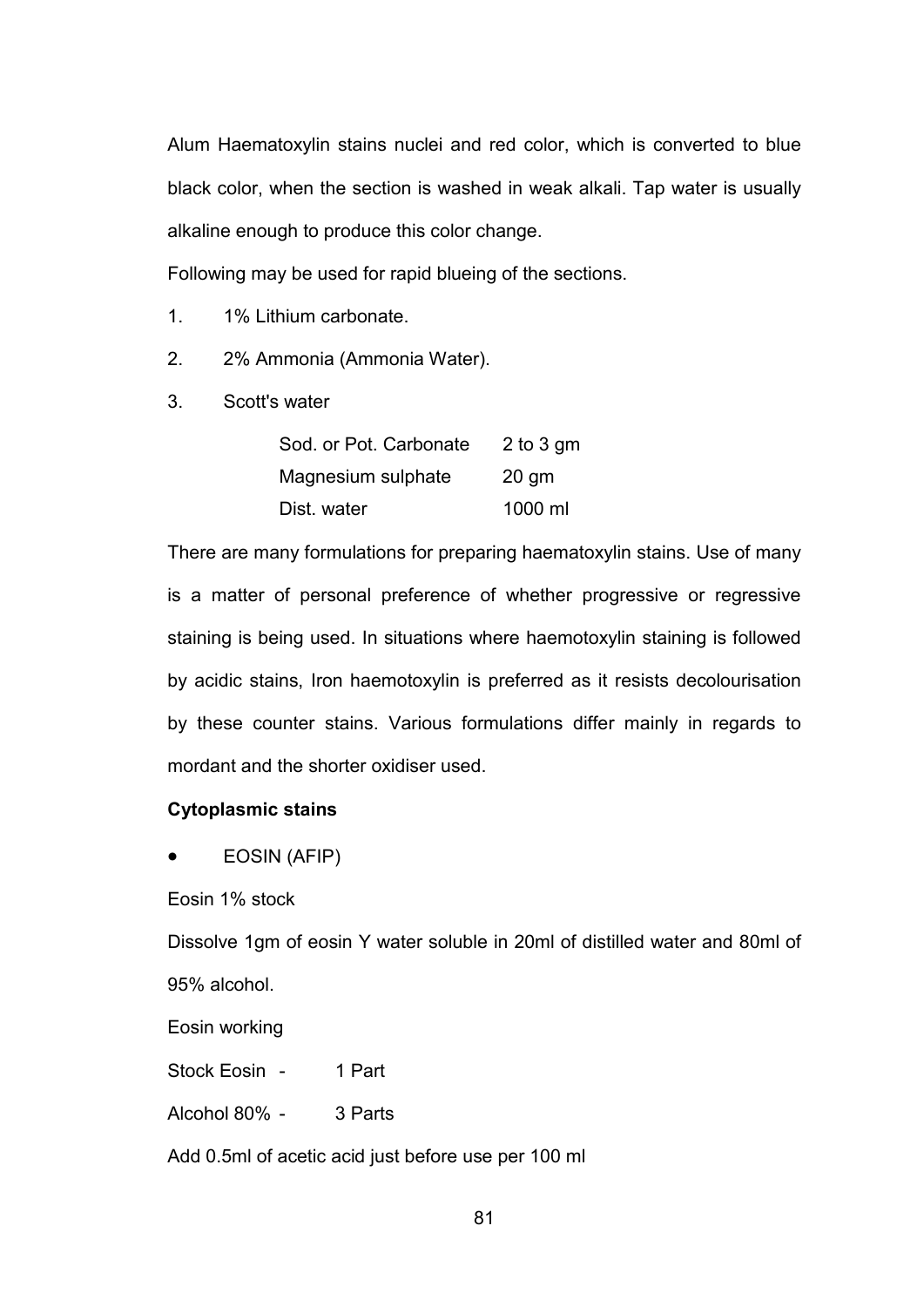• Eosin Phloxine (AFIP) Eosin B 1% and distilled water Eosin Phloxine working Stock eosin 1% in distilled water - 100ml Stock Phloxine 1% in distilled water - 10ml Alcohol 95% 780ml Acetic acid 4 ml Working solution to changed weekly • Nuclear fast red (Kernechtrot) Aluminium sulphate 5 gms Distilled water 100 ml Heat and dissolve and cool nuclear fast red 0.1gm

Dissolved with the aid of heat, cool and filter. Add a crystal of thymol.

## **Nuclear stains**

• Hematoxylin Ehrlich's

2% haematoxylin in alcohol 100 ml

3% ammonium or potassium alum in distilled water 100ml

Mix the two above and add the following in order

Glycerol 100 ml

Acetic aid 10ml

Keep the bottle loosely plugged

Let it ripen for 1-3 months

• Hematoxylin Harris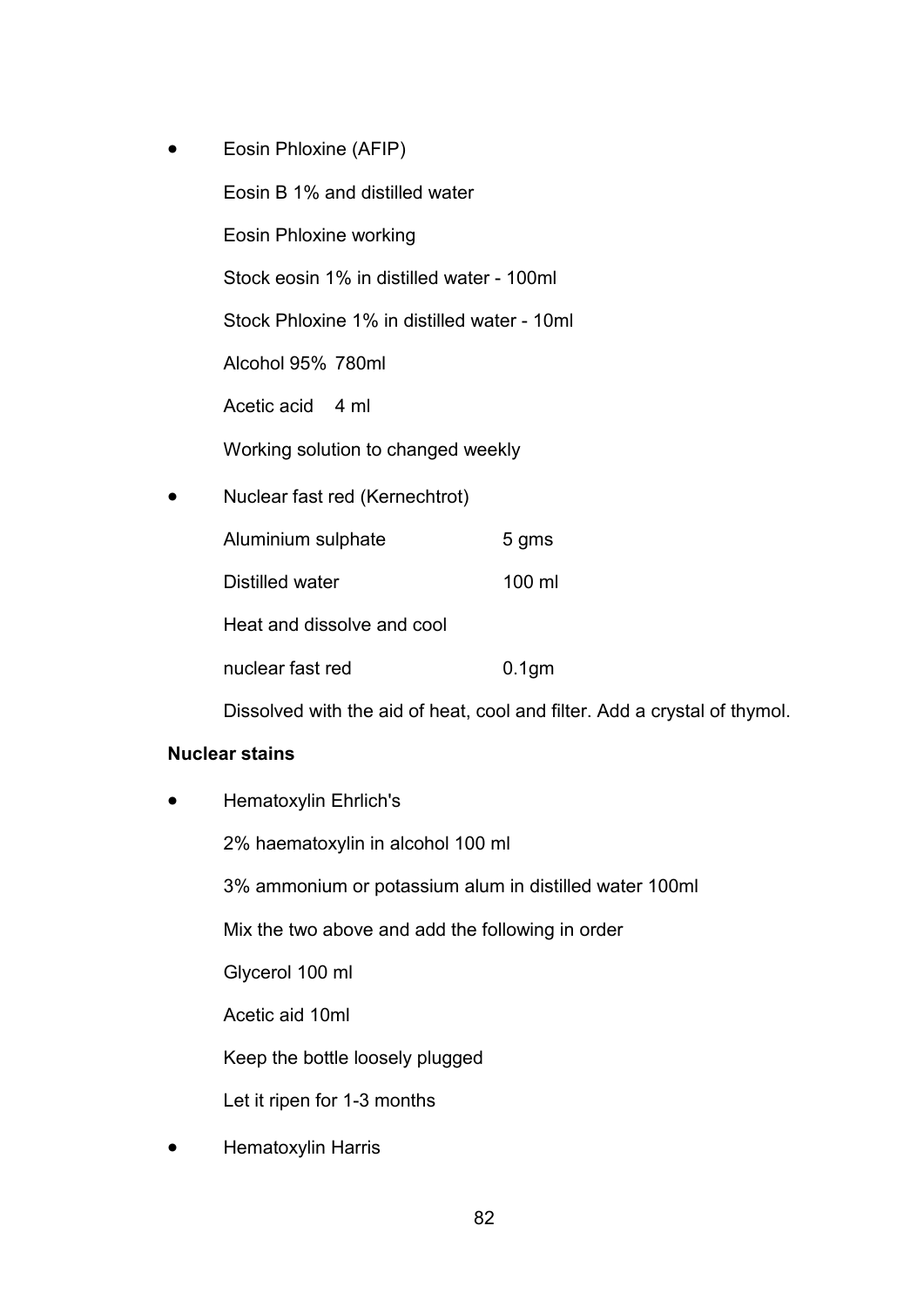10% ammonium or potassium alum in distilled water 100 ml

10% alcoholic hematoxylin 10 ml

Bring the alum to boiling point and add the haematoxylin solution carefully till the solution is deep red. Add 0.5 gm of red oxide of mercury, solution becomes become deep purple. Promptly remove the flame and plunge into ice cold water. This is the most important part. Leave over night at room temperature and filter. Add 2 or 4 ml of acetic acid before use per 100 ml in the stain.

Note: In place of red oxide of mercury 0.177 gm of potassium permanganate can be used but should added after cooling the solution and never while boiling.

• Hematoxylin phosphotungstic acid Mallory's

Haematoxylin 1.0gm

Phosphotungstic acid 20gm

Distilled water 1000 ml

Dissolve haematoxylin and phosphotungstic acid separately in distilled water with the aid of heat, when cool, combine the solution and make upto 1 litre with distilled water. Let it stand for 5-6 weeks before use. Staining time - 12-24 hours

Note : Quick ripening may be done by adding 0.177 gm of potassium permanganate. However the results are not so good.

83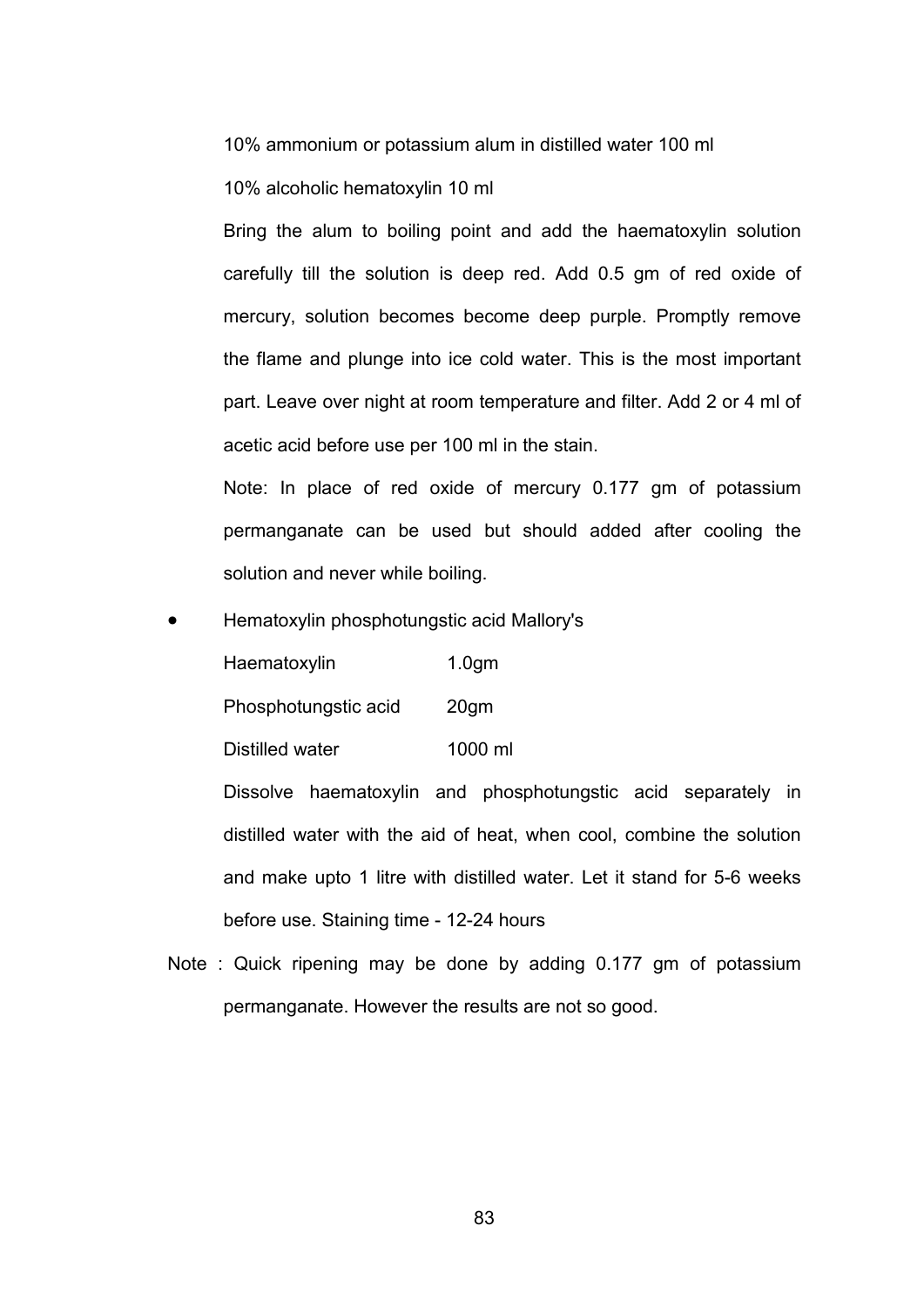- Weigert's iron Hematoxylin
- A. Haematoxyln 1gm

Alcohol 100 ml

Let it ripen for a week

B. 30% solution of ferric chloride 4ml

Distilled water 100 ml

Hydrochroloric acid (conc.) 1 ml

Immediately before use mix equal parts of A&B add B to A and not vice versa.

Staining time 20-30 minutes

• Mayer's Hematoxylin

Hematoxylin 1gm

Distilled water 1000ml

Heat distilled water to 55 to 60°C and add hematoxylin rotate till dissolved.

Ammonium or potassium alum 50 gms

Sodium iodate 0.20gm (to be weighed exactly)

Add the above in order given

Citric acid 1gm

Chloral hydrate 50.0 gm

Above must added in order given. Allow to stand overnight before use. Solution is stable for 6-8 weeks. Staining time 6-8 minutes to increased after a month.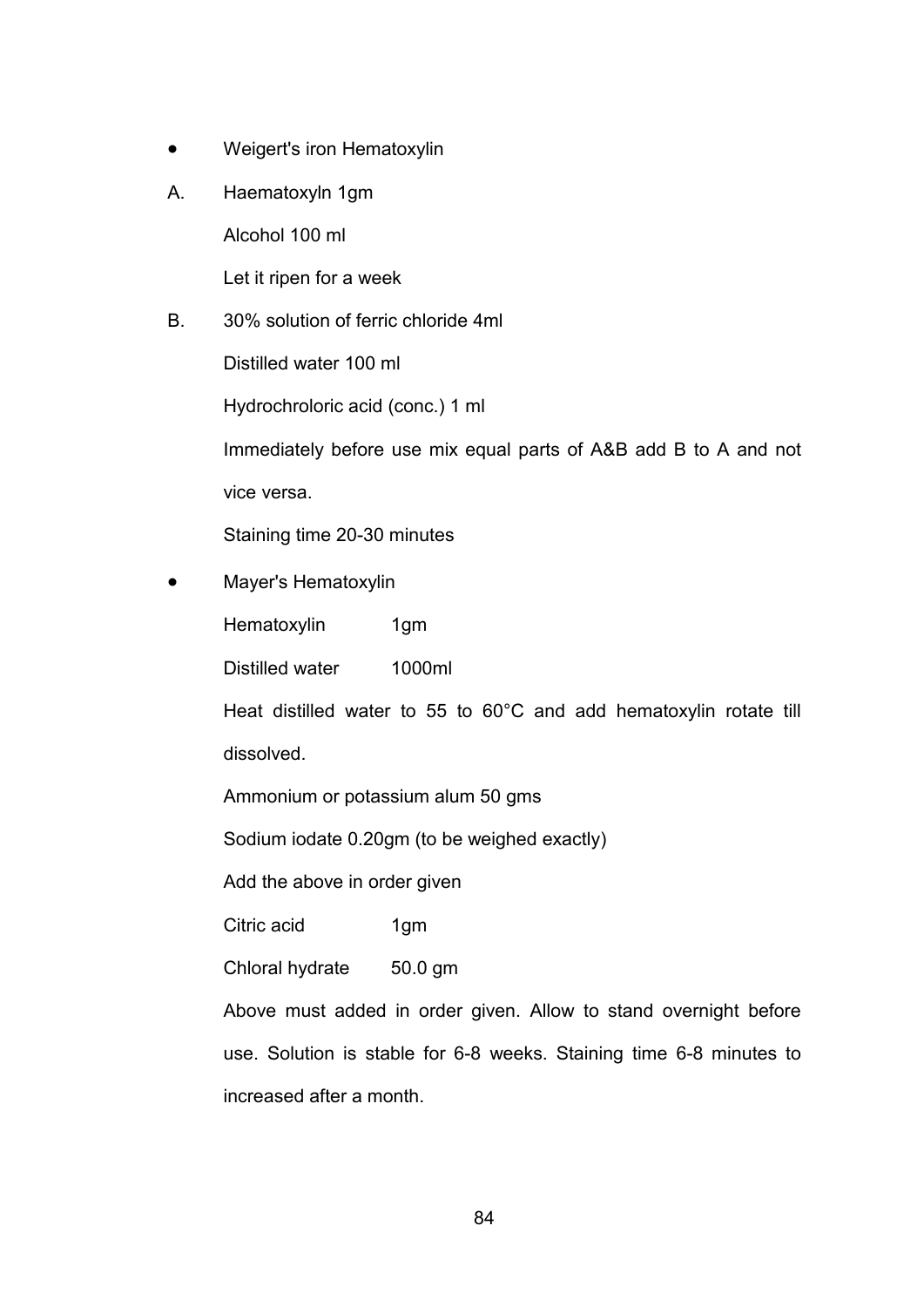## **Some basic rules for staining**

- 1. Keep stains and solutions covered when not in use.
- 2. After the slides are removed from oven these should be cooled before being put in xylene.
- 3. Filter stains before use.
- 4. Once the slides have been put in the xylene to remove paraffin they should not be allowed to dry out. Particular care must be taken not to let the sections dry at the time of mounting as the xylene easily evaporates and if the section dried before mounting preparation would become useless.
- 5. Care should be taken that level of any solution used during staining is such as to cover the slides.
- 6. Drain the slides well and blot the bottom on filter paper before putting into the next solution. This is particularly necessary in transferring from 95% to absolute alcohol and absolute alcohol in xylol.
- 7. Xylol used to remove paraffin should not get mixed up with the clearing xylol. It also should be frequently changed as it tends to get saturated.
- 8. If for blueing an alkali e.g ammonia has been used, it should be well washed out. Failure to do that will lead to disagreeably hazy blue colour of nuclei.

85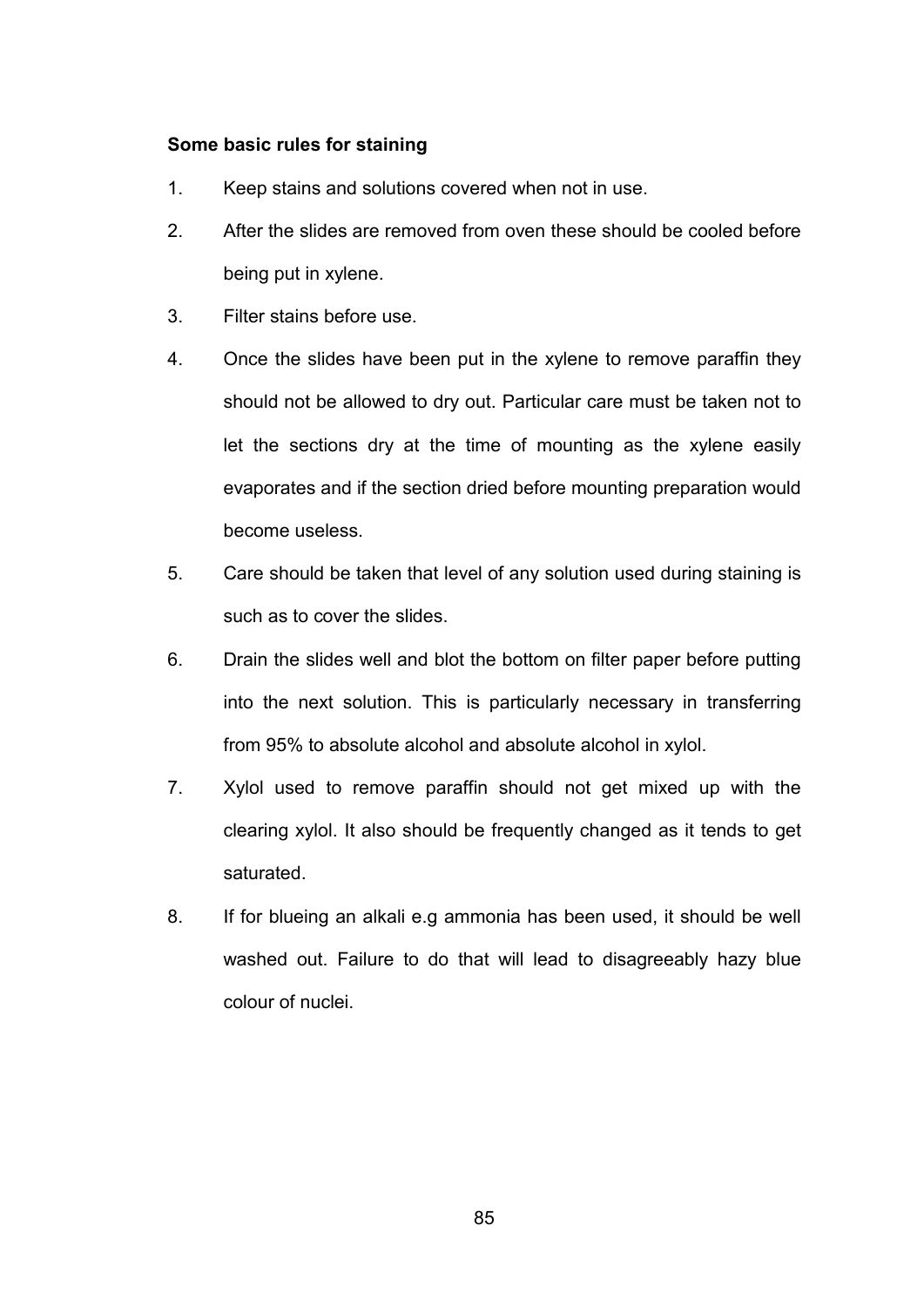# **Haematoxylin and Eosin staining**

# **Procedure**

- ♦ Deparaffinize in hot air oven.
- Hydrate the section.
	- i) 3 dips in xylene (2 Min. each)
	- ii) 3 dips in acetone / alcohol (2 Min. each)
	- iii) In running tap water for 5 Minutes.
- Mayer's haemotoxylin for 15 minutes.
- ♦ Wash in running tap water for 20 minutes
- Counter stain with eosin for 2 minutes
- Dehydrate the section in 95% and absolute alcohol/ acetone 2 changes (2minutes each).
- ♦ Clear in xylene 3 changes (2 minutes each)
- Mount in DPX

# **Results**

Nucleus - blue

Cytoplasm and background - pink

# **Causes of poor quality of staining**

- 1. Poor or inadequate fixation of tissue.
- 2. Over or under-ripened Haematoxylin.
- 3. Overused or worked out Haematoxylin.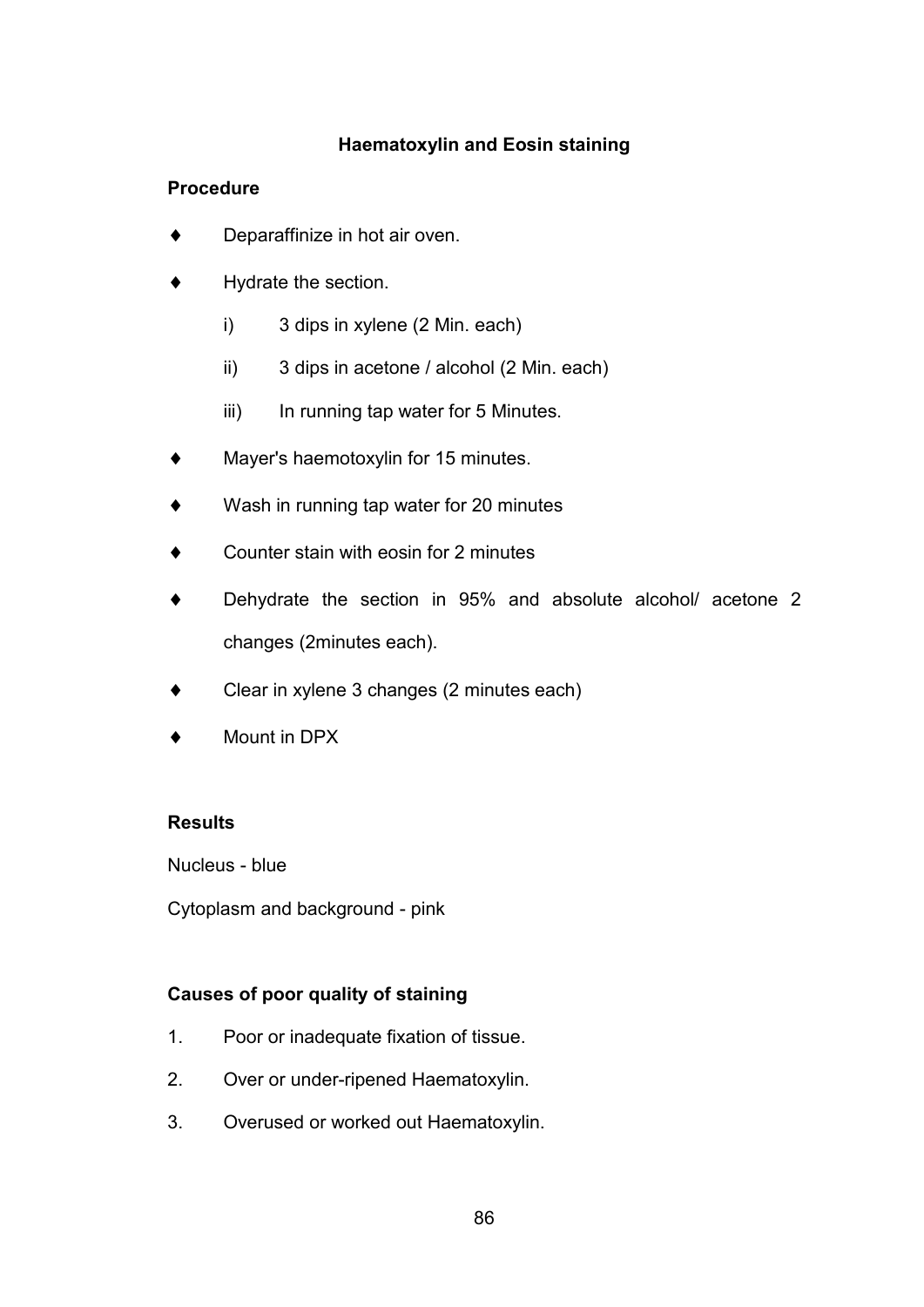- 4. Over or under differentiation of haematoxylin
- 5. Insufficient blueing following differentiation.
- 6. Failure to wash blueing agent out of section before counter staining with eosin (especially when ammonia is used).
- 7. Insufficient differentiation of eosin during washing or dehydration.
- 8. Insufficient dehydration and clearing of sections.
- 9. Contamination of stains.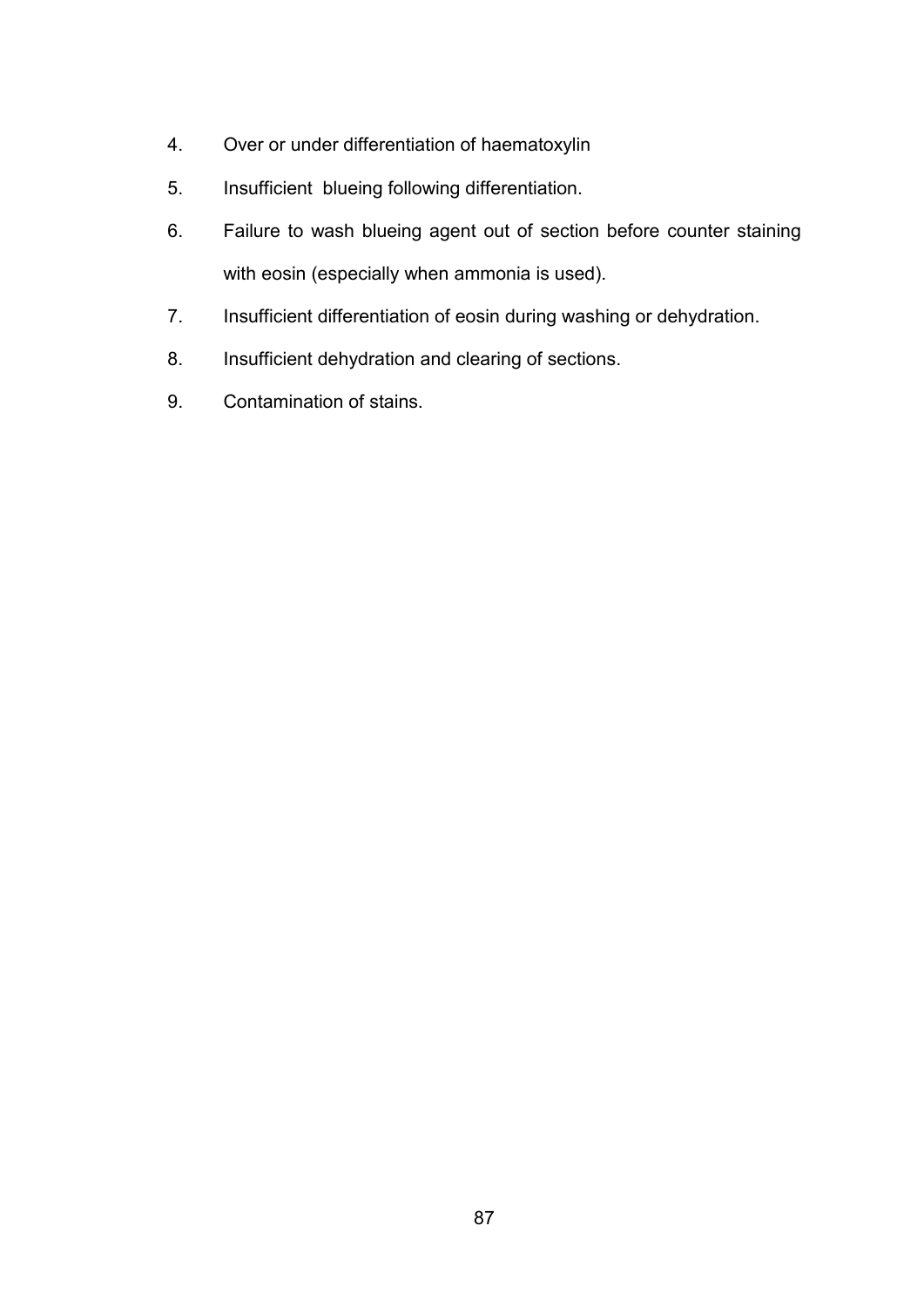## **CHAPTER 7 : SPECIAL STAINING**

## **VAN GIESON METHOD**

**Mode of teaching** - Practical demonstration.

Aim : Staining of the connective tissue

**Principle :** In the routine staining method collagen, elastic fibres and smooth muscle appear pink or reddish in colour.

In the Van Gieson stain, collagen and most reticulin stain selectively with acid aniline dyes (acid fuchsin). Picric acid acts as counter stain for muscle and cytoplasm and form complex with the dyes. This complex has special affinity for collagen.

## **Reagents**

- 1. Solution A
	- (a) Haematoxylin 1.0 gm
	- (b) Alcohol 95% 100 ml
- 2. Solution B
	- (a) 29% (w/v) ferric chloride 4 ml
	- (b) Conc. Hydrochloric acid 1.0 ml
	- (c) Distilled water 95.0 ml
- 3. Weight's iron heamatoxylin solution :mix equal quantities of solution A and solution B. Colour of this reagent should appear violet black.
- 4. Van Gieson's solution
	- (a) Saturated aqueous picric acid 10 ml
	- (b)  $1\%$  (m/v) acid fuchsin 1.5ml

It should be freshly prepared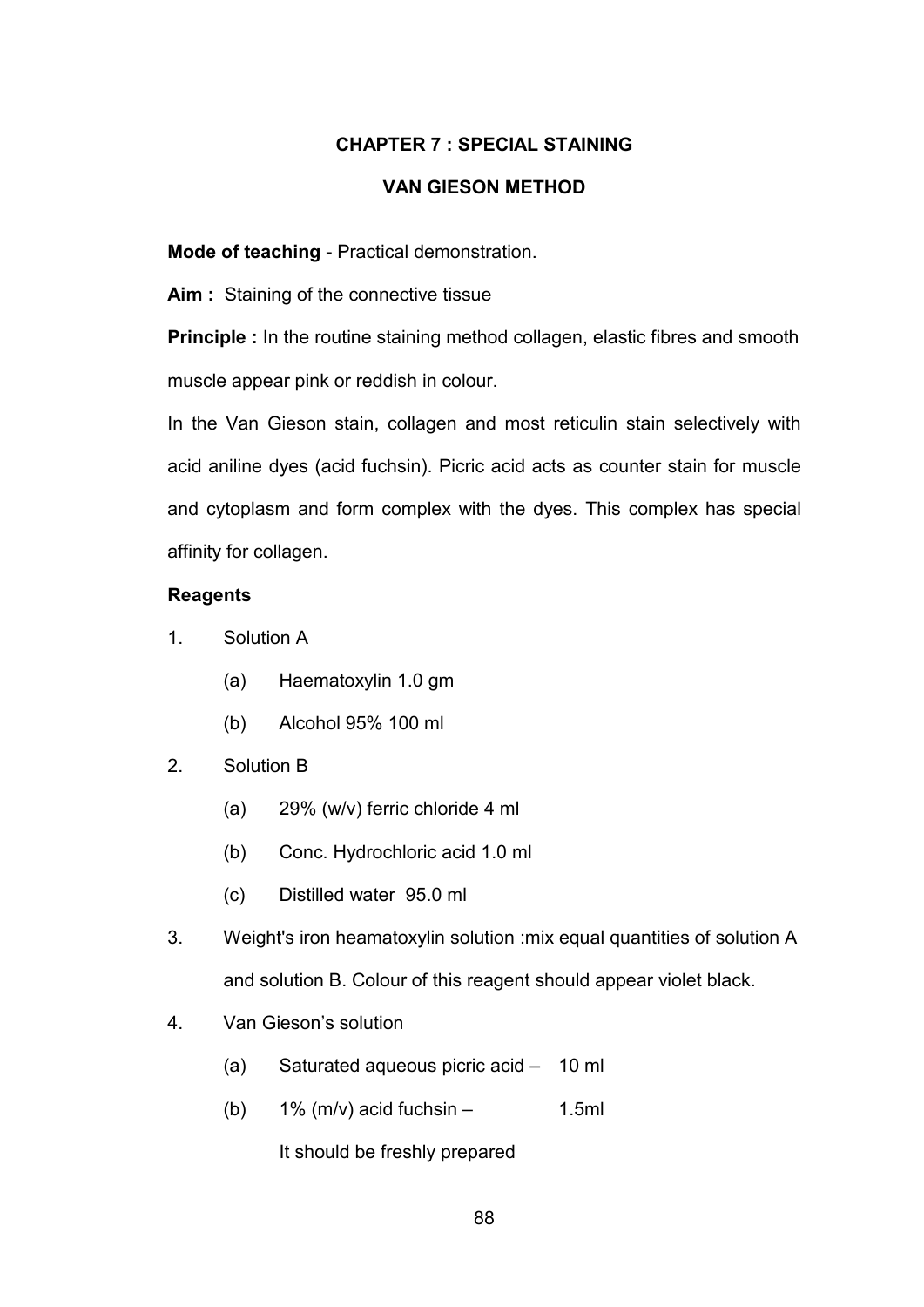## **Procedure**

- (1) Deparaffinize with xylene
- (2) Hydration take sections to water
- (3) Stain with Weigert's haematoxylin for 20-40 minutes
- (4) Wash in distilled water
- (5) Van Gieson stain 1-3 min
- (6) Rinse well in distilled water
- (7) Dehydrate in absolute alcohol (2 changes)
- (8) Clear in xylene (2 changes)
- (9) Mount in DPX

#### **Results**

|                | 1. Collagen Red |        |                                 |               |
|----------------|-----------------|--------|---------------------------------|---------------|
| 2 <sub>1</sub> |                 |        | Muscle and Cornified epithelium | Yellow        |
|                | (B)             | Nuclei |                                 | Blue to Black |

## **Clinical significance**

 Several pathological changes are associated with cellular changes in connective tissues. Histological diagnosis of collagen diseases is based on the study of the section of various connective tissues.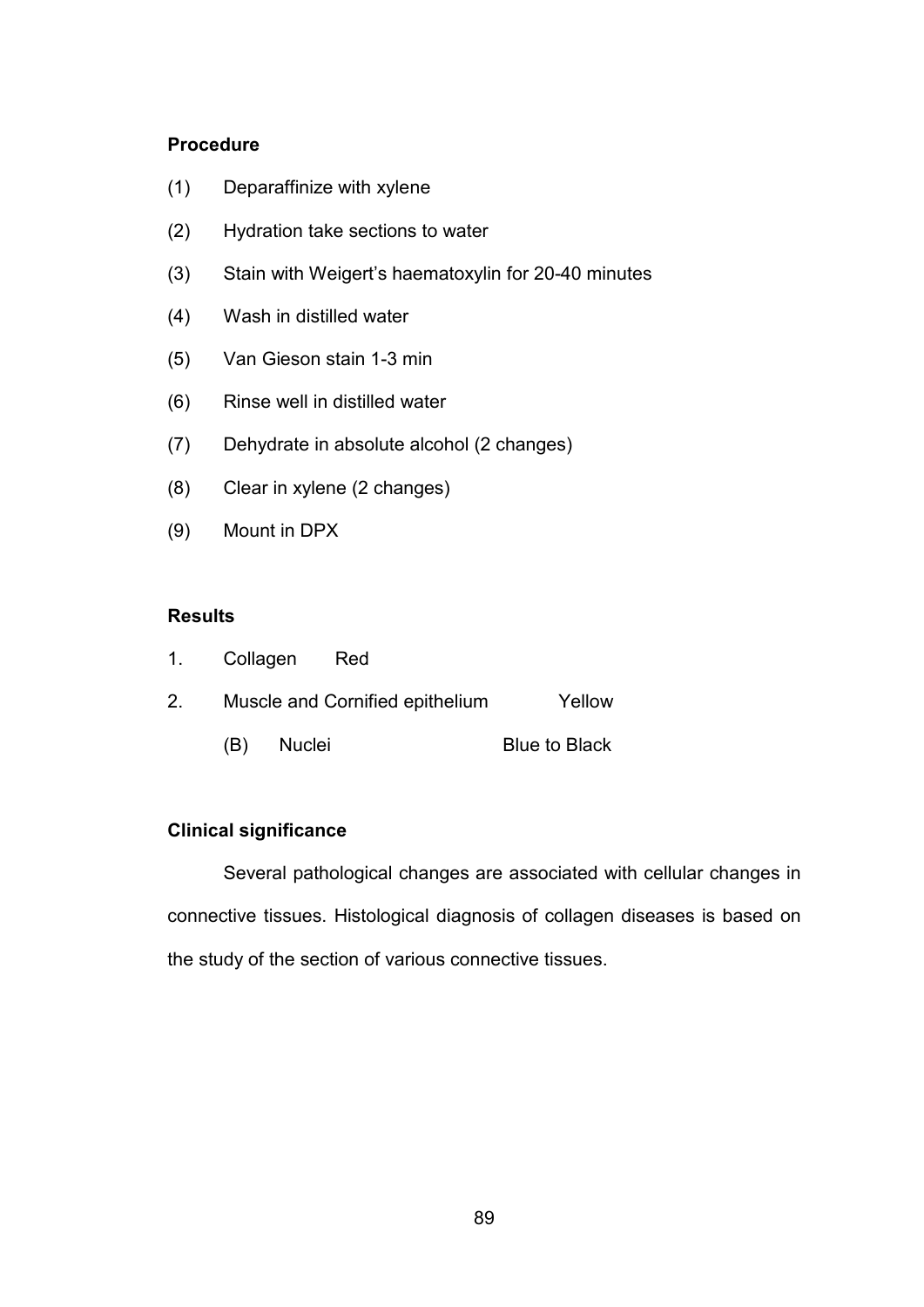#### **GOMORI'S METHOD FOR RETICULUM**

**Mode of teaching** - Practical demonstration.

**Aim** – Demonstration of reticulum fibres by silver nitrate method.

**Principle :** In the connective tissue, reticulin appears as a fibrillary extracellular framework. Reticular fibres have low natural affinity for silver salts and require pretreatment with heavy metal solutions like fernic ammonium sulphate to enhance the selectivity of impregnation Silver in alkaline solution is in a state readily able to precipitate as metallic silver. Upon treatment with a reducing agent, silver taken up by the tissue in unreduced form is, converted to metallic silver which is deposited at the sensitised site.

#### **Reagents**

## **1. Ammonical silver solution**

To 10 ml of 10% silver nitrate solution add 2.5 ml of 10% aqueous solution of potassium hydroxide, add 28% ammonium hydroxide drop by drop while shaking the container continuously until the precipitate in completely dissolved. Add again 4 drops of silver nitrate solution for every 10 ml of silver nitrate used. Make the solution with distilled water to twice its volume use acid clean glassware

# 2. 0.5% potassium permanganate –

Potassium permanganate –0.5 gm Distilled water 100 ml

3. 2% potassium metabisulphite

90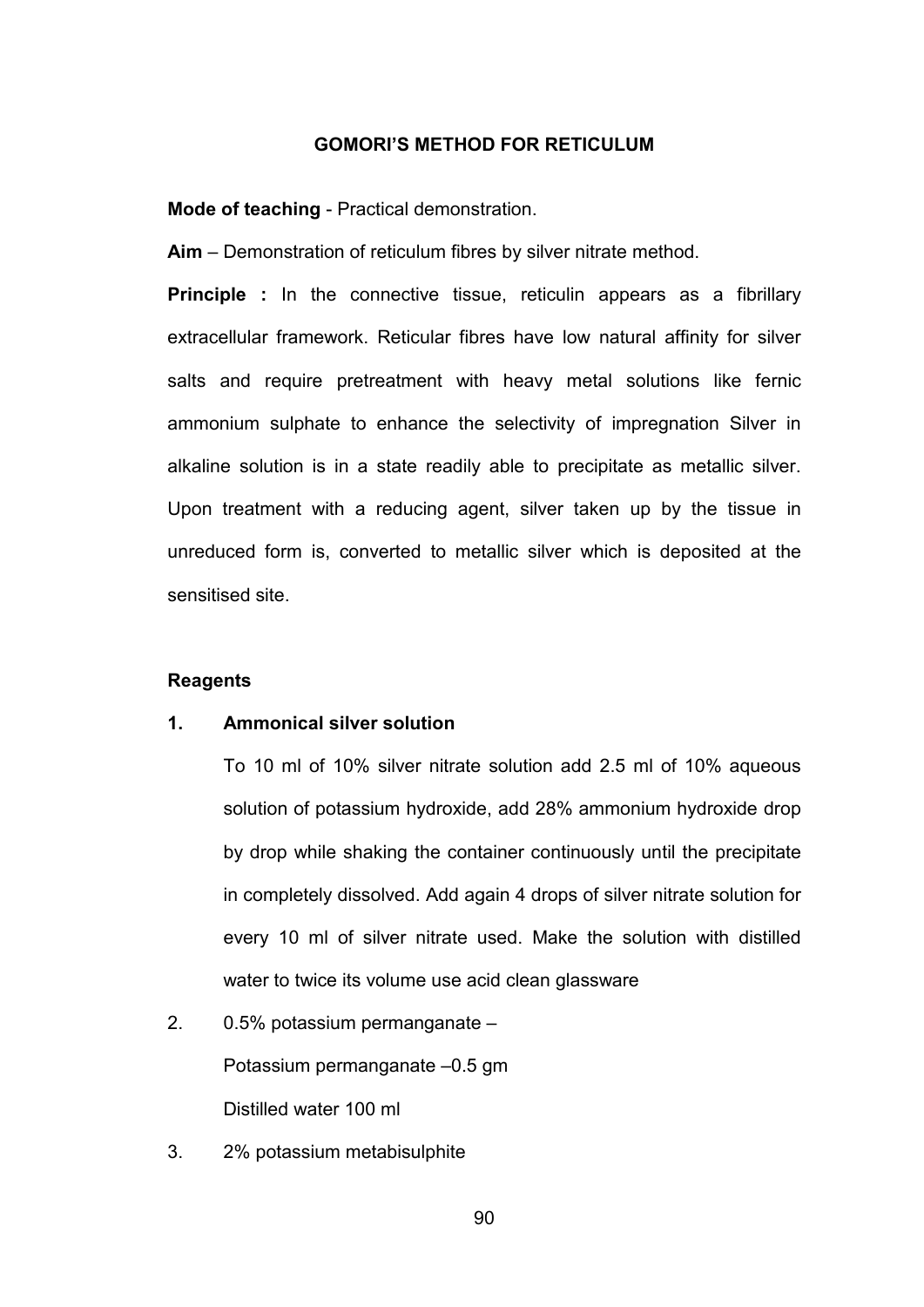| Potassium metabisulphate 2.0 gm |  |
|---------------------------------|--|
| Distilled water 100 ml          |  |

- 4. 2% ferric ammonium sulfate solution Ferric ammonium sulphate 2 gm Distilled water 100 ml
- 5. 20% formation solution Formaldehyde 20 ml Distilled water 80 ml
- 6. 0.2% gold chloride solution Gold chloride solution 1% - 10 ml Distilled water  $-40$  ml
- 7. 2% sodium thiosulphate solution sodium thiosulphate 2 gm Distilled water 100 ml

## **Procedure**

- 1. Deparaffinze and hydrate to distilled water
- 2. Oxidize in potassium permagnate solution for 1 minute
- 3. Rinse well in tap water 2 min
- 4. Differentiate with potassium metabisulphite solution for 1 minute.
- 5. Wash in tap water for 2 min
- 6. Sensitize in Ferric ammonium sulphate solution for 1 min.
- 7. Wash in tap water for 2 minutes follow with two changes of distilled water 30 seconds each.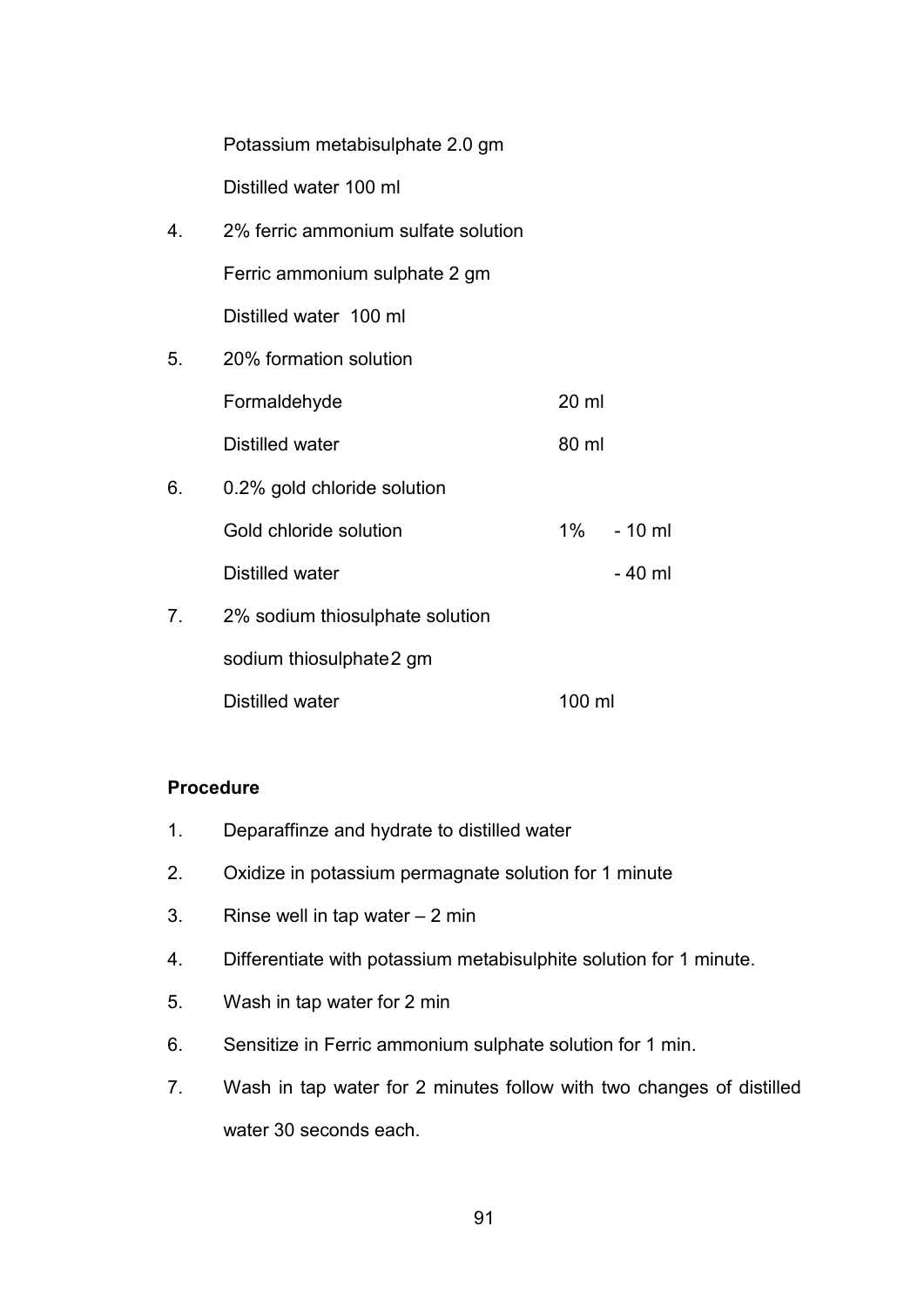- 8. Impregnate in the silver solution for 1 minute
- 9. Rinse in distilled water for 20 seconds
- 10. Reduce in formalin solution for 3 minutes
- 11. Wash in tap water for 3 minutes
- 12. Tone in gold chloride solution for 10 minutes
- 13. Rinse in distilled water
- 14. Reduce in potassium metabisulfite solution for 1 minute
- 15. Fix in sodium thiosulfate solution for 1 minute.
- 16. Wash in tap water for 2 minutes.
- 17. Dehydrate in 95% alcohol, absolute alcohol and clear in xylene 2 changes
- 18. Mount in DPX.

#### **Results**

Reticulin fibers – black

Background – grey

#### **Clinical significance**

 This type of staining is used for tumors of uncertain origin. The pattern of deposition of reticulin in a tumor is characteristic to identify the origin of tumor.

 Mild degree of fibrosis in organs can also be recognized by reticulin stain especially in liver to assess cirrhosis.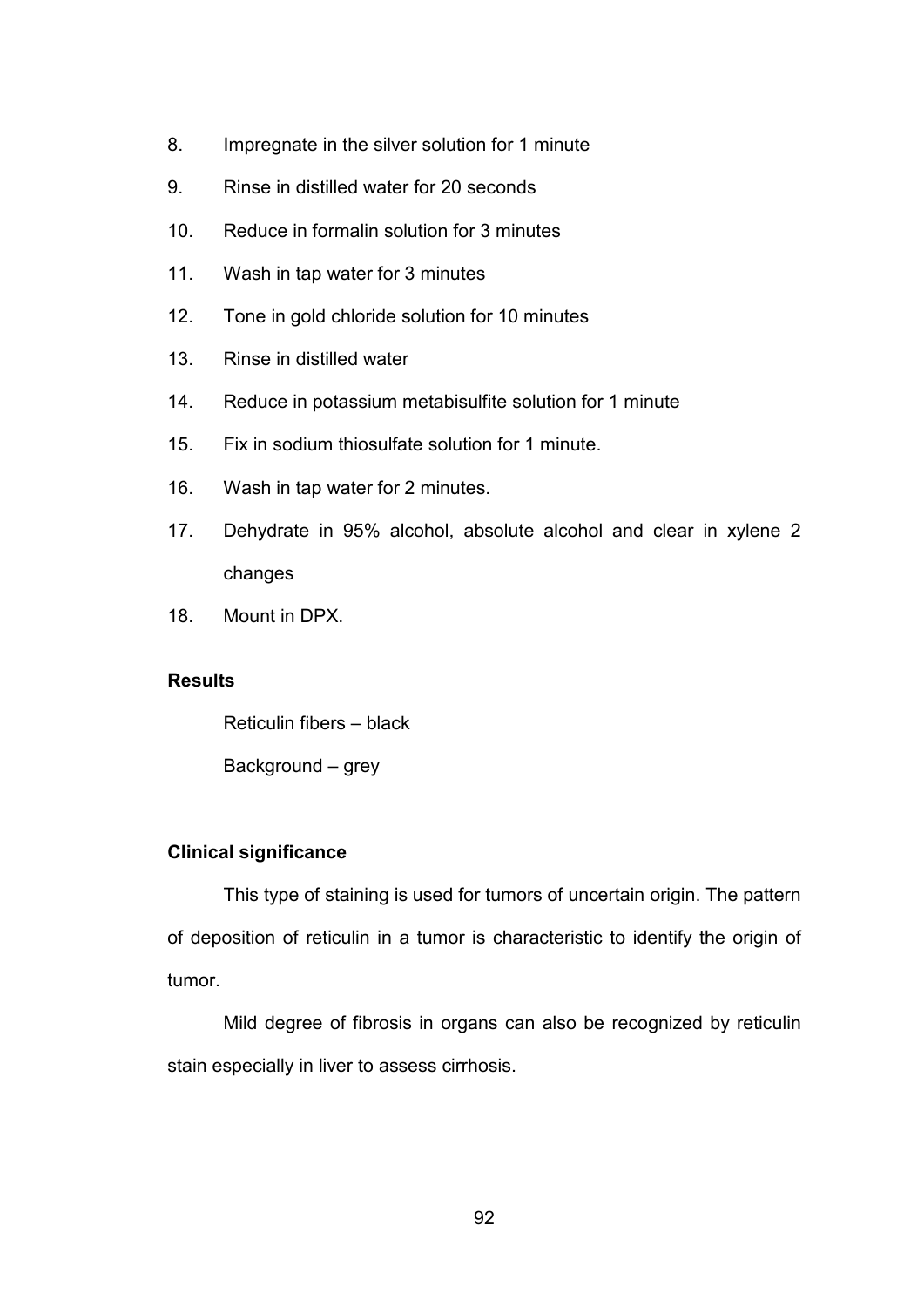#### **McMANUS FOR GLYCOGEN (PAS)**

**Mode of teaching** - Practical demonstration.

**Aim** – Staining and identification of the various types of carbohydrates (polysaccharides & mucopolysaccharides).

**Principle** : Tissue structures like liver & heart, striated muscles are studied by Periodic acid Shiff stain. Periodic acid reacts with aldehyde group of the carbohydrates and afterwards reaction with the schiff's reagent produces a red or purple red colour.

## **Reagents**

- 1. 0.5% w/v periodic acid solution
- 2. Schiff's reagent
	- (a) Dissolve 1.0 gm of basic fuchsin in  $\approx$ 100 ml of boiling distilled water cool to about 60 degrees and filter.
	- (b) Add 20 ml of 0.1 N hydrochloric acid, cool further and add 1.0 gm of sodium metabisulphite and mix well.
	- (c) Keep in the dark for 24-48 hours. When the solution becomes straw coloured, add 300 mg of activated charcoal, shake vigorously, filter and store.
- 3. 1 N Hydrochloric acid
- 4. 0.1 gm of light green in 100 ml of 0.1% (v/v) acetic acid.
- 5. Harris haematoxylin stain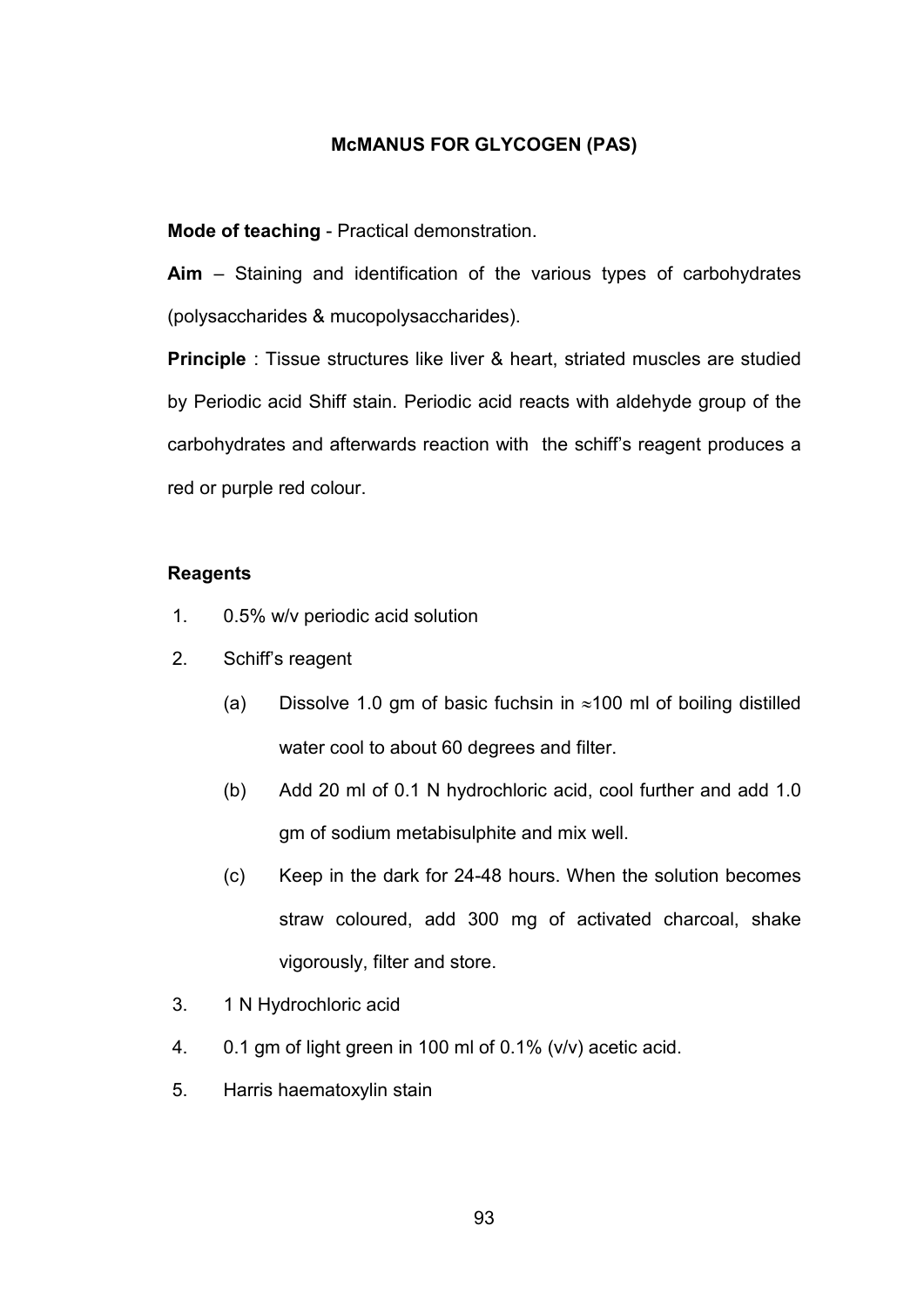## **Procedure**

- 1. Deparaffinize and hydrate to distilled water.
- 2. Oxidize in periodic acid solution for 5 minutes
- 3. Rinse in distilled water
- 4. Schiff's regent solution for 15 minutes.
- 5. Wash in running water for 10 minutes for pink colour to develop.
- 6. Harris haematoxylin for 6 minutes or light green counter stain for a few seconds.
- 7. Wash in running water.
- 8. Differentiate in 1% acid alcohol solution 3-10 quick dips.
- 9. Wash in running water.
- 10. Dip in ammonia water to blue the sections
- 11. Wash in running water for 10 minutes
- 12. Dehydrate in 95% alcohol, absolute alcohol, clear in xylene two changes each.
- 13. Mount in DPX.

# **Results**

With hematoxylin counterstain

- 1. Nuclei blue
- 2. Glycogen, mucin, hyaluronic acid, reticulin, colloid droplets, amyloid infiltration, thrombi. – purple red
- 3. Fungi Red
- 4. Background pale green (with light green counter staining).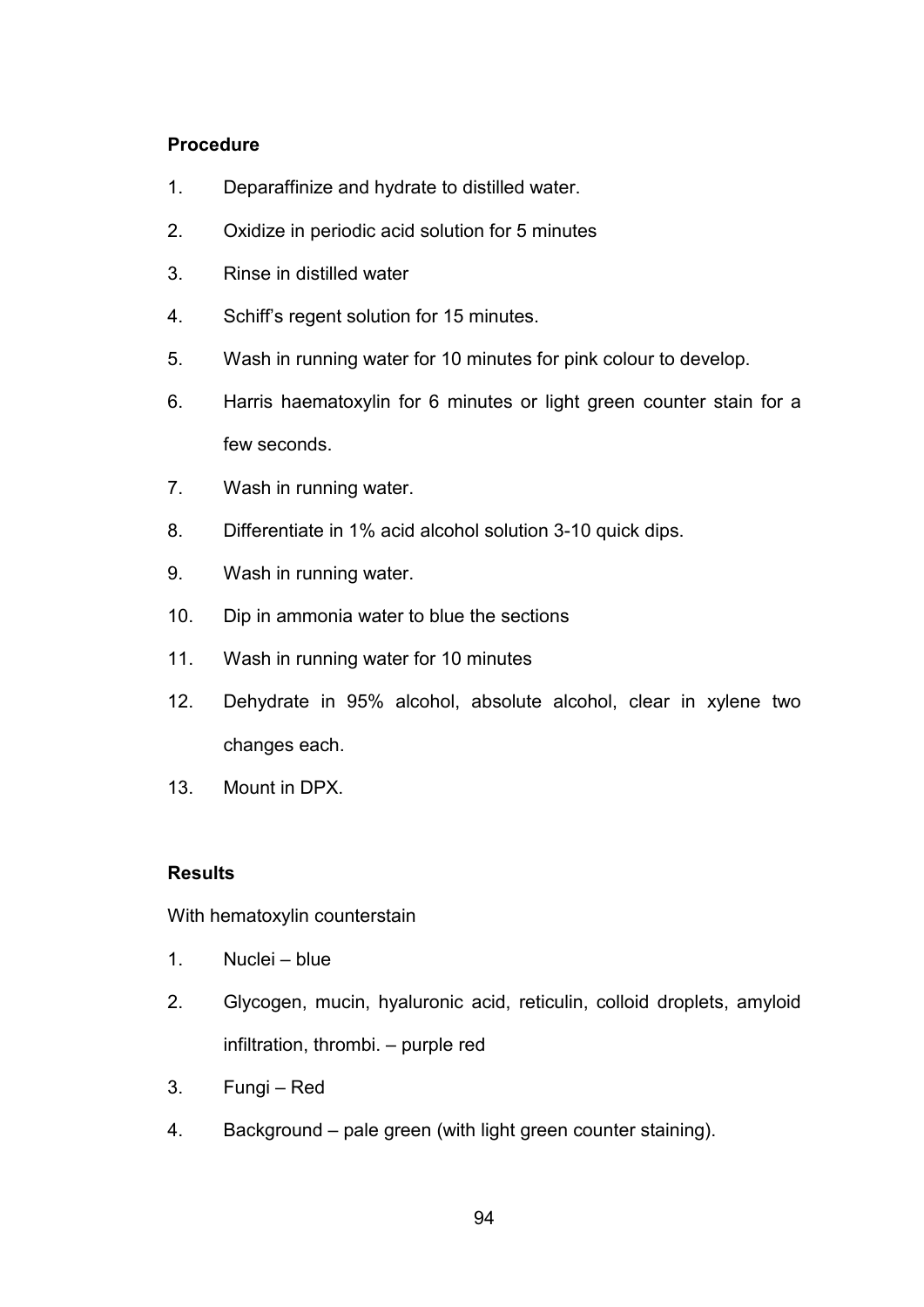## **Test for schiff reagent solution**

Pour a few drops of schiff reagent solution into 10 ml of formaldehyde (37- 40%) in a watch glass. It the solution turns reddish purple rapidly it is good. If the reaction is delayed and the resulting colour deep blue purple the solution in breaking down.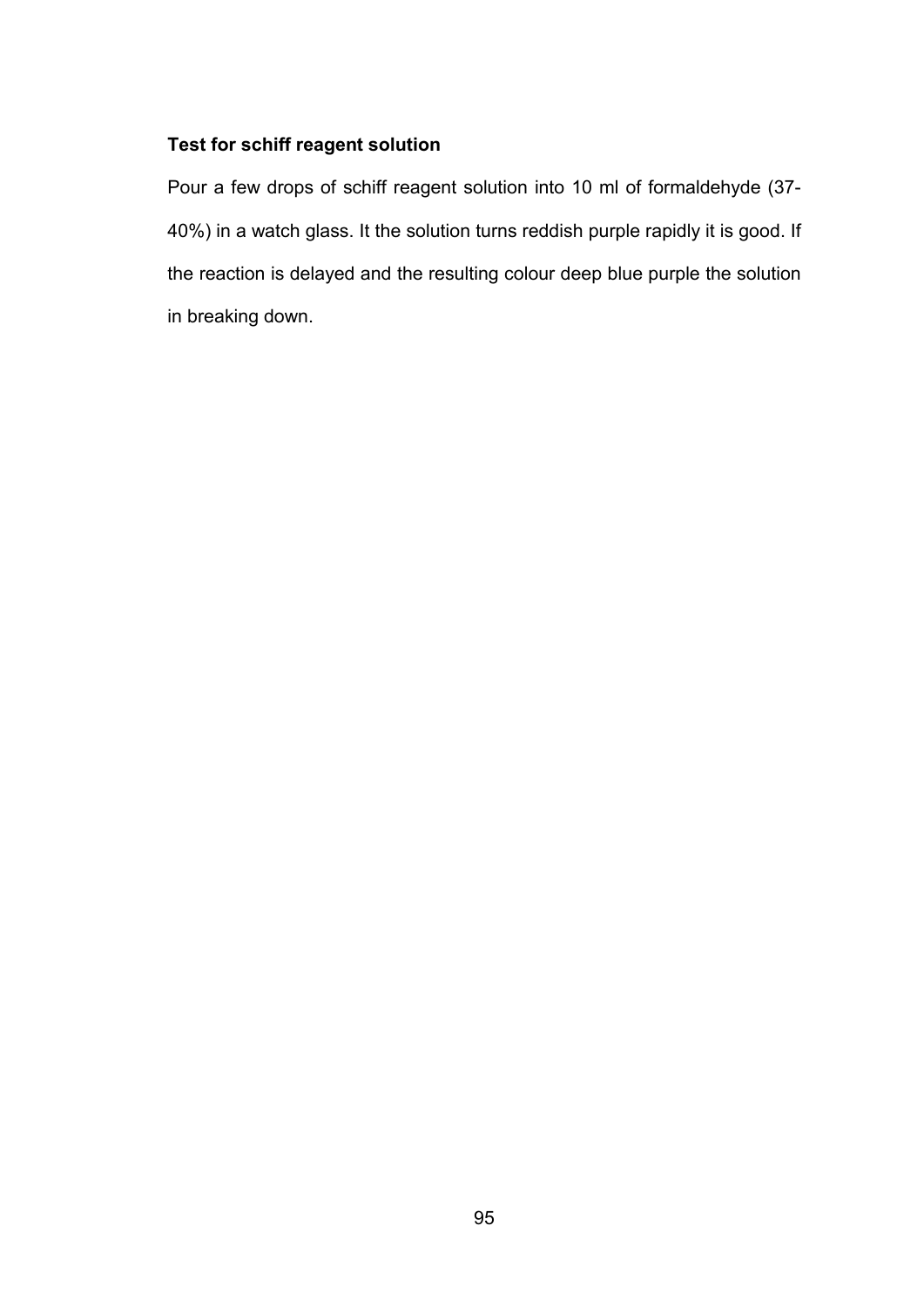## **MAYER'S MUCICARMINE METHOD**

**Mode of teaching** - Practical demonstration.

**Aim :** To demonstrate mucin in a tumor or epithelium

## **Principle :**

The rationale for specificity of mucicarmine for mucin is not fully understood by the probable mechanism is that the aluminium salts in the solution form a chelate compound with carmine, thus producing a net positive charge on the molecule and consequent binding to the tissue polyanions.

The compound has a large molecular size and allows that dye complex to penetrate and bind to acidic substrates of low density like mucins other acidic substances like nucleic acid are of high density hence exclude the mucicarmine.

## **Reagents**

- (1) Weigert's Iron haematoxylin solution
	- (a) Solution A

|     | Hematoxylin crystals        | $1.0$ gm |                |
|-----|-----------------------------|----------|----------------|
|     | Alcohol 95%                 | 100 ml   |                |
| (b) | <b>Solutions B</b>          |          |                |
|     | Ferric chloride 29% aqueous |          | 4 ml           |
|     | Hydrochloric acid conc.     |          | $1 \text{ ml}$ |
|     | Distilled water             |          | 95 ML          |
|     |                             |          |                |

Working solution – Add equal parts of solution A and solution B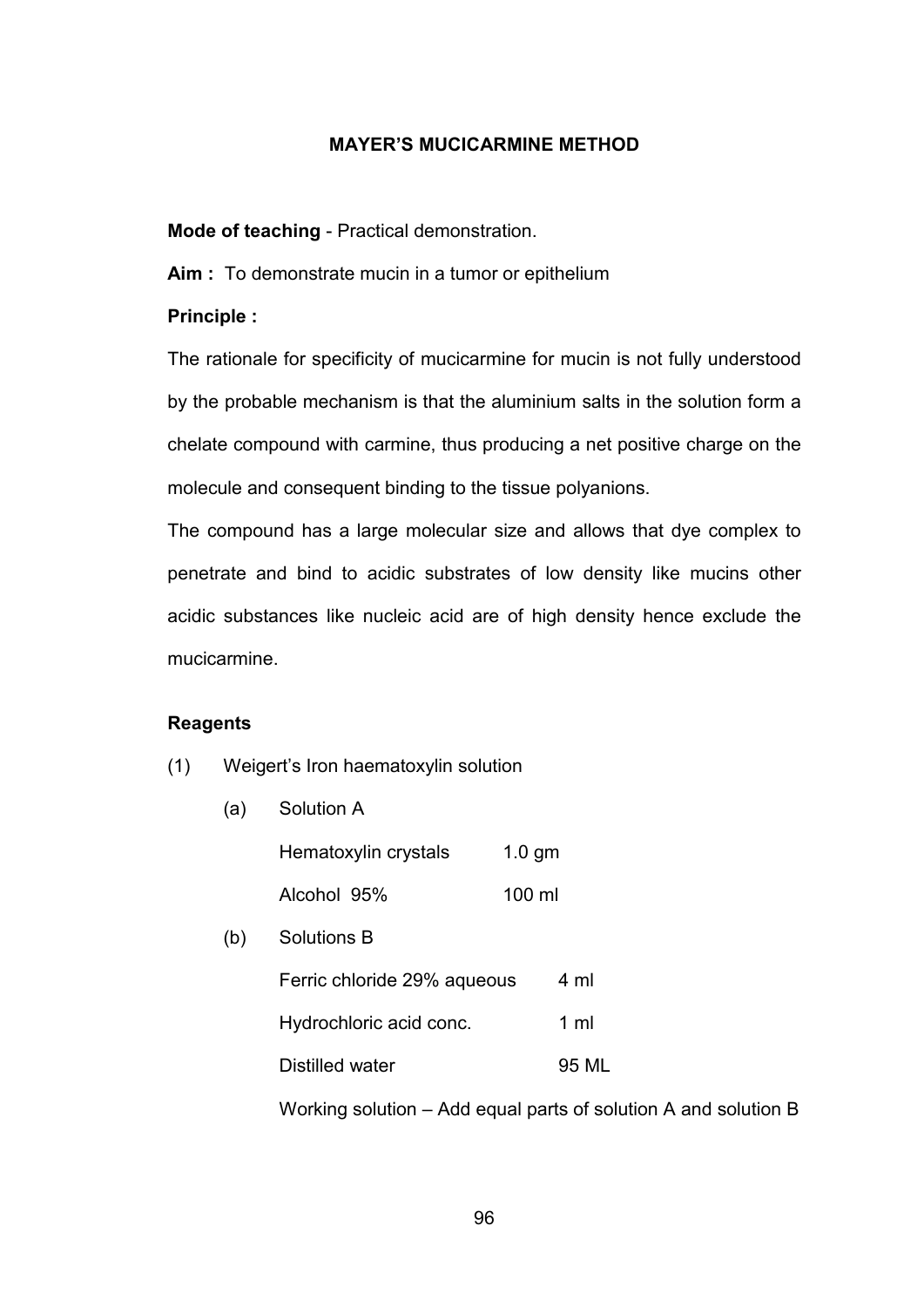(2) Mucicarmine solution

| Carmine                             | 1 gm |
|-------------------------------------|------|
| Aluminium chloride anhydrous 0.5 gm |      |
| Distilled water                     | 2 ml |

Mix stain is small evaporating dish. Heat on electric hot plate for 2 minutes. Liquid becomes black and syrupy. Dilute with 100 ml of 50% alcohol and let it stand for 24 hours filler.

Dilute 1 part of mucicarmine solution with 4 parts of tap water for use.

## (3) 0.25% Metanil yellow solution

| <b>Melanil Yellow</b> | $0.25$ gm |
|-----------------------|-----------|
| Distilled water       | 100 ml    |
| Glacial acetic acid   | $0.25$ ml |

# **Procedure**

- 1. Deparaffinize and hydrate to distilled water.
- 2. Working solution of Weigert's Haematoxylin for 7 minutes.
- 3. Wash in running water for 10 minutes
- 4. Diluted mucicarmine solution for 60 minutes
- 5. Rinse quickly in distilled water.
- 6. Metanil yellow solution for 1 minute.
- 7. Rinse quickly in distilled water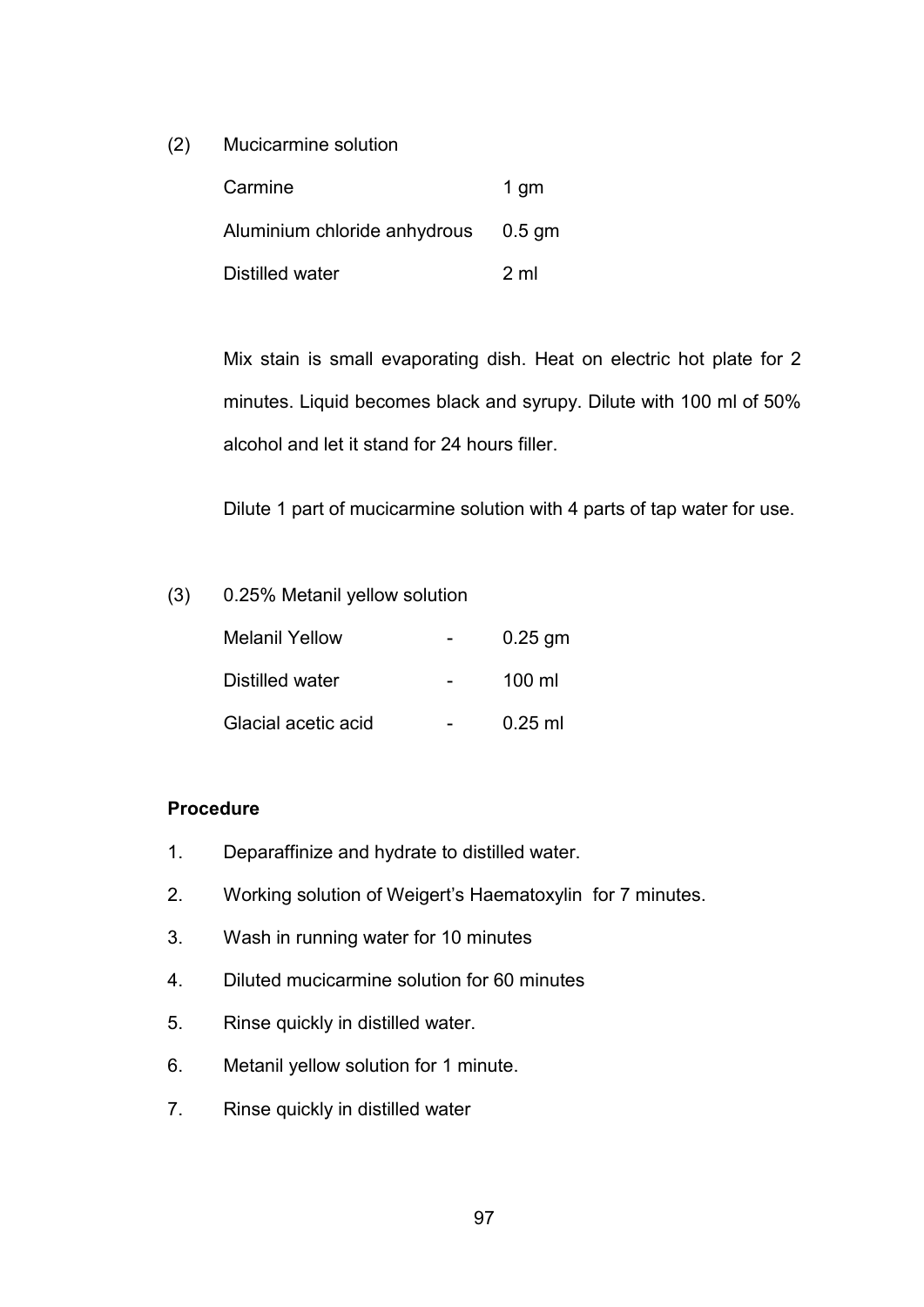- 8. Dehydrate in 95% alcohol, absolute alcohol and clear in xylene 2 changes each.
- 9. Mount with DPX.

#### **Results**

Mucin – Deep rose to red.

Capsule of cryptcoccus - deep rose to red.

Nuclei - Black

Other tissue elements - yellow

**Clinical significance –** Certain tumors are mucin producing demonstration of mucin in such tumors confirms their origin especially in poorly differentiated or moderately differentiated tumors.

## **FITE's method for acid fast organisms**

**Aim** : to demonstrate weakly acid fast bacilli like mycobacterium Lepre and Nocardia.

**Principle**: The mycobacteria are the bacteria which are relatively resistant to staining because of the lipid capsule which surrounds them, when stained by a strong stain (eg carbol fuchsin) they resist decolourization by acid. In this method a red dye carbol fuchsin is forced into the bacteria and other structures with heat and is then removed from other structures with acid or alcohol ; tubercle bacillus because of lipid capsule however resists decolourization.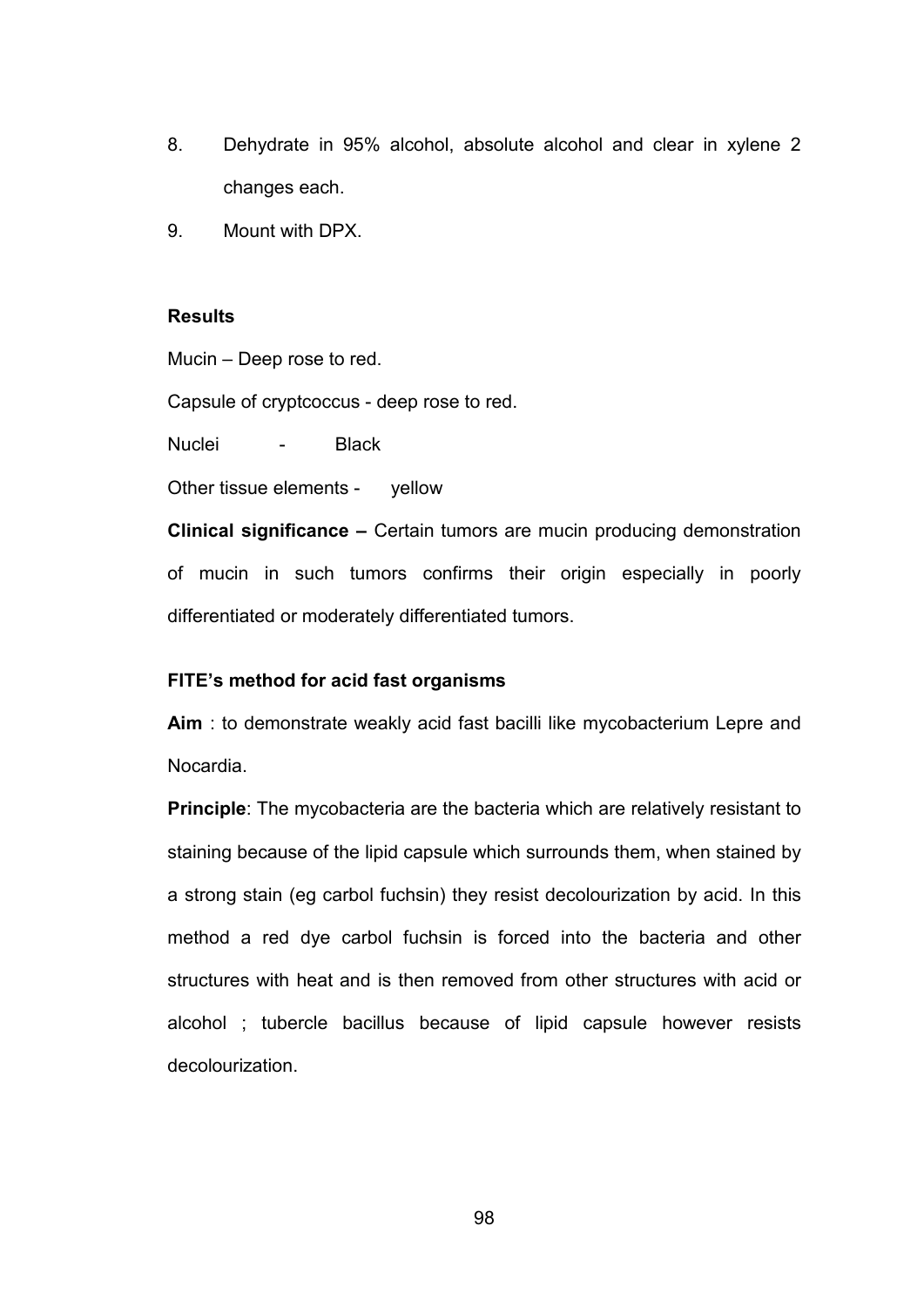## **Reagents**

1. Xylene – peanut oil solution

Peanut oil - 1 part

Xylene - 2 parts

2. Ziehl Neelsen Carbol Fuchsin solution

| basic fuchsin    | 1 gm            |
|------------------|-----------------|
| Phenol           | 5 <sub>gm</sub> |
| Distilled water  | 100 ml          |
| Absolute alcohol | 10 ml           |

Basic fuchsin is dissolved in alcohol and added to phenol in distilled water. Filter before use

- 3. 1% (v/v) sulphuric acid solution
- 4. Methylene blue solution 0.25% methylene blue in 1% glacial acetic acid.

## **Procedure**

- 1. Deparaffinize through 2 changes of xylene peanut oil solution for 12 minutes each.
- 2. Drain wipe off excess oil & blot to opacity.
- 3. Carbol fuchsin solution for 30 minute
- 4. Wash in tap water for 3 minutes & blot dry.
- 5. Differentiate slides with sulfuric acid solution till sections are faint pink for 1-2 minutes.
- 6. Wash in running water for 3 minutes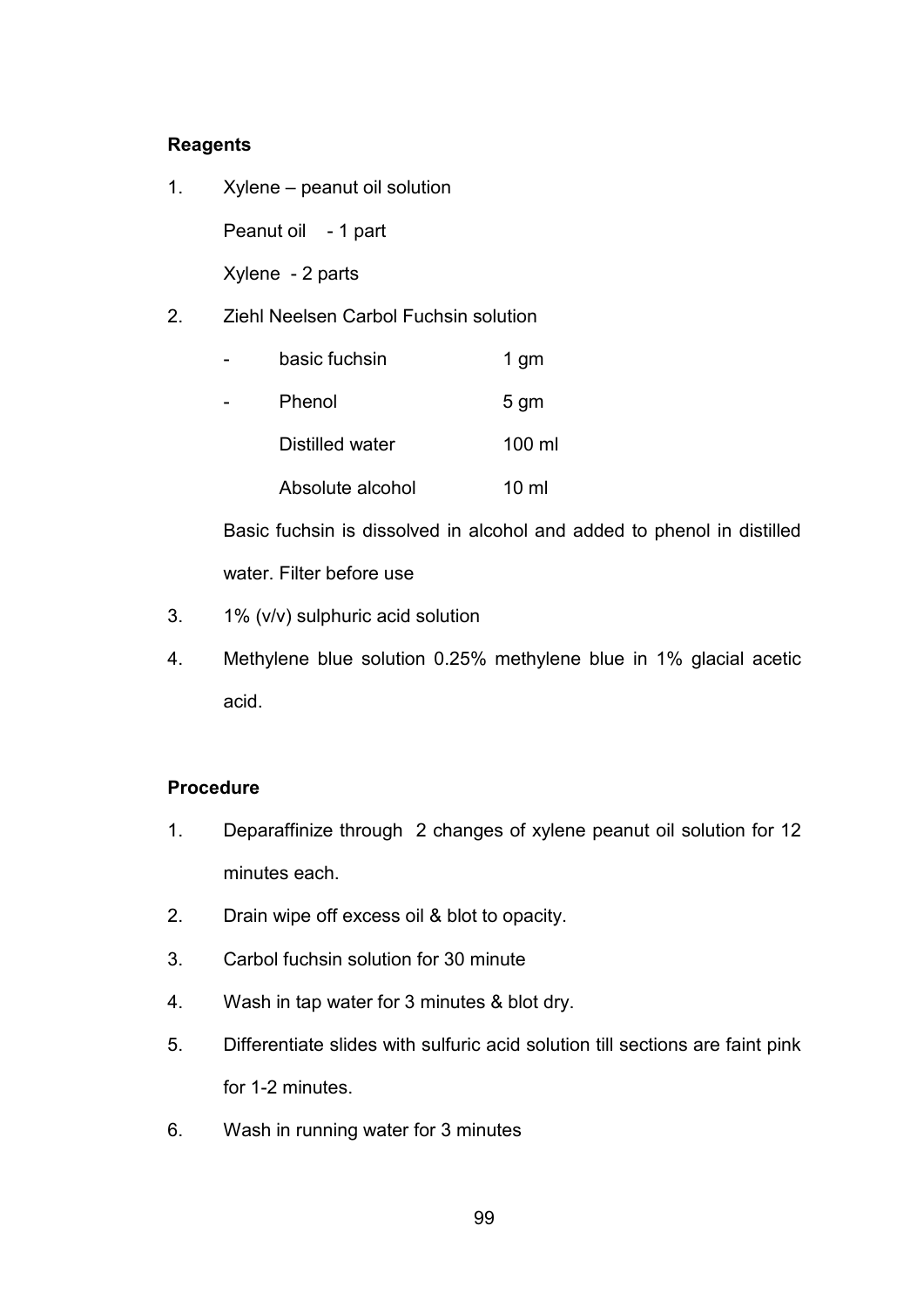- 7. Counterstain lightly with working methylene blue solution (few seconds).
- 8. Rinse off excess methylene blue in tap water.
- 9. Blot and let it stand for few minutes to air dry thoroughly.
- 10. Dip slides in xylene before mounting.
- 11. Mount with DPX

## **Results**

M. Leprae - red

Nocardia filaments - blue grey

## **Gomori's method for iron**

**Aim** : Staining of section for haemosiderin (a tissue pigment)

**Principle**: Haemosiderin is a brown granular pigment occurring at the site of previous haemorrhage. It is a product of the breakdown of haemoglobin. It reacts with potassium ferrocyanide in acid medium and yields a Prussian blue colour.

## **Reagents**

1. Solution A - 20% hydrocholroc acid solution (stock)

Hydrochloric acid (conc.) 20ml

Distilled water 80ml

Distilled water 80ml

2. Solution B - 10% potassium ferrocyanide solution (stock) Potassium ferrocyanide 10 gm Distilled water 100ml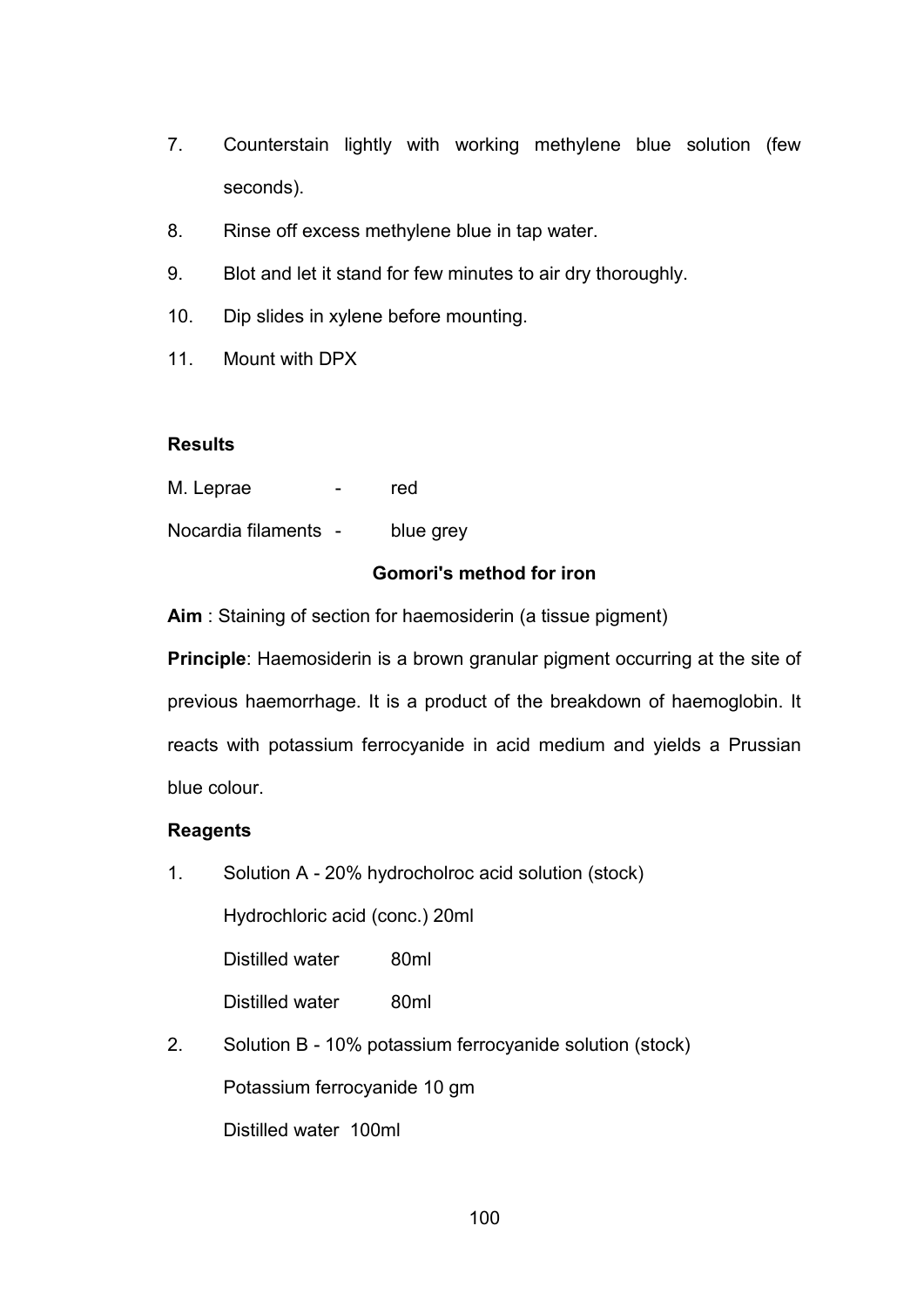- 3. Acidified potassium ferrocyanide solution. Prepare fresh by mixing equal part of solution A and solution B and leave for 20 minutes
- 4. Nuclear fast red stain. Dissolve 5.0 gm of aluminium sulphate is hot distilled water and add 0.1 gm of nuclear fast red mix well and filter. Add a crystal of thymol as a preservative.

## **Procedure**

- 1. Deparaffinize and hydrate to distilled water
- 2. Put the slides in acidified potassium ferrocyanide solution for 30 minutes
- 3. Rinse in distilled water
- 4. Counterstain in nuclear fast red solution for 5 minutes.
- 5. Rinse in distilled water
- 6. Dehydrate in 95% alcohol, absolute alcohol, and clear in xylene 2 changes each
- 7. Mount with DPX

Results - Iron pigments - bright blue

Nuclei - Red

Cytoplasm - Light pink.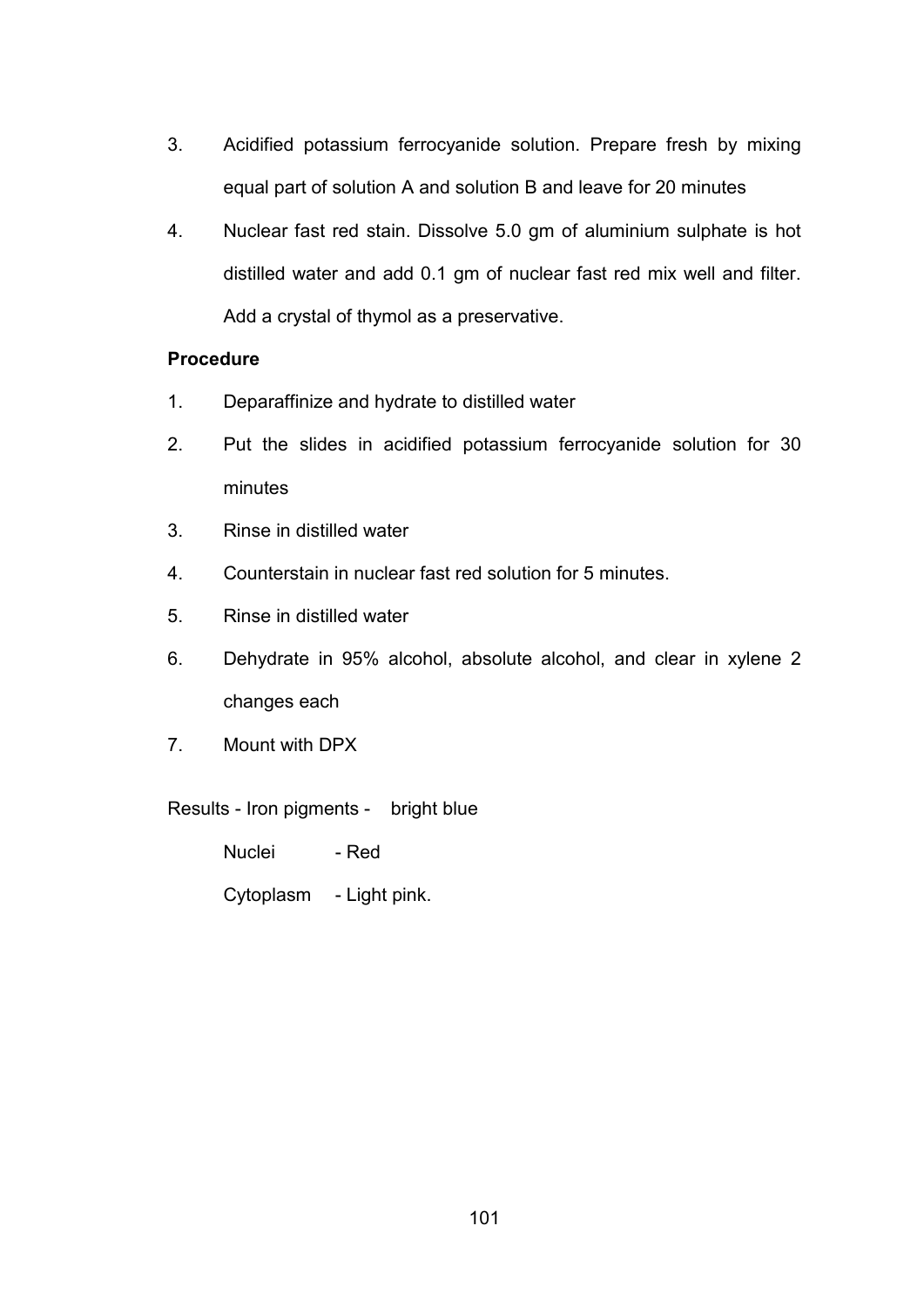## **VON KOSSA'S METHOD FOR CALCIUM**

**Mode of teaching** - Practical demonstration.

**Aim** : Staining of the sections for calcium

**Principle** - The calcium salts in the form of phosphates, carbonates or oxalates occur as components of oxalates occur as components of laminated concentration in various organs such as the kidneys, urinary bladder, lymph nodes. Von Kossa's technique in a metal substituted for calcium by metallic salt formation with the anion of the calcium salt.

## **Reagent** :

- 1. 5% W/v silver nitrate solution (stored in amber coloured bottle)
- 2. 5% W/v sodium thosulphate solution
- 3. Nuclear fast red stain. Dissolve 0.1 gm nuclear fast red no 100 ml of 5% solution of aluminium sulphate with the aid of heat. Cool filter add grain of thymol as a preservative.

**Procedure** (Use control slides and chemically clean glassware)

- 1. Deparaffinize and hydrate to distilled water
- 2. Silver nitrate solution expose to bright sunlight or under the light of 100 watt bulb for 60 minutes
- 3. Rinse in Distilled water
- 4. 5% sodium thiosulfate solution for 2 minutes
- 5. Rinse well in distilled water
- 6. Counter stain with nuclear fast led solution for 5 minutes
- 7. Rinse in distilled water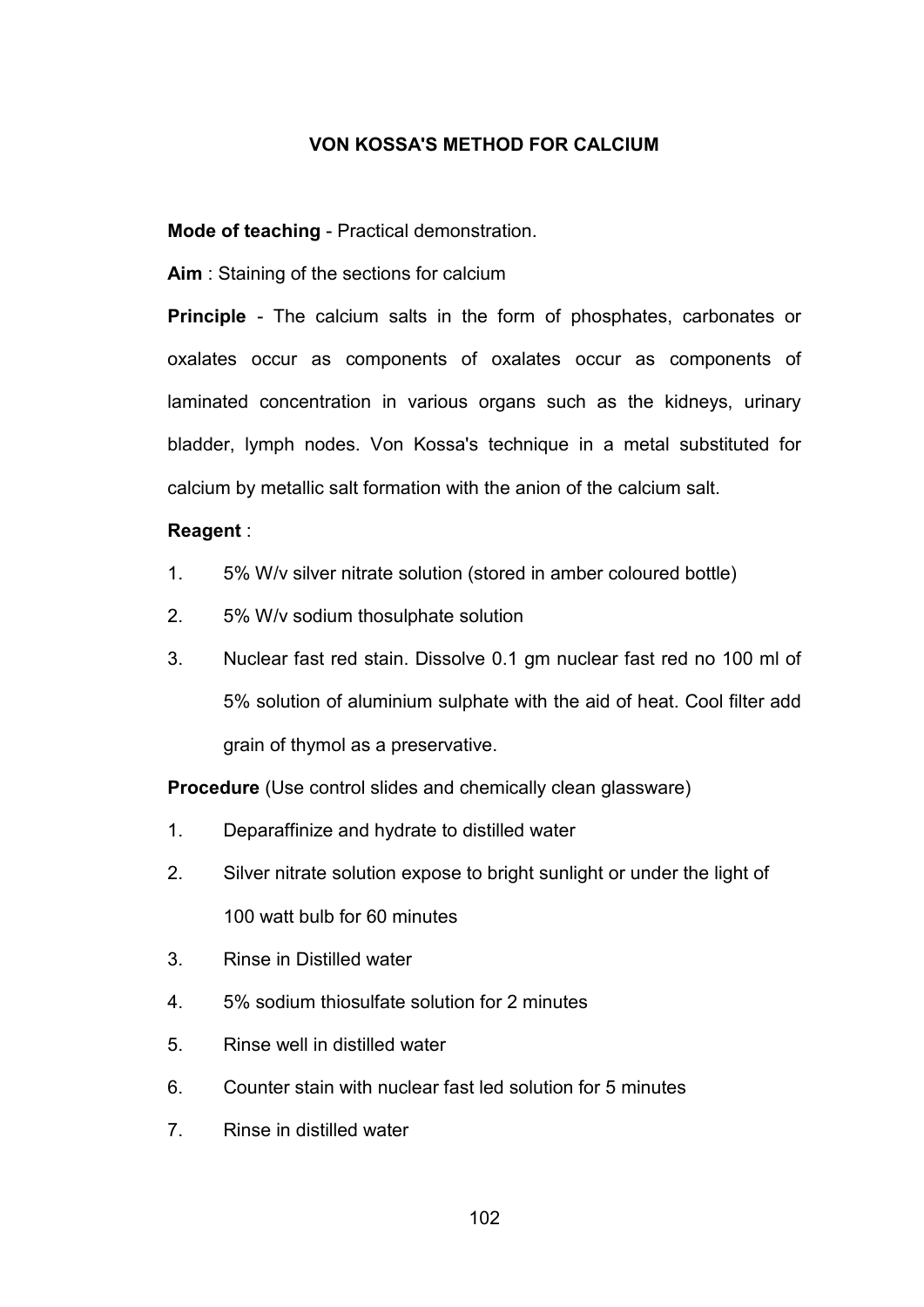- 8. Dehydrate in 95% alcohol, absolute alcohol and clear in xylene 2 changes each
- 9. Mount with DPX

#### **Results**

| Calcium salt - | <b>Black</b> |
|----------------|--------------|
| <b>Nuclei</b>  | Red          |
| Cytoplasm      | Light pink   |

## **HALL'S METHOD FOR BILIRUBIN**

**Mode of teaching** - Practical demonstration.

**Aim** : To stain the bilirubin or bile pigment in tissue section

**Principle** - Bilirubin is oxidized to biliverdin and stains olive green to emerald

green depending on the concentration of bilirubin in solution.

## **Reagents**

1. Fouchet's Reagent

Trichloroacetic acid - 25.0gm

Distilled water 100ml

Mix and add 10 % ferric chloride

2. 10% Ferric chloride solution

| Ferric chloride | 10 <sub>gm</sub> |
|-----------------|------------------|
|                 |                  |

- Distilled water 100ml
- 3. Van Gieson's solution
	- (a) Saturated aqueous picric acid 10ml
	- (b) 1% w/v acid fuchsin 1.5ml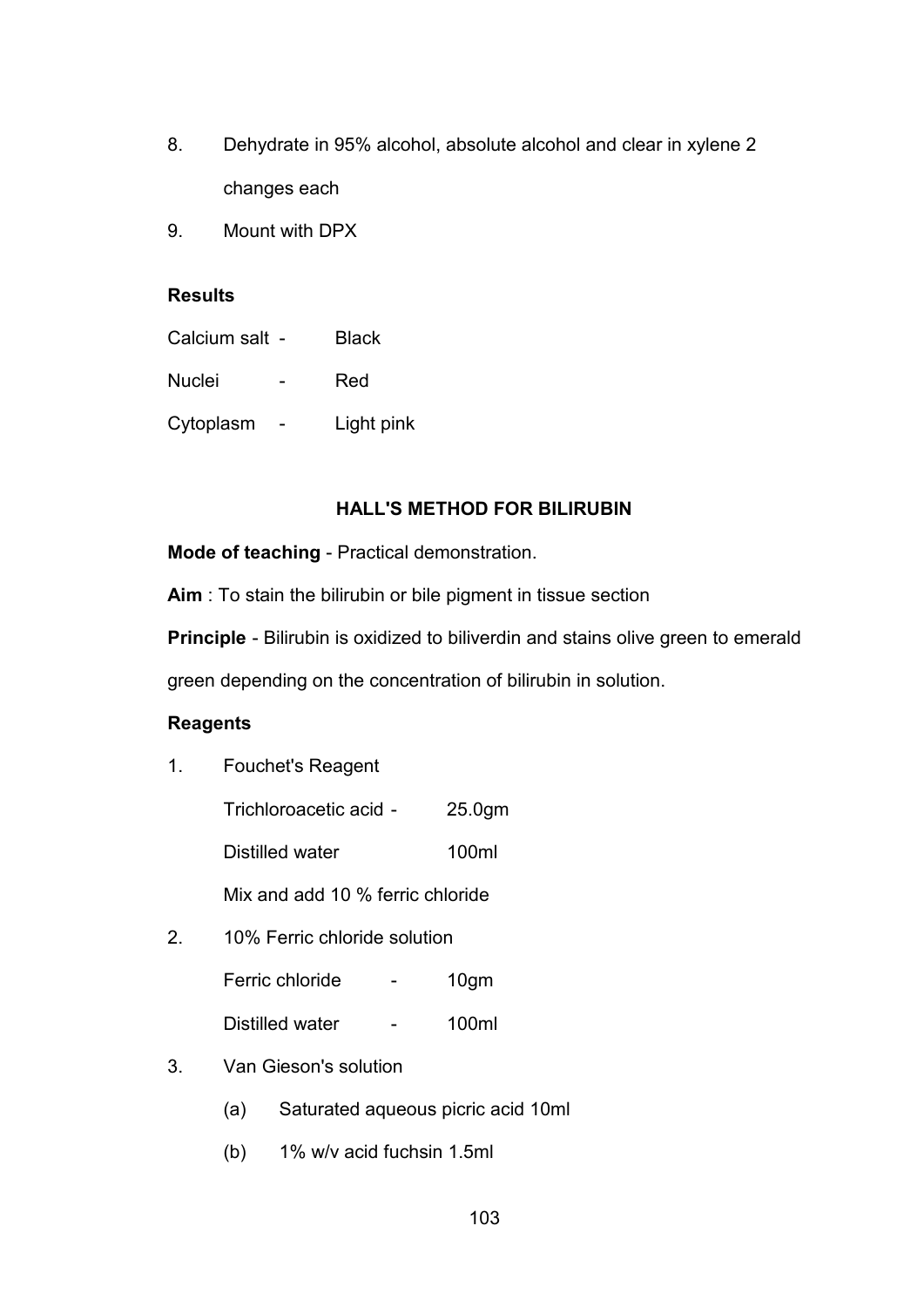## **Procedure**

- 1. Deparaffinize and hydrate to distilled water
- 2. Fouchet's reagent for 5 minutes
- 3. Wash in running water, then in distilled water
- 4. Van Gieson's solution for 5 minutes
- 5. Dehydrate in 95% alcohol, absolute alcohol and clear in xylene 2 changes each
- 6. Mount with DPX

## **Results**

| <b>Biliverdin</b> | green |
|-------------------|-------|
| Collagen          | red   |

Muscle Yellow

# **Removal of pigments – Melanin**

A. Deparaffinge and hydrate and rinse in distilled water

0.25% potassium permanganate – 30-60 min.

Wash well in water

5% oxalic acid till clear 2-5 min.

Wash in tap water followed by rinse in distilled water

Or

B. Deparaffinize and hydrate to distilled water

Keep in 10 volumes of hydrogen peroxide – 24 hours

Wash in distilled water

## Or

C. 1% hydrochloric acid overnight wash well in water followed by wash in distilled water.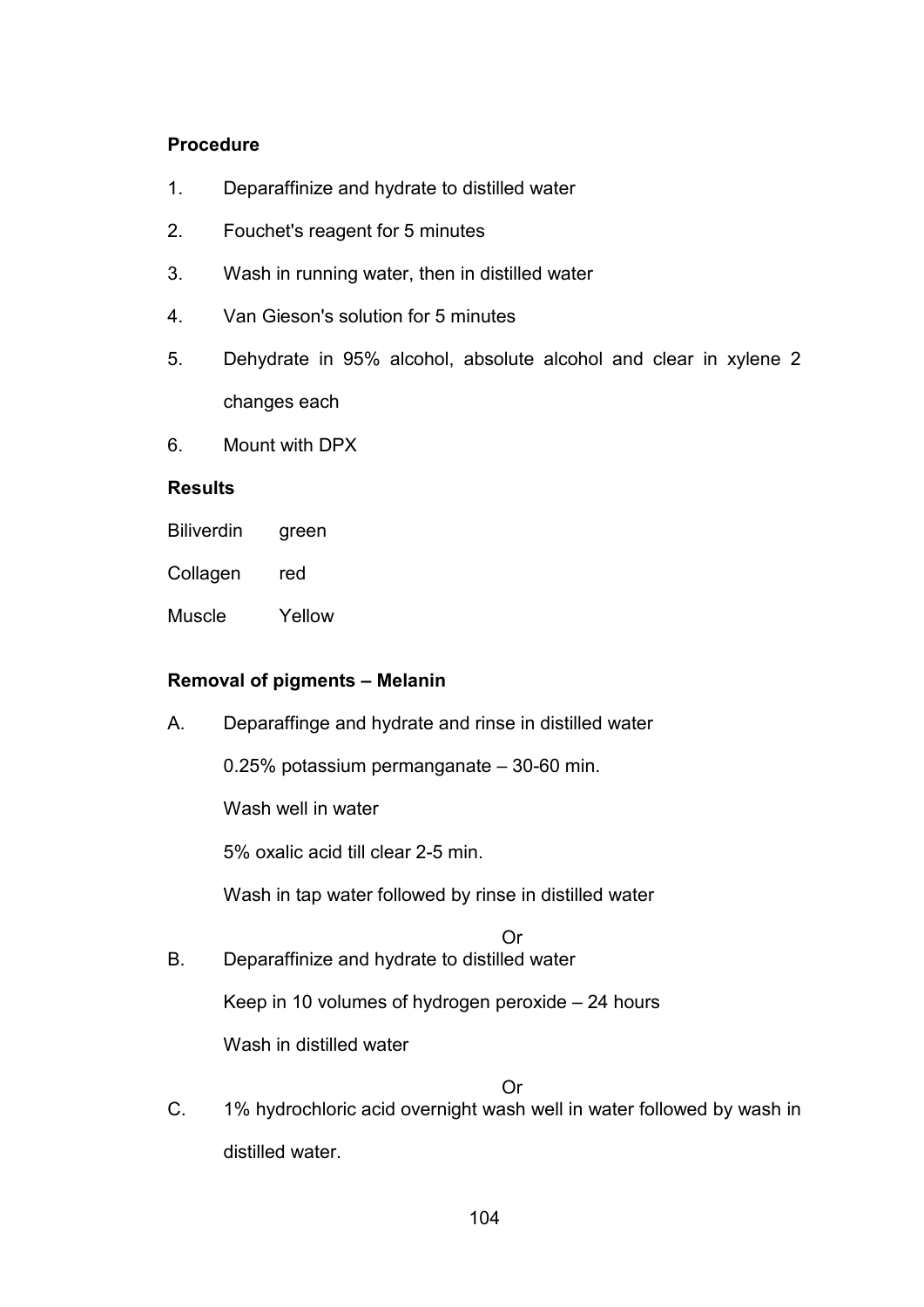# **Removal of pigments formalin**

- 1. Deparaffinize and hydrate to distilled water
- 2. Let it stand in saturated alcoholic picric acid 3 hours
- 3. Wash in running water till the yellow colour in removed.